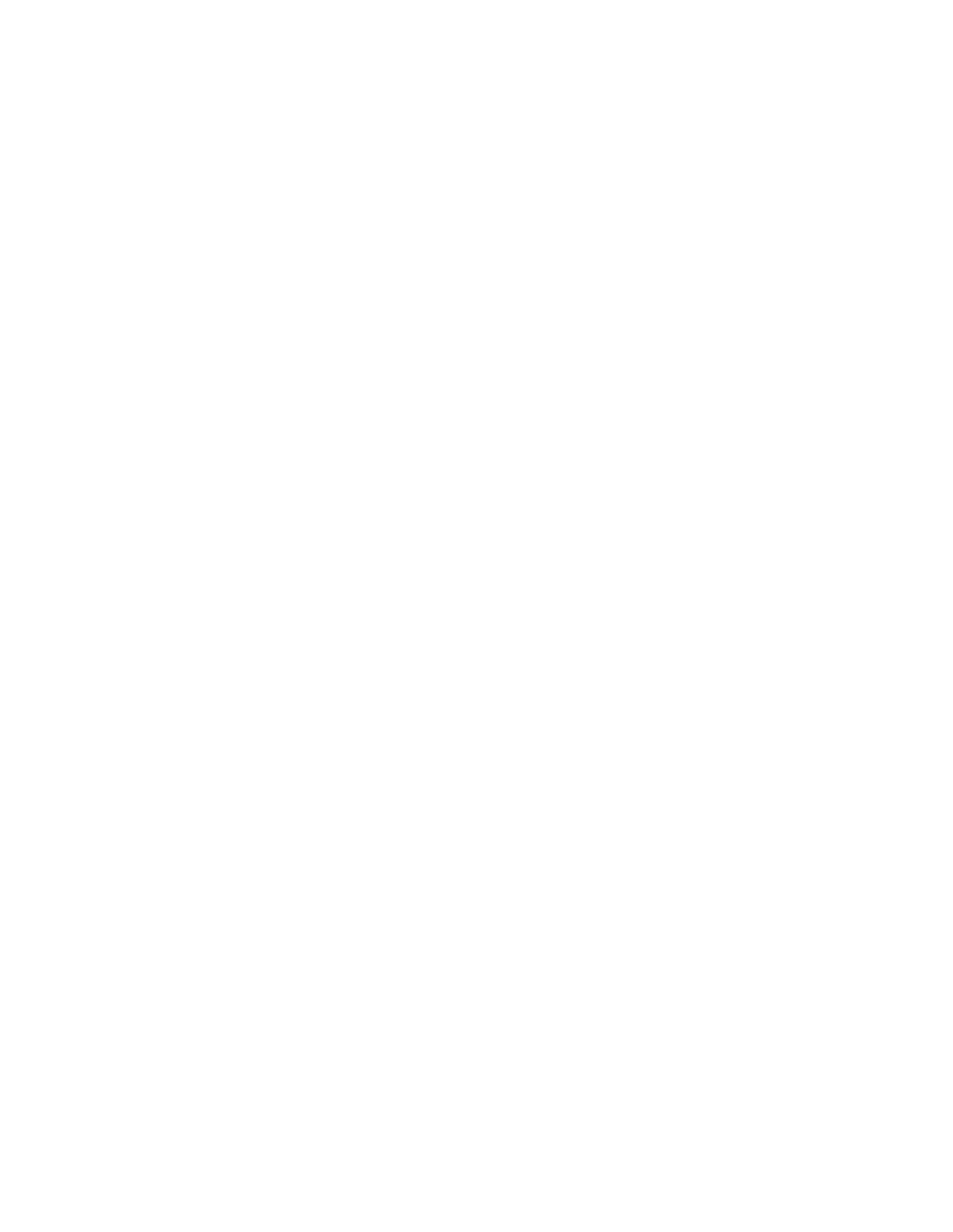### **5225 Department of Corrections and Rehabilitation**

The mission of the California Department of Corrections and Rehabilitation (CDCR) is to enhance public safety through safe and secure incarceration of inmates, effective parole supervision, and rehabilitative strategies to successfully reintegrate inmates into our communities.

CDCR is organized into the following programs:

- Corrections and Rehabilitation Administration
- Peace Officer Selection and Employee Development
- Juvenile: Operations and Offender Programs; Academic and Vocational Education; Health Care Services
- Adult Corrections and Rehabilitation Operations: Security; Inmate Support; Contracted Facilities; Institution Administration
- Parole Operations: Adult Supervision; Adult Community Based Programs; Administration; Sex Offender Management Board and State Authorized Risk Assessment Tool for Sex Offenders Review Committee
- Board of Parole Hearings: Adult Hearings; Administration
- Adult Rehabilitative Programs: Education; Cognitive Behavioral Therapy and Reentry Services; Inmate Activities; Administration
- Adult Health Care Services: Medical Services, Dental Services, Mental Health Services, Psychiatric Program, Ancillary Health Care Services, Dental and Mental Health Services Administration

Because CDCR's programs drive a need for infrastructure investment, the Department has a capital outlay program to support this need. For the specifics on the Department's capital outlay program see "Infrastructure Overview."

#### **3-YEAR EXPENDITURES AND POSITIONS**

|      |                                                                                 |          | <b>Positions</b><br><b>Expenditures</b> |          |           |           |           |
|------|---------------------------------------------------------------------------------|----------|-----------------------------------------|----------|-----------|-----------|-----------|
|      |                                                                                 | 2016-17  | 2017-18                                 | 2018-19  | 2016-17*  | 2017-18*  | 2018-19*  |
| 4500 | Corrections and Rehabilitation<br>Administration                                | 1,853.9  | 1,918.1                                 | 1,940.6  | \$426,418 | \$462,354 | \$507,745 |
| 4505 | Peace Officer Selection and Employee<br>Development                             | 804.9    | 186.3                                   | 189.4    | 102,326   | 107,310   | 108,777   |
| 4510 | Department of Justice Legal Services                                            |          |                                         |          | 40,659    | 40,659    | 40,659    |
| 4515 | Juvenile Operations and Juvenile Offender<br>Programs                           | 808.6    | 766.2                                   | 780.7    | 143,476   | 150.104   | 151,049   |
| 4520 | Juvenile Academic and Vocational<br>Education                                   | 156.5    | 145.9                                   | 150.3    | 19,230    | 23,892    | 24,086    |
| 4525 | Juvenile Health Care Services                                                   | 115.9    | 102.8                                   | 103.6    | 20,430    | 23,083    | 23,366    |
| 4530 | Adult Corrections and Rehabilitation<br><b>Operations-General Security</b>      | 25,587.5 | 23,622.6                                | 23.860.8 | 4,028,106 | 4,213,383 | 4,274,241 |
| 4540 | Adult Corrections and Rehabilitation<br>Operations-Inmate Support               | 6,602.8  | 6,847.4                                 | 7,118.0  | 1,608,219 | 1,730,916 | 1,785,568 |
| 4545 | Adult Corrections and Rehabilitation<br><b>Operations-Contracted Facilities</b> | 258.9    | 267.9                                   | 208.9    | 255,029   | 251,884   | 169,791   |
| 4550 | Adult Corrections and Rehabilitation<br>Operations-Institution Administration   | 2,612.0  | 2,688.5                                 | 2,710.5  | 613,616   | 642,382   | 658,494   |
| 4555 | Parole Operations-Adult Supervision                                             | 1,573.1  | 1,702.8                                 | 1,808.3  | 301,331   | 327,628   | 345,363   |
| 4560 | Parole Operations-Adult Community Based<br>Programs                             | 124.5    | 189.0                                   | 196.6    | 182,297   | 216,929   | 225,034   |
| 4565 | Parole Operations-Adult Administration                                          | 251.7    | 307.8                                   | 339.0    | 64,083    | 72.091    | 75,248    |
| 4570 | Sex Offender Management Board and<br>Saratso Review Committee                   | 3.8      | 4.6                                     | 4.7      | 323       | 1,221     | 1,221     |
| 4575 | Board of Parole Hearings-Adult Hearings                                         | 183.6    | 192.4                                   | 186.7    | 38,261    | 43.014    | 41,804    |
| 4580 | Board of Parole Hearings-Administration                                         | 54.1     | 50.0                                    | 50.0     | 6,465     | 7,453     | 7,459     |
| 4585 | Rehabilitative Programs-Adult Education                                         | 1,285.2  | 1,301.9                                 | 1,314.9  | 200,736   | 225,382   | 221,141   |
| 4590 | Rehabilitative Programs-Cognitive<br>Behavioral Therapy and Reentry Services    | 113.7    | 156.7                                   | 159.3    | 115,778   | 116,478   | 126,297   |
| 4595 | Rehabilitative Programs-Adult Inmate                                            | 244.2    | 274.8                                   | 274.8    | 60,954    | 69,526    | 73,490    |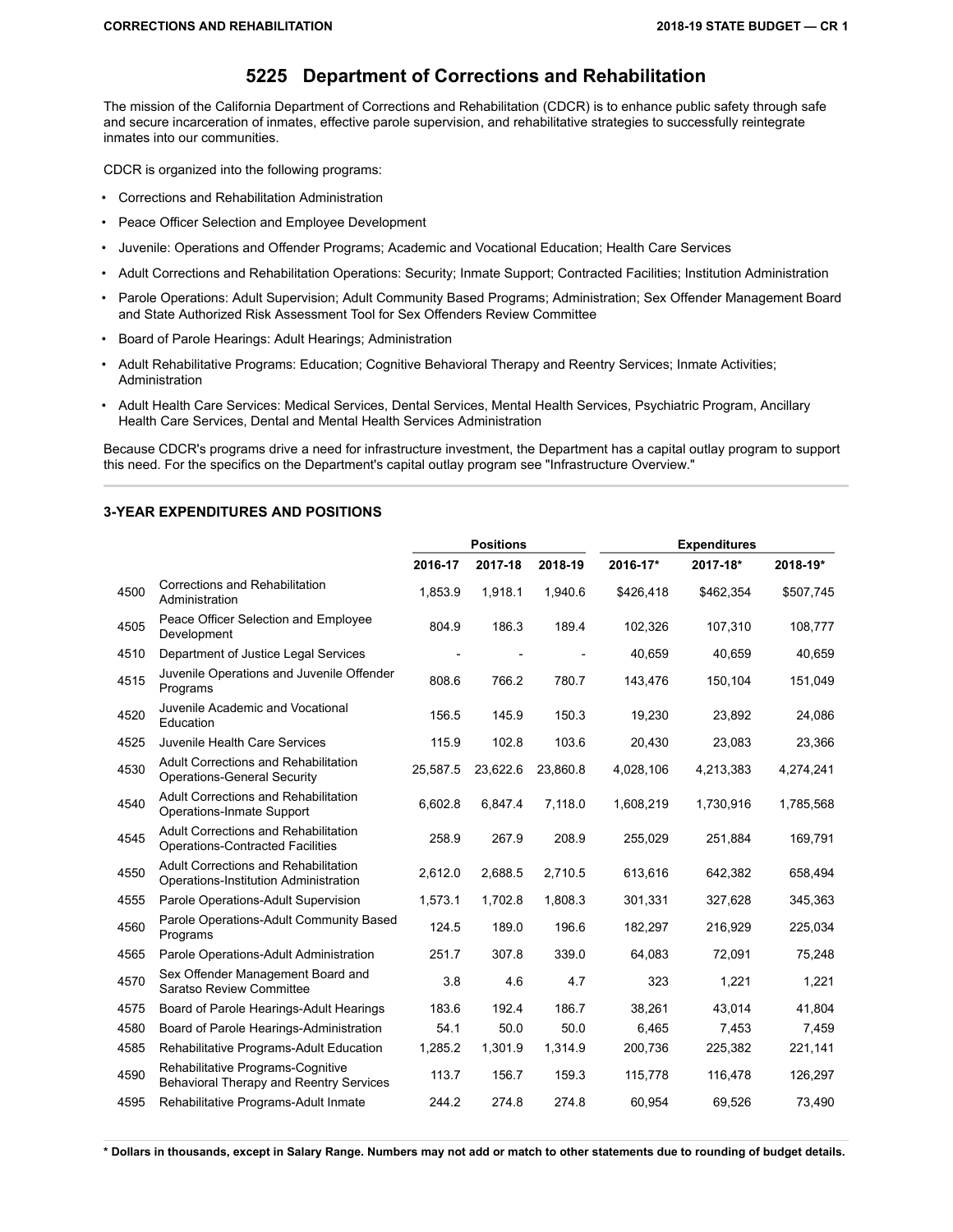| Programs) | TOTALS, POSITIONS AND EXPENDITURES (AII)                  | 55.080.9                 | 56.552.1 | 57.173.3                 | \$10,889,245 | \$11,858,176 | \$12,149,288 |
|-----------|-----------------------------------------------------------|--------------------------|----------|--------------------------|--------------|--------------|--------------|
| 4670      | Dental and Mental Health Services<br>Administration-Adult | 228.7                    | 230.4    | 244.4                    | 52.643       | 51.408       | 48.924       |
| 4665      | Ancillary Health Care Services-Adult                      | $\overline{a}$           |          | $\overline{\phantom{a}}$ | 250.697      | 264.293      | 376,924      |
| 4661      | Psychiatric Program-Adult                                 | $\overline{\phantom{a}}$ | .977.6   | 2.005.4                  |              | 265.597      | 271,431      |
| 4660      | Mental Health Services-Adult                              | 2.191.9                  | 2.859.7  | 2,832.2                  | 382,183      | 443.952      | 458,634      |
| 4655      | Dental Services-Adult                                     | 951.2                    | 1.034.3  | 1.033.3                  | 156.044      | 160.418      | 167,630      |
| 4650      | Medical Services-Adult                                    | 8.916.8                  | 9.529.7  | 9.465.4                  | 1.798.109    | 1,924,528    | 1,942,603    |
| 4600      | Rehabilitative Programs-Adult<br>Administration           | 157.4                    | 194.7    | 195.5                    | 21.832       | 22.291       | 22.309       |
|           | <b>Activities</b>                                         |                          |          |                          |              |              |              |

| <b>FUNDING</b> |                                                                    | 2016-17*     | 2017-18*     | 2018-19*     |
|----------------|--------------------------------------------------------------------|--------------|--------------|--------------|
| 0001           | General Fund                                                       | \$10,575,577 | \$11,529,141 | \$11,815,097 |
| 0001           | General Fund, Proposition 98                                       | 16.567       | 19.826       | 20.017       |
| 0831           | California State Lottery Education Fund California Youth Authority | 27           | 93           | 93           |
| 0890           | Federal Trust Fund                                                 | 1.703        | 2.041        | 2,047        |
| 0917           | Inmate Welfare Fund                                                | 60.954       | 69.526       | 73,490       |
| 0942           | Special Deposit Fund                                               | 1.496        | 1.825        | 1.825        |
| 0995           | Reimbursements                                                     | 233.832      | 236.487      | 236.537      |
| 3085           | Mental Health Services Fund                                        | 89           | 237          | 1.182        |
| 8059           | State Community Corrections Performance Incentive Fund             | $-1.000$     | $-1.000$     | $-1.000$     |
|                | TOTALS, EXPENDITURES, ALL FUNDS                                    | \$10,889,245 | \$11,858,176 | \$12,149,288 |

#### **LEGAL CITATIONS AND AUTHORITY**

DEPARTMENT AUTHORITY

Government Code Title 2, Division 3, Chapter 1.

PROGRAM AUTHORITY

4515-Juvenile Operations and Juvenile Offender Programs: Government Code section 12838.1. Welfare and Institutions Code sections 1000-1000.7, 1700, 1701, and 1710. Penal Code section 6001.

4520-Juvenile Academic and Vocational Education: Welfare and Institutions Code sections 1120.1 and 1120.2. Penal Code section 6001.

4525-Juvenile Health Care Services: Welfare and Institutions Code section 1700. Penal Code section 6001.

4530-4550-Adult Corrections and Rehabilitation Operations - General Security; Inmate Support; Contracted Facilities; Institution Administration:

Penal Code sections 1168, 1170, 1203.03, 2910, 2910.5, 2910.6, 4750-4753, 4758, 5068, 5080, and 6250-6258; Welfare and Institutions Code, Division 3.

4555-4565-Parole Operations - Adult Supervision; Adult Community Based Programs; Adult Administration: California Code of Regulations, Title 15, Division 3; Penal Code sections 3000-3073, and 5058.

4570-California Sex Offender Management Board (CASOMB) and State Authorized Risk Assessment Tool for Sex Offenders (SARATSO) Review Committee: Penal Code sections 290.03-09, 1203, 1203e, 1203f, 1203.067, 3008, and 9000-9003.

4575-4580-Board of Parole Hearings - Adult and Juvenile Hearings; Administration: California Code of Regulations, Title 15, Division 2; Penal Code sections 1170, 3000-3065, 4801 and 5075-5082; California Code of Regulations Title 15, Division 4.5; Welfare and Institutions Code sections 1700-1705 and 1716-1726.

4585-4600-Rehabilitative Programs - Adult Education; Cognitive Behavioral Treatment and Reentry Services; Adult Inmate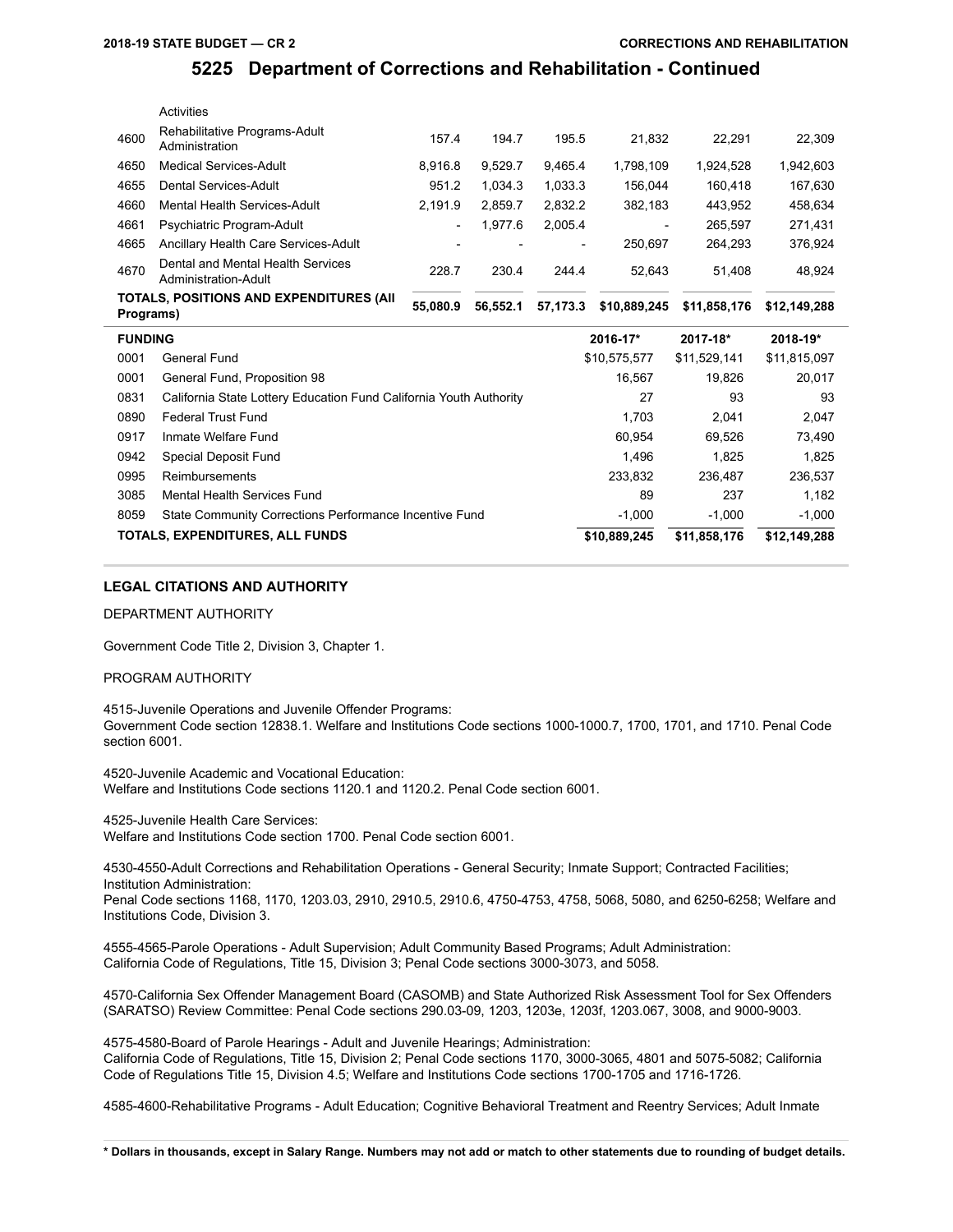Activities; Adult Administration: California Code of Regulations, Title 15, sections 3040.1 and 3220.1-3220.5; Education Code section 1259; Penal Code sections 1170, 2035.1, 2933, 3000, 3054, 3068, 3070, and 3200-3201.

4650-Medical Services - Adult Plata v. Brown (C01-1351 TEH); Government Code section 12838.1(b); Penal Code sections 673, 2051, 2063, 2652, 3403, 3423, 3424, 5023, 5023.5, 6100-6106, 6267.

4655-Dental Services - Adult Government Code section 12838.1 (b), Penal Code sections 1170, 3424, 6100-6106.

4660-Mental Health Services - Adult

Government Code section 12838.1 (b). Penal Code sections 1170, 2684, 2685, 2960-2981, 5058.5, 5079, 6044, and 6100-6106.

4661-Psychiatric Program - Adult Government Code section 12838.1 (b). Penal Code sections 1170, 2684, 2685, 2960-2981, 5058.5, 5079, 6044, and 6100-6106.

4665-Ancillary Health Services - Adult Plata v. Brown (C01-1351 TEH), Government Code section 12838.1(b), Penal Code sections 673, 2051, 2063, 2652, 3403, 3423, 3424, 5023.2, 5024.2, 6100-6106, and 6267.

4670-Dental and Mental Health Services Administration - Adult Government Code section 12838.1 (b). Penal Code sections 1170, 2684, 2685, 2960-2981, 3424, 5058.5, 5079, 6044, and 6100-6106.

#### **MAJOR PROGRAM CHANGES**

- Support for Aging Infrastructure The Budget includes \$122.6 million for roof replacements (\$63.2 million) at the California Substance Abuse Treatment Facility, Salinas Valley State Prison, and Ventura Youth Correction Facility; mold remediation (\$9 million) at various institutions; replacement of public safety radio communications systems (\$32.9 million) at various adult institutions, juvenile facilities, and fire camps; and to replace vehicles (\$17.5 million) needed to transport patients to and from medical care outside of the institutions.
- Hepatitis C Treatment The Budget includes \$105.8 million General Fund to expand Hepatitis C Virus treatment to all infected inmates in state prison. This augmentation is a result of a new treatment protocol recommending treatment for all infected individuals regardless of the stage of disease progression and is part of a coordinated statewide effort with other health care departments.
- Mental Health Bed Management The Budget includes \$20.1 million General Fund to address mental health treatment bed capacity issues as well as resources needed to monitor health care data reporting and patient referrals.
- Psychiatry Registry Funding The Budget includes \$18.1 million General Fund for contract psychiatry services needed to meet a federal court order to fill at least 90 percent of the state prison system's psychiatry positions.
- Overtime Base Budget Adjustment The Budget includes \$16.5 million General Fund to reflect the impact of salary increases on activities budgeted as overtime.
- Correctional Counselor I Ratio Adjustment The Budget includes \$13.5 million General Fund to reduce the current offender to Correctional Counselor I ratio of 150:1 to 135:1 to provide enhanced rehabilitation and program enrollment assistance to the offender population.
- Training Initiatives The Budget includes \$12.9 million General Fund to provide additional training for peace officers including topics such as ethics, sexual harassment, procedural justice, and implicit bias. This proposal also includes specialized training for Special Agents and Investigative Services Unit staff in criminal investigations, training designed to assist with the transition of officers to supervisory roles, and training to strengthen skills of existing supervisors and managers.
- Rehabilitative Programs and Inmate Pay The Budget includes \$12.5 million General Fund to expand career technical education to 13 additional program sites to serve all inmates with a moderate to high employment need prior to release and to replace essential equipment and classroom materials, provide support to programs eligible for Rehabilitative Achievement Credits under Proposition 57, and increase inmate wages for essential plant operations positions.
- Contraband Interdiction Program The Budget includes \$9.1 million General Fund to pilot a comprehensive drug interdiction program at the Substance Abuse Treatment Facility (SATF). The program will operate 24 hours per day, 7 days per week and involves screening of staff and visitors at both of the prison's entrances to deter contraband smuggling. In addition, this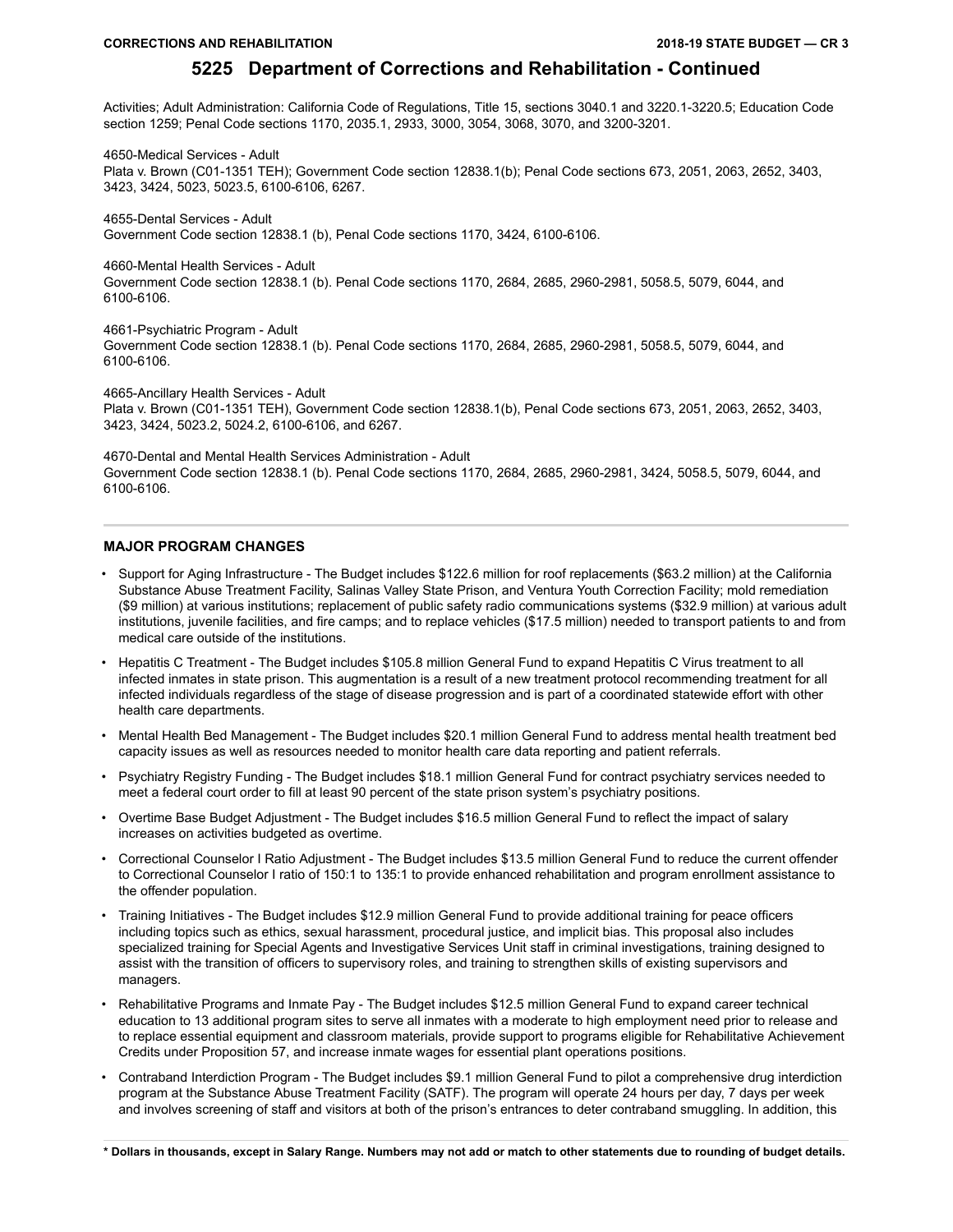augmentation will support the implementation of a Medication Assisted Treatment program to treat inmates with substance use disorders at SATF.

- Receiver: Electronic Health Record System The Budget includes \$8.3 million General Fund to complete the system-wide integration of a comprehensive Electronic Health Record System in all correctional facilities and to make improvements to enhance system functionality.
- Medical Guarding and Transportation The Budget includes \$5.9 million General Fund to provide an equivalent of one additional Correctional Officer at each institution to address higher-than-anticipated medical transports, primarily during third watch, which result in yard or program closures.
- Receiver: Correctional Clinic Model and Automated Drug Cabinets The Budget includes \$4.5 million General Fund to implement a Correctional Clinic Model that uses automated drug cabinets in adherence with state and federal regulations for storage of controlled substances.
- Juvenile Justice Reform The Budget includes \$2.1 million General Fund to raise the ward age of jurisdiction to 25 for certain juvenile court commitments and increase the age of confinement to 25 for superior court commitments, and to begin implementation of a program that houses young adult offenders at a juvenile facility who would otherwise be housed in adult prison.
- Ventura Training Center The Budget includes \$2.1 million to establish a Firefighter Training and Certification Program for ex-offenders to provide the necessary education and training to become a firefighter with the goal of providing further rehabilitation opportunities to enable them to more successfully transition and succeed post-incarceration. The budget includes additional resources in the California Department of Forestry and Fire Protection and the California Conservation Corps for this program.
- Court Resentencing Workload The Budget includes \$2 million General Fund to develop a process to expand the utilization of authority under Penal Code section 1170, subdivision (d), allowing the Secretary of the Department to petition courts to resentence inmates who either were erroneously sentenced to terms of imprisonment that are longer than provided for under law or have displayed exceptionally meritorious conduct.
- Office of Research Resources The Budget includes \$755,000 General Fund for workload within the Office of Research to support data requests which include performance measurements, outcome evaluations, population projections, and scenario modeling.
- Case Records Training Team The Budget includes \$444,000 General Fund to create a unit responsible for developing and implementing a statewide training plan for sentencing calculations and computations.

|                                                                        |                        | 2017-18*                 |                  | 2018-19*               |                          |                  |
|------------------------------------------------------------------------|------------------------|--------------------------|------------------|------------------------|--------------------------|------------------|
|                                                                        | General<br><b>Fund</b> | Other<br><b>Funds</b>    | <b>Positions</b> | General<br><b>Fund</b> | Other<br><b>Funds</b>    | <b>Positions</b> |
| Workload Budget Adjustments                                            |                        |                          |                  |                        |                          |                  |
| <b>Workload Budget Change Proposals</b>                                |                        |                          |                  |                        |                          |                  |
| • Hepatitis C Treatment Funding                                        | $S-$                   | \$-                      |                  | \$105,818              | \$-                      |                  |
| • Roof Replacement and Mold Remediation                                |                        |                          | -                | 80,738                 | $\overline{\phantom{a}}$ |                  |
| • Radio Communications                                                 |                        |                          | -                | 32,874                 | $\overline{\phantom{a}}$ |                  |
| • Mental Health Bed Management                                         |                        |                          | -                | 20,082                 | -                        | 115.9            |
| • Population - Medical Classification Model Adjustment                 | 18,138                 | $\overline{\phantom{a}}$ | 141.8            | 18,488                 | $\overline{\phantom{0}}$ | 144.0            |
| • Psychiatry Registry Funding                                          |                        |                          | -                | 18,104                 |                          |                  |
| • Health Care Access Vehicles                                          |                        |                          | -                | 17,489                 | $\overline{a}$           |                  |
| • Overtime Base Budget Adjustment                                      |                        |                          | -                | 16,503                 |                          |                  |
| • Population - Division of Adult Parole Operations Ratio<br>Adjustment | $-3,493$               |                          | $-18.6$          | 15,049                 |                          | 65.3             |
| • Correctional Counselor I Ratio Adjustment                            |                        |                          | -                | 13,548                 |                          | 89.2             |
| • Training Initiatives                                                 |                        |                          | -                | 12,934                 | -                        | 5.0              |
| • Population - Penal Code 4750 Adjustment                              |                        |                          |                  | 11,686                 |                          |                  |
| • Population - Unallocated Ratio and OE&E Adjustment                   | 13,238                 | 376                      | 32.1             | 11,276                 | 321                      | 27.3             |
| • Healthcare Services for Reentry Programs                             |                        |                          |                  | 10,803                 | $\overline{\phantom{a}}$ |                  |
| • Population - Mental Health Ratio Adjustment                          | 19,437                 |                          | 118.1            | 10,412                 |                          | 64.2             |

#### **DETAILED BUDGET ADJUSTMENTS**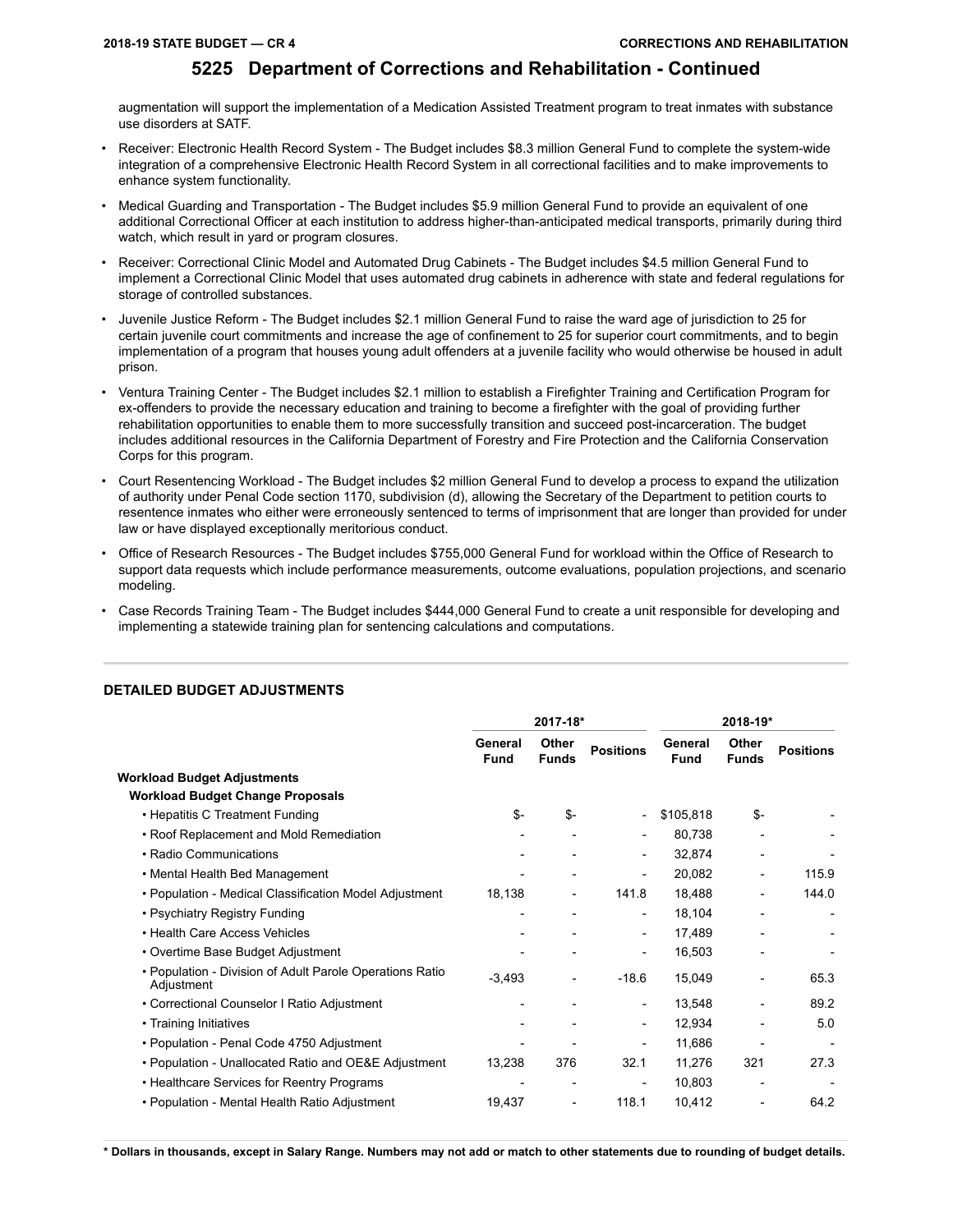#### **CORRECTIONS AND REHABILITATION**

# **5225 Department of Corrections and Rehabilitation - Continued**

| • Contraband Interdiction Program                                                      |                          |                |                          | 9,136          |                          |         |
|----------------------------------------------------------------------------------------|--------------------------|----------------|--------------------------|----------------|--------------------------|---------|
| • Population - Housing Unit Conversions                                                | $-13,881$                | $\overline{a}$ | $-100.1$                 | 8,519          |                          | 61.9    |
| • Receiver - Electronic Health Record System                                           |                          |                |                          | 8,262          |                          |         |
| • Career Technical Education Expansion and Equipment<br>Refresh                        |                          |                | $\overline{a}$           | 8,213          |                          | 21.5    |
| • CHCF Janitorial Technical Adjustment                                                 |                          |                | $\overline{a}$           | 8,041          |                          |         |
| • Medical Guarding and Transportation                                                  |                          |                | $\overline{\phantom{a}}$ | 5,876          | $\overline{\phantom{a}}$ | 42.7    |
| • Receiver - Correctional Clinic Model - Pharmaceuticals                               |                          |                |                          | 4,525          |                          |         |
| • Institution Staffing Needs                                                           |                          |                |                          | 4,387          |                          | 31.6    |
| • Dental Oral Surgery                                                                  |                          |                |                          | 3,900          |                          |         |
| • Juvenile Justice Reform                                                              |                          |                | $\overline{a}$           | 3,783          | -11                      | 25.6    |
| • Dental Equipment                                                                     |                          |                | $\overline{\phantom{a}}$ | 3,370          |                          |         |
| • Rehabilitative Achievement Credit Staffing                                           |                          |                | $\overline{a}$           | 2,452          | $\overline{a}$           | 13.0    |
| • Parole Non-Ratio Positions                                                           |                          |                | $\overline{\phantom{a}}$ | 2,340          | $\overline{\phantom{0}}$ | 23.0    |
| • Ventura Training Center                                                              |                          |                |                          | 2,112          |                          | 7.4     |
| • Population - Mental Health Adjustment                                                |                          |                | $\overline{a}$           | 2,048          | $\overline{a}$           | 13.1    |
| • Court Resentencing Petitions                                                         | $\overline{a}$           |                | $\overline{\phantom{a}}$ | 1,987          | $\overline{a}$           | 13.0    |
| • Corcoran Levee Assessment                                                            | 1,853                    |                | $\overline{a}$           | 1,853          |                          |         |
| • Inmate Pay                                                                           |                          |                | $\overline{\phantom{a}}$ | 1,820          |                          |         |
| • Video Surveillance for Mental Health Units at California<br>State Prison, Sacramento |                          |                | $\overline{a}$           | 1,482          |                          |         |
| • Office of Research Resources                                                         |                          |                |                          | 755            |                          | 6.0     |
| • Population - In-State Contract Facility Adjustment                                   | $-321$                   |                | -0.1                     | 748            |                          |         |
| • Academy - Division of Juvenile Justice                                               | $\overline{\phantom{a}}$ |                | ÷,                       | 721            |                          |         |
| • Case Records Training Team                                                           | $\overline{a}$           |                | $\overline{\phantom{a}}$ | 444            | $\overline{\phantom{a}}$ | 3.0     |
| • Population - Male Community Reentry Program                                          | $-2,910$                 |                | $-7.1$                   | 427            |                          | $-2.6$  |
| • Population - Juvenile Department of State Hospitals                                  | $\overline{a}$           |                |                          | 228            |                          |         |
| • Janitorial Services at the California Health Care Facility                           |                          |                |                          | 185            | $\overline{a}$           | 148.9   |
| • Population - Board of Parole Hearings Contracts<br>Adjustment                        | 70                       |                |                          | 36             |                          |         |
| • Innovative Programming Grants                                                        |                          |                |                          | $\overline{a}$ | 4,000                    |         |
| • Council on Criminal Justice Behavioral Health<br><b>Advocacy Contracts</b>           |                          |                |                          | $\overline{a}$ | 795                      |         |
| • Incompetent to Stand Trial Diversion Program<br>Consultation                         |                          |                |                          |                | 150                      |         |
| • Population - Custody to Community Transitional<br>Reentry Program                    | $-739$                   |                | $-2.0$                   |                |                          |         |
| • Population - Out-of-State Contract Facility Medical<br>Adjustment                    | 190                      |                |                          |                |                          |         |
| · Population - Juvenile Reimbursements                                                 |                          | $-209$         |                          |                | $-159$                   |         |
| • Population - Case Records Staffing for Alternative<br>Custody Programs               | -97                      |                | -1.4                     | $-13$          |                          | $-0.2$  |
| • Population - Juvenile Education Adjustment                                           | -473                     |                | -5.0                     | $-295$         |                          | $-3.0$  |
| • Population - Juvenile Non-Housing Unit Adjustment                                    | $-306$                   |                | $-2.0$                   | $-306$         |                          | $-2.0$  |
| • Population - Juvenile Ward Driven Adjustment                                         | $-399$                   |                |                          | $-318$         |                          |         |
| • Population - Board of Parole Hearings Staffing<br>Adjustment                         |                          |                |                          | $-1,173$       |                          | $-6.4$  |
| • Juvenile Justice Reform Adjustments                                                  |                          |                | $\overline{a}$           | $-1,679$       | 3                        | $-16.4$ |
| • Population - Pharmaceutical Adjustment                                               | $-9,299$                 |                |                          | $-2,854$       |                          |         |
| • Population - Juvenile Living Unit Adjustment                                         | $-4,230$                 |                | $-28.2$                  | $-4,637$       |                          | $-30.6$ |
| • Roof Replacement and Mold Remediation Adjustment                                     |                          |                |                          | $-8,441$       |                          |         |
| • Population - Out-of-State Contract Facility Adjustment                               | 27,983                   |                | 18.3                     | $-58,507$      |                          | $-36.6$ |
| <b>Totals, Workload Budget Change Proposals</b>                                        | \$44,761                 | \$167          | 145.8                    | \$405,231      | \$5,099                  | 823.8   |
| <b>Other Workload Budget Adjustments</b>                                               |                          |                |                          |                |                          |         |
| • Allocation for Other Post-Employment Benefits                                        | 46,175                   | 192            |                          | 46,175         | 192                      |         |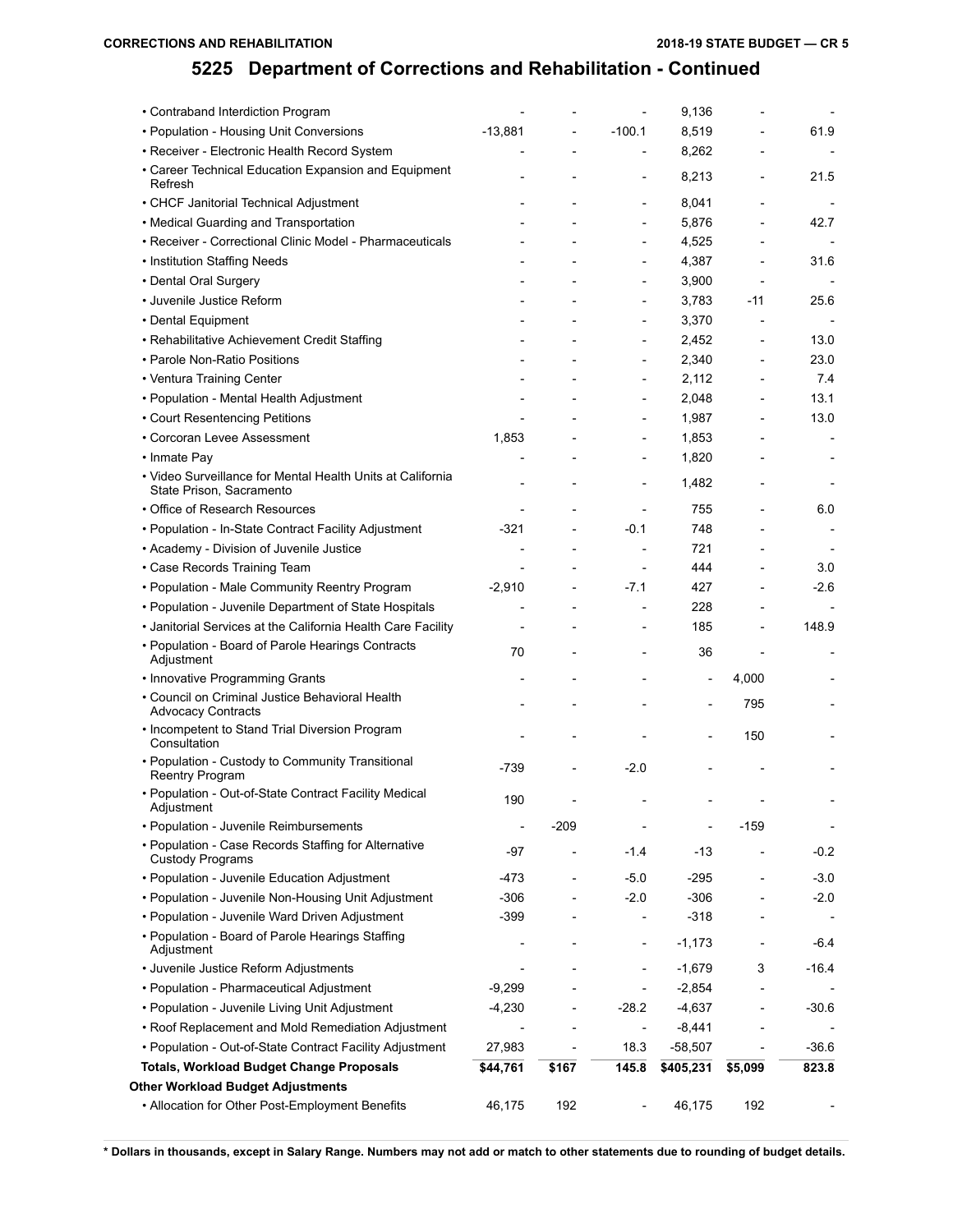| Totals, Budget Adjustments                          | \$481,310  | \$1,166                  | $-21.0$                  | \$828,304 | \$6,131 | 740.8   |
|-----------------------------------------------------|------------|--------------------------|--------------------------|-----------|---------|---------|
| <b>Totals, Workload Budget Adjustments</b>          | \$481,310  | \$1,166                  | $-21.0$                  | \$828,304 | \$6,131 | 740.8   |
| <b>Totals, Other Workload Budget Adjustments</b>    | \$436,549  | \$999                    | $-166.8$                 | \$423,073 | \$1,032 | $-83.0$ |
| • Miscellaneous Baseline Adjustments                |            |                          |                          |           |         |         |
| • Carryover/Reappropriation                         | 33,941     |                          |                          |           |         |         |
| · SWCAP                                             |            |                          |                          |           | 6       |         |
| • Lease Revenue Debt Service Adjustment             | 4,145      |                          | $\overline{\phantom{a}}$ | 29,894    |         |         |
| • Budget Position Transparency                      | $-114,260$ | $\overline{\phantom{a}}$ | $-166.8$                 | 70,363    |         | $-26.2$ |
| • Retirement Rate Adjustments                       | 89.061     | 97                       | -                        | 81,061    | 97      |         |
| • Benefit Adjustments                               | 76,702     | 181                      | $\overline{\phantom{a}}$ | 84,197    | 208     |         |
| • Salary Adjustments                                | 186,516    | 503                      | $\overline{\phantom{a}}$ | 194,516   | 503     |         |
| • Expenditure by Category Redistribution            | 114,260    |                          | $\overline{\phantom{a}}$ | $-70,363$ |         |         |
| • Full Year Adjustment                              |            |                          | $\overline{\phantom{a}}$ | $-7,537$  |         | $-56.8$ |
| • Community Corrections Performance Incentive Grant |            |                          | $\overline{\phantom{a}}$ | $-5,251$  |         |         |
| • Lottery Education Fund Adjustment                 |            | 26                       | $\overline{\phantom{0}}$ |           | 26      |         |
| • Control Section 3.63 Personal Services Contracts  | 9          |                          |                          | 18        |         |         |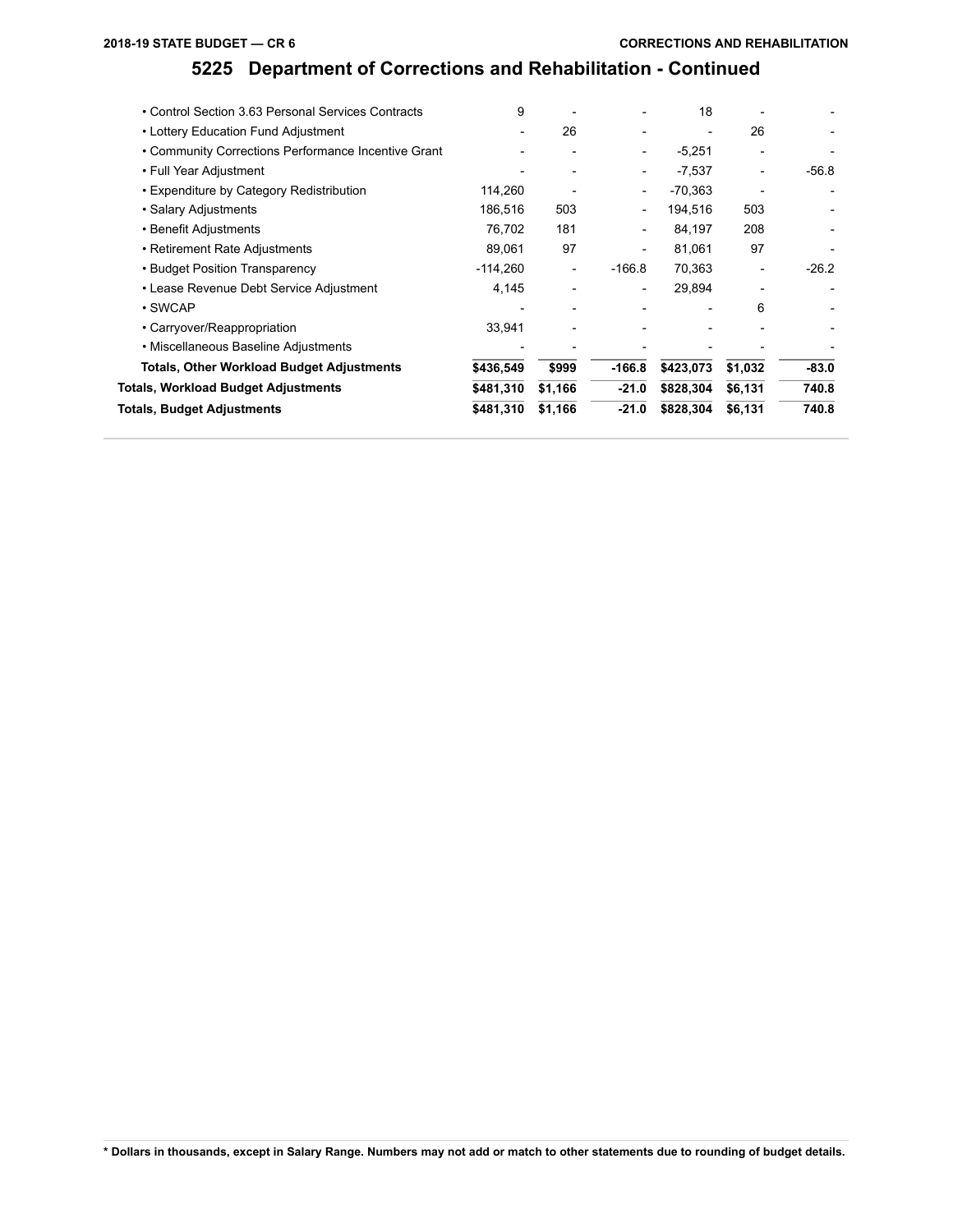#### **Summary of Adult and Juvenile Per Capita and Staff Ratios**

|                                                        | <b>Actual</b> | <b>Estimated</b> | <b>Proposed</b> |
|--------------------------------------------------------|---------------|------------------|-----------------|
|                                                        | 2016-17       | 2017-18          | 2018-19         |
| Institutions $1, 2$                                    |               |                  |                 |
| Per Capita Costs <sup>3, 4, 5, 6, 7</sup>              | \$73,276      | \$79,170         | \$81,458        |
| Average Daily Population (ADP)                         | 120,248       | 120,892          | 120,655         |
| Inmate to Staff Ratio <sup>8</sup>                     | 2.25          | 2.04             | 2.00            |
| Parole                                                 |               |                  |                 |
| Per Capita Costs <sup>3</sup>                          | \$11,125      | \$11,514         | \$11,538        |
| ADP <sup>9</sup>                                       | 49,287        | 49,923           | 52,331          |
| Parolee to Staff Ratio <sup>8</sup>                    | 24.77         | 21.31            | 21.23           |
| Community Correctional Centers/Facilities <sup>1</sup> |               |                  |                 |
| Per Capita Costs. <sup>3, 7, 10</sup>                  | \$27,703      | \$28,071         | \$29,399        |
| <b>ADP</b>                                             | 3,996         | 4,131            | 4,139           |
| Inmate to Staff Ratio <sup>8</sup>                     | 28.89         | 29.74            | 29.44           |
| Out of State (COCF)                                    |               |                  |                 |
| Per Capita Costs <sup>3, 7, 10</sup>                   | \$27,657      | \$29,340         | \$30,884        |
| <b>ADP</b>                                             | 4,580         | 4,067            | 866             |
| Inmate to Staff Ratio <sup>8</sup>                     | 51.47         | 40.67            | 19.37           |
| Juvenile Justice Facilities                            |               |                  |                 |
| Per Capita Costs <sup>3</sup>                          | \$271,675     | \$314,833        | \$304,259       |
| <b>ADP</b>                                             | 674           | 622              | 646             |
| Ward to Staff Ratio <sup>8</sup>                       | 0.58          | 0.48             | 0.49            |

 $1$  California City Correctional Facility moved from Community Correctional Centers/Facilities to Institutions.

 $2$  Male Community Reentry Program has been removed from the Institutions section.

<sup>3</sup> Includes General Fund - including Prop 98, Federal Funds, and Reimbursements.

 $^4$  Excludes employees and costs of Inmate Welfare Fund and local assistance.

5 Includes camp operations and the cost of operating reception centers.

6 Excludes lease payments and lease reimbursements.

 $7$  CCC/F and Institutions figures exclude local assistance.

8 Includes overtime costs and personnel year equivalents.

<sup>9</sup> Parole ADP includes Felon, Non-Felon, Co-ops, and Pending Revocation.

<sup>10</sup>Administrative costs are incorporated in the development of the per capita cost.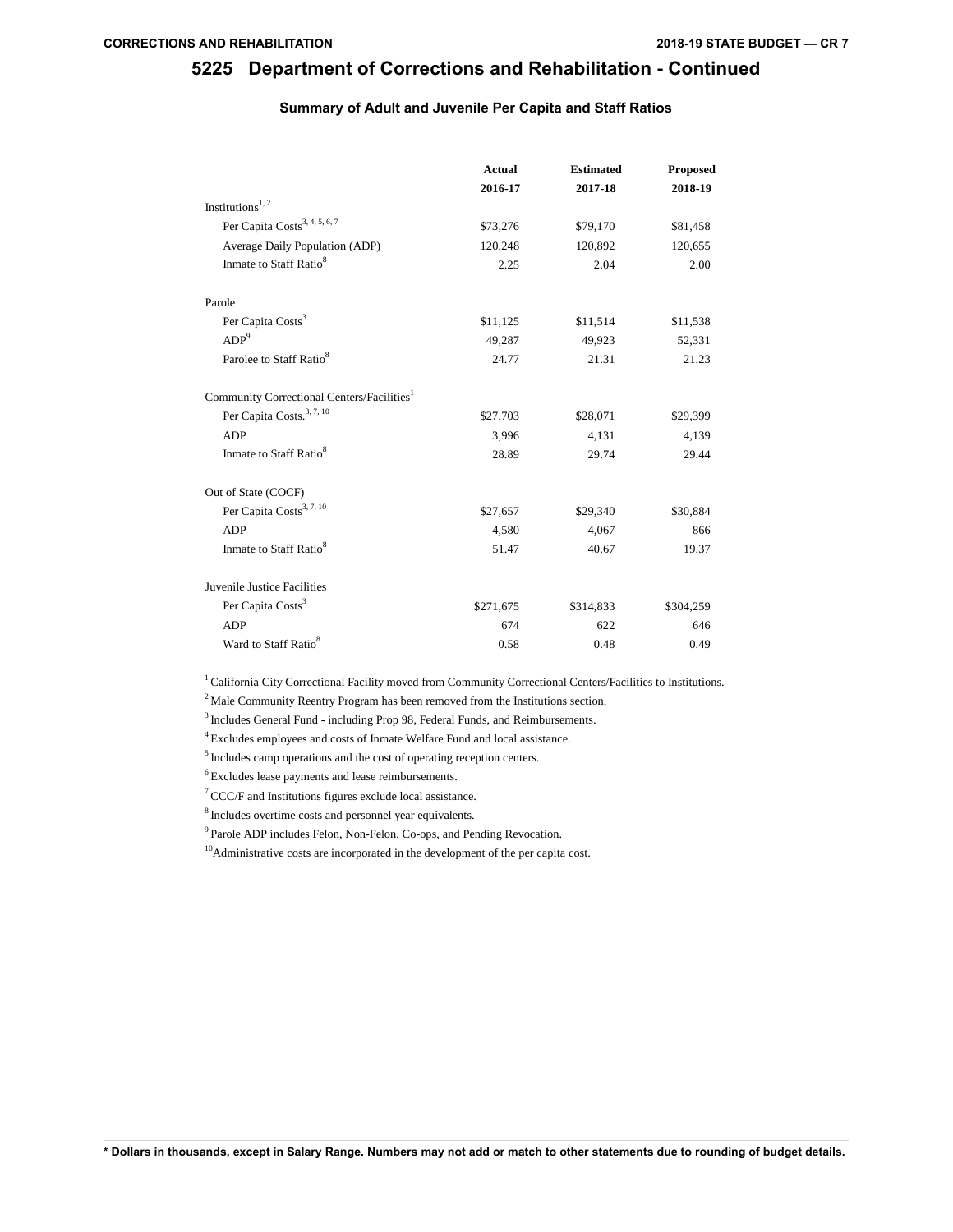#### **PROGRAM DESCRIPTIONS**

#### 4500 - CORRECTIONS AND REHABILITATION ADMINISTRATION

The objective of the Corrections and Rehabilitation Administration program is to provide policy direction, accountability, administrative oversight, and support for the overall success of all adult and juvenile correctional and rehabilitation programs. The program consists of the Office of the Secretary; Legislative Affairs; Public and Employee Communications; Internal Affairs; Audits and Court Compliance; Victim and Survivor Rights and Services; Support Services; Enterprise Information Services; Labor Relations, Regulations and Policy; Research; Legal Affairs; Leasing and Facility Management; and the Office of the Ombudsman.

#### 4505 - PEACE OFFICER SELECTION AND EMPLOYEE DEVELOPMENT

The Peace Officer Selection and Employee Development program is responsible for planning, organizing, analyzing, and managing peace officer selection through the recruitment, application, testing, background investigation, and medical/ psychological screening processes. The program is also responsible for academy training, as well as employee development for all departmental staff, both peace officers and non-peace officers.

#### 4510 - DEPARTMENT OF JUSTICE LEGAL SERVICES

The objective of the Department of Justice Legal Services program is to provide transparency for the cost of legal services provided by the Department of Justice to CDCR.

#### 4515 - JUVENILE OPERATIONS AND JUVENILE OFFENDER PROGRAMS

The Department accepts commitments from California courts provided that the person to be committed meets age requirements, can materially benefit from institutional programs, and there are adequate facilities available to care for the individual.

The objective of the Juvenile Operations and Juvenile Offender program is to operate safe and secure juvenile facilities, perform tasks related to routine day-to-day operations of the facilities and camp, and provide juvenile offenders necessary services such as security, feeding, clothing, and facility operations. In addition, this program provides staff training, juvenile offender intake and court services, population management services, facility maintenance, and maintains juvenile offender master files. This program currently oversees operations for three facilities and one conservation camp.

Treatment programs begin with diagnostic studies, program assignment, objective setting and progress evaluation, and post release planning for each offender. Based on the results of this process, various counseling and evidence-based treatment programs are recommended, including mental health and other cognitive behavior programs (i.e., anger interruption therapy, sex offender treatment, general population outpatient services, and substance abuse treatment programs), camp programs, and work employability programs. These evidence-based programs are designed to promote positive social behavior and reduce recidivism and relapse.

#### 4520 - JUVENILE ACADEMIC AND VOCATIONAL EDUCATION

The Education Services Branch of the Division of Juvenile Justice operates as a local education agency known as the California Education Authority. Its mission is to empower each student to become a civil, responsible, employable, and knowledgeable lifelong learner. A key goal for education is to prepare student wards for successful transition to the community upon release.

The Juvenile Academic and Vocational Education programs are accredited by the Western Association of Schools and Colleges and include core academic and career/technical preparation high school courses, general education development preparation, basic skills enhancement, and college preparation. All students must meet the California Common Core State Standards and earn the appropriate amount of course credits to graduate. Supplemental services include special education, English learner services, basic skills enhancement, library services, character development courses, and high school credit for work experience.

#### 4525 - JUVENILE HEALTH CARE SERVICES

The objective of the Juvenile Health Care Services program is to provide medical, dental, and mental health care to juveniles consistent with adopted standards for the quality and scope of services within a custodial environment. The program strives to achieve this mission by providing cost-effective, timely, and competent care. In addition, Juvenile Health Care Services is responsible for overseeing and implementing the Integrated Behavioral Treatment Model, which uses evidence-based principles of a cognitive behavioral treatment program to guide the development of the best program for the unique needs of the youth population.

4530 - ADULT CORRECTIONS AND REHABILITATION OPERATIONS - GENERAL SECURITY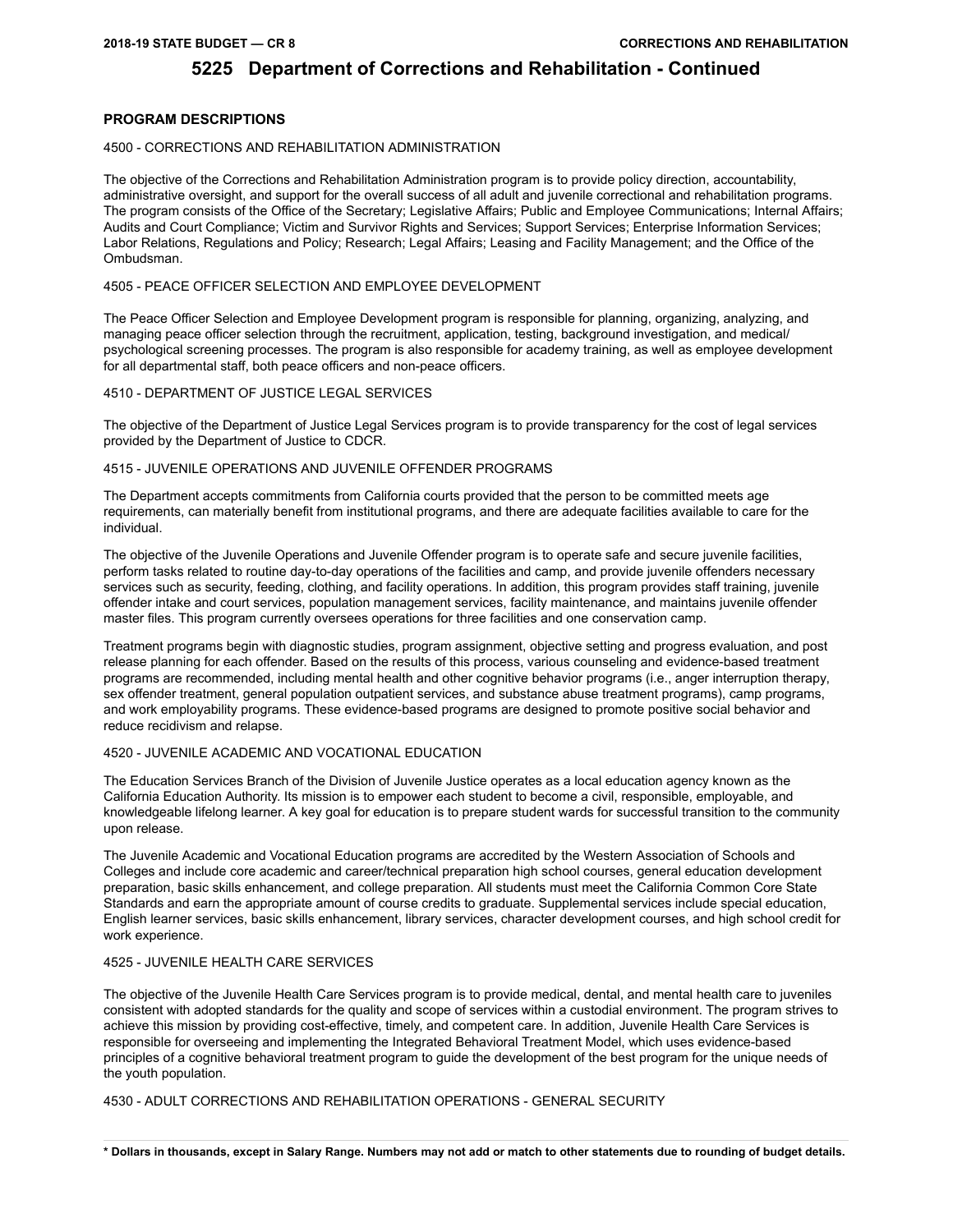CDCR is required by statute to accept convicted felons from California courts when their sentence is imprisonment in a state correctional facility. The objective of the Adult Corrections and Rehabilitation Operations - General Security program is to provide safe and secure detention facilities to protect public safety. This program consists of 34 correctional institutions, 6 of which have reception centers, 1 leased facility, and 43 conservation camps. This program also identifies custody overtime expenditures associated with housing, guarding, and transporting inmates.

#### 4540 - ADULT CORRECTIONS AND REHABILITATION OPERATIONS - INMATE SUPPORT

The objective of the Adult Corrections and Rehabilitation Operations - Inmate Support program is to provide necessary services to inmates such as feeding, clothing, record keeping, and inmate classification assessments at 34 correctional institutions, 1 leased facility, and 43 conservation camps. The camps perform public conservation projects including, but not limited to, forest fire prevention, watershed management, and soil conservation.

#### 4545 - ADULT CORRECTIONS AND REHABILITATION OPERATIONS - CONTRACTED FACILITIES

The objective of the Adult Corrections and Rehabilitation Operations - Contracted Facilities program is to reduce overcrowding within CDCR and to provide meaningful rehabilitative programs in the least restrictive housing. These facilities are the Community Correctional Facilities, California Out-of-State Correctional Facilities, Community Reentry Facilities, and Community Prisoner Mother Program.

#### 4550 - ADULT CORRECTIONS AND REHABILITATION OPERATIONS - INSTITUTION ADMINISTRATION

The Adult Corrections and Rehabilitation Operations - Institution Administration program is responsible for the management and operation of 34 adult institutions, 1 leased facility, 43 conservation camps, and contracted facilities. The program focuses management's attention on program improvement and operational reforms. This program is also responsible for providing facility maintenance, asset management, and construction services for CDCR's adult facilities and other closed properties. In addition, the Office of Correctional Safety facilitates institution and public safety via security threat group management, escapee apprehension, major criminal investigations, and critical incident response training.

#### 4555 - PAROLE OPERATIONS - ADULT SUPERVISION

The objective of the Parole Operations - Adult Supervision program is to improve public safety by increasing the rate and degree of successful reintegration and release to society of offenders paroled from state prison. The program is responsible for providing direct supervision, surveillance, and necessary apprehension of the state's parolee population. The main components of supervision include Global Positioning System (GPS) monitoring, the Sex Offender Management Program which incorporates the containment model strategy as required by statute, and general caseload supervision utilizing the California Parole Supervision and Reintegration Model, which incorporates evidence-based practices into the Division of Adult Parole Operations' supervision strategies to elicit long-term behavioral change to reduce recidivism.

Standard and specialized caseloads and the degree of supervision are determined by case factors related to the offender's risk and current service needs. Based on case assessments, parolees may be placed in a higher-supervision category intended to prevent, detect, or interrupt behavior likely to endanger the community. Case supervision, reassessment, and reclassification are regularly scheduled based on parolee behavior and stability in the community.

The other integral program component is the Parole Planning and Placement Program, which identifies parolee needs and matches them with state and local programs to support a successful transition into local communities.

#### 4560 - PAROLE OPERATIONS - ADULT COMMUNITY BASED PROGRAMS

Rehabilitative Programs and Parole Operations - Adult Community Based Programs utilize a variety of rehabilitative and reentry assistance programs designed to promote successful reintegration of parolees while protecting public safety. These programs include, but are not limited to, Transitional Housing for Parolees, Day Reporting Centers, Pre-Employment and Transitional Work Programs, Cognitive Behavioral Treatment, Substance Use Disorder Treatment, and other Wraparound Services. The program includes a full continuum of transitional programs, including Integrated Services for Mentally Ill Parolees, Transitional Case Management Program, and sex offender treatment for all sex offenders on parole.

The program also provides mental health services and treatment to parolees through CDCR's Parole Outpatient Clinics. The objective of these services is to reduce recidivism through the stabilization and monitoring of the parolees' mental health issues.

#### 4565 - PAROLE OPERATIONS - ADULT ADMINISTRATION

The Parole Operations - Adult Administration program works in conjunction with those in the field to monitor the safety of the public and parolees. In addition, the Office of Correctional Safety investigates and apprehends fugitive parolees suspected of committing serious or violent crimes.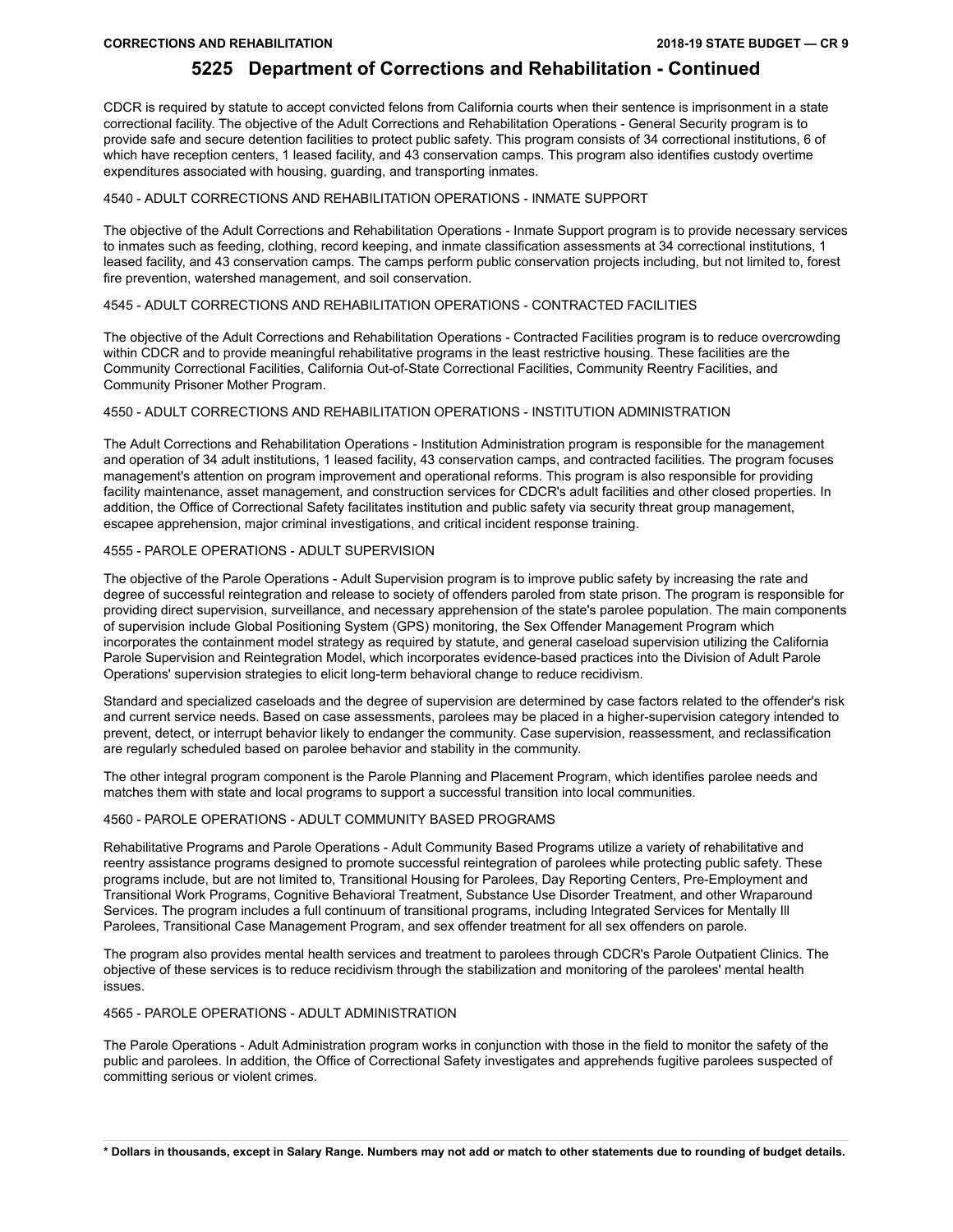4570 - CALIFORNIA SEX OFFENDER MANAGEMENT BOARD /STATE AUTHORIZED RISK ASSESSMENT TOOL FOR SEX **OFFENDERS** 

The objective of the California Sex Offender Management Board is to promote public safety through research and certification of providers and programs to assure they are using evidence-based practices in treating sex offenders. The objective of the State Authorized Risk Assessment Tool for Sex Offenders Committee is to select and train providers on the best evidencebased risk assessment tools in the treatment of sex offenders.

#### 4575 - BOARD OF PAROLE HEARINGS - ADULT HEARINGS

The objective of the Board of Parole Hearings - Adult Hearings is to promote public safety through fair parole processes and decisions, and to provide the required due process to inmates throughout the hearing process.

For adult offenders, the Board of Parole Hearings is responsible for setting the terms and conditions of parole and conducting parole consideration hearings for eligible inmates serving life sentences, including certain parole violators pursuant to Penal Code Section 3000.1. In January 2014, the Board began conducting youth offender parole hearings for eligible offenders sentenced under both the Indeterminate Sentence Law and Determinate Sentence Law, pursuant to Chapter 312, Statutes of 2013. In 2014, the Board also began conducting parole hearings for inmates eligible for elderly parole sentenced under both the Indeterminate Sentence Law and the Determinate Sentence Law, pursuant to a federal court order. Beginning in January 2015, the Board started evaluating certain inmates sentenced under the state's Second Strike Law for parole, pursuant to the same federal court order. The Board also conducts medical parole hearings and determines whether parolees should be discharged from parole. Screenings are conducted for mentally disordered offenders and sexually violent predators, and subsequent hearing referrals are made to the Department of Mental Health. In addition, at the Governor's request, the Board investigates applications and forwards recommendations for pardons and commutations of sentence, including those involving the death penalty. It also has the discretion to recommend to the court that a prisoner's sentence be recalled due to the inmate's significant health condition.

Chapter 312, Statutes of 2013 (SB 260) required the Board to establish parole suitability hearings for offenders who were under 18 at the time they committed their controlling offense. Chapter 471, Statutes of 2015 (SB 261) extended the youth offender hearings to inmates who were under the age of 23 at the time of their offense. SB 261 specified that the Board complete a new comprehensive risk assessment for each youth offender scheduled for a parole hearing that specifically addresses the diminished culpability of juveniles as compared to that of adults, the hallmark features of youth, and any subsequent growth and increased maturity of the individual. Chapter 675, Statutes of 2017 (AB 1308) expands youth offender hearings to inmates who were under the age of 26 at the time of their offense.

For juvenile offenders, the Juvenile Parole Board is responsible for discharges of commitment, orders for discharge from the jurisdiction of the Division of Juvenile Facilities to the jurisdiction of the committing court, and disciplinary appeals.

#### 4580 - BOARD OF PAROLE HEARINGS - ADMINISTRATION

The Board of Parole Hearings - Administration program handles administrative duties in support of the Board's headquarters and field operations. The Administration is comprised of the Executive Team; the Administrative Services Division, which handles the business services functions for the Board; the Executive Analysis Unit, which develops system tools to monitor and track compliance; and the Legal Division, which provides legal support for the Board.

#### 4585 - REHABILITATIVE PROGRAMS - ADULT EDUCATION

The objective of the Rehabilitative Programs - Adult Education program is to contribute to public safety by designing and operating education programs that enable adult offenders to successfully reenter society. The Office of Correctional Education provides oversight to academic and vocational educational programs at 35 adult schools. The CDCR's schools are accredited by the Western Association of Schools and Colleges as post-secondary schools for the purpose of providing inmates a comprehensive adult education. The Office of Correctional Education develops education programs, curriculum, and policy to guide delivery of services to inmates. Academic and vocational programs provide inmates with an opportunity for improvement through basic education and career training. The Office of Correctional Education also oversees Adult Basic Education, Adult Secondary Education, and Voluntary Education programs. These programs include services from basic education through college, Career Technical Education, academic assessment, court-mandated programs, physical fitness training, and recreational, general, and law library services.

#### 4590 - REHABILITATIVE PROGRAMS - COGNITIVE BEHAVIORAL TREATMENT AND REENTRY SERVICES

The objective of the Rehabilitative Programs - Cognitive Behavioral Treatment and Reentry Services program is to plan, develop, implement, and monitor in-prison and re-entry to community rehabilitative programs. The Office of Offender Services is responsible for overseeing and implementing evidence-based programs to promote positive social behavior and reduce recidivism and relapse. These programs include, but are not limited to, Cognitive Behavioral Treatment, Substance Use Disorder Treatment, and Reentry and Employment. The Office of Offender Services works with a variety of public and private entities to maintain this continuum of services.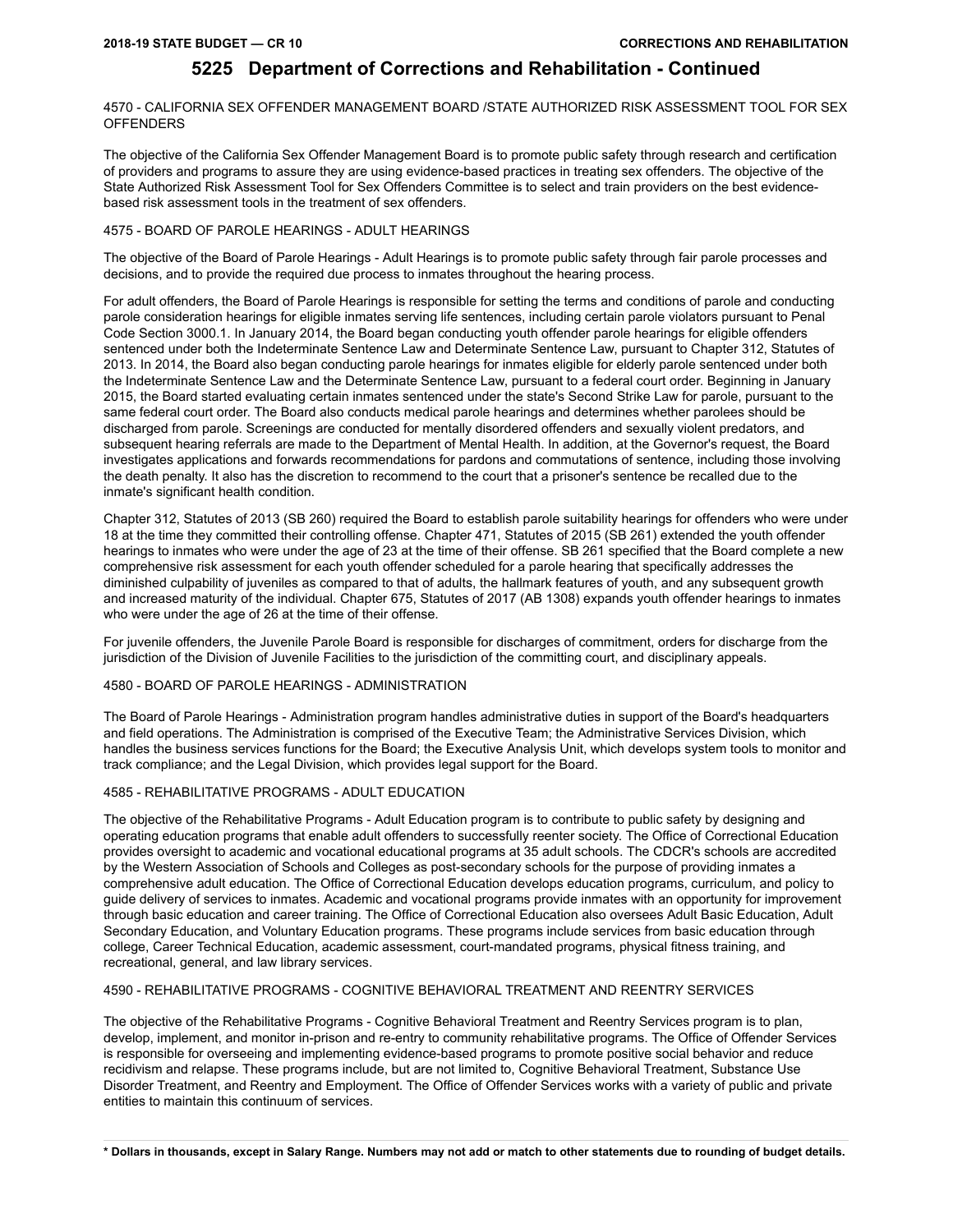#### **CORRECTIONS AND REHABILITATION**

### **5225 Department of Corrections and Rehabilitation - Continued**

#### 4595 - REHABILITATIVE PROGRAMS - ADULT INMATE ACTIVITES

The Rehabilitative Programs - Adult Inmate Activities program provides inmates with activities and programs such as canteen, photo project, and handicraft. These programs allow inmates to productively participate in activities while incarcerated. These programs create a sense of accomplishment for inmates, and some programs also provide them with opportunities for employment while incarcerated.

#### 4600 - REHABILITATIVE PROGRAMS - ADULT ADMINISTRATION

The Rehabilitative Programs - Adult Administration program provides administrative support to CDCR's Office of Correctional Education and Office of Offender Services. Services include program support for education and offender services, performance data management, budgets, training, personnel, and business services for CDCR's rehabilitative programs.

#### 4650 - MEDICAL SERVICES - ADULT

The objective of the Medical Services - Adult program is to provide medical care to the inmate population consistent with adopted standards for quality and scope of services within a custodial environment. The program strives to achieve this mission by providing accessible, cost-effective, timely, and competent care consistent with constitutional standards along with promoting the individual inmate's responsibility for his or her own health.

#### 4655 - DENTAL SERVICES - ADULT

The objective of the Dental Services - Adult program is to provide dental care to the inmate population consistent with adopted standards for quality and scope of services within a custodial environment. The program strives to achieve this mission by providing cost-effective, timely, and competent care. Additionally, the program promotes the individual inmate's responsibility for his or her own health.

#### 4660 - MENTAL HEALTH SERVICES - ADULT

The objective of the Mental Health Services - Adult program is to provide mental health care to the inmate population consistent with adopted standards for quality and scope of services within a custodial environment. The program strives to achieve this mission by providing cost-effective, timely, and competent care. Additionally, the program promotes the individual inmate's responsibility for his or her own health.

#### 4661 - PSYCHIATRIC PROGRAM - ADULT

The Psychiatric Program - Adult is responsible for the daily care and provision of mental health treatment of the inmate population by providing psychiatric inpatient care to inmates in Vacaville, Salinas Valley, and Stockton. Additionally, the program promotes the individual inmate's responsibility for his or her own health.

#### 4665 - ANCILLARY HEALTH CARE SERVICES - ADULT

The objective of the Ancillary Health Care Services - Adult program is to provide pharmaceuticals and medical supplies to the patient inmate population consistent with adopted standards for quality and scope of services. The program strives to achieve this mission by providing cost-effective and timely access to medication and medical supplies.

#### 4670 - DENTAL AND MENTAL HEALTH SERVICES ADMINISTRATION - ADULT

Mental Health and Dental services are provided by CDCR's Division of Health Care Services. The Statewide Mental Health Program and the Inmate Dental Services Program operate with the help of the Headquarters' Support team, as well as dedicated Facilities staff. The Mental Health Program is also supported by the Health Care Placement Oversight Program, which provides management and oversight of Mental Health Crisis Beds.

|      |                                                      | 2016-17*  | 2017-18*  | 2018-19*  |
|------|------------------------------------------------------|-----------|-----------|-----------|
|      | <b>PROGRAM REQUIREMENTS</b>                          |           |           |           |
| 4500 | <b>CORRECTIONS AND REHABILITATION ADMINISTRATION</b> |           |           |           |
|      | <b>State Operations:</b>                             |           |           |           |
| 0001 | General Fund                                         | \$421.434 | \$456.077 | \$501.467 |
| 0890 | <b>Federal Trust Fund</b>                            | 45        | 46        | 47        |
| 0942 | Special Deposit Fund                                 | 1.774     | 1.419     | 1,419     |
| 0995 | Reimbursements                                       | 3.165     | 4.812     | 4.812     |
|      | <b>Totals, State Operations</b>                      | \$426,418 | \$462,354 | \$507,745 |

### **DETAILED EXPENDITURES BY PROGRAM**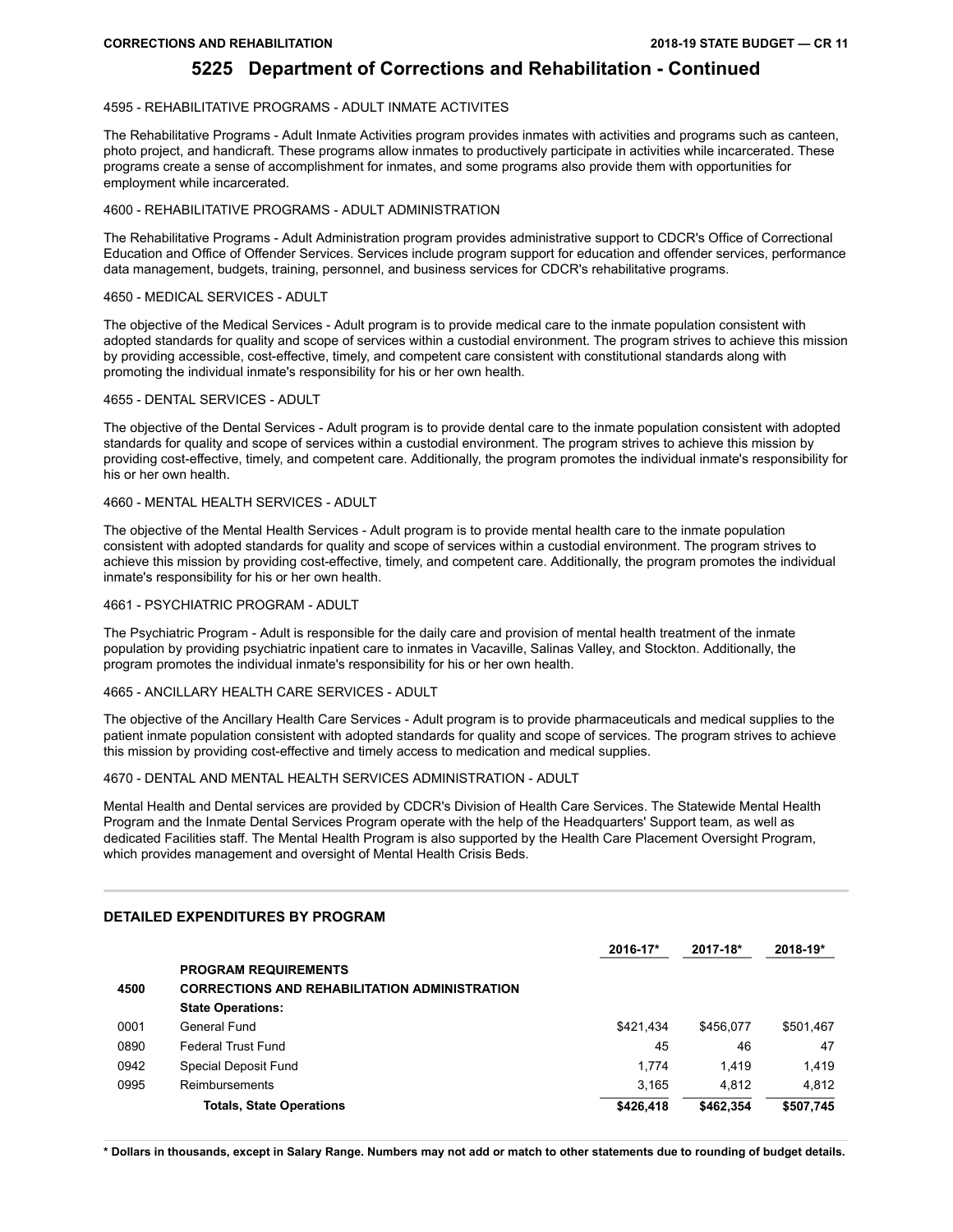|         | <b>SUBPROGRAM REQUIREMENTS</b>      |           |           |           |
|---------|-------------------------------------|-----------|-----------|-----------|
| 4500015 | <b>Executive Office</b>             |           |           |           |
|         | <b>State Operations:</b>            |           |           |           |
| 0001    | General Fund                        | \$2,577   | \$2,643   | \$2,645   |
|         | <b>Totals, State Operations</b>     | \$2,577   | \$2,643   | \$2,645   |
|         | <b>SUBPROGRAM REQUIREMENTS</b>      |           |           |           |
| 4500019 | <b>Legislative Affairs</b>          |           |           |           |
|         | <b>State Operations:</b>            |           |           |           |
| 0001    | General Fund                        | \$830     | \$1,022   | \$1,023   |
|         | <b>Totals, State Operations</b>     | \$830     | \$1,022   | \$1,023   |
|         | <b>SUBPROGRAM REQUIREMENTS</b>      |           |           |           |
| 4500023 | <b>Public Affairs</b>               |           |           |           |
|         | <b>State Operations:</b>            |           |           |           |
| 0001    | General Fund                        | \$2,319   | \$2,491   | \$2,494   |
|         | <b>Totals, State Operations</b>     | \$2,319   | \$2,491   | \$2,494   |
|         | <b>SUBPROGRAM REQUIREMENTS</b>      |           |           |           |
| 4500027 | <b>Internal Affairs</b>             |           |           |           |
|         | <b>State Operations:</b>            |           |           |           |
| 0001    | <b>General Fund</b>                 | \$31,179  | \$31,930  | \$33,960  |
| 0890    | <b>Federal Trust Fund</b>           | 45        | 46        | 47        |
|         | <b>Totals, State Operations</b>     | \$31,224  | \$31,976  | \$34,007  |
|         | <b>SUBPROGRAM REQUIREMENTS</b>      |           |           |           |
| 4500031 | <b>Victim and Survivor Services</b> |           |           |           |
|         | <b>State Operations:</b>            |           |           |           |
| 0001    | General Fund                        | \$1,822   | \$1,613   | \$1,615   |
| 0942    | Special Deposit Fund                | 1,774     | 1,419     | 1,419     |
| 0995    | Reimbursements                      |           | 2,100     | 2,100     |
|         | <b>Totals, State Operations</b>     | \$3,596   | \$5,132   | \$5,134   |
|         | <b>SUBPROGRAM REQUIREMENTS</b>      |           |           |           |
| 4500035 | <b>Support Services</b>             |           |           |           |
|         | <b>State Operations:</b>            |           |           |           |
| 0001    | General Fund                        | \$138,898 | \$150,641 | \$167,879 |
| 0995    | Reimbursements                      | 3,010     | 2,700     | 2,700     |
|         | <b>Totals, State Operations</b>     | \$141,908 | \$153,341 | \$170,579 |
|         | <b>SUBPROGRAM REQUIREMENTS</b>      |           |           |           |
| 4500039 | <b>Information Technology</b>       |           |           |           |
|         | <b>State Operations:</b>            |           |           |           |
| 0001    | General Fund                        | \$132,395 | \$142,564 | \$166,265 |
|         | <b>Totals, State Operations</b>     | \$132,395 | \$142,564 | \$166,265 |
|         | <b>SUBPROGRAM REQUIREMENTS</b>      |           |           |           |
| 4500043 | <b>Audits and Compliance</b>        |           |           |           |
|         | <b>State Operations:</b>            |           |           |           |
| 0001    | General Fund                        | \$9,888   | \$13,201  | \$13,209  |
|         | <b>Totals, State Operations</b>     | \$9,888   | \$13,201  | \$13,209  |
|         | <b>SUBPROGRAM REQUIREMENTS</b>      |           |           |           |
| 4500047 | <b>Labor Relations</b>              |           |           |           |
|         | <b>State Operations:</b>            |           |           |           |
| 0001    | General Fund                        | \$16,609  | \$24,605  | \$24,609  |
|         | <b>Totals, State Operations</b>     | \$16,609  | \$24,605  | \$24,609  |
|         | <b>SUBPROGRAM REQUIREMENTS</b>      |           |           |           |
| 4500051 | Policy, Planning & Research         |           |           |           |
|         | <b>State Operations:</b>            |           |           |           |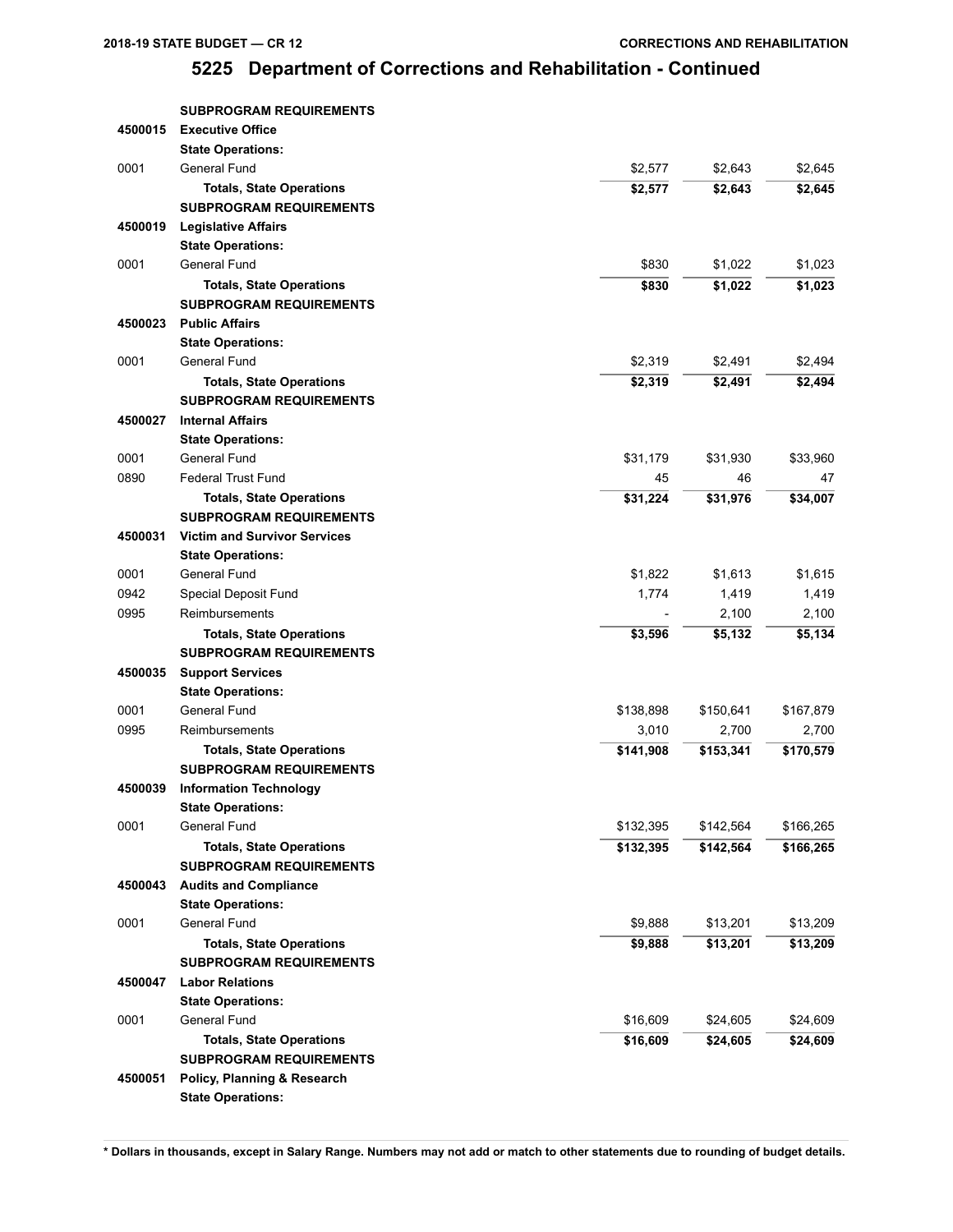| 0001    | General Fund                                              | \$2,249   | \$1,785   | \$1,786   |
|---------|-----------------------------------------------------------|-----------|-----------|-----------|
|         | <b>Totals, State Operations</b>                           | \$2,249   | \$1,785   | \$1,786   |
|         | <b>SUBPROGRAM REQUIREMENTS</b>                            |           |           |           |
| 4500055 | <b>Office of Legal Affairs</b>                            |           |           |           |
|         | <b>State Operations:</b>                                  |           |           |           |
| 0001    | General Fund                                              | \$75,136  | \$73,963  | \$73,985  |
|         | <b>Totals, State Operations</b>                           | \$75,136  | \$73,963  | \$73,985  |
|         | <b>SUBPROGRAM REQUIREMENTS</b>                            |           |           |           |
| 4500059 | <b>Office of Research</b>                                 |           |           |           |
|         | <b>State Operations:</b>                                  |           |           |           |
| 0001    | General Fund                                              | \$6,381   | \$8,403   | \$10,780  |
| 0995    | Reimbursements                                            | 155       | 12        | 12        |
|         | <b>Totals, State Operations</b>                           | \$6,536   | \$8,415   | \$10,792  |
|         | <b>SUBPROGRAM REQUIREMENTS</b>                            |           |           |           |
| 4500063 | <b>Office of the Ombudsman</b>                            |           |           |           |
|         | <b>State Operations:</b>                                  |           |           |           |
| 0001    | General Fund                                              | \$1,151   | \$1,216   | \$1,217   |
|         | <b>Totals, State Operations</b>                           | \$1,151   | \$1,216   | \$1,217   |
|         | <b>PROGRAM REQUIREMENTS</b>                               |           |           |           |
| 4505    | PEACE OFFICER SELECTION AND EMPLOYEE DEVELOPMENT          |           |           |           |
|         | <b>State Operations:</b>                                  |           |           |           |
| 0001    | General Fund                                              | \$102,321 | \$107,160 | \$108,627 |
| 0995    | Reimbursements                                            | 5         | 150       | 150       |
|         | <b>Totals, State Operations</b>                           | \$102,326 | \$107,310 | \$108,777 |
|         |                                                           |           |           |           |
|         | <b>SUBPROGRAM REQUIREMENTS</b>                            |           |           |           |
| 4505010 | <b>Office of Training &amp; Prof. Development</b>         |           |           |           |
|         | <b>State Operations:</b>                                  |           |           |           |
| 0001    | General Fund                                              | \$78,149  | \$75,351  | \$76,798  |
| 0995    | Reimbursements                                            | 5         | 150       | 150       |
|         | <b>Totals, State Operations</b>                           | \$78,154  | \$75,501  | \$76,948  |
|         | <b>SUBPROGRAM REQUIREMENTS</b>                            |           |           |           |
| 4505019 | <b>Office of Peace Officer Selection</b>                  |           |           |           |
|         | <b>State Operations:</b>                                  |           |           |           |
| 0001    | General Fund                                              | \$23,096  | \$30,641  | \$30,660  |
|         | <b>Totals, State Operations</b>                           | \$23,096  | \$30,641  | \$30,660  |
|         | <b>SUBPROGRAM REQUIREMENTS</b>                            |           |           |           |
| 4505029 | <b>California Peace Officer Standards and Training</b>    |           |           |           |
|         | <b>State Operations:</b>                                  |           |           |           |
| 0001    | General Fund                                              | \$1,076   | \$1,168   | \$1,169   |
|         | <b>Totals, State Operations</b>                           | \$1,076   | \$1,168   | \$1,169   |
|         | <b>PROGRAM REQUIREMENTS</b>                               |           |           |           |
| 4510    | <b>DEPARTMENT OF JUSTICE LEGAL SERVICES</b>               |           |           |           |
|         | <b>State Operations:</b>                                  |           |           |           |
| 0001    | General Fund                                              | \$40,659  | \$40,659  | \$40,659  |
|         | <b>Totals, State Operations</b>                           | \$40,659  | \$40,659  | \$40,659  |
|         | <b>PROGRAM REQUIREMENTS</b>                               |           |           |           |
| 4515    | <b>JUVENILE OPERATIONS AND JUVENILE OFFENDER PROGRAMS</b> |           |           |           |
|         | <b>State Operations:</b>                                  |           |           |           |
| 0001    | General Fund                                              | \$140,015 | \$145,883 | \$146,777 |
| 0890    | <b>Federal Trust Fund</b>                                 | 232       | 352       | 353       |
| 0995    | Reimbursements                                            | 3,229     | 3,791     | 3,841     |
|         | <b>Totals, State Operations</b>                           | \$143,476 | \$150,026 | \$150,971 |
|         |                                                           |           |           |           |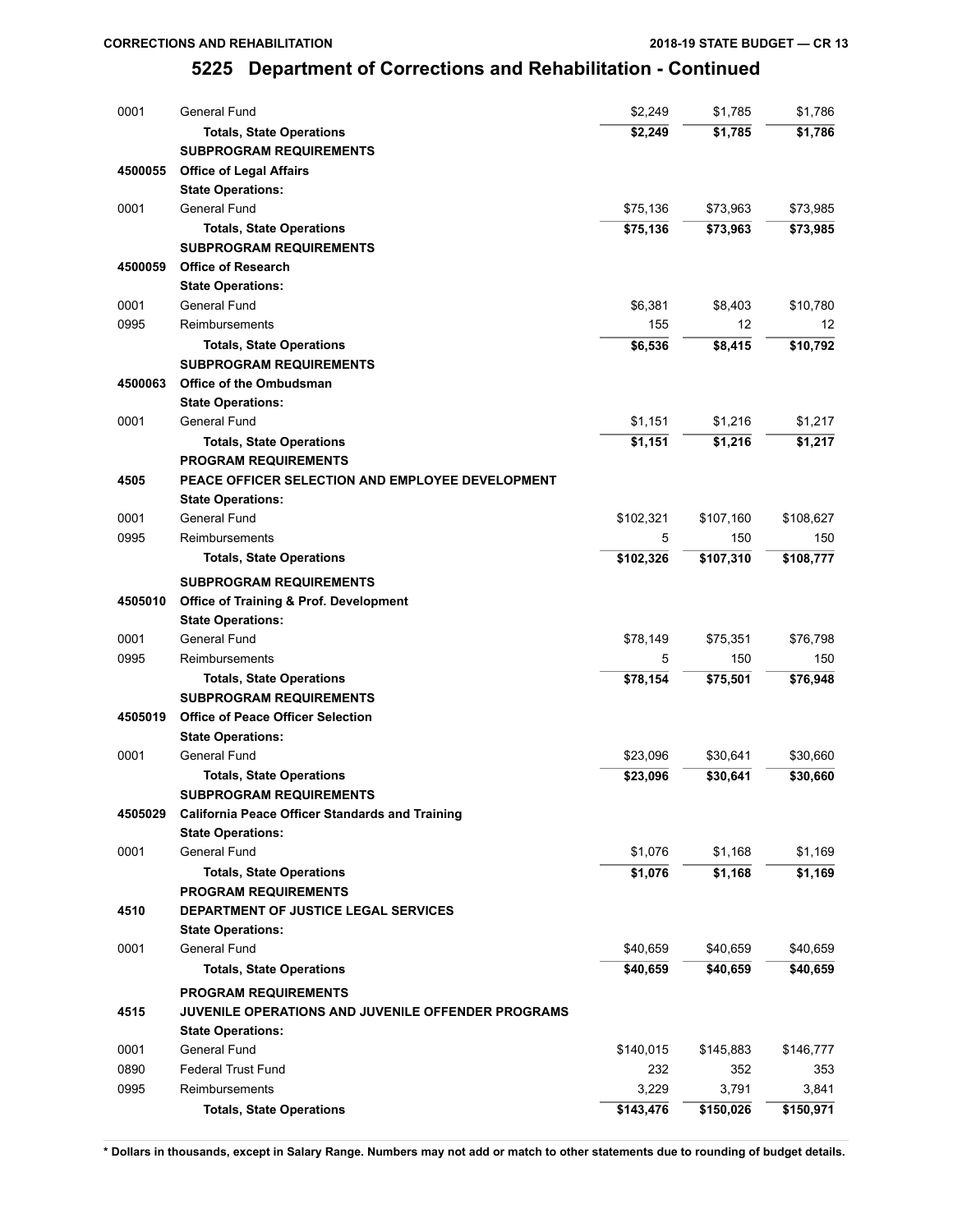|         | <b>Local Assistance:</b>                           |          |          |          |
|---------|----------------------------------------------------|----------|----------|----------|
| 0001    | General Fund                                       | \$-      | \$78     | \$78     |
|         | <b>Totals, Local Assistance</b>                    | \$-      | \$78     | \$78     |
|         | <b>SUBPROGRAM REQUIREMENTS</b>                     |          |          |          |
| 4515023 | <b>Treatment Programs</b>                          |          |          |          |
|         | <b>State Operations:</b>                           |          |          |          |
| 0001    | General Fund                                       | \$52,723 | \$47,405 | \$48,029 |
|         | <b>Totals, State Operations</b>                    | \$52,723 | \$47,405 | \$48,029 |
|         | <b>SUBPROGRAM REQUIREMENTS</b>                     |          |          |          |
| 4515027 | <b>Mental Health Treatment Programs-Facilities</b> |          |          |          |
|         | <b>State Operations:</b>                           |          |          |          |
| 0001    | General Fund                                       | \$5,217  | \$8,419  | \$7,540  |
|         | <b>Totals, State Operations</b>                    | \$5,217  | \$8,419  | \$7,540  |
|         | <b>SUBPROGRAM REQUIREMENTS</b>                     |          |          |          |
| 4515032 | <b>Security</b>                                    |          |          |          |
|         | <b>State Operations:</b>                           |          |          |          |
| 0001    | General Fund                                       | \$40,205 | \$45,102 | \$45,244 |
| 0995    | Reimbursements                                     | 560      | 400      | 400      |
|         | <b>Totals, State Operations</b>                    | \$40,765 | \$45,502 | \$45,644 |
|         | <b>SUBPROGRAM REQUIREMENTS</b>                     |          |          |          |
| 4515041 | Transportation                                     |          |          |          |
|         | <b>Local Assistance:</b>                           |          |          |          |
| 0001    | General Fund                                       | \$-      | \$78     | \$78     |
|         | <b>Totals, Local Assistance</b>                    | \$-      | \$78     | \$78     |
|         | <b>SUBPROGRAM REQUIREMENTS</b>                     |          |          |          |
| 4515055 | Feeding                                            |          |          |          |
|         | <b>State Operations:</b>                           |          |          |          |
| 0001    | General Fund                                       | \$1,947  | \$4,992  | \$5,210  |
| 0995    | Reimbursements                                     | 1,265    | 92       | 142      |
|         | <b>Totals, State Operations</b>                    | \$3,212  | \$5,084  | \$5,352  |
|         | <b>SUBPROGRAM REQUIREMENTS</b>                     |          |          |          |
| 4515059 | Clothing                                           |          |          |          |
|         | <b>State Operations:</b>                           |          |          |          |
| 0001    | General Fund                                       | \$2,232  | \$1,613  | \$1,675  |
|         | <b>Totals, State Operations</b>                    | \$2,232  | \$1,613  | \$1,675  |
|         | <b>SUBPROGRAM REQUIREMENTS</b>                     |          |          |          |
| 4515063 | Religion                                           |          |          |          |
|         | <b>State Operations:</b>                           |          |          |          |
| 0001    | General Fund                                       | \$224    | \$449    | \$449    |
|         | <b>Totals, State Operations</b>                    | \$224    | \$449    | \$449    |
|         | <b>SUBPROGRAM REQUIREMENTS</b>                     |          |          |          |
| 4515067 | <b>Foster Grandparent Program</b>                  |          |          |          |
|         | <b>State Operations:</b>                           |          |          |          |
| 0001    | General Fund                                       | \$216    | \$179    | \$180    |
| 0890    | <b>Federal Trust Fund</b>                          | 232      | 352      | 353      |
|         | <b>Totals, State Operations</b>                    | \$448    | \$531    | \$533    |
|         | <b>SUBPROGRAM REQUIREMENTS</b>                     |          |          |          |
| 4515071 | Recreation                                         |          |          |          |
|         | <b>State Operations:</b>                           |          |          |          |
| 0001    | General Fund                                       | \$449    | \$125    | \$125    |
|         | <b>Totals, State Operations</b>                    | \$449    | \$125    | \$125    |
|         | <b>SUBPROGRAM REQUIREMENTS</b>                     |          |          |          |
|         |                                                    |          |          |          |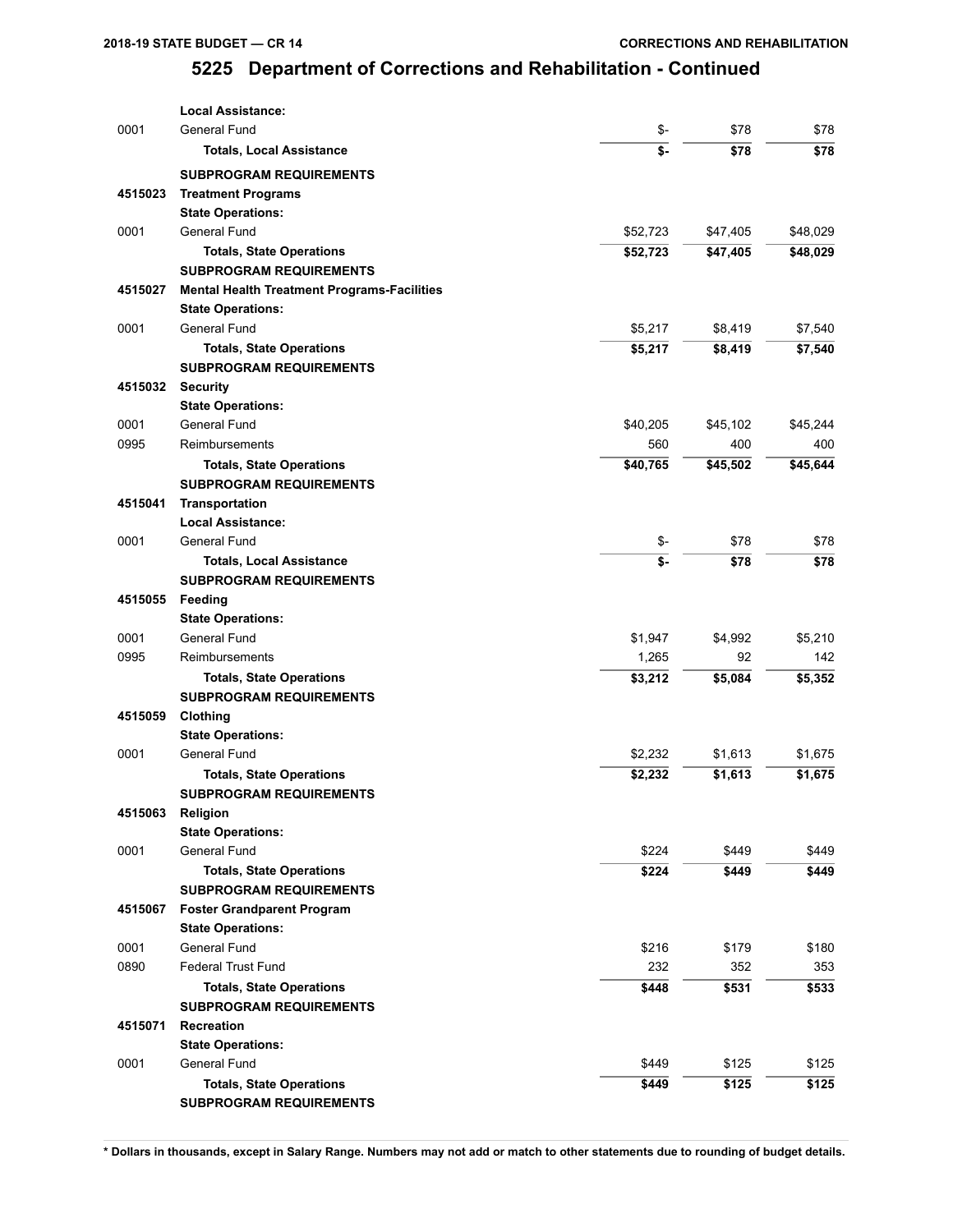#### **CORRECTIONS AND REHABILITATION**

# **5225 Department of Corrections and Rehabilitation - Continued**

| 4515075 | <b>Facility Operations</b>                                         |          |          |          |
|---------|--------------------------------------------------------------------|----------|----------|----------|
|         | <b>State Operations:</b>                                           |          |          |          |
| 0001    | General Fund                                                       | \$8,302  | \$9,324  | \$10,025 |
| 0995    | Reimbursements                                                     | 1,404    | 1,900    | 1,900    |
|         | <b>Totals, State Operations</b>                                    | \$9,706  | \$11,224 | \$11,925 |
|         | <b>SUBPROGRAM REQUIREMENTS</b>                                     |          |          |          |
| 4515079 | <b>Canteen</b>                                                     |          |          |          |
|         | <b>State Operations:</b>                                           |          |          |          |
| 0001    | General Fund                                                       | \$1      | \$11     | \$11     |
|         | <b>Totals, State Operations</b>                                    | \$1      | \$11     | \$11     |
|         | <b>SUBPROGRAM REQUIREMENTS</b>                                     |          |          |          |
| 4515097 | <b>Administration</b>                                              |          |          |          |
|         | <b>State Operations:</b>                                           |          |          |          |
| 0001    | General Fund                                                       | \$20,369 | \$20,013 | \$20,036 |
| 0995    | Reimbursements                                                     |          | 1,200    | 1,200    |
|         | <b>Totals, State Operations</b>                                    | \$20,369 | \$21,213 | \$21,236 |
|         | <b>SUBPROGRAM REQUIREMENTS</b>                                     |          |          |          |
| 4515105 | <b>Operation Support</b>                                           |          |          |          |
|         | <b>State Operations:</b>                                           |          |          |          |
| 0001    | General Fund                                                       | \$438    | \$255    | \$255    |
|         | <b>Totals, State Operations</b>                                    | \$438    | \$255    | \$255    |
|         | <b>SUBPROGRAM REQUIREMENTS</b>                                     |          |          |          |
| 4515109 | <b>Field Support</b>                                               |          |          |          |
|         | <b>State Operations:</b>                                           |          |          |          |
| 0001    | General Fund                                                       | \$1,964  | \$1,345  | \$1,347  |
| 0995    | Reimbursements                                                     |          | 199      | 199      |
|         | <b>Totals, State Operations</b>                                    | \$1,964  | \$1,544  | \$1,546  |
|         | <b>SUBPROGRAM REQUIREMENTS</b>                                     |          |          |          |
| 4515113 | <b>Closed Facilities</b>                                           |          |          |          |
|         | <b>State Operations:</b>                                           |          |          |          |
| 0001    | General Fund                                                       | \$4,180  | \$4,651  | \$4,651  |
|         | <b>Totals, State Operations</b>                                    | \$4,180  | \$4,651  | \$4,651  |
|         | <b>SUBPROGRAM REQUIREMENTS</b>                                     |          |          |          |
| 4515121 | Fac Plan & Const Mgmt Special Repairs                              |          |          |          |
|         | <b>State Operations:</b>                                           |          |          |          |
| 0001    | General Fund                                                       | \$1,548  | \$2,000  | \$2,000  |
|         | <b>Totals, State Operations</b>                                    | \$1,548  | \$2,000  | \$2,000  |
|         | <b>PROGRAM REQUIREMENTS</b>                                        |          |          |          |
| 4520    | JUVENILE ACADEMIC AND VOCATIONAL EDUCATION                         |          |          |          |
|         | <b>State Operations:</b>                                           |          |          |          |
| 0001    | General Fund                                                       | \$18,022 | \$21,949 | \$22,143 |
| 0831    | California State Lottery Education Fund California Youth Authority | 27       | 93       | 93       |
| 0995    | Reimbursements                                                     | 1,181    | 1,850    | 1,850    |
|         | <b>Totals, State Operations</b>                                    | \$19,230 | \$23,892 | \$24,086 |
|         | <b>SUBPROGRAM REQUIREMENTS</b>                                     |          |          |          |
| 4520015 | <b>Core Academic Education</b>                                     |          |          |          |
|         | <b>State Operations:</b>                                           |          |          |          |
| 0001    | General Fund                                                       | \$5,483  | \$7,210  | \$7,214  |
| 0831    | California State Lottery Education Fund California Youth Authority | 27       | 93       | 93       |
| 0995    | Reimbursements                                                     | 670      | 1,200    | 1,200    |
|         | <b>Totals, State Operations</b>                                    | \$6,180  |          |          |
|         |                                                                    |          | \$8,503  | \$8,507  |
|         | <b>SUBPROGRAM REQUIREMENTS</b>                                     |          |          |          |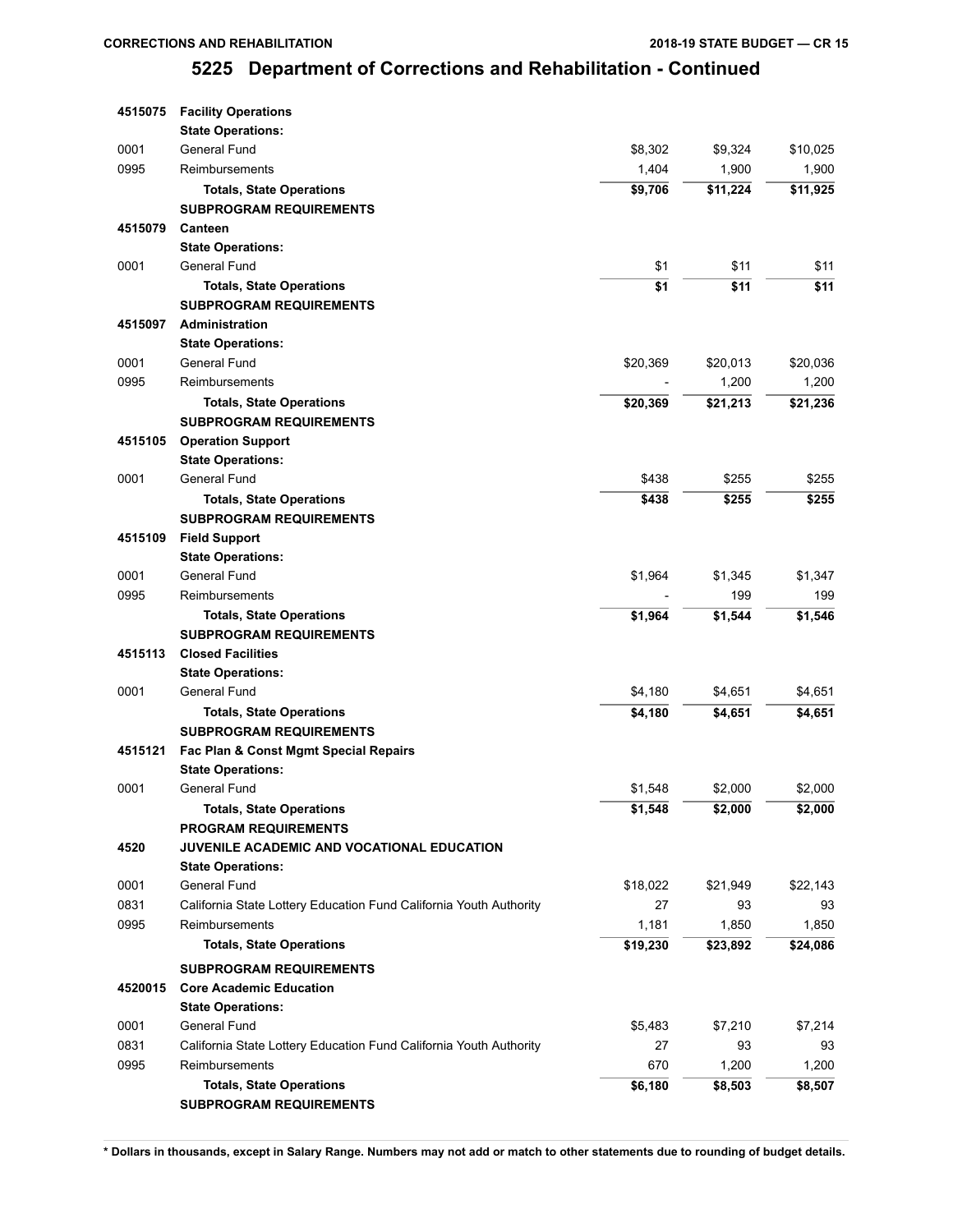| 4520019 | <b>Career Technical Education</b>        |          |          |          |
|---------|------------------------------------------|----------|----------|----------|
|         | <b>State Operations:</b>                 |          |          |          |
| 0001    | General Fund                             | \$1,483  | \$2,007  | \$2,009  |
| 0995    | Reimbursements                           | 111      | 200      | 200      |
|         | <b>Totals, State Operations</b>          | \$1,594  | \$2,207  | \$2,209  |
|         | <b>SUBPROGRAM REQUIREMENTS</b>           |          |          |          |
| 4520023 | <b>Special Education</b>                 |          |          |          |
|         | <b>State Operations:</b>                 |          |          |          |
| 0001    | General Fund                             | \$3,558  | \$4,253  | \$4,433  |
| 0995    | Reimbursements                           | 400      | 400      | 400      |
|         | <b>Totals, State Operations</b>          | \$3,958  | \$4,653  | \$4,833  |
|         | <b>SUBPROGRAM REQUIREMENTS</b>           |          |          |          |
| 4520027 | <b>English Language Learners</b>         |          |          |          |
|         | <b>State Operations:</b>                 |          |          |          |
| 0001    | General Fund                             | \$541    | \$626    | \$626    |
|         | <b>Totals, State Operations</b>          | \$541    | \$626    | \$626    |
|         | <b>SUBPROGRAM REQUIREMENTS</b>           |          |          |          |
| 4520031 | Library                                  |          |          |          |
|         | <b>State Operations:</b>                 |          |          |          |
| 0001    | General Fund                             | \$326    | \$268    | \$268    |
|         | <b>Totals, State Operations</b>          | \$326    | \$268    | \$268    |
|         | <b>SUBPROGRAM REQUIREMENTS</b>           |          |          |          |
| 4520035 | <b>Special Programs</b>                  |          |          |          |
|         | <b>State Operations:</b>                 |          |          |          |
| 0001    | General Fund                             | \$3,274  | \$3,993  | \$3,998  |
| 0995    | Reimbursements                           |          | 50       | 50       |
|         |                                          |          |          |          |
|         |                                          |          |          |          |
|         | <b>Totals, State Operations</b>          | \$3,274  | \$4,043  | \$4,048  |
|         | <b>SUBPROGRAM REQUIREMENTS</b>           |          |          |          |
| 4520039 | Juvenile Program Administration          |          |          |          |
|         | <b>State Operations:</b>                 |          |          |          |
| 0001    | General Fund                             | \$3,357  | \$3,592  | \$3,595  |
|         | <b>Totals, State Operations</b>          | \$3,357  | \$3,592  | \$3,595  |
|         | <b>PROGRAM REQUIREMENTS</b>              |          |          |          |
| 4525    | <b>JUVENILE HEALTH CARE SERVICES</b>     |          |          |          |
|         | <b>State Operations:</b>                 |          |          |          |
| 0001    | General Fund                             | \$20,409 | \$23,083 | \$23,366 |
| 0995    | Reimbursements                           | 21       |          |          |
|         | <b>Totals, State Operations</b>          | \$20,430 | \$23,083 | \$23,366 |
|         | <b>SUBPROGRAM REQUIREMENTS</b>           |          |          |          |
| 4525014 | <b>Medical Contract</b>                  |          |          |          |
|         | <b>State Operations:</b>                 |          |          |          |
| 0001    | General Fund                             | \$568    | \$661    | \$661    |
|         | <b>Totals, State Operations</b>          | \$568    | \$661    | \$661    |
|         | <b>SUBPROGRAM REQUIREMENTS</b>           |          |          |          |
| 4525018 | <b>Medical Other</b>                     |          |          |          |
|         | <b>State Operations:</b>                 |          |          |          |
| 0001    | General Fund                             | \$14,899 | \$17,414 | \$17,467 |
|         | <b>Totals, State Operations</b>          | \$14,899 | \$17,414 | \$17,467 |
|         | <b>SUBPROGRAM REQUIREMENTS</b>           |          |          |          |
| 4525026 | <b>Dental Contract</b>                   |          |          |          |
| 0001    | <b>State Operations:</b><br>General Fund | \$112    | \$170    | \$170    |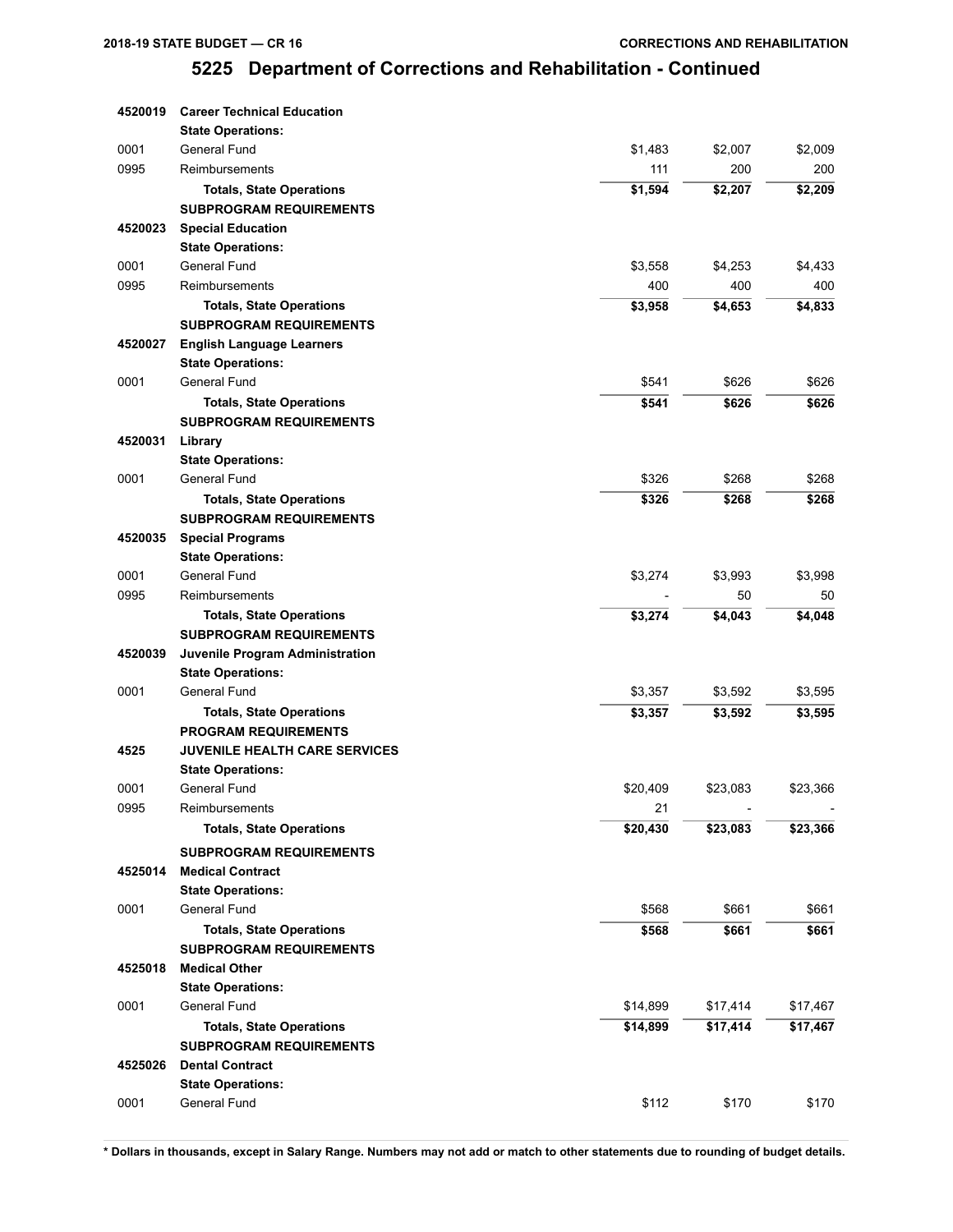|         | <b>Totals, State Operations</b>                                                    | \$112       | \$170                   | \$170       |
|---------|------------------------------------------------------------------------------------|-------------|-------------------------|-------------|
|         | <b>SUBPROGRAM REQUIREMENTS</b>                                                     |             |                         |             |
| 4525030 | <b>Dental Other</b>                                                                |             |                         |             |
|         | <b>State Operations:</b>                                                           |             |                         |             |
| 0001    | General Fund                                                                       | \$1,842     | \$1,809                 | \$1,810     |
|         | <b>Totals, State Operations</b>                                                    | \$1,842     | \$1,809                 | \$1,810     |
|         | <b>SUBPROGRAM REQUIREMENTS</b>                                                     |             |                         |             |
| 4525038 | <b>Mental Health Contract</b>                                                      |             |                         |             |
|         | <b>State Operations:</b>                                                           |             |                         |             |
| 0001    | General Fund                                                                       | \$797       | \$1,597                 | \$1,825     |
|         | <b>Totals, State Operations</b>                                                    | \$797       | \$1,597                 | \$1,825     |
|         | <b>SUBPROGRAM REQUIREMENTS</b>                                                     |             |                         |             |
| 4525042 | <b>Mental Health Other</b>                                                         |             |                         |             |
|         | <b>State Operations:</b>                                                           |             |                         |             |
| 0001    | General Fund                                                                       | \$86        | \$51                    | \$49        |
| 0995    | Reimbursements                                                                     | 21          |                         |             |
|         | <b>Totals, State Operations</b>                                                    | \$107       | \$51                    | \$49        |
|         | <b>SUBPROGRAM REQUIREMENTS</b>                                                     |             |                         |             |
| 4525050 | <b>Pharmaceuticals</b>                                                             |             |                         |             |
|         | <b>State Operations:</b>                                                           |             |                         |             |
| 0001    | General Fund                                                                       | \$51        | \$738                   | \$738       |
|         | <b>Totals, State Operations</b>                                                    | \$51        | \$738                   | \$738       |
|         | <b>SUBPROGRAM REQUIREMENTS</b>                                                     |             |                         |             |
| 4525054 | <b>Ancillary Other</b>                                                             |             |                         |             |
|         | <b>State Operations:</b>                                                           |             |                         |             |
| 0001    | General Fund                                                                       | \$54        | \$50                    | \$50        |
|         | <b>Totals, State Operations</b>                                                    | \$54        | \$50                    | \$50        |
|         | <b>SUBPROGRAM REQUIREMENTS</b>                                                     |             |                         |             |
| 4525055 | <b>Health Care Administration-Juvenile</b>                                         |             |                         |             |
|         | <b>State Operations:</b>                                                           |             |                         |             |
| 0001    | General Fund                                                                       | \$2,000     | \$593                   | \$596       |
|         | <b>Totals, State Operations</b>                                                    | \$2,000     | \$593                   | \$596       |
|         | <b>PROGRAM REQUIREMENTS</b>                                                        |             |                         |             |
| 4530    | <b>ADULT CORRECTIONS AND REHABILITATION OPERATIONS-</b><br><b>GENERAL SECURITY</b> |             |                         |             |
|         | <b>State Operations:</b>                                                           |             |                         |             |
| 0001    | General Fund                                                                       | \$3,971,919 | \$4,163,356             | \$4,224,214 |
| 0890    | <b>Federal Trust Fund</b>                                                          | 7           | 27                      | 27          |
| 0995    | Reimbursements                                                                     | 56,180      | 50,000                  | 50,000      |
|         | <b>Totals, State Operations</b>                                                    | \$4,028,106 | $\overline{$4,213,383}$ | \$4,274,241 |
|         | <b>SUBPROGRAM REQUIREMENTS</b>                                                     |             |                         |             |
| 4530010 | <b>General Security</b>                                                            |             |                         |             |
|         | <b>State Operations:</b>                                                           |             |                         |             |
| 0001    | General Fund                                                                       | \$3,164,629 | \$3,589,458             | \$3,614,551 |
| 0890    | <b>Federal Trust Fund</b>                                                          |             | 27                      | 27          |
| 0995    | Reimbursements                                                                     | 29,929      | 12,453                  | 12,453      |
|         | <b>Totals, State Operations</b>                                                    | \$3,194,558 | \$3,601,938             | \$3,627,031 |
|         | <b>SUBPROGRAM REQUIREMENTS</b>                                                     |             |                         |             |
| 4530019 | <b>Health Care Access Unit Security</b>                                            |             |                         |             |
|         | <b>State Operations:</b>                                                           |             |                         |             |
| 0001    | General Fund                                                                       | \$440,283   | \$440,079               | \$452,248   |
|         | <b>Totals, State Operations</b>                                                    | \$440,283   | \$440,079               | \$452,248   |
|         |                                                                                    |             |                         |             |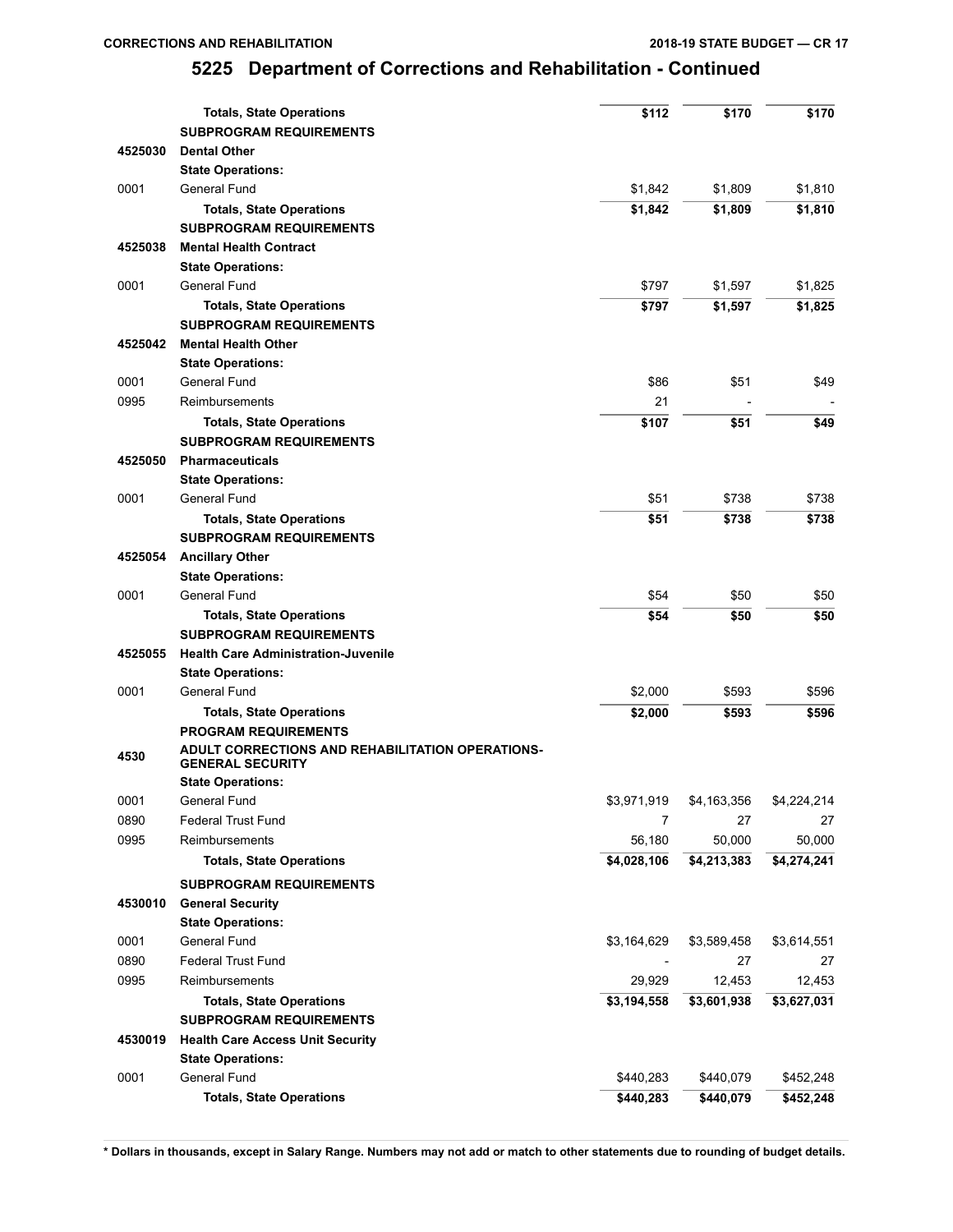|         | <b>SUBPROGRAM REQUIREMENTS</b>                                            |             |             |               |
|---------|---------------------------------------------------------------------------|-------------|-------------|---------------|
| 4530028 | <b>General Security Overtime</b>                                          |             |             |               |
|         | <b>State Operations:</b>                                                  |             |             |               |
| 0001    | General Fund                                                              | \$285,125   | \$58,077    | \$68,854      |
| 0890    | <b>Federal Trust Fund</b>                                                 | 7           |             |               |
| 0995    | Reimbursements                                                            | 26,251      | 37,547      | 37,547        |
|         | <b>Totals, State Operations</b>                                           | \$311,383   | \$95,624    | \$106,401     |
|         | <b>SUBPROGRAM REQUIREMENTS</b>                                            |             |             |               |
| 4530037 | <b>Health Care Access Unit Security Overtime</b>                          |             |             |               |
|         | <b>State Operations:</b>                                                  |             |             |               |
| 0001    | General Fund                                                              | \$81,882    | \$75,742    | \$88,561      |
|         | <b>Totals, State Operations</b>                                           | \$81,882    | \$75,742    | \$88,561      |
|         | <b>PROGRAM REQUIREMENTS</b>                                               |             |             |               |
| 4540    | ADULT CORRECTIONS AND REHABILITATION OPERATIONS-<br><b>INMATE SUPPORT</b> |             |             |               |
|         | <b>State Operations:</b>                                                  |             |             |               |
| 0001    | General Fund                                                              | \$1,554,111 | \$1,677,116 | \$1,731,768   |
| 0890    | <b>Federal Trust Fund</b>                                                 | 747         | 800         | 800           |
| 0995    | Reimbursements                                                            | 53,361      | 53,000      | 53,000        |
|         | <b>Totals, State Operations</b>                                           | \$1,608,219 | \$1,730,916 | \$1,785,568   |
|         | <b>SUBPROGRAM REQUIREMENTS</b>                                            |             |             |               |
| 4540010 | <b>Reception and Diagnosis</b>                                            |             |             |               |
|         | <b>State Operations:</b>                                                  |             |             |               |
| 0001    | General Fund                                                              | \$15,548    | \$18,134    | \$18,152      |
|         | <b>Totals, State Operations</b>                                           | \$15,548    | \$18,134    | \$18,152      |
|         | <b>SUBPROGRAM REQUIREMENTS</b>                                            |             |             |               |
| 4540024 | Feeding                                                                   |             |             |               |
|         | <b>State Operations:</b>                                                  |             |             |               |
| 0001    | General Fund                                                              | \$250,274   | \$255,822   | \$255,644     |
|         | <b>Totals, State Operations</b>                                           | \$250,274   |             | \$255,644     |
|         | <b>SUBPROGRAM REQUIREMENTS</b>                                            |             | \$255,822   |               |
| 4540028 | Clothing                                                                  |             |             |               |
|         |                                                                           |             |             |               |
| 0001    | <b>State Operations:</b><br><b>General Fund</b>                           | \$41,559    | \$43,796    | \$43,734      |
|         |                                                                           |             |             |               |
|         | <b>Totals, State Operations</b>                                           | \$41,559    | \$43,796    | \$43,734      |
|         | <b>SUBPROGRAM REQUIREMENTS</b>                                            |             |             |               |
| 4540032 | <b>Facility Operations</b><br><b>State Operations:</b>                    |             |             |               |
| 0001    | General Fund                                                              | \$893,502   | \$967,571   | \$1,005,269   |
| 0890    | <b>Federal Trust Fund</b>                                                 | 747         | 800         |               |
| 0995    | Reimbursements                                                            | 40,345      | 34,083      | 800<br>34,083 |
|         |                                                                           |             |             |               |
|         | <b>Totals, State Operations</b>                                           | \$934,594   | \$1,002,454 | \$1,040,152   |
|         | <b>SUBPROGRAM REQUIREMENTS</b>                                            |             |             |               |
| 4540036 | <b>Inmate Employment</b>                                                  |             |             |               |
|         | <b>State Operations:</b>                                                  |             |             |               |
| 0001    | General Fund                                                              | \$19,348    | \$26,150    | \$27,891      |
| 0995    | Reimbursements                                                            | 13,016      | 18,917      | 18,917        |
|         | <b>Totals, State Operations</b>                                           | \$32,364    | \$45,067    | \$46,808      |
|         | <b>SUBPROGRAM REQUIREMENTS</b>                                            |             |             |               |
| 4540040 | <b>Classification Services</b>                                            |             |             |               |
|         | <b>State Operations:</b>                                                  |             |             |               |
| 0001    | General Fund                                                              | \$224,537   | \$239,767   | \$254,476     |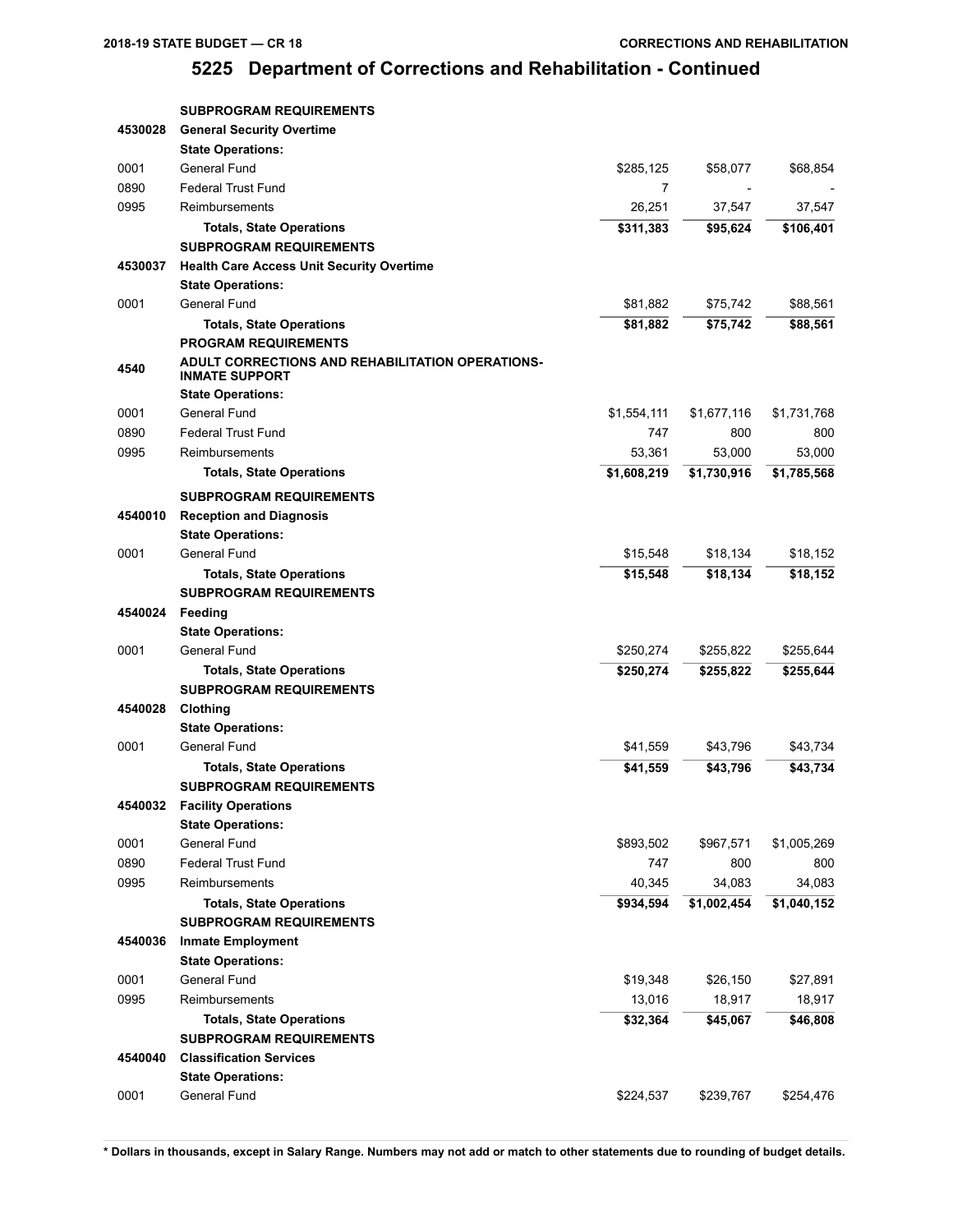|         | <b>Totals, State Operations</b>                                                         | \$224,537 | \$239,767 | \$254,476 |
|---------|-----------------------------------------------------------------------------------------|-----------|-----------|-----------|
|         | <b>SUBPROGRAM REQUIREMENTS</b>                                                          |           |           |           |
| 4540044 | <b>Records</b>                                                                          |           |           |           |
|         | <b>State Operations:</b>                                                                |           |           |           |
| 0001    | General Fund                                                                            | \$82,523  | \$97,490  | \$95,822  |
|         | <b>Totals, State Operations</b>                                                         | \$82,523  | \$97,490  | \$95,822  |
|         | <b>SUBPROGRAM REQUIREMENTS</b>                                                          |           |           |           |
| 4540048 | <b>Inmate Activities</b>                                                                |           |           |           |
|         | <b>State Operations:</b>                                                                |           |           |           |
| 0001    | General Fund                                                                            | \$13,923  | \$12,093  | \$14,471  |
|         | <b>Totals, State Operations</b>                                                         | \$13,923  | \$12,093  | \$14,471  |
|         | <b>SUBPROGRAM REQUIREMENTS</b>                                                          |           |           |           |
| 4540052 | Religion                                                                                |           |           |           |
|         | <b>State Operations:</b>                                                                |           |           |           |
| 0001    | General Fund                                                                            | \$12,897  | \$16,293  | \$16,309  |
|         | <b>Totals, State Operations</b>                                                         | \$12,897  | \$16,293  | \$16,309  |
|         | <b>PROGRAM REQUIREMENTS</b>                                                             |           |           |           |
| 4545    | <b>ADULT CORRECTIONS AND REHABILITATION OPERATIONS-</b><br><b>CONTRACTED FACILITIES</b> |           |           |           |
|         | <b>State Operations:</b>                                                                |           |           |           |
| 0001    | General Fund                                                                            | \$255,029 | \$251,884 | \$169,791 |
|         | <b>Totals, State Operations</b>                                                         | \$255,029 | \$251,884 | \$169,791 |
|         | <b>SUBPROGRAM REQUIREMENTS</b>                                                          |           |           |           |
| 4545010 | <b>Community Correctional Facilities</b>                                                |           |           |           |
|         | <b>State Operations:</b>                                                                |           |           |           |
| 0001    | General Fund                                                                            | \$93,655  | \$97,524  | \$98,587  |
|         | <b>Totals, State Operations</b>                                                         | \$93,655  | \$97,524  | \$98,587  |
|         | <b>SUBPROGRAM REQUIREMENTS</b>                                                          |           |           |           |
| 4545028 | <b>Female Offender Program and Services-Support</b>                                     |           |           |           |
|         | <b>State Operations:</b>                                                                |           |           |           |
| 0001    | General Fund                                                                            | \$1,491   | \$1,165   | \$1,165   |
|         | <b>Totals, State Operations</b>                                                         | \$1,491   | \$1,165   | \$1,165   |
|         | <b>SUBPROGRAM REQUIREMENTS</b>                                                          |           |           |           |
| 4545041 | <b>Out of State Facilities</b>                                                          |           |           |           |
|         | <b>State Operations:</b>                                                                |           |           |           |
| 0001    | General Fund                                                                            | \$108,073 | \$101,130 | \$21,818  |
|         | <b>Totals, State Operations</b>                                                         | \$108,073 | \$101,130 | \$21,818  |
|         | <b>SUBPROGRAM REQUIREMENTS</b>                                                          |           |           |           |
| 4545045 | Administration                                                                          |           |           |           |
|         | <b>State Operations:</b>                                                                |           |           |           |
| 0001    | General Fund                                                                            | \$34,707  | \$35,856  | \$27,191  |
|         | <b>Totals, State Operations</b>                                                         | \$34,707  | \$35,856  | \$27,191  |
|         | <b>SUBPROGRAM REQUIREMENTS</b>                                                          |           |           |           |
| 4545046 | <b>Prisoner's Mother Program</b>                                                        |           |           |           |
|         | <b>State Operations:</b>                                                                |           |           |           |
| 0001    | General Fund                                                                            | \$931     | \$830     | \$830     |
|         | <b>Totals, State Operations</b>                                                         | \$931     | \$830     | \$830     |
|         | <b>SUBPROGRAM REQUIREMENTS</b>                                                          |           |           |           |
| 4545055 | <b>Alternative Custody Program</b>                                                      |           |           |           |
|         | <b>State Operations:</b>                                                                |           |           |           |
| 0001    | General Fund                                                                            | \$16,172  | \$15,379  | \$20,200  |
|         | <b>Totals, State Operations</b>                                                         | \$16,172  |           | \$20,200  |
|         |                                                                                         |           | \$15,379  |           |
|         | <b>PROGRAM REQUIREMENTS</b>                                                             |           |           |           |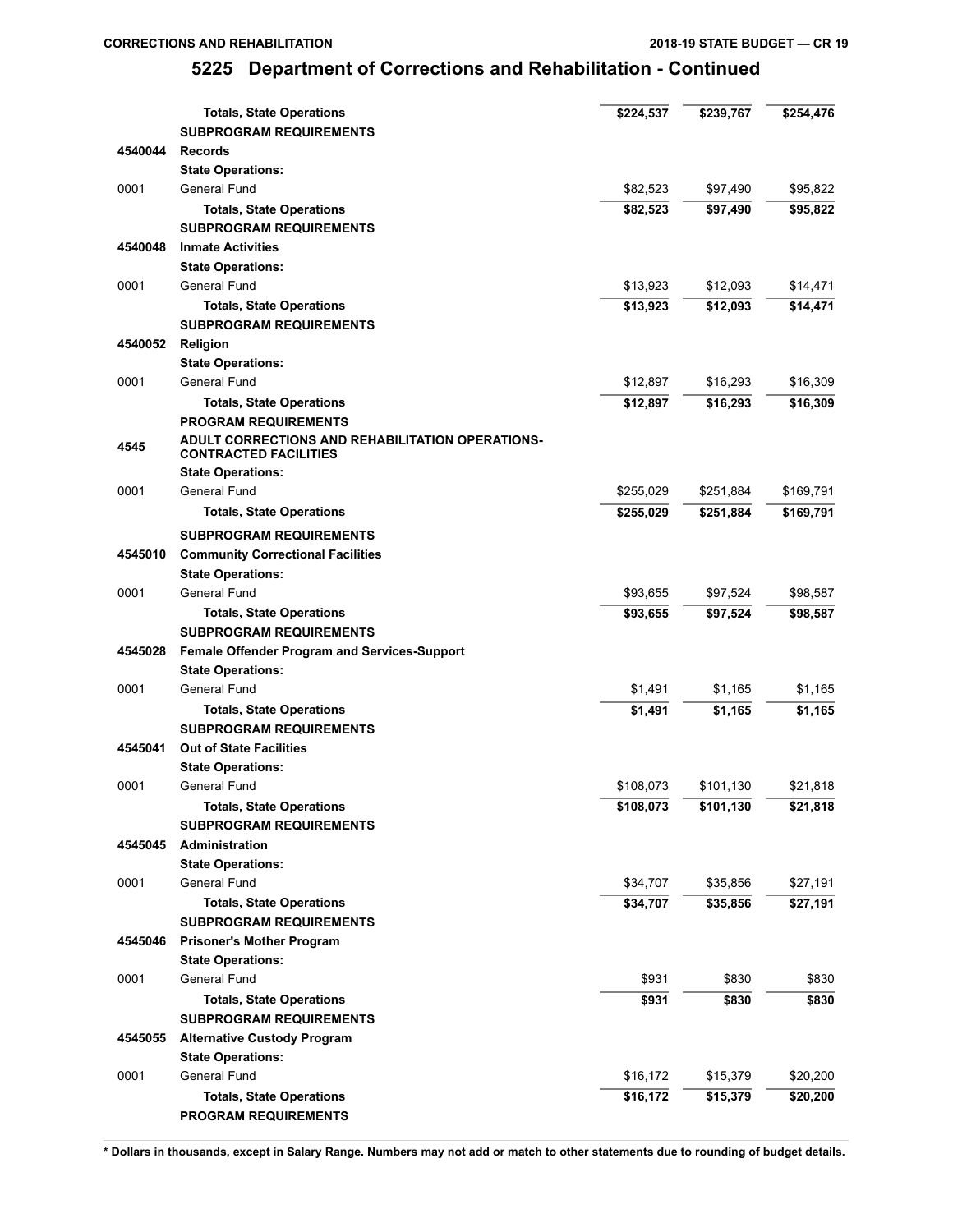| 4550    | ADULT CORRECTIONS AND REHABILITATION OPERATIONS-<br><b>INSTITUTION ADMINISTRATION</b> |           |           |           |
|---------|---------------------------------------------------------------------------------------|-----------|-----------|-----------|
|         | <b>State Operations:</b>                                                              |           |           |           |
| 0001    | General Fund                                                                          | \$447,282 | \$487,872 | \$497,548 |
| 0890    | <b>Federal Trust Fund</b>                                                             | 136       | 143       | 144       |
| 0995    | Reimbursements                                                                        | 14,761    | 15,000    | 15,000    |
|         | <b>Totals, State Operations</b>                                                       | \$462,179 | \$503,015 | \$512,692 |
|         | <b>Local Assistance:</b>                                                              |           |           |           |
| 0001    | General Fund                                                                          | \$152,437 | \$140,367 | \$146,802 |
| 8059    | State Community Corrections Performance Incentive Fund                                | $-1,000$  | $-1,000$  | $-1,000$  |
|         | <b>Totals, Local Assistance</b>                                                       | \$151,437 | \$139,367 | \$145,802 |
|         | <b>SUBPROGRAM REQUIREMENTS</b>                                                        |           |           |           |
| 4550014 | <b>Transportation of Prisoners</b>                                                    |           |           |           |
|         | <b>Local Assistance:</b>                                                              |           |           |           |
| 0001    | General Fund                                                                          | \$76      | \$278     | \$278     |
|         | <b>Totals, Local Assistance</b>                                                       | \$76      | \$278     | \$278     |
|         | <b>SUBPROGRAM REQUIREMENTS</b>                                                        |           |           |           |
| 4550018 | <b>Return of Fugitives from Justice</b>                                               |           |           |           |
|         | <b>Local Assistance:</b>                                                              |           |           |           |
| 0001    | General Fund                                                                          | \$2,404   | \$2,593   | \$2,593   |
|         | <b>Totals, Local Assistance</b>                                                       | \$2,404   | \$2,593   | \$2,593   |
|         | <b>SUBPROGRAM REQUIREMENTS</b>                                                        |           |           |           |
| 4550019 | <b>County Charges</b>                                                                 |           |           |           |
|         | <b>Local Assistance:</b>                                                              |           |           |           |
| 0001    | General Fund                                                                          | \$23,644  | \$21,928  | \$33,614  |
|         | <b>Totals, Local Assistance</b>                                                       | \$23,644  | \$21,928  | \$33,614  |
|         | <b>SUBPROGRAM REQUIREMENTS</b>                                                        |           |           |           |
| 4550028 | <b>Community Corrections Performance Incentive Fund</b>                               |           |           |           |
|         | <b>Local Assistance:</b>                                                              |           |           |           |
| 0001    | General Fund                                                                          | \$126,313 | \$115,568 | \$110,317 |
| 8059    | State Community Corrections Performance Incentive Fund                                | $-1,000$  | $-1,000$  | $-1,000$  |
|         | <b>Totals, Local Assistance</b>                                                       | \$125,313 | \$114,568 | \$109,317 |
|         | <b>SUBPROGRAM REQUIREMENTS</b>                                                        |           |           |           |
| 4550051 | <b>Division of Adult Institutions</b>                                                 |           |           |           |
|         | <b>State Operations:</b>                                                              |           |           |           |
| 0001    | General Fund                                                                          | \$133,044 | \$105,989 | \$108,344 |
| 0890    | <b>Federal Trust Fund</b>                                                             | 136       | 143       | 144       |
| 0995    | Reimbursements                                                                        | 366       | 500       | 500       |
|         | <b>Totals, State Operations</b>                                                       | \$133,546 | \$106,632 | \$108,988 |
|         | <b>SUBPROGRAM REQUIREMENTS</b>                                                        |           |           |           |
| 4550055 | <b>Facilities Planning &amp; Construction Mgmt</b>                                    |           |           |           |
|         | <b>State Operations:</b>                                                              |           |           |           |
| 0001    | General Fund                                                                          | \$35,202  | \$40,182  | \$40,218  |
| 0995    | Reimbursements                                                                        | 14,304    | 14,317    | 14,317    |
|         | <b>Totals, State Operations</b>                                                       | \$49,506  | \$54,499  | \$54,535  |
|         | <b>SUBPROGRAM REQUIREMENTS</b>                                                        |           |           |           |
| 4550059 | Fac Plan & Const Mgmt Special Repairs                                                 |           |           |           |
|         | <b>State Operations:</b>                                                              |           |           |           |
| 0001    | General Fund                                                                          | \$71,295  | \$92,573  | \$98,297  |
|         | <b>Totals, State Operations</b>                                                       | \$71,295  | \$92,573  | \$98,297  |
|         | <b>SUBPROGRAM REQUIREMENTS</b>                                                        |           |           |           |
| 4550067 | <b>Office of Correctional Safety</b>                                                  |           |           |           |
|         |                                                                                       |           |           |           |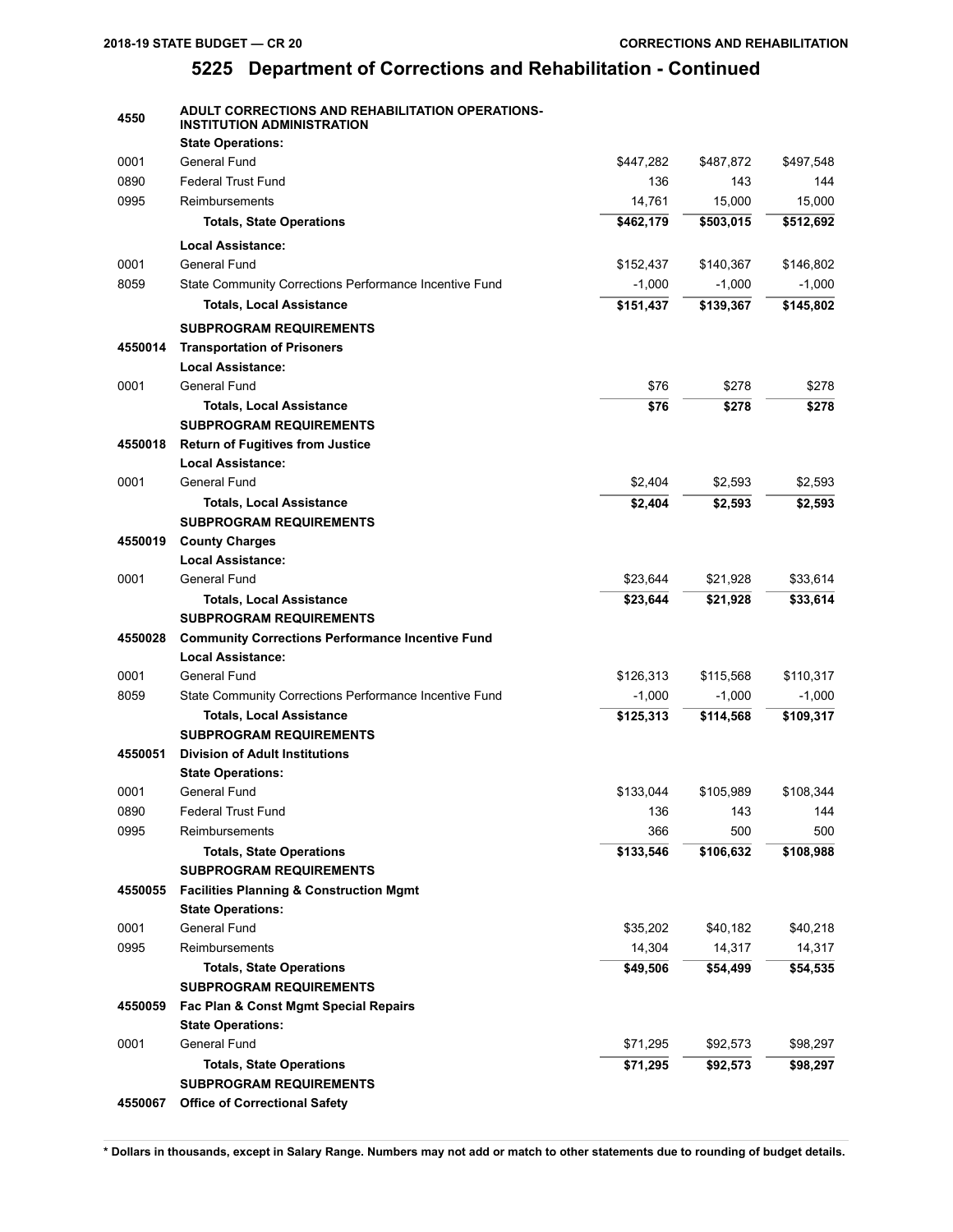#### **CORRECTIONS AND REHABILITATION**

# **5225 Department of Corrections and Rehabilitation - Continued**

|         | <b>State Operations:</b>                                              |           |           |           |
|---------|-----------------------------------------------------------------------|-----------|-----------|-----------|
| 0001    | General Fund                                                          | \$8,925   | \$23,474  | \$23,478  |
| 0995    | Reimbursements                                                        | 54        | 183       | 183       |
|         | <b>Totals, State Operations</b>                                       | \$8,979   | \$23,657  | \$23,661  |
|         | <b>SUBPROGRAM REQUIREMENTS</b>                                        |           |           |           |
| 4550072 | Adult Corrections and Rehabilitation Administration- Adult Facilities |           |           |           |
|         | <b>State Operations:</b>                                              |           |           |           |
| 0001    | General Fund                                                          | \$198,816 | \$225,654 | \$227,211 |
| 0995    | Reimbursements                                                        | 37        |           |           |
|         | <b>Totals, State Operations</b>                                       | \$198,853 | \$225,654 | \$227,211 |
|         | <b>PROGRAM REQUIREMENTS</b>                                           |           |           |           |
| 4555    | <b>PAROLE OPERATIONS-ADULT SUPERVISION</b>                            |           |           |           |
|         | <b>State Operations:</b>                                              |           |           |           |
| 0001    | General Fund                                                          | \$301,296 | \$327,070 | \$344,804 |
| 0890    | <b>Federal Trust Fund</b>                                             | 20        | 43        | 44        |
| 0995    | Reimbursements                                                        | 15        | 515       | 515       |
|         | <b>Totals, State Operations</b>                                       | \$301,331 | \$327,628 | \$345,363 |
|         | <b>SUBPROGRAM REQUIREMENTS</b>                                        |           |           |           |
| 4555014 | <b>GPS Monitoring</b>                                                 |           |           |           |
|         | <b>State Operations:</b>                                              |           |           |           |
| 0001    | General Fund                                                          | \$73,514  | \$39,133  | \$39,902  |
| 0890    | <b>Federal Trust Fund</b>                                             |           | 12        | 12        |
| 0995    | Reimbursements                                                        |           | 3         | 3         |
|         | <b>Totals, State Operations</b>                                       | \$73,514  | \$39,148  | \$39,917  |
|         | <b>SUBPROGRAM REQUIREMENTS</b>                                        |           |           |           |
| 4555018 | <b>Parole Planning and Placement Program</b>                          |           |           |           |
|         | <b>State Operations:</b>                                              |           |           |           |
| 0001    | General Fund                                                          | \$10,126  | \$12,165  | \$13,657  |
|         | <b>Totals, State Operations</b>                                       | \$10,126  | \$12,165  | \$13,657  |
|         | <b>SUBPROGRAM REQUIREMENTS</b>                                        |           |           |           |
| 4555022 | <b>Supervision - Case Services-Other</b>                              |           |           |           |
|         | <b>State Operations:</b>                                              |           |           |           |
| 0001    | General Fund                                                          | \$217,656 | \$275,772 | \$291,245 |
| 0890    | <b>Federal Trust Fund</b>                                             | 20        | 31        | 32        |
| 0995    | Reimbursements                                                        | 15        | 512       | 512       |
|         | <b>Totals, State Operations</b>                                       | \$217,691 | \$276,315 | \$291,789 |
|         | <b>PROGRAM REQUIREMENTS</b>                                           |           |           |           |
| 4560    | <b>PAROLE OPERATIONS-ADULT COMMUNITY BASED PROGRAMS</b>               |           |           |           |
|         | <b>State Operations:</b>                                              |           |           |           |
| 0001    | General Fund                                                          | \$140,788 | \$174,218 | \$182,323 |
| 0995    | <b>Reimbursements</b>                                                 | 41,509    | 42,711    | 42,711    |
|         | <b>Totals, State Operations</b>                                       | \$182,297 | \$216,929 | \$225,034 |
|         |                                                                       |           |           |           |
| 4560015 | <b>SUBPROGRAM REQUIREMENTS</b>                                        |           |           |           |
|         | <b>Day Reporting Center</b><br><b>State Operations:</b>               |           |           |           |
| 0001    | General Fund                                                          | \$18,210  | \$15,273  | \$15,273  |
| 0995    | Reimbursements                                                        |           | 50        | 50        |
|         |                                                                       |           |           |           |
|         | <b>Totals, State Operations</b>                                       | \$18,210  | \$15,323  | \$15,323  |
|         | <b>SUBPROGRAM REQUIREMENTS</b><br><b>Parole Services Center</b>       |           |           |           |
| 4560019 | <b>State Operations:</b>                                              |           |           |           |
| 0001    | General Fund                                                          | \$11,169  | \$14,211  | \$14,211  |
|         |                                                                       |           |           |           |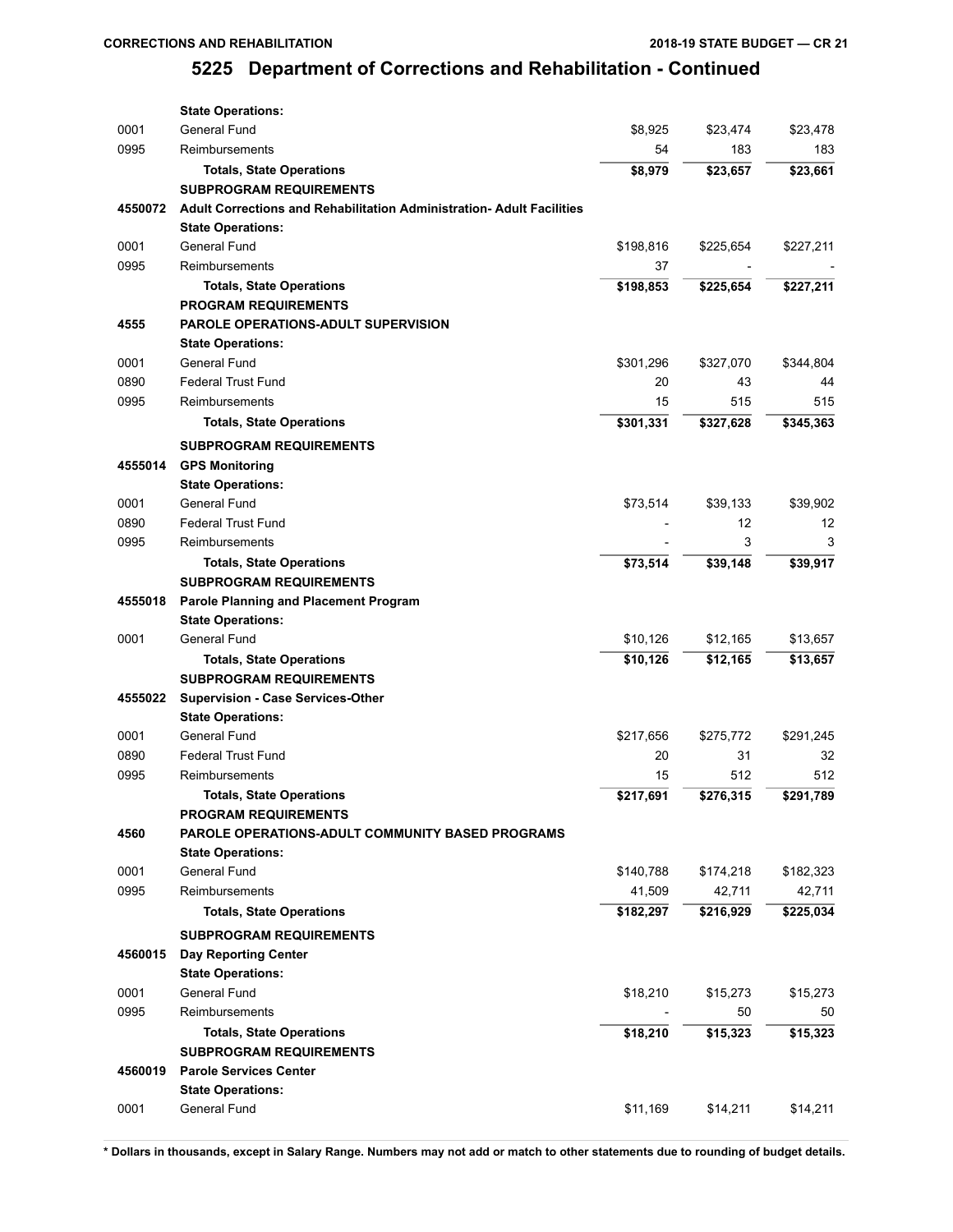|         | <b>Totals, State Operations</b>                                   | \$11,169 | \$14,211 | \$14,211 |
|---------|-------------------------------------------------------------------|----------|----------|----------|
|         | <b>SUBPROGRAM REQUIREMENTS</b>                                    |          |          |          |
| 4560027 | <b>Male Residential Multi-Service Centers</b>                     |          |          |          |
|         | <b>State Operations:</b>                                          |          |          |          |
| 0001    | General Fund                                                      | \$6,780  | \$7,727  | \$7,727  |
|         | <b>Totals, State Operations</b>                                   | \$6,780  | \$7,727  | \$7,727  |
|         | <b>SUBPROGRAM REQUIREMENTS</b>                                    |          |          |          |
| 4560035 | <b>Community Based Coalition</b>                                  |          |          |          |
|         | <b>State Operations:</b>                                          |          |          |          |
| 0001    | General Fund                                                      | \$3,984  | \$3,009  | \$3,509  |
|         | <b>Totals, State Operations</b>                                   | \$3,984  | \$3,009  | \$3,509  |
|         | <b>SUBPROGRAM REQUIREMENTS</b>                                    |          |          |          |
| 4560039 | <b>Community Based Programs-Other</b>                             |          |          |          |
|         | <b>State Operations:</b>                                          |          |          |          |
| 0001    | General Fund                                                      | \$9,747  | \$21,218 | \$24,633 |
| 0995    | Reimbursements                                                    | 7,609    | 8,609    | 8,609    |
|         | <b>Totals, State Operations</b>                                   | \$17,356 | \$29,827 | \$33,242 |
|         | <b>SUBPROGRAM REQUIREMENTS</b>                                    |          |          |          |
| 4560043 | Day Treatment & Crisis Care for Mentally III                      |          |          |          |
|         | <b>State Operations:</b>                                          |          |          |          |
| 0001    | General Fund                                                      | \$14,280 | \$13,501 | \$14,320 |
|         | <b>Totals, State Operations</b>                                   | \$14,280 | \$13,501 | \$14,320 |
|         | <b>SUBPROGRAM REQUIREMENTS</b>                                    |          |          |          |
| 4560047 | <b>Computerized Literacy Learning Centers</b>                     |          |          |          |
|         | <b>State Operations:</b>                                          |          |          |          |
| 0001    | General Fund                                                      | \$3,262  | \$3,076  | \$3,076  |
|         |                                                                   |          |          |          |
|         | <b>Totals, State Operations</b><br><b>SUBPROGRAM REQUIREMENTS</b> | \$3,262  | \$3,076  | \$3,076  |
|         |                                                                   |          |          |          |
| 4560051 | <b>Electronic In-Home Detention</b>                               |          |          |          |
|         | <b>State Operations:</b>                                          |          |          |          |
| 0001    | General Fund                                                      | \$11     | \$188    | \$188    |
|         | <b>Totals, State Operations</b>                                   | \$11     | \$188    | \$188    |
|         | <b>SUBPROGRAM REQUIREMENTS</b>                                    |          |          |          |
| 4560055 | <b>Substance Abuse Treatment and Recovery</b>                     |          |          |          |
|         | <b>State Operations:</b>                                          |          |          |          |
| 0001    |                                                                   |          |          |          |
|         | General Fund                                                      | \$2,759  | \$2,908  | \$2,908  |
|         | <b>Totals, State Operations</b>                                   | \$2,759  | \$2,908  | \$2,908  |
|         | <b>SUBPROGRAM REQUIREMENTS</b>                                    |          |          |          |
| 4560056 | <b>Specialized Treatment for Optimized Programming</b>            |          |          |          |
|         | <b>State Operations:</b>                                          |          |          |          |
| 0001    | General Fund                                                      | \$19,383 | \$34,127 | \$34,127 |
| 0995    | Reimbursements                                                    | 33,900   | 34,052   | 34,052   |
|         | <b>Totals, State Operations</b>                                   | \$53,283 | \$68,179 | \$68,179 |
|         | <b>SUBPROGRAM REQUIREMENTS</b>                                    |          |          |          |
| 4560057 | Female Offender Treatment and Employment Program                  |          |          |          |
|         | <b>State Operations:</b>                                          |          |          |          |
| 0001    | General Fund                                                      | \$7,597  | \$9,800  | \$9,800  |
|         | <b>Totals, State Operations</b>                                   | \$7,597  | \$9,800  | \$9,800  |
|         | <b>SUBPROGRAM REQUIREMENTS</b>                                    |          |          |          |
| 4560059 | Sex Offender Treatment and Polygraph                              |          |          |          |
|         | <b>State Operations:</b>                                          |          |          |          |
| 0001    | General Fund                                                      | \$26,270 | \$31,079 | \$33,367 |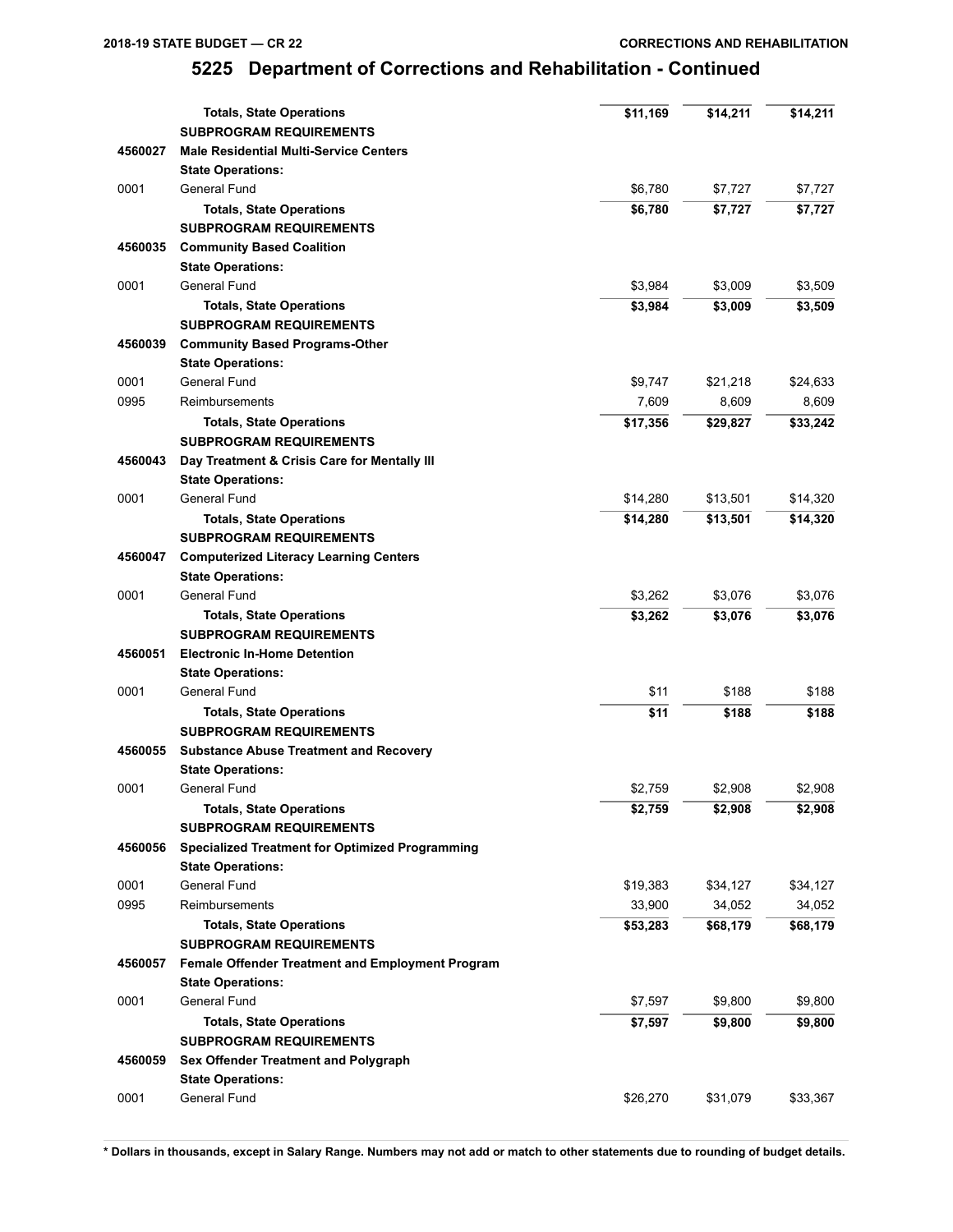|         | <b>Totals, State Operations</b>                                             | \$26,270 | \$31,079 | \$33,367 |
|---------|-----------------------------------------------------------------------------|----------|----------|----------|
|         | <b>SUBPROGRAM REQUIREMENTS</b>                                              |          |          |          |
| 4560067 | <b>Psychiatric Outpatient Services</b>                                      |          |          |          |
|         | <b>State Operations:</b>                                                    |          |          |          |
| 0001    | General Fund                                                                | \$17,336 | \$18,101 | \$19,184 |
|         | <b>Totals, State Operations</b>                                             | \$17,336 | \$18,101 | \$19,184 |
|         | <b>PROGRAM REQUIREMENTS</b>                                                 |          |          |          |
| 4565    | PAROLE OPERATIONS-ADULT ADMINISTRATION                                      |          |          |          |
|         | <b>State Operations:</b>                                                    |          |          |          |
| 0001    | General Fund                                                                | \$63,567 | \$70,961 | \$74,116 |
| 0890    | <b>Federal Trust Fund</b>                                                   | 516      | 630      | 632      |
| 0995    | Reimbursements                                                              |          | 500      | 500      |
|         | <b>Totals, State Operations</b>                                             | \$64,083 | \$72,091 | \$75,248 |
|         |                                                                             |          |          |          |
|         | <b>SUBPROGRAM REQUIREMENTS</b>                                              |          |          |          |
| 4565015 | <b>Headquarters</b>                                                         |          |          |          |
|         | <b>State Operations:</b>                                                    |          |          |          |
| 0001    | General Fund                                                                | \$50,060 | \$58,058 | \$61,201 |
| 0890    | <b>Federal Trust Fund</b>                                                   |          | 15       | 15       |
|         | <b>Totals, State Operations</b>                                             | \$50,060 | \$58,073 | \$61,216 |
|         | <b>SUBPROGRAM REQUIREMENTS</b>                                              |          |          |          |
| 4565027 | <b>Office of Correctional Safety</b>                                        |          |          |          |
|         | <b>State Operations:</b>                                                    |          |          |          |
| 0001    | General Fund                                                                | \$13,507 | \$12,903 | \$12,915 |
| 0890    | <b>Federal Trust Fund</b>                                                   | 516      | 615      | 617      |
| 0995    | Reimbursements                                                              |          | 500      | 500      |
|         | <b>Totals, State Operations</b>                                             | \$14,023 | \$14,018 | \$14,032 |
|         | <b>PROGRAM REQUIREMENTS</b>                                                 |          |          |          |
| 4570    | <b>SEX OFFENDER MANAGEMENT BOARD AND SARATSO REVIEW</b><br><b>COMMITTEE</b> |          |          |          |
|         | <b>State Operations:</b>                                                    |          |          |          |
| 0001    | General Fund                                                                | \$601    | \$815    | \$815    |
| 0942    | Special Deposit Fund                                                        | $-278$   | 406      | 406      |
|         | <b>Totals, State Operations</b>                                             | \$323    | \$1,221  | \$1,221  |
|         | <b>PROGRAM REQUIREMENTS</b>                                                 |          |          |          |
| 4575    | <b>BOARD OF PAROLE HEARINGS-ADULT HEARINGS</b>                              |          |          |          |
|         | <b>State Operations:</b>                                                    |          |          |          |
| 0001    | General Fund                                                                | \$38,255 | \$42,922 | \$41,712 |
| 0995    | Reimbursements                                                              | 6        | 92       | 92       |
|         | <b>Totals, State Operations</b>                                             | \$38,261 | \$43,014 | \$41,804 |
|         | <b>SUBPROGRAM REQUIREMENTS</b>                                              |          |          |          |
| 4575015 | <b>Board of Parole Hearings - Adult</b>                                     |          |          |          |
|         | <b>State Operations:</b>                                                    |          |          |          |
| 0001    | General Fund                                                                | \$31,428 | \$39,467 | \$38,290 |
| 0995    | Reimbursements                                                              | 6        | 92       | 92       |
|         | <b>Totals, State Operations</b>                                             | \$31,434 | \$39,559 | \$38,382 |
|         | <b>SUBPROGRAM REQUIREMENTS</b>                                              |          |          |          |
|         |                                                                             |          |          |          |
| 4575023 | Rutherford/Lugo Legal Representation<br><b>State Operations:</b>            |          |          |          |
| 0001    | General Fund                                                                |          |          |          |
|         |                                                                             | \$4,411  | \$1,220  | \$1,189  |
|         | <b>Totals, State Operations</b>                                             | \$4,411  | \$1,220  | \$1,189  |
|         | <b>SUBPROGRAM REQUIREMENTS</b>                                              |          |          |          |
| 4575027 | <b>Transcription Services</b>                                               |          |          |          |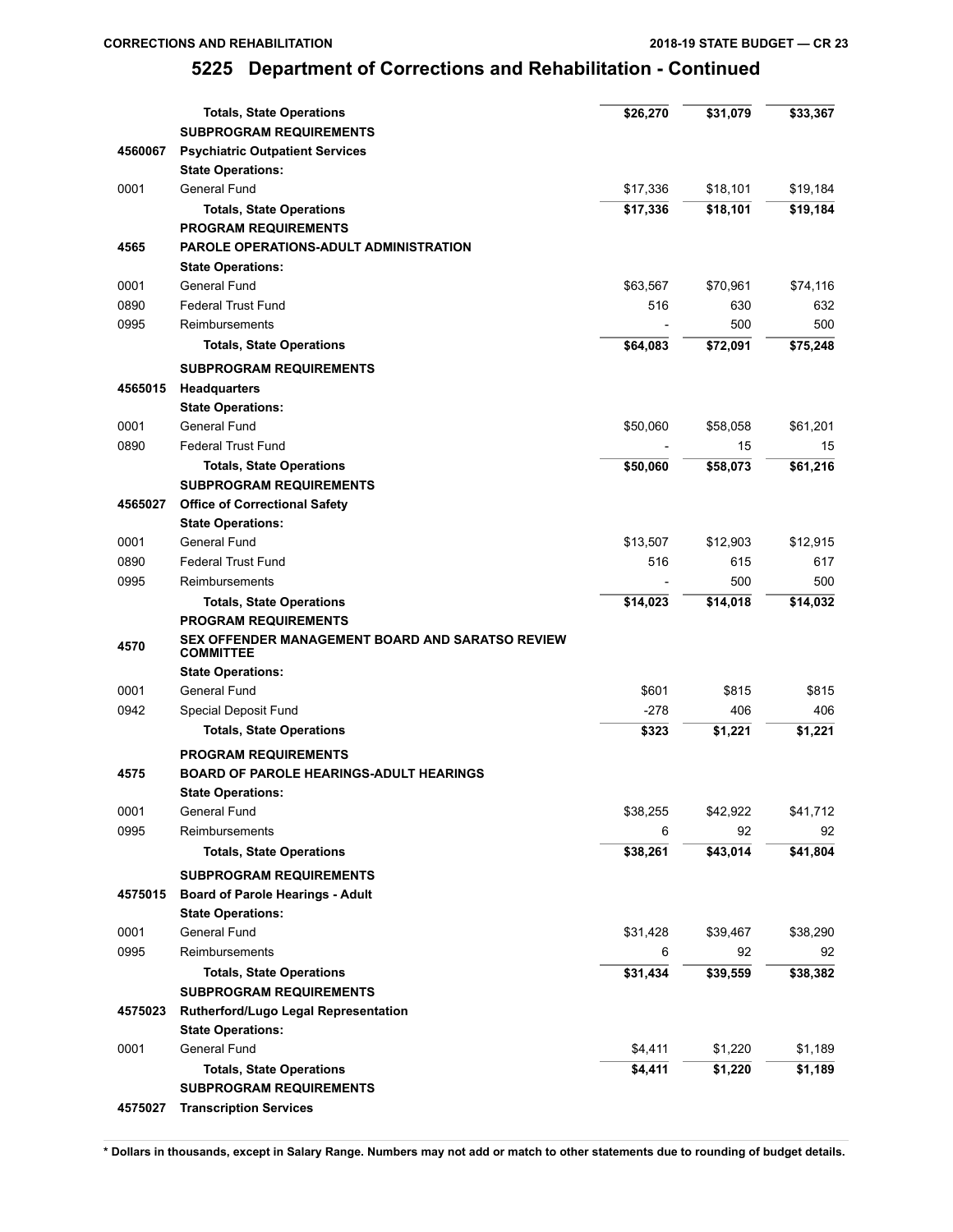|         | <b>State Operations:</b>                                                            |           |           |           |
|---------|-------------------------------------------------------------------------------------|-----------|-----------|-----------|
| 0001    | General Fund                                                                        | \$1,741   | \$1,137   | \$1,134   |
|         | <b>Totals, State Operations</b>                                                     | \$1,741   | \$1,137   | \$1,134   |
|         | <b>SUBPROGRAM REQUIREMENTS</b>                                                      |           |           |           |
| 4575028 | <b>Board of Parole Hearings-Juvenile</b>                                            |           |           |           |
|         | <b>State Operations:</b>                                                            |           |           |           |
| 0001    | <b>General Fund</b>                                                                 | \$675     | \$1,098   | \$1,099   |
|         | <b>Totals, State Operations</b>                                                     | \$675     | \$1,098   | \$1,099   |
|         | <b>PROGRAM REQUIREMENTS</b>                                                         |           |           |           |
| 4580    | <b>BOARD OF PAROLE HEARINGS-ADMINISTRATION</b>                                      |           |           |           |
|         | <b>State Operations:</b>                                                            |           |           |           |
| 0001    | General Fund                                                                        | \$6,465   | \$7,453   | \$7,459   |
|         | <b>Totals, State Operations</b>                                                     | \$6,465   | \$7,453   | \$7,459   |
|         | <b>PROGRAM REQUIREMENTS</b>                                                         |           |           |           |
| 4585    | REHABILITATIVE PROGRAMS-ADULT EDUCATION                                             |           |           |           |
|         | <b>State Operations:</b>                                                            |           |           |           |
| 0001    | General Fund                                                                        | \$193,938 | \$217,982 | \$213,741 |
| 0995    | Reimbursements                                                                      | 6,798     | 7,400     | 7,400     |
|         | <b>Totals, State Operations</b>                                                     | \$200,736 | \$225,382 | \$221,141 |
|         |                                                                                     |           |           |           |
| 4585010 | <b>SUBPROGRAM REQUIREMENTS</b><br><b>Academic Education-Adult</b>                   |           |           |           |
|         | <b>State Operations:</b>                                                            |           |           |           |
| 0001    | General Fund                                                                        | \$129,491 | \$146,618 | \$146,729 |
| 0995    | Reimbursements                                                                      | 6,320     | 7,400     | 7,400     |
|         |                                                                                     |           |           |           |
|         | <b>Totals, State Operations</b><br><b>SUBPROGRAM REQUIREMENTS</b>                   | \$135,811 | \$154,018 | \$154,129 |
|         | <b>Vocational Education-Adult</b>                                                   |           |           |           |
| 4585019 |                                                                                     |           |           |           |
|         | <b>State Operations:</b><br>General Fund                                            | \$52,390  |           |           |
| 0001    |                                                                                     |           | \$59,687  | \$55,328  |
| 0995    | Reimbursements                                                                      | 478       |           |           |
|         | <b>Totals, State Operations</b>                                                     | \$52,868  | \$59,687  | \$55,328  |
|         | <b>SUBPROGRAM REQUIREMENTS</b>                                                      |           |           |           |
| 4585028 | Library                                                                             |           |           |           |
|         | <b>State Operations:</b>                                                            |           |           |           |
| 0001    | General Fund                                                                        | \$12,057  | \$11,677  | \$11,684  |
|         | <b>Totals, State Operations</b>                                                     | \$12,057  | \$11,677  | \$11,684  |
|         | <b>PROGRAM REQUIREMENTS</b>                                                         |           |           |           |
| 4590    | REHABILITATIVE PROGRAMS-COGNITIVE BEHAVIORAL THERAPY<br><b>AND REENTRY SERVICES</b> |           |           |           |
|         | <b>State Operations:</b>                                                            |           |           |           |
| 0001    | <b>General Fund</b>                                                                 | \$115,778 | \$116,478 | \$126,297 |
|         | <b>Totals, State Operations</b>                                                     | \$115,778 | \$116,478 | \$126,297 |
|         | <b>SUBPROGRAM REQUIREMENTS</b>                                                      |           |           |           |
| 4590015 | <b>In-Prison Program</b>                                                            |           |           |           |
|         | <b>State Operations:</b>                                                            |           |           |           |
| 0001    | General Fund                                                                        | \$113,091 | \$89,510  | \$89,524  |
|         | <b>Totals, State Operations</b>                                                     | \$113,091 | \$89,510  | \$89,524  |
|         | <b>SUBPROGRAM REQUIREMENTS</b>                                                      |           |           |           |
| 4590031 | <b>Reentry Services</b>                                                             |           |           |           |
|         | <b>State Operations:</b>                                                            |           |           |           |
| 0001    | General Fund                                                                        | \$2,687   | \$26,968  | \$36,773  |
|         | <b>Totals, State Operations</b>                                                     | \$2,687   | \$26,968  | \$36,773  |
|         |                                                                                     |           |           |           |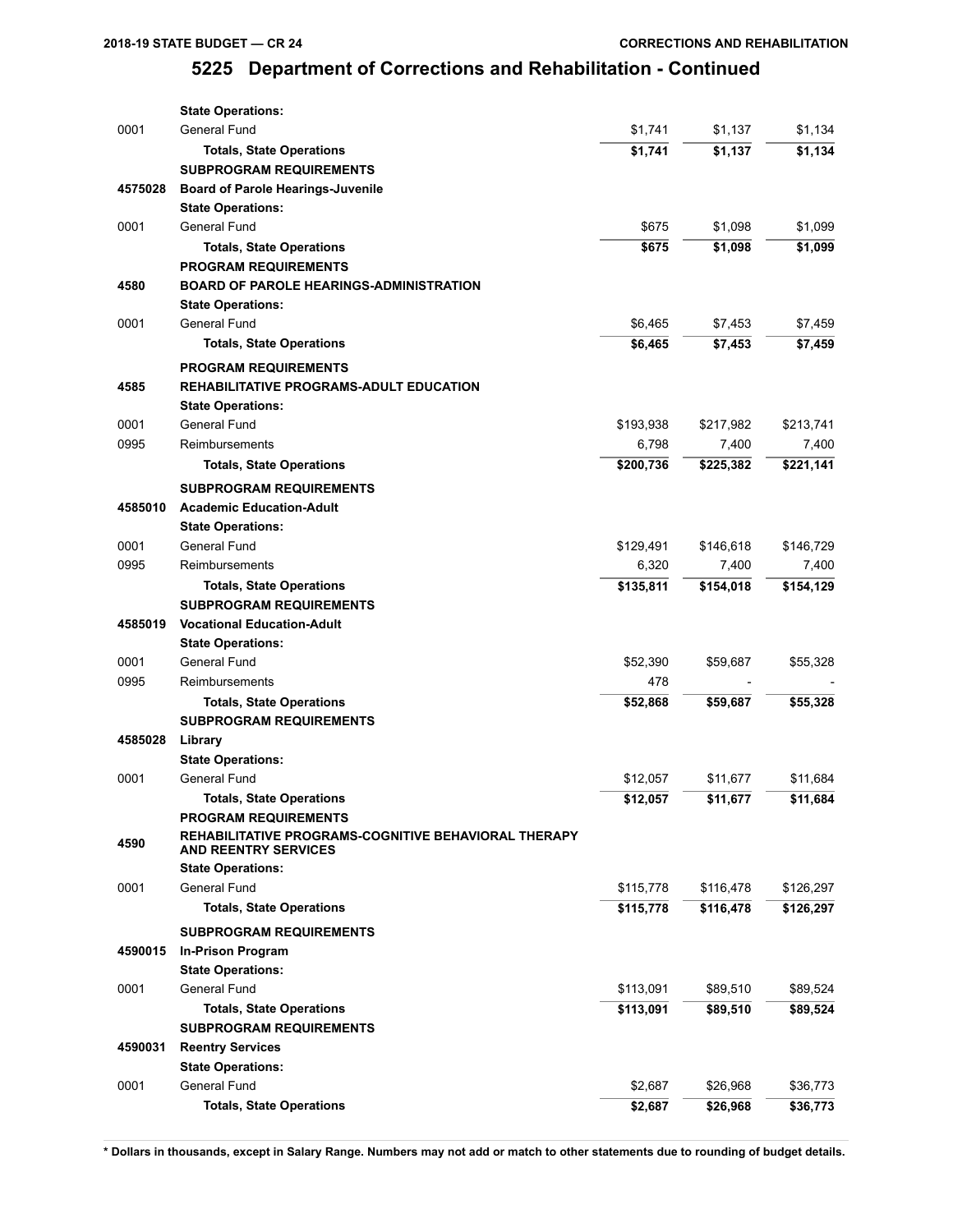|         | <b>PROGRAM REQUIREMENTS</b>                     |             |             |             |
|---------|-------------------------------------------------|-------------|-------------|-------------|
| 4595    | REHABILITATIVE PROGRAMS-ADULT INMATE ACTIVITIES |             |             |             |
|         | <b>State Operations:</b>                        |             |             |             |
| 0917    | Inmate Welfare Fund                             | 60,954      | 69,526      | 73,490      |
|         | <b>Totals, State Operations</b>                 | \$60,954    | \$69,526    | \$73,490    |
|         | <b>SUBPROGRAM REQUIREMENTS</b>                  |             |             |             |
| 4595010 | <b>Inmate Activities - Canteen</b>              |             |             |             |
|         | <b>State Operations:</b>                        |             |             |             |
| 0917    | Inmate Welfare Fund                             | 60,954      | 69,526      | 73,490      |
|         | <b>Totals, State Operations</b>                 | \$60,954    | \$69,526    | \$73,490    |
|         | <b>PROGRAM REQUIREMENTS</b>                     |             |             |             |
| 4600    | REHABILITATIVE PROGRAMS-ADULT ADMINISTRATION    |             |             |             |
|         | <b>State Operations:</b>                        |             |             |             |
| 0001    | <b>General Fund</b>                             | \$21,832    | \$22,291    | \$22,309    |
|         | <b>Totals, State Operations</b>                 | \$21,832    | \$22,291    | \$22,309    |
|         | <b>SUBPROGRAM REQUIREMENTS</b>                  |             |             |             |
| 4600010 | <b>Community Partnerships</b>                   |             |             |             |
|         | <b>State Operations:</b>                        |             |             |             |
| 0001    | General Fund                                    | \$3,987     | \$4,683     | \$4,687     |
|         | <b>Totals, State Operations</b>                 | \$3,987     | \$4,683     | \$4,687     |
|         | <b>SUBPROGRAM REQUIREMENTS</b>                  |             |             |             |
| 4600028 | Office of Correctional Education-Hq Adm         |             |             |             |
|         | <b>State Operations:</b>                        |             |             |             |
| 0001    | General Fund                                    | \$6,869     | \$3,811     | \$3,815     |
|         | <b>Totals, State Operations</b>                 | \$6,869     | \$3,811     | \$3,815     |
|         | <b>SUBPROGRAM REQUIREMENTS</b>                  |             |             |             |
| 4600032 | Office of Prg Accountability & Support-HQ Admin |             |             |             |
|         | <b>State Operations:</b>                        |             |             |             |
| 0001    | General Fund                                    | \$5,676     | \$6,985     | \$6,991     |
|         | <b>Totals, State Operations</b>                 | \$5,676     | \$6,985     | \$6,991     |
|         | <b>SUBPROGRAM REQUIREMENTS</b>                  |             |             |             |
| 4600036 | Office of Offender Services-Hq Admin            |             |             |             |
|         | <b>State Operations:</b>                        |             |             |             |
| 0001    | General Fund                                    | \$5,300     | \$6,812     | \$6,816     |
|         | <b>Totals, State Operations</b>                 | \$5,300     | \$6,812     | \$6,816     |
|         | <b>PROGRAM REQUIREMENTS</b>                     |             |             |             |
| 4650    | <b>MEDICAL SERVICES-ADULT</b>                   |             |             |             |
|         | <b>State Operations:</b>                        |             |             |             |
| 0001    | General Fund                                    | \$1,744,614 | \$1,868,062 | \$1,886,137 |
| 0995    | Reimbursements                                  | 53,495      | 56,466      | 56,466      |
|         | <b>Totals, State Operations</b>                 | \$1,798,109 | \$1,924,528 | \$1,942,603 |
|         | <b>SUBPROGRAM REQUIREMENTS</b>                  |             |             |             |
| 4650010 | <b>Medical Contract-Adult</b>                   |             |             |             |
|         | <b>State Operations:</b>                        |             |             |             |
| 0001    | General Fund                                    | \$351,865   | \$297,979   | \$297,231   |
| 0995    | Reimbursements                                  | 53,495      | 55,358      | 55,358      |
|         | <b>Totals, State Operations</b>                 | \$405,360   | \$353,337   | \$352,589   |
|         | <b>SUBPROGRAM REQUIREMENTS</b>                  |             |             |             |
| 4650012 | <b>Medical Administration-Adult</b>             |             |             |             |
|         | <b>State Operations:</b>                        |             |             |             |
| 0001    | General Fund                                    | \$151,374   | \$152,769   | \$163,472   |
|         | <b>Totals, State Operations</b>                 | \$151,374   | \$152,769   | \$163,472   |
|         |                                                 |             |             |             |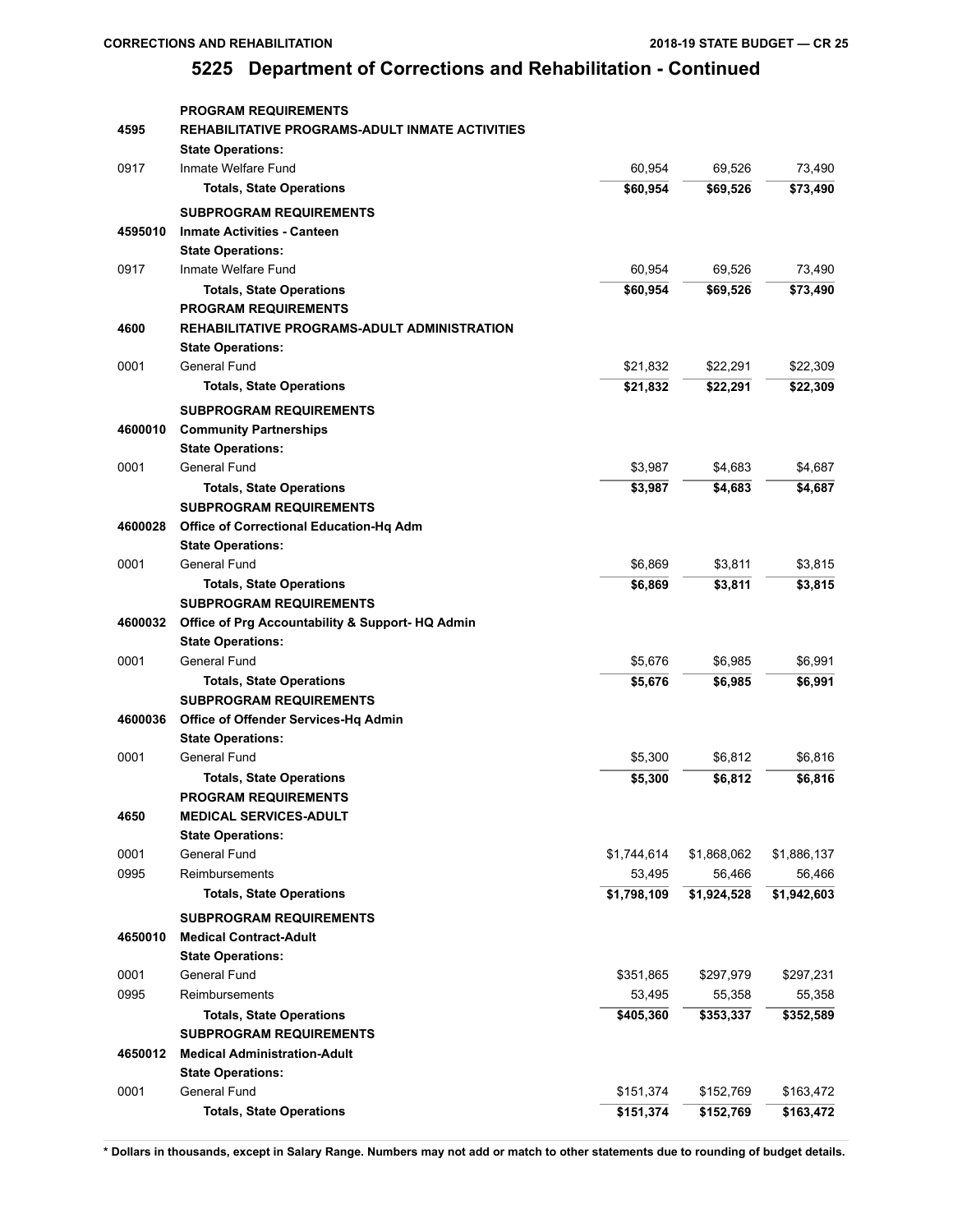|         | <b>SUBPROGRAM REQUIREMENTS</b>                                                   |              |              |              |
|---------|----------------------------------------------------------------------------------|--------------|--------------|--------------|
| 4650014 | <b>Medical Other-Adult</b>                                                       |              |              |              |
|         | <b>State Operations:</b>                                                         |              |              |              |
| 0001    | General Fund                                                                     | \$1,241,375  | \$1,417,314  | \$1,425,434  |
| 0995    | Reimbursements                                                                   |              | 1,108        | 1,108        |
|         | <b>Totals, State Operations</b>                                                  | \$1,241,375  | \$1,418,422  | \$1,426,542  |
|         | <b>PROGRAM REQUIREMENTS</b>                                                      |              |              |              |
| 4655    | <b>DENTAL SERVICES-ADULT</b>                                                     |              |              |              |
|         | <b>State Operations:</b>                                                         |              |              |              |
| 0001    | General Fund                                                                     | \$156,044    | \$160,418    | \$167,630    |
|         | <b>Totals, State Operations</b>                                                  | \$156,044    | \$160,418    | \$167,630    |
|         | <b>SUBPROGRAM REQUIREMENTS</b>                                                   |              |              |              |
| 4655014 | <b>Dental Other-Adult</b>                                                        |              |              |              |
|         | <b>State Operations:</b>                                                         |              |              |              |
| 0001    | General Fund                                                                     | \$156,044    | \$160,418    | \$167,630    |
|         | <b>Totals, State Operations</b>                                                  | \$156,044    | \$160,418    | \$167,630    |
|         | <b>PROGRAM REQUIREMENTS</b>                                                      |              |              |              |
| 4660    | <b>MENTAL HEALTH SERVICES-ADULT</b>                                              |              |              |              |
|         | <b>State Operations:</b>                                                         |              |              |              |
| 0001    | General Fund                                                                     | \$382,183    | \$443,952    | \$458,634    |
|         | <b>Totals, State Operations</b>                                                  | \$382,183    | \$443,952    | \$458,634    |
|         | <b>SUBPROGRAM REQUIREMENTS</b>                                                   |              |              |              |
| 4660014 | <b>Mental Health Other-Adult</b>                                                 |              |              |              |
|         | <b>State Operations:</b>                                                         |              |              |              |
| 0001    | General Fund                                                                     | \$382,183    | \$443,952    | \$458,634    |
|         | <b>Totals, State Operations</b>                                                  | \$382,183    | \$443,952    | \$458,634    |
|         | <b>PROGRAM REQUIREMENTS</b>                                                      |              |              |              |
| 4661    | PSYCHIATRIC PROGRAM-ADULT                                                        |              |              |              |
|         | <b>State Operations:</b>                                                         |              |              |              |
| 0001    | General Fund                                                                     | \$-          | \$265,597    | \$271,431    |
|         | <b>Totals, State Operations</b>                                                  | \$-          | \$265,597    | \$271,431    |
|         | <b>PROGRAM REQUIREMENTS</b>                                                      |              |              |              |
| 4665    | <b>ANCILLARY HEALTH CARE SERVICES-ADULT</b>                                      |              |              |              |
|         | <b>State Operations:</b>                                                         |              |              |              |
| 0001    | General Fund                                                                     | \$250,591    | \$264,093    | \$376,724    |
| 0995    | Reimbursements                                                                   | 106          | 200          | 200          |
|         | <b>Totals, State Operations</b>                                                  | \$250,697    | \$264,293    | \$376,924    |
|         |                                                                                  |              |              |              |
| 4670    | <b>PROGRAM REQUIREMENTS</b><br>DENTAL AND MENTAL HEALTH SERVICES ADMINISTRATION- |              |              |              |
|         | ADULT                                                                            |              |              |              |
|         | <b>State Operations:</b>                                                         |              |              |              |
| 0001    | General Fund                                                                     | \$52,554     | \$51,171     | \$47,742     |
| 3085    | Mental Health Services Fund                                                      | 89           | 237          | 1,182        |
|         | <b>Totals, State Operations</b>                                                  | \$52,643     | \$51,408     | \$48,924     |
|         | <b>TOTALS, EXPENDITURES</b>                                                      |              |              |              |
|         | <b>State Operations</b>                                                          | 10,737,808   | 11,718,731   | 12,003,408   |
|         | Local Assistance                                                                 | 151,437      | 139,445      | 145,880      |
|         | <b>Totals, Expenditures</b>                                                      | \$10,889,245 | \$11,858,176 | \$12,149,288 |

#### **EXPENDITURES BY CATEGORY**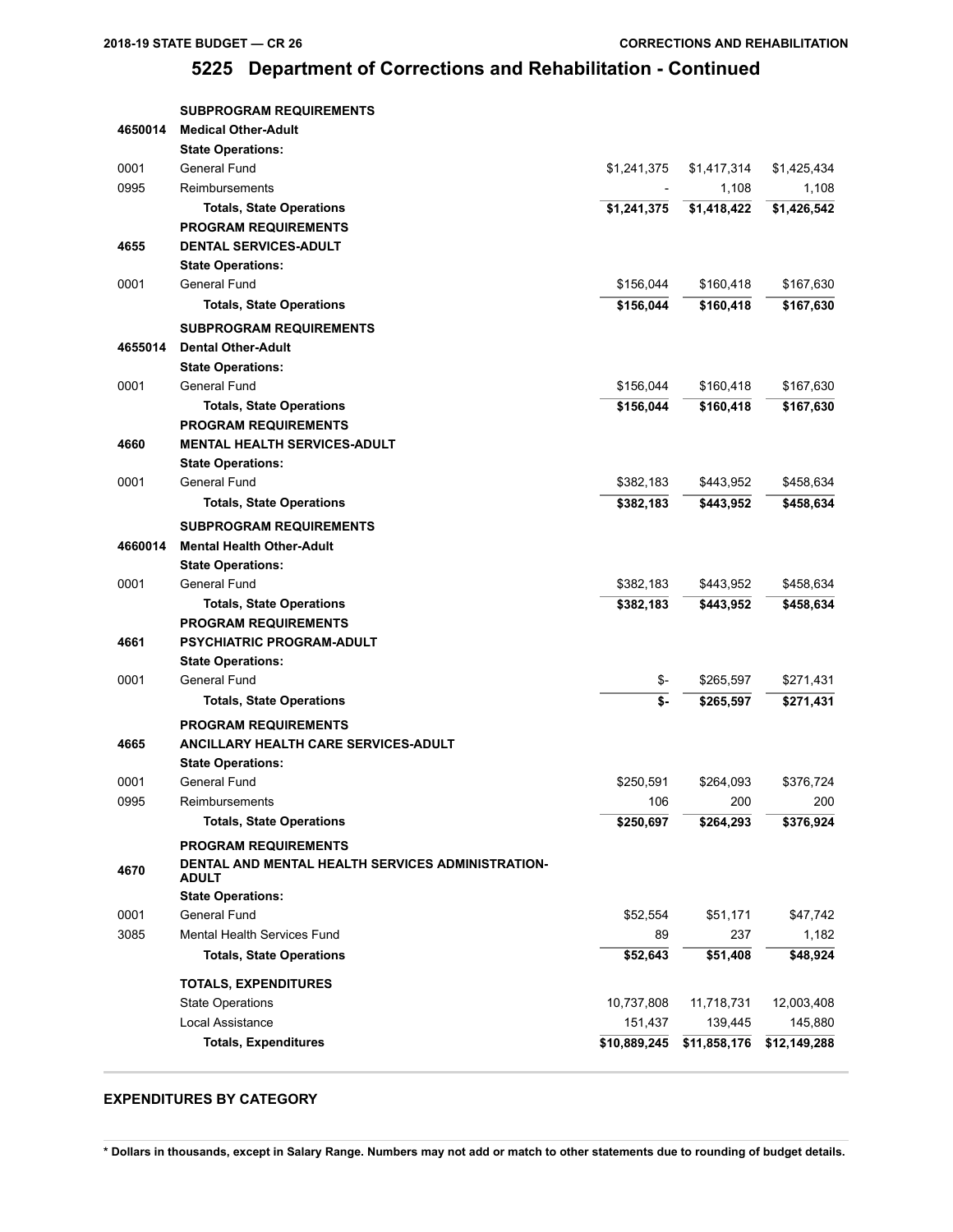#### **CORRECTIONS AND REHABILITATION**

# **5225 Department of Corrections and Rehabilitation - Continued**

| <b>1 State Operations</b>                                                  | <b>Positions</b>         |          | <b>Expenditures</b>      |              |              |              |
|----------------------------------------------------------------------------|--------------------------|----------|--------------------------|--------------|--------------|--------------|
|                                                                            | 2016-17                  | 2017-18  | 2018-19                  | 2016-17*     | 2017-18*     | 2018-19*     |
| PERSONAL SERVICES                                                          |                          |          |                          |              |              |              |
| <b>Baseline Positions</b>                                                  | 53.575.8                 | 56.573.1 | 56.432.5                 | \$4,766,268  | \$4,901,486  | \$4,893,327  |
| <b>Budget Position Transparency</b>                                        | $\overline{\phantom{0}}$ | $-166.8$ | $-26.2$                  |              | $-114.260$   | 70.363       |
| <b>Other Adjustments</b>                                                   | 1.505.1                  | 145.8    | 767.0                    | 264.881      | 482.785      | 559,940      |
| <b>Net Totals, Salaries and Wages</b>                                      | 55.080.9                 | 56,552.1 | 57,173.3                 | \$5,031,149  | \$5,270,011  | \$5,523,630  |
| <b>Staff Benefits</b>                                                      |                          |          | $\overline{\phantom{a}}$ | 2,639,980    | 3,049,125    | 3,073,706    |
| <b>Totals, Personal Services</b>                                           | 55.080.9                 | 56.552.1 | 57.173.3                 | \$7,671,129  | \$8,319,136  | \$8,597,336  |
| OPERATING EXPENSES AND EQUIPMENT                                           |                          |          |                          | \$3,031,922  | \$3,360,134  | \$3,365,935  |
| SPECIAL ITEMS OF EXPENSES                                                  |                          |          |                          | 34,757       | 39.461       | 40,137       |
| TOTALS, POSITIONS AND EXPENDITURES.<br><b>ALL FUNDS (State Operations)</b> |                          |          |                          | \$10,737,808 | \$11,718,731 | \$12,003,408 |

| 2 Local Assistance                                        | <b>Expenditures</b>    |          |           |  |  |  |
|-----------------------------------------------------------|------------------------|----------|-----------|--|--|--|
|                                                           | 2016-17*               | 2017-18* | 2018-19*  |  |  |  |
| Grants and Subventions - Governmental                     | 151.437                | 139.445  | 145.880   |  |  |  |
| <b>TOTALS, EXPENDITURES, ALL FUNDS (Local Assistance)</b> | \$151.437<br>\$139.445 |          | \$145,880 |  |  |  |

#### **DETAIL OF APPROPRIATIONS AND ADJUSTMENTS**

| <b>1 STATE OPERATIONS</b>                                                | 2016-17*    | 2017-18*    | 2018-19*    |  |
|--------------------------------------------------------------------------|-------------|-------------|-------------|--|
| 0001 General Fund, Proposition 98                                        |             |             |             |  |
| <b>APPROPRIATIONS</b>                                                    |             |             |             |  |
| 011 Budget Act appropriation                                             | \$19,702    | \$19,291    | \$20,017    |  |
| Allocation for Employee Compensation                                     |             | 712         |             |  |
| Allocation for Other Post-Employment Benefits                            |             | 3           |             |  |
| <b>Allocation for Staff Benefits</b>                                     |             | 221         |             |  |
| <b>Budget Position Transparency</b>                                      |             | $-617$      |             |  |
| Expenditure by Category Redistribution                                   |             | 617         |             |  |
| Section 3.60 Pension Contribution Adjustment                             |             | 72          |             |  |
| <b>Totals Available</b>                                                  | \$19,702    | \$20,299    | \$20,017    |  |
| Unexpended balance, estimated savings                                    | $-3,135$    | $-473$      |             |  |
| <b>TOTALS, EXPENDITURES</b>                                              | \$16,567    | \$19,826    | \$20,017    |  |
| 0001 General Fund                                                        |             |             |             |  |
| <b>APPROPRIATIONS</b>                                                    |             |             |             |  |
| 001 Budget Act appropriation                                             | \$6,903,636 | \$6,878,294 | \$7,340,105 |  |
| Allocation for Employee Compensation                                     |             | 112,212     |             |  |
| Allocation for Other Post-Employment Benefits                            |             | 37,740      |             |  |
| <b>Allocation for Staff Benefits</b>                                     |             | 52,281      |             |  |
| <b>Budget Position Transparency</b>                                      |             | $-58,703$   |             |  |
| Control Section 3.63 Personal Services Contracts                         |             | 9           |             |  |
| Expenditure by Category Redistribution                                   |             | 58,703      |             |  |
| Section 3.60 Pension Contribution Adjustment                             |             | 72,315      |             |  |
| 002 Budget Act appropriation                                             | 2,596,813   |             | 3,208,298   |  |
| 002 Budget Act appropriation as amended by Chapter 181, Statutes of 2017 |             | 2,907,353   |             |  |

Expenditure by Category Redistribution and the state of the state of the state of the state of the state of the state of the state of the state of the state of the state of the state of the state of the state of the state

Allocation for Staff Benefits **and Staff Benefits** - 21,407

Allocation for Employee Compensation and the state of the state of the state of the state of the state of the state of the state of the state of the state of the state of the state of the state of the state of the state of Allocation for Other Post-Employment Benefits - 8,118 - 8,118 - 8,118

Budget Position Transparency and the state of the state of the state of the state of the state of the state of the state of the state of the state of the state of the state of the state of the state of the state of the sta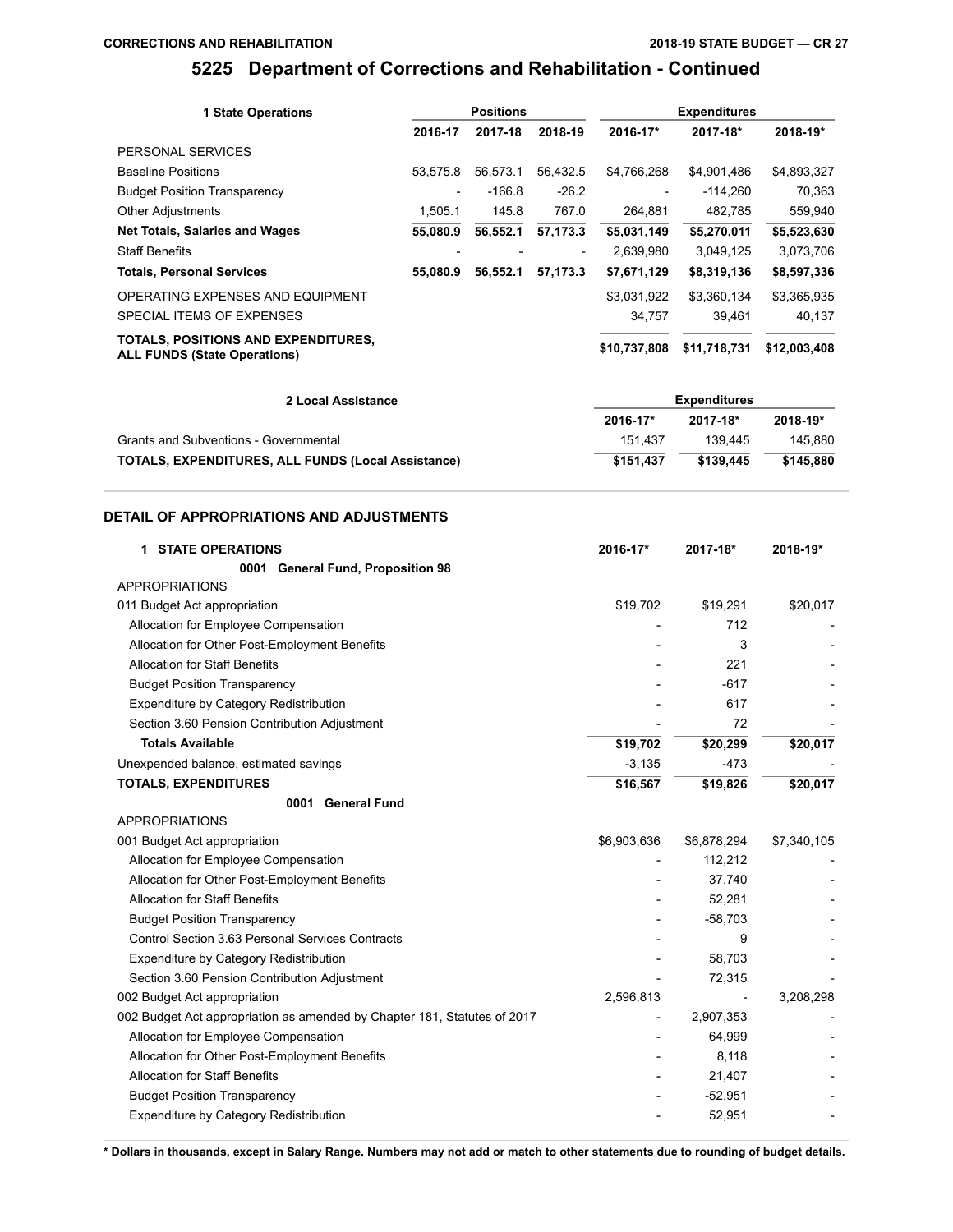| 11,551<br>Past Year Deficiency Request Adjustment<br>Section 3.60 Pension Contribution Adjustment<br>15,185<br>411,334<br>003 Budget Act appropriation<br>455,876<br>485,770<br>Lease Revenue Debt Service Adjustment<br>4,842<br>Lease Revenue Debt Service Past Year Adjustment<br>-51<br>-697<br>Lease Revenue and Tenant Adjustments<br>116,194<br>75,057<br>21,818<br>006 Budget Act appropriation<br>007 Budget Act appropriation<br>97,839<br>97,839<br>98,587<br>462,615<br>008 Budget Act appropriation<br>437,637<br>445,029<br>Allocation for Employee Compensation<br>7,541<br>Allocation for Other Post-Employment Benefits<br>159<br><b>Allocation for Staff Benefits</b><br>2,459<br><b>Budget Position Transparency</b><br>$-1,440$<br>1,440<br><b>Expenditure by Category Redistribution</b><br>1,198<br>Section 3.60 Pension Contribution Adjustment<br>49,307<br>009 Budget Act appropriation<br>48,473<br>49,171<br>1,052<br>Allocation for Employee Compensation<br>155<br>Allocation for Other Post-Employment Benefits<br><b>Allocation for Staff Benefits</b><br>334<br><b>Budget Position Transparency</b><br>-549<br>Expenditure by Category Redistribution<br>549<br>291<br>Section 3.60 Pension Contribution Adjustment<br>Pending Legislation<br>1,853<br>Prior Year Balances Available:<br>5,604<br>Item 5225-001-0001, Budget Act of 2015<br>Item 5225-001-0001, Budget Act of 2016<br>31,673<br>Item 5225-002-0001, Budget Act of 2016<br>2,268<br><b>Totals Available</b><br>\$10,633,160<br>\$11,343,462<br>\$11,668,217<br>$-176,079$<br>45,234<br>Unexpended balance, estimated savings<br>$-33,941$<br>Balance available in subsequent years<br><b>TOTALS, EXPENDITURES</b><br>\$10,423,140<br>\$11,388,696<br>\$11,668,217<br>0831 California State Lottery Education Fund California Youth Authority<br><b>APPROPRIATIONS</b><br>Government Code section 8880.5<br>\$67<br>\$67<br>\$93<br>26<br>Lottery Education Fund Adjustment<br><b>Totals Available</b><br>\$67<br>\$93<br>\$93<br>Unexpended balance, estimated savings<br>-40<br><b>TOTALS, EXPENDITURES</b><br>\$27<br>\$93<br>\$93<br>0890 Federal Trust Fund<br><b>APPROPRIATIONS</b><br>\$2,639<br>\$2,041<br>\$2,047<br>001 Budget Act appropriation<br><b>Totals Available</b><br>\$2,639<br>\$2,041<br>\$2,047<br>Unexpended balance, estimated savings<br>$-936$<br><b>TOTALS, EXPENDITURES</b><br>\$1,703<br>\$2,041<br>\$2,047<br>0917 Inmate Welfare Fund<br><b>APPROPRIATIONS</b><br>\$61,087<br>\$73,490<br>001 Budget Act appropriation<br>\$68,185<br>Allocation for Employee Compensation<br>499<br>Allocation for Other Post-Employment Benefits<br>191<br>Allocation for Staff Benefits<br>180<br>Section 3.60 Pension Contribution Adjustment<br>95 | Past Year Adjustments Reconciliation | 3,296 |  |
|-----------------------------------------------------------------------------------------------------------------------------------------------------------------------------------------------------------------------------------------------------------------------------------------------------------------------------------------------------------------------------------------------------------------------------------------------------------------------------------------------------------------------------------------------------------------------------------------------------------------------------------------------------------------------------------------------------------------------------------------------------------------------------------------------------------------------------------------------------------------------------------------------------------------------------------------------------------------------------------------------------------------------------------------------------------------------------------------------------------------------------------------------------------------------------------------------------------------------------------------------------------------------------------------------------------------------------------------------------------------------------------------------------------------------------------------------------------------------------------------------------------------------------------------------------------------------------------------------------------------------------------------------------------------------------------------------------------------------------------------------------------------------------------------------------------------------------------------------------------------------------------------------------------------------------------------------------------------------------------------------------------------------------------------------------------------------------------------------------------------------------------------------------------------------------------------------------------------------------------------------------------------------------------------------------------------------------------------------------------------------------------------------------------------------------------------------------------------------------------------------------------------------------------------------------------------------------------------------------------------------------------------------------------------------------------------------------------------------------------------------------------------------|--------------------------------------|-------|--|
|                                                                                                                                                                                                                                                                                                                                                                                                                                                                                                                                                                                                                                                                                                                                                                                                                                                                                                                                                                                                                                                                                                                                                                                                                                                                                                                                                                                                                                                                                                                                                                                                                                                                                                                                                                                                                                                                                                                                                                                                                                                                                                                                                                                                                                                                                                                                                                                                                                                                                                                                                                                                                                                                                                                                                                       |                                      |       |  |
|                                                                                                                                                                                                                                                                                                                                                                                                                                                                                                                                                                                                                                                                                                                                                                                                                                                                                                                                                                                                                                                                                                                                                                                                                                                                                                                                                                                                                                                                                                                                                                                                                                                                                                                                                                                                                                                                                                                                                                                                                                                                                                                                                                                                                                                                                                                                                                                                                                                                                                                                                                                                                                                                                                                                                                       |                                      |       |  |
|                                                                                                                                                                                                                                                                                                                                                                                                                                                                                                                                                                                                                                                                                                                                                                                                                                                                                                                                                                                                                                                                                                                                                                                                                                                                                                                                                                                                                                                                                                                                                                                                                                                                                                                                                                                                                                                                                                                                                                                                                                                                                                                                                                                                                                                                                                                                                                                                                                                                                                                                                                                                                                                                                                                                                                       |                                      |       |  |
|                                                                                                                                                                                                                                                                                                                                                                                                                                                                                                                                                                                                                                                                                                                                                                                                                                                                                                                                                                                                                                                                                                                                                                                                                                                                                                                                                                                                                                                                                                                                                                                                                                                                                                                                                                                                                                                                                                                                                                                                                                                                                                                                                                                                                                                                                                                                                                                                                                                                                                                                                                                                                                                                                                                                                                       |                                      |       |  |
|                                                                                                                                                                                                                                                                                                                                                                                                                                                                                                                                                                                                                                                                                                                                                                                                                                                                                                                                                                                                                                                                                                                                                                                                                                                                                                                                                                                                                                                                                                                                                                                                                                                                                                                                                                                                                                                                                                                                                                                                                                                                                                                                                                                                                                                                                                                                                                                                                                                                                                                                                                                                                                                                                                                                                                       |                                      |       |  |
|                                                                                                                                                                                                                                                                                                                                                                                                                                                                                                                                                                                                                                                                                                                                                                                                                                                                                                                                                                                                                                                                                                                                                                                                                                                                                                                                                                                                                                                                                                                                                                                                                                                                                                                                                                                                                                                                                                                                                                                                                                                                                                                                                                                                                                                                                                                                                                                                                                                                                                                                                                                                                                                                                                                                                                       |                                      |       |  |
|                                                                                                                                                                                                                                                                                                                                                                                                                                                                                                                                                                                                                                                                                                                                                                                                                                                                                                                                                                                                                                                                                                                                                                                                                                                                                                                                                                                                                                                                                                                                                                                                                                                                                                                                                                                                                                                                                                                                                                                                                                                                                                                                                                                                                                                                                                                                                                                                                                                                                                                                                                                                                                                                                                                                                                       |                                      |       |  |
|                                                                                                                                                                                                                                                                                                                                                                                                                                                                                                                                                                                                                                                                                                                                                                                                                                                                                                                                                                                                                                                                                                                                                                                                                                                                                                                                                                                                                                                                                                                                                                                                                                                                                                                                                                                                                                                                                                                                                                                                                                                                                                                                                                                                                                                                                                                                                                                                                                                                                                                                                                                                                                                                                                                                                                       |                                      |       |  |
|                                                                                                                                                                                                                                                                                                                                                                                                                                                                                                                                                                                                                                                                                                                                                                                                                                                                                                                                                                                                                                                                                                                                                                                                                                                                                                                                                                                                                                                                                                                                                                                                                                                                                                                                                                                                                                                                                                                                                                                                                                                                                                                                                                                                                                                                                                                                                                                                                                                                                                                                                                                                                                                                                                                                                                       |                                      |       |  |
|                                                                                                                                                                                                                                                                                                                                                                                                                                                                                                                                                                                                                                                                                                                                                                                                                                                                                                                                                                                                                                                                                                                                                                                                                                                                                                                                                                                                                                                                                                                                                                                                                                                                                                                                                                                                                                                                                                                                                                                                                                                                                                                                                                                                                                                                                                                                                                                                                                                                                                                                                                                                                                                                                                                                                                       |                                      |       |  |
|                                                                                                                                                                                                                                                                                                                                                                                                                                                                                                                                                                                                                                                                                                                                                                                                                                                                                                                                                                                                                                                                                                                                                                                                                                                                                                                                                                                                                                                                                                                                                                                                                                                                                                                                                                                                                                                                                                                                                                                                                                                                                                                                                                                                                                                                                                                                                                                                                                                                                                                                                                                                                                                                                                                                                                       |                                      |       |  |
|                                                                                                                                                                                                                                                                                                                                                                                                                                                                                                                                                                                                                                                                                                                                                                                                                                                                                                                                                                                                                                                                                                                                                                                                                                                                                                                                                                                                                                                                                                                                                                                                                                                                                                                                                                                                                                                                                                                                                                                                                                                                                                                                                                                                                                                                                                                                                                                                                                                                                                                                                                                                                                                                                                                                                                       |                                      |       |  |
|                                                                                                                                                                                                                                                                                                                                                                                                                                                                                                                                                                                                                                                                                                                                                                                                                                                                                                                                                                                                                                                                                                                                                                                                                                                                                                                                                                                                                                                                                                                                                                                                                                                                                                                                                                                                                                                                                                                                                                                                                                                                                                                                                                                                                                                                                                                                                                                                                                                                                                                                                                                                                                                                                                                                                                       |                                      |       |  |
|                                                                                                                                                                                                                                                                                                                                                                                                                                                                                                                                                                                                                                                                                                                                                                                                                                                                                                                                                                                                                                                                                                                                                                                                                                                                                                                                                                                                                                                                                                                                                                                                                                                                                                                                                                                                                                                                                                                                                                                                                                                                                                                                                                                                                                                                                                                                                                                                                                                                                                                                                                                                                                                                                                                                                                       |                                      |       |  |
|                                                                                                                                                                                                                                                                                                                                                                                                                                                                                                                                                                                                                                                                                                                                                                                                                                                                                                                                                                                                                                                                                                                                                                                                                                                                                                                                                                                                                                                                                                                                                                                                                                                                                                                                                                                                                                                                                                                                                                                                                                                                                                                                                                                                                                                                                                                                                                                                                                                                                                                                                                                                                                                                                                                                                                       |                                      |       |  |
|                                                                                                                                                                                                                                                                                                                                                                                                                                                                                                                                                                                                                                                                                                                                                                                                                                                                                                                                                                                                                                                                                                                                                                                                                                                                                                                                                                                                                                                                                                                                                                                                                                                                                                                                                                                                                                                                                                                                                                                                                                                                                                                                                                                                                                                                                                                                                                                                                                                                                                                                                                                                                                                                                                                                                                       |                                      |       |  |
|                                                                                                                                                                                                                                                                                                                                                                                                                                                                                                                                                                                                                                                                                                                                                                                                                                                                                                                                                                                                                                                                                                                                                                                                                                                                                                                                                                                                                                                                                                                                                                                                                                                                                                                                                                                                                                                                                                                                                                                                                                                                                                                                                                                                                                                                                                                                                                                                                                                                                                                                                                                                                                                                                                                                                                       |                                      |       |  |
|                                                                                                                                                                                                                                                                                                                                                                                                                                                                                                                                                                                                                                                                                                                                                                                                                                                                                                                                                                                                                                                                                                                                                                                                                                                                                                                                                                                                                                                                                                                                                                                                                                                                                                                                                                                                                                                                                                                                                                                                                                                                                                                                                                                                                                                                                                                                                                                                                                                                                                                                                                                                                                                                                                                                                                       |                                      |       |  |
|                                                                                                                                                                                                                                                                                                                                                                                                                                                                                                                                                                                                                                                                                                                                                                                                                                                                                                                                                                                                                                                                                                                                                                                                                                                                                                                                                                                                                                                                                                                                                                                                                                                                                                                                                                                                                                                                                                                                                                                                                                                                                                                                                                                                                                                                                                                                                                                                                                                                                                                                                                                                                                                                                                                                                                       |                                      |       |  |
|                                                                                                                                                                                                                                                                                                                                                                                                                                                                                                                                                                                                                                                                                                                                                                                                                                                                                                                                                                                                                                                                                                                                                                                                                                                                                                                                                                                                                                                                                                                                                                                                                                                                                                                                                                                                                                                                                                                                                                                                                                                                                                                                                                                                                                                                                                                                                                                                                                                                                                                                                                                                                                                                                                                                                                       |                                      |       |  |
|                                                                                                                                                                                                                                                                                                                                                                                                                                                                                                                                                                                                                                                                                                                                                                                                                                                                                                                                                                                                                                                                                                                                                                                                                                                                                                                                                                                                                                                                                                                                                                                                                                                                                                                                                                                                                                                                                                                                                                                                                                                                                                                                                                                                                                                                                                                                                                                                                                                                                                                                                                                                                                                                                                                                                                       |                                      |       |  |
|                                                                                                                                                                                                                                                                                                                                                                                                                                                                                                                                                                                                                                                                                                                                                                                                                                                                                                                                                                                                                                                                                                                                                                                                                                                                                                                                                                                                                                                                                                                                                                                                                                                                                                                                                                                                                                                                                                                                                                                                                                                                                                                                                                                                                                                                                                                                                                                                                                                                                                                                                                                                                                                                                                                                                                       |                                      |       |  |
|                                                                                                                                                                                                                                                                                                                                                                                                                                                                                                                                                                                                                                                                                                                                                                                                                                                                                                                                                                                                                                                                                                                                                                                                                                                                                                                                                                                                                                                                                                                                                                                                                                                                                                                                                                                                                                                                                                                                                                                                                                                                                                                                                                                                                                                                                                                                                                                                                                                                                                                                                                                                                                                                                                                                                                       |                                      |       |  |
|                                                                                                                                                                                                                                                                                                                                                                                                                                                                                                                                                                                                                                                                                                                                                                                                                                                                                                                                                                                                                                                                                                                                                                                                                                                                                                                                                                                                                                                                                                                                                                                                                                                                                                                                                                                                                                                                                                                                                                                                                                                                                                                                                                                                                                                                                                                                                                                                                                                                                                                                                                                                                                                                                                                                                                       |                                      |       |  |
|                                                                                                                                                                                                                                                                                                                                                                                                                                                                                                                                                                                                                                                                                                                                                                                                                                                                                                                                                                                                                                                                                                                                                                                                                                                                                                                                                                                                                                                                                                                                                                                                                                                                                                                                                                                                                                                                                                                                                                                                                                                                                                                                                                                                                                                                                                                                                                                                                                                                                                                                                                                                                                                                                                                                                                       |                                      |       |  |
|                                                                                                                                                                                                                                                                                                                                                                                                                                                                                                                                                                                                                                                                                                                                                                                                                                                                                                                                                                                                                                                                                                                                                                                                                                                                                                                                                                                                                                                                                                                                                                                                                                                                                                                                                                                                                                                                                                                                                                                                                                                                                                                                                                                                                                                                                                                                                                                                                                                                                                                                                                                                                                                                                                                                                                       |                                      |       |  |
|                                                                                                                                                                                                                                                                                                                                                                                                                                                                                                                                                                                                                                                                                                                                                                                                                                                                                                                                                                                                                                                                                                                                                                                                                                                                                                                                                                                                                                                                                                                                                                                                                                                                                                                                                                                                                                                                                                                                                                                                                                                                                                                                                                                                                                                                                                                                                                                                                                                                                                                                                                                                                                                                                                                                                                       |                                      |       |  |
|                                                                                                                                                                                                                                                                                                                                                                                                                                                                                                                                                                                                                                                                                                                                                                                                                                                                                                                                                                                                                                                                                                                                                                                                                                                                                                                                                                                                                                                                                                                                                                                                                                                                                                                                                                                                                                                                                                                                                                                                                                                                                                                                                                                                                                                                                                                                                                                                                                                                                                                                                                                                                                                                                                                                                                       |                                      |       |  |
|                                                                                                                                                                                                                                                                                                                                                                                                                                                                                                                                                                                                                                                                                                                                                                                                                                                                                                                                                                                                                                                                                                                                                                                                                                                                                                                                                                                                                                                                                                                                                                                                                                                                                                                                                                                                                                                                                                                                                                                                                                                                                                                                                                                                                                                                                                                                                                                                                                                                                                                                                                                                                                                                                                                                                                       |                                      |       |  |
|                                                                                                                                                                                                                                                                                                                                                                                                                                                                                                                                                                                                                                                                                                                                                                                                                                                                                                                                                                                                                                                                                                                                                                                                                                                                                                                                                                                                                                                                                                                                                                                                                                                                                                                                                                                                                                                                                                                                                                                                                                                                                                                                                                                                                                                                                                                                                                                                                                                                                                                                                                                                                                                                                                                                                                       |                                      |       |  |
|                                                                                                                                                                                                                                                                                                                                                                                                                                                                                                                                                                                                                                                                                                                                                                                                                                                                                                                                                                                                                                                                                                                                                                                                                                                                                                                                                                                                                                                                                                                                                                                                                                                                                                                                                                                                                                                                                                                                                                                                                                                                                                                                                                                                                                                                                                                                                                                                                                                                                                                                                                                                                                                                                                                                                                       |                                      |       |  |
|                                                                                                                                                                                                                                                                                                                                                                                                                                                                                                                                                                                                                                                                                                                                                                                                                                                                                                                                                                                                                                                                                                                                                                                                                                                                                                                                                                                                                                                                                                                                                                                                                                                                                                                                                                                                                                                                                                                                                                                                                                                                                                                                                                                                                                                                                                                                                                                                                                                                                                                                                                                                                                                                                                                                                                       |                                      |       |  |
|                                                                                                                                                                                                                                                                                                                                                                                                                                                                                                                                                                                                                                                                                                                                                                                                                                                                                                                                                                                                                                                                                                                                                                                                                                                                                                                                                                                                                                                                                                                                                                                                                                                                                                                                                                                                                                                                                                                                                                                                                                                                                                                                                                                                                                                                                                                                                                                                                                                                                                                                                                                                                                                                                                                                                                       |                                      |       |  |
|                                                                                                                                                                                                                                                                                                                                                                                                                                                                                                                                                                                                                                                                                                                                                                                                                                                                                                                                                                                                                                                                                                                                                                                                                                                                                                                                                                                                                                                                                                                                                                                                                                                                                                                                                                                                                                                                                                                                                                                                                                                                                                                                                                                                                                                                                                                                                                                                                                                                                                                                                                                                                                                                                                                                                                       |                                      |       |  |
|                                                                                                                                                                                                                                                                                                                                                                                                                                                                                                                                                                                                                                                                                                                                                                                                                                                                                                                                                                                                                                                                                                                                                                                                                                                                                                                                                                                                                                                                                                                                                                                                                                                                                                                                                                                                                                                                                                                                                                                                                                                                                                                                                                                                                                                                                                                                                                                                                                                                                                                                                                                                                                                                                                                                                                       |                                      |       |  |
|                                                                                                                                                                                                                                                                                                                                                                                                                                                                                                                                                                                                                                                                                                                                                                                                                                                                                                                                                                                                                                                                                                                                                                                                                                                                                                                                                                                                                                                                                                                                                                                                                                                                                                                                                                                                                                                                                                                                                                                                                                                                                                                                                                                                                                                                                                                                                                                                                                                                                                                                                                                                                                                                                                                                                                       |                                      |       |  |
|                                                                                                                                                                                                                                                                                                                                                                                                                                                                                                                                                                                                                                                                                                                                                                                                                                                                                                                                                                                                                                                                                                                                                                                                                                                                                                                                                                                                                                                                                                                                                                                                                                                                                                                                                                                                                                                                                                                                                                                                                                                                                                                                                                                                                                                                                                                                                                                                                                                                                                                                                                                                                                                                                                                                                                       |                                      |       |  |
|                                                                                                                                                                                                                                                                                                                                                                                                                                                                                                                                                                                                                                                                                                                                                                                                                                                                                                                                                                                                                                                                                                                                                                                                                                                                                                                                                                                                                                                                                                                                                                                                                                                                                                                                                                                                                                                                                                                                                                                                                                                                                                                                                                                                                                                                                                                                                                                                                                                                                                                                                                                                                                                                                                                                                                       |                                      |       |  |
|                                                                                                                                                                                                                                                                                                                                                                                                                                                                                                                                                                                                                                                                                                                                                                                                                                                                                                                                                                                                                                                                                                                                                                                                                                                                                                                                                                                                                                                                                                                                                                                                                                                                                                                                                                                                                                                                                                                                                                                                                                                                                                                                                                                                                                                                                                                                                                                                                                                                                                                                                                                                                                                                                                                                                                       |                                      |       |  |
|                                                                                                                                                                                                                                                                                                                                                                                                                                                                                                                                                                                                                                                                                                                                                                                                                                                                                                                                                                                                                                                                                                                                                                                                                                                                                                                                                                                                                                                                                                                                                                                                                                                                                                                                                                                                                                                                                                                                                                                                                                                                                                                                                                                                                                                                                                                                                                                                                                                                                                                                                                                                                                                                                                                                                                       |                                      |       |  |
|                                                                                                                                                                                                                                                                                                                                                                                                                                                                                                                                                                                                                                                                                                                                                                                                                                                                                                                                                                                                                                                                                                                                                                                                                                                                                                                                                                                                                                                                                                                                                                                                                                                                                                                                                                                                                                                                                                                                                                                                                                                                                                                                                                                                                                                                                                                                                                                                                                                                                                                                                                                                                                                                                                                                                                       |                                      |       |  |
|                                                                                                                                                                                                                                                                                                                                                                                                                                                                                                                                                                                                                                                                                                                                                                                                                                                                                                                                                                                                                                                                                                                                                                                                                                                                                                                                                                                                                                                                                                                                                                                                                                                                                                                                                                                                                                                                                                                                                                                                                                                                                                                                                                                                                                                                                                                                                                                                                                                                                                                                                                                                                                                                                                                                                                       |                                      |       |  |
|                                                                                                                                                                                                                                                                                                                                                                                                                                                                                                                                                                                                                                                                                                                                                                                                                                                                                                                                                                                                                                                                                                                                                                                                                                                                                                                                                                                                                                                                                                                                                                                                                                                                                                                                                                                                                                                                                                                                                                                                                                                                                                                                                                                                                                                                                                                                                                                                                                                                                                                                                                                                                                                                                                                                                                       |                                      |       |  |
|                                                                                                                                                                                                                                                                                                                                                                                                                                                                                                                                                                                                                                                                                                                                                                                                                                                                                                                                                                                                                                                                                                                                                                                                                                                                                                                                                                                                                                                                                                                                                                                                                                                                                                                                                                                                                                                                                                                                                                                                                                                                                                                                                                                                                                                                                                                                                                                                                                                                                                                                                                                                                                                                                                                                                                       |                                      |       |  |
|                                                                                                                                                                                                                                                                                                                                                                                                                                                                                                                                                                                                                                                                                                                                                                                                                                                                                                                                                                                                                                                                                                                                                                                                                                                                                                                                                                                                                                                                                                                                                                                                                                                                                                                                                                                                                                                                                                                                                                                                                                                                                                                                                                                                                                                                                                                                                                                                                                                                                                                                                                                                                                                                                                                                                                       |                                      |       |  |
|                                                                                                                                                                                                                                                                                                                                                                                                                                                                                                                                                                                                                                                                                                                                                                                                                                                                                                                                                                                                                                                                                                                                                                                                                                                                                                                                                                                                                                                                                                                                                                                                                                                                                                                                                                                                                                                                                                                                                                                                                                                                                                                                                                                                                                                                                                                                                                                                                                                                                                                                                                                                                                                                                                                                                                       |                                      |       |  |
|                                                                                                                                                                                                                                                                                                                                                                                                                                                                                                                                                                                                                                                                                                                                                                                                                                                                                                                                                                                                                                                                                                                                                                                                                                                                                                                                                                                                                                                                                                                                                                                                                                                                                                                                                                                                                                                                                                                                                                                                                                                                                                                                                                                                                                                                                                                                                                                                                                                                                                                                                                                                                                                                                                                                                                       |                                      |       |  |
|                                                                                                                                                                                                                                                                                                                                                                                                                                                                                                                                                                                                                                                                                                                                                                                                                                                                                                                                                                                                                                                                                                                                                                                                                                                                                                                                                                                                                                                                                                                                                                                                                                                                                                                                                                                                                                                                                                                                                                                                                                                                                                                                                                                                                                                                                                                                                                                                                                                                                                                                                                                                                                                                                                                                                                       |                                      |       |  |
|                                                                                                                                                                                                                                                                                                                                                                                                                                                                                                                                                                                                                                                                                                                                                                                                                                                                                                                                                                                                                                                                                                                                                                                                                                                                                                                                                                                                                                                                                                                                                                                                                                                                                                                                                                                                                                                                                                                                                                                                                                                                                                                                                                                                                                                                                                                                                                                                                                                                                                                                                                                                                                                                                                                                                                       |                                      |       |  |
|                                                                                                                                                                                                                                                                                                                                                                                                                                                                                                                                                                                                                                                                                                                                                                                                                                                                                                                                                                                                                                                                                                                                                                                                                                                                                                                                                                                                                                                                                                                                                                                                                                                                                                                                                                                                                                                                                                                                                                                                                                                                                                                                                                                                                                                                                                                                                                                                                                                                                                                                                                                                                                                                                                                                                                       |                                      |       |  |
|                                                                                                                                                                                                                                                                                                                                                                                                                                                                                                                                                                                                                                                                                                                                                                                                                                                                                                                                                                                                                                                                                                                                                                                                                                                                                                                                                                                                                                                                                                                                                                                                                                                                                                                                                                                                                                                                                                                                                                                                                                                                                                                                                                                                                                                                                                                                                                                                                                                                                                                                                                                                                                                                                                                                                                       |                                      |       |  |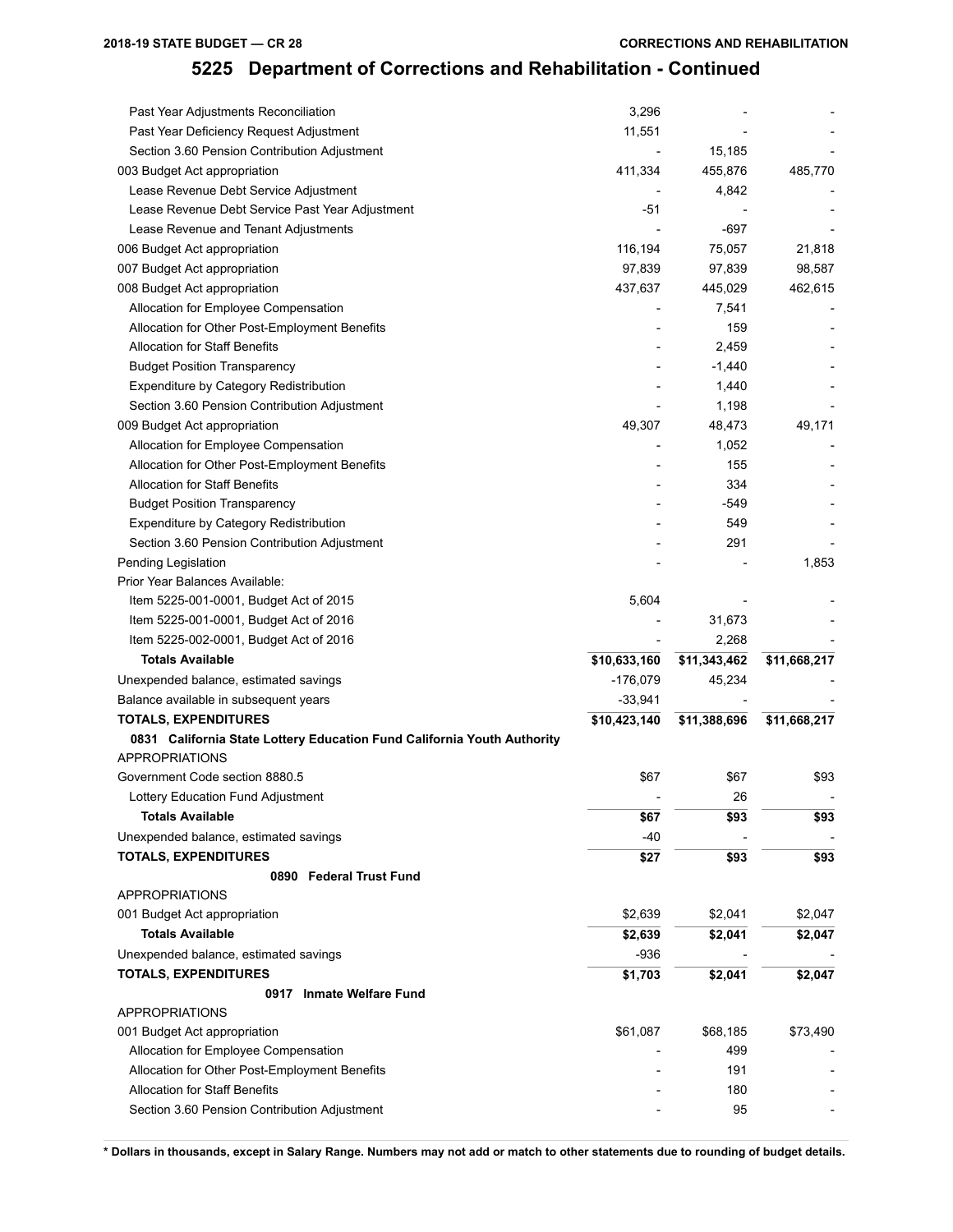| <b>Totals Available</b>                                                                               | \$61,087     | \$69,150     | \$73,490     |
|-------------------------------------------------------------------------------------------------------|--------------|--------------|--------------|
| Unexpended balance, estimated savings                                                                 | $-133$       | 376          |              |
| <b>TOTALS, EXPENDITURES</b>                                                                           | \$60,954     | \$69,526     | \$73,490     |
| 0942 Special Deposit Fund                                                                             |              |              |              |
| <b>APPROPRIATIONS</b>                                                                                 |              |              |              |
| Penal Code section 2085.5(c)                                                                          | \$1,825      | \$1,825      | \$1,825      |
| <b>Totals Available</b>                                                                               | \$1,825      | \$1,825      | \$1,825      |
| Unexpended balance, estimated savings                                                                 | -329         |              |              |
| <b>TOTALS, EXPENDITURES</b>                                                                           | \$1,496      | \$1,825      | \$1,825      |
| 0995 Reimbursements                                                                                   |              |              |              |
| <b>APPROPRIATIONS</b>                                                                                 |              |              |              |
| Reimbursements                                                                                        | \$233,832    | \$236,487    | \$236,537    |
| <b>TOTALS, EXPENDITURES</b>                                                                           | \$233,832    | \$236,487    | \$236,537    |
| 3085 Mental Health Services Fund                                                                      |              |              |              |
| <b>APPROPRIATIONS</b>                                                                                 |              |              |              |
| 001 Budget Act appropriation                                                                          | \$233        | \$229        | \$1,182      |
| Allocation for Employee Compensation                                                                  |              | 4            |              |
| Allocation for Other Post-Employment Benefits                                                         |              | 1            |              |
| <b>Allocation for Staff Benefits</b>                                                                  |              | 1            |              |
| Section 3.60 Pension Contribution Adjustment                                                          |              | 2            |              |
| <b>Totals Available</b>                                                                               | \$233        | \$237        | \$1,182      |
| Unexpended balance, estimated savings                                                                 | -144         |              |              |
| <b>TOTALS, EXPENDITURES</b>                                                                           | \$89         | \$237        | \$1,182      |
| <b>Total Expenditures, All Funds, (State Operations)</b>                                              | \$10,737,808 | \$11,718,731 | \$12,003,408 |
| 2 LOCAL ASSISTANCE                                                                                    | 2016-17*     | 2017-18*     | 2018-19*     |
| 0001 General Fund                                                                                     |              |              |              |
| <b>APPROPRIATIONS</b>                                                                                 |              |              |              |
| 101 Budget Act appropriation                                                                          | \$26,682     | \$24,877     | \$36,563     |
| Penal Code section 1233.6(c) (transfer to State Community Corrections<br>Performance Incentives Fund) | 126,313      | 115,568      | 110,317      |
| <b>Totals Available</b>                                                                               | \$152,995    | \$140,445    | \$146,880    |
| Unexpended balance, estimated savings                                                                 | -558         |              |              |
| <b>TOTALS, EXPENDITURES</b>                                                                           | \$152,437    | \$140,445    | \$146,880    |
| 8059 State Community Corrections Performance Incentive Fund<br>APPROPRIATIONS                         |              |              |              |
| Penal Code section 1233.6                                                                             | \$125,313    | \$114,568    | \$109,317    |
| <b>TOTALS, EXPENDITURES</b>                                                                           | \$125,313    | \$114,568    | \$109,317    |
| Less funding provided by General Fund                                                                 | $-126,313$   | -115,568     | $-110,317$   |
| <b>NET TOTALS, EXPENDITURES</b>                                                                       | $-$1,000$    | $-$1,000$    | -\$1,000     |
| Total Expenditures, All Funds, (Local Assistance)                                                     | \$151,437    | \$139,445    | \$145,880    |
| TOTALS, EXPENDITURES, ALL FUNDS (State Operations and Local<br>Assistance)                            | \$10,889,245 | \$11,858,176 | \$12,149,288 |

#### **FUND CONDITION STATEMENTS**

|                                             |          | 2016-17* 2017-18* 2018-19* |  |
|---------------------------------------------|----------|----------------------------|--|
| 3259 Recidivism Reduction Fund <sup>S</sup> |          |                            |  |
| <b>BEGINNING BALANCE</b>                    | \$17.624 | \$10,713 \$10,713          |  |
| Adjusted Beginning Balance                  |          | \$17.624 \$10.713 \$10.713 |  |
| REVENUES, TRANSFERS, AND OTHER ADJUSTMENTS  |          |                            |  |
| Transfers and Other Adjustments             |          |                            |  |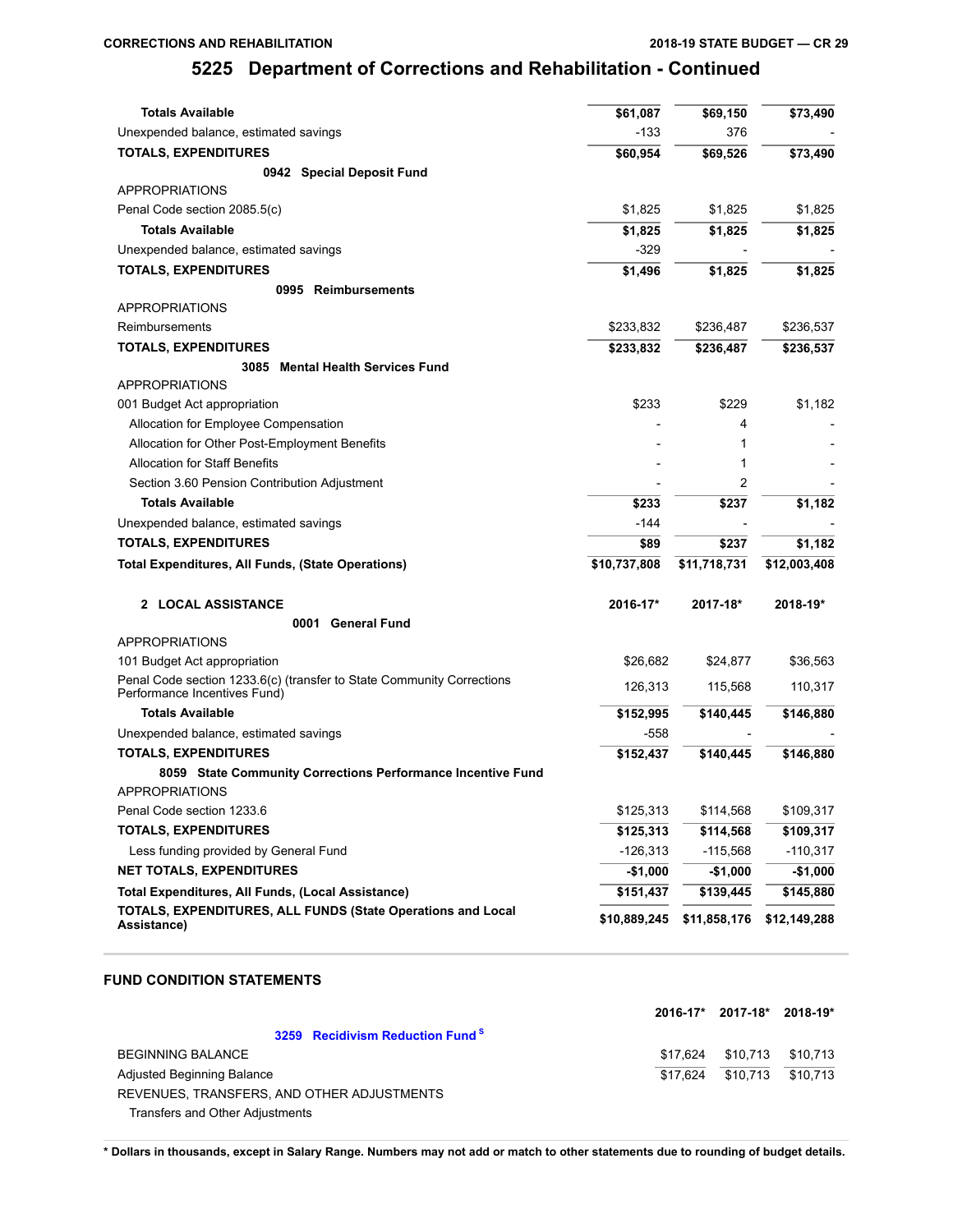| Revenue Transfer from Recidivism Reduction Fund (3259) to General Fund (0001) per<br>Penal Code 1233.9(b) |            |            | $-9,000$   |
|-----------------------------------------------------------------------------------------------------------|------------|------------|------------|
| Total Revenues, Transfers, and Other Adjustments                                                          |            |            | $-$9,000$  |
| <b>Total Resources</b>                                                                                    | \$17,624   | \$10,713   | \$1,713    |
| EXPENDITURE AND EXPENDITURE ADJUSTMENTS                                                                   |            |            |            |
| Expenditures:                                                                                             |            |            |            |
| 0250 Judicial Branch (Local Assistance)                                                                   | 6,648      |            |            |
| 5227 Board of State and Community Corrections (Local Assistance)                                          | 263        |            |            |
| Total Expenditures and Expenditure Adjustments                                                            | \$6,911    |            |            |
| <b>FUND BALANCE</b>                                                                                       | \$10,713   | \$10,713   | \$1,713    |
| Reserve for economic uncertainties                                                                        | 10,713     | 10,713     | 1,713      |
| 8059 State Community Corrections Performance Incentive Fund S                                             |            |            |            |
| <b>BEGINNING BALANCE</b>                                                                                  | \$296      | \$377      | \$21       |
| <b>Adjusted Beginning Balance</b>                                                                         | \$296      | \$377      | \$21       |
| <b>Total Resources</b>                                                                                    | \$296      | \$377      | \$21       |
| EXPENDITURE AND EXPENDITURE ADJUSTMENTS                                                                   |            |            |            |
| Expenditures:                                                                                             |            |            |            |
| 0250 Judicial Branch (State Operations)                                                                   | 919        | 1.356      | 1,000      |
| 5225 Department of Corrections and Rehabilitation (Local Assistance)                                      | 125,313    | 114,568    | 109,317    |
| 9892 Supplemental Pension Payments (State Operations)                                                     |            |            | 3          |
| <b>Expenditure Adjustments:</b>                                                                           |            |            |            |
| Less funding provided by General Fund (Local Assistance)                                                  | $-126,313$ | $-115,568$ | $-110,317$ |
| Total Expenditures and Expenditure Adjustments                                                            | $-$ \$81   | \$356      | \$3        |
| <b>FUND BALANCE</b>                                                                                       | \$377      | \$21       | \$18       |
| Reserve for economic uncertainties                                                                        | 377        | 21         | 18         |

#### **CHANGES IN AUTHORIZED POSITIONS**

|                                                                             | <b>Positions</b> |          |          | <b>Expenditures</b>      |                              |             |  |
|-----------------------------------------------------------------------------|------------------|----------|----------|--------------------------|------------------------------|-------------|--|
|                                                                             | 2016-17          | 2017-18  | 2018-19  | 2016-17*                 | 2017-18*                     | 2018-19*    |  |
| <b>Baseline Positions</b>                                                   | 53,575.8         | 56.573.1 | 56.432.5 | \$4,766,268              | \$4,901,486                  | \$4,893,327 |  |
| <b>Budget Position Transparency</b>                                         | $\overline{a}$   | $-166.8$ | $-26.2$  | $\overline{\phantom{a}}$ | $-114,260$                   | 70,363      |  |
| <b>Salary and Other Adjustments</b>                                         | 1.505.1          |          | $-56.8$  | 264.881                  | 466,897                      | 461,129     |  |
| <b>Workload and Administrative Adjustments</b>                              |                  |          |          |                          |                              |             |  |
| Academy - Division of Juvenile Justice                                      |                  |          |          |                          |                              |             |  |
| Overtime                                                                    |                  |          |          |                          |                              | 6           |  |
| <b>Temporary Help</b>                                                       |                  |          |          |                          |                              | 562         |  |
| <b>Career Technical Education Expansion and</b><br><b>Equipment Refresh</b> |                  |          |          |                          |                              |             |  |
| Corr Officer                                                                |                  |          | 8.5      |                          |                              | 679         |  |
| Vocational Instructor - CF                                                  |                  |          | 13.0     |                          |                              | 1,040       |  |
| <b>Case Records Training Team</b>                                           |                  |          |          |                          |                              |             |  |
| Correctional Case Recds Administrator                                       |                  |          | 3.0      |                          |                              | 252         |  |
| <b>Contraband Interdiction Program</b>                                      |                  |          |          |                          |                              |             |  |
| Assoc Govtl Program Analyst (Limited Term<br>06-30-2019)                    |                  |          |          |                          |                              | 65          |  |
| Chief Psychiatrist (Limited Term 06-30-2019)                                |                  |          |          |                          |                              | 316         |  |
| Clinical Soc Worker (HIth/CF)-Safety (Limited Term<br>06-30-2019)           |                  |          |          |                          |                              | 180         |  |
| Corr Officer (Limited Term 06-30-2019)                                      |                  |          |          |                          | $\qquad \qquad \blacksquare$ | 2,362       |  |
| Corr Sgt (Limited Term 06-30-2019)                                          |                  |          |          |                          |                              | 985         |  |
| Overtime (Limited Term 06-30-2019)                                          |                  |          |          |                          |                              | 344         |  |
|                                                                             |                  |          |          |                          |                              |             |  |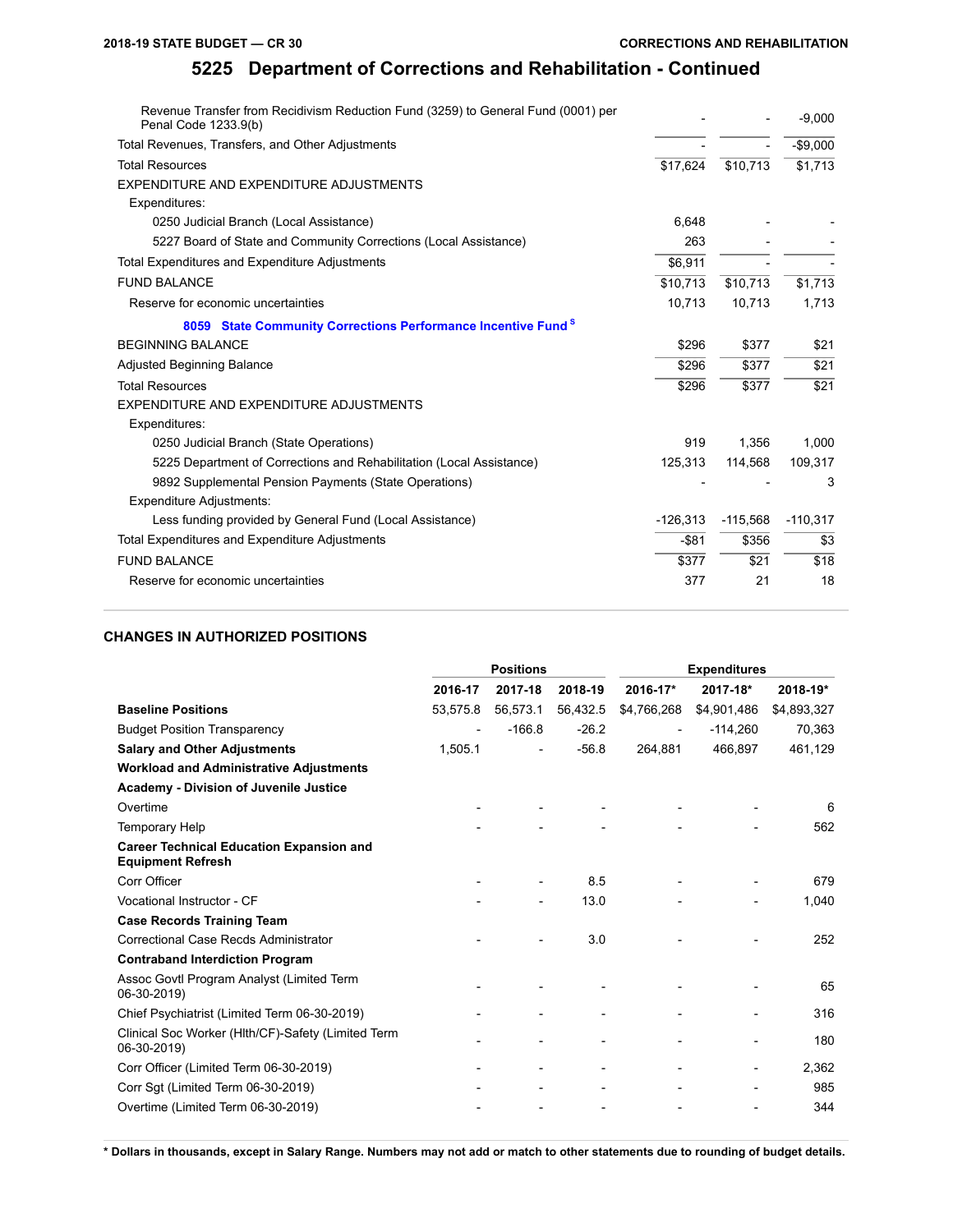| Physician & Surgeon - CF (Limited Term 06-30-2019)                   |                              |                          |                          | 142   |
|----------------------------------------------------------------------|------------------------------|--------------------------|--------------------------|-------|
| Registered Nurse - CF (Limited Term 06-30-2019)                      |                              |                          |                          | 199   |
| Research Analyst II (Limited Term 06-30-2019)                        |                              |                          |                          | 68    |
| Supvng Registered Nurse II - CF (Limited Term<br>06-30-2019)         |                              |                          |                          | 125   |
| Various (Limited Term 06-30-2019)                                    |                              |                          |                          | 16    |
| <b>Correctional Counselor I Ratio Adjustment</b>                     |                              |                          |                          |       |
| Corr Counselor I                                                     | $\qquad \qquad \blacksquare$ | 89.2                     | $\overline{\phantom{0}}$ | 7,937 |
| <b>Court Resentencing Petitions</b>                                  |                              |                          |                          |       |
| Assoc Govtl Program Analyst                                          |                              | 2.0                      |                          | 130   |
| Corr Capt (Limited Term 06-30-2019)                                  |                              |                          |                          | 116   |
| Corr Counselor III                                                   |                              | 3.0                      |                          | 334   |
| Correctional Case Recds Administrator (Limited Term<br>06-30-2019)   | $\overline{a}$               | $\overline{\phantom{a}}$ | $\overline{a}$           | 84    |
| Correctional Case Recds Analyst                                      |                              | 4.0                      |                          | 198   |
| Correctional Case Recds Supvr                                        |                              | 1.0                      |                          | 64    |
| Office Techn (Typing)                                                |                              | 2.0                      |                          | 78    |
| Staff Svcs Mgr I                                                     |                              | 1.0                      |                          | 77    |
| <b>Institution Staffing Needs</b>                                    |                              |                          |                          |       |
| Corr Officer                                                         |                              | 29.8                     |                          | 2,356 |
| Corr Sgt                                                             |                              | 1.8                      |                          | 167   |
| Janitorial Services at the California Health Care<br><b>Facility</b> |                              |                          |                          |       |
| Assoc Govtl Program Analyst                                          |                              | 2.0                      |                          | 129   |
| Bus Svc Officer I (Spec)                                             | $\qquad \qquad \blacksquare$ | 1.0                      | $\overline{a}$           | 54    |
| Corr Bus Mgr I                                                       | $\overline{a}$               | 1.0                      |                          | 86    |
| Custodian - CF                                                       | $\qquad \qquad \blacksquare$ | 113.1                    | $\overline{\phantom{a}}$ | 3,587 |
| Custodian Supvr II - CF                                              | $\qquad \qquad \blacksquare$ | 7.1                      |                          | 268   |
| Custodian Supvr III - CF                                             |                              | 1.0                      | $\overline{\phantom{a}}$ | 41    |
| Lead Custodian                                                       |                              | 10.7                     | $\overline{\phantom{a}}$ | 366   |
| Materials & Stores Supvr                                             |                              | 2.0                      |                          | 101   |
| Materials & Stores Supvr II - CF                                     | $\overline{\phantom{0}}$     | 1.0                      |                          | 52    |
| Office Techn (Typing)                                                |                              | 4.0                      |                          | 158   |
| Personnel Spec                                                       |                              | 2.0                      |                          | 96    |
| Sr Personnel Spec                                                    |                              | 1.0                      |                          | 57    |
| Staff Svcs Mgr II (Supvry)                                           |                              | 1.0                      |                          | 84    |
| Supvr of Bldg Trades - CF                                            |                              | 2.0                      |                          | 144   |
| Juvenile Justice Reform                                              |                              |                          |                          |       |
| Case Recds Techn                                                     |                              | 0.4                      |                          | 14    |
| Corr Counselor I                                                     |                              | $-0.3$                   |                          | $-27$ |
| Dental Asst - CF                                                     |                              | $-0.1$                   |                          | -5    |
| Dentist - CF                                                         |                              | $-0.1$                   |                          | $-25$ |
| Parole Agent I Youth Authority                                       |                              | 3.0                      |                          | 266   |
| Psychologist-Clinical - CF                                           |                              | 0.8                      |                          | 88    |
| Sr Youth Corr Counselor                                              |                              | 1.5                      |                          | 136   |
| <b>Treatment Team Supvr</b>                                          |                              | 0.8                      |                          | 78    |
| Youth Corr Counselor                                                 |                              | 13.6                     |                          |       |
|                                                                      |                              |                          |                          | 1,149 |
| Youth Corr Officer                                                   |                              | 6.0                      |                          | 462   |
| Juvenile Justice Reform Adjustments                                  |                              |                          |                          |       |
| Case Recds Techn                                                     |                              | $-0.4$                   |                          | -16   |
| Corr Counselor I                                                     |                              | 0.1                      |                          | 9     |
| Dental Asst - CF                                                     |                              | 0.1                      |                          | 5     |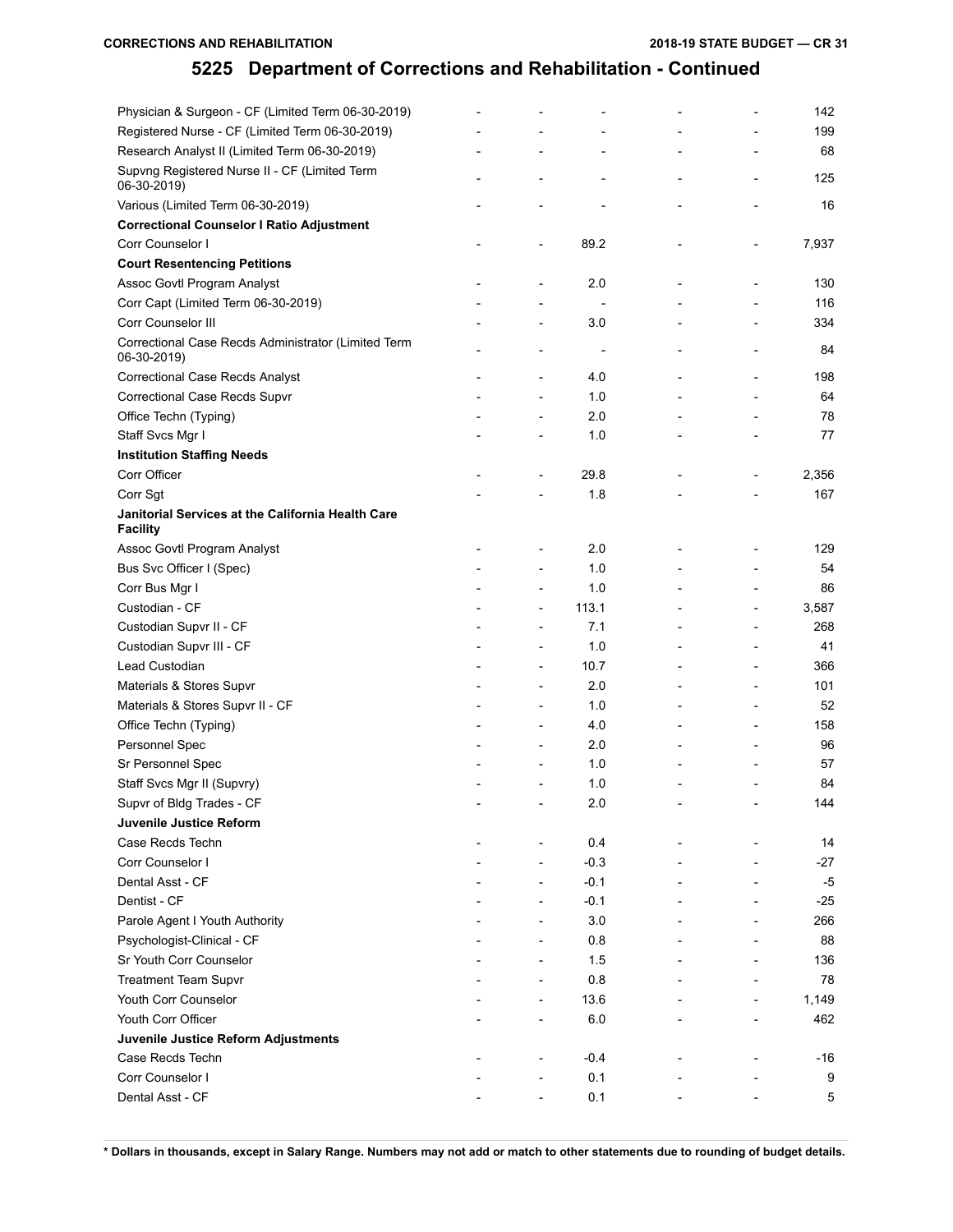| Dentist - CF                                          |                              | 0.1            |                          | 25     |
|-------------------------------------------------------|------------------------------|----------------|--------------------------|--------|
| Overtime                                              |                              |                |                          | 6      |
| Parole Agent I Youth Authority                        |                              | $-2.0$         |                          | -178   |
| Psychologist-Clinical - CF                            |                              | $-0.5$         |                          | $-59$  |
| Sr Youth Corr Counselor                               | $\overline{a}$               | $-1.0$         |                          | $-91$  |
| Temporary Help                                        |                              | $\overline{a}$ |                          | 560    |
| <b>Treatment Team Supvr</b>                           |                              | $-0.5$         | $\overline{\phantom{a}}$ | $-52$  |
| Youth Corr Counselor                                  |                              | $-9.0$         | $\overline{\phantom{a}}$ | $-766$ |
| Youth Corr Officer                                    |                              | $-3.3$         |                          | $-264$ |
| <b>Medical Guarding and Transportation</b>            |                              |                |                          |        |
| Corr Officer                                          |                              | 42.7           |                          | 3,373  |
| <b>Mental Health Bed Management</b>                   |                              |                |                          |        |
| Chief Psychologist - CF                               |                              | 1.0            |                          | 158    |
| Corr Counselor I                                      |                              | 4.0            |                          | 356    |
| Corr Counselor III                                    | $\overline{a}$               | 7.0            |                          | 779    |
| Corr Officer                                          |                              | 21.8           |                          | 1,723  |
| Corr Sgt                                              |                              | 0.5            |                          | 46     |
| Hith Program Spec I                                   | $\overline{\phantom{a}}$     | 2.0            |                          | 142    |
| Hith Program Spec II                                  |                              | 1.0            |                          | 78     |
| <b>Licensed Vocational Nurse</b>                      | $\overline{\phantom{0}}$     | 1.3            |                          | 83     |
| Office Techn (Typing)                                 |                              | 8.2            |                          | 323    |
| Psych Techn (Safety)                                  |                              | 8.4            | $\overline{a}$           | 565    |
| Psychologist-Clinical - CF                            |                              | 14.1           | $\overline{a}$           | 1,660  |
| Recr Therapist - CF                                   |                              | 7.7            |                          | 630    |
| Registered Nurse - CF                                 | $\overline{a}$               | 12.0           | $\overline{a}$           | 1,330  |
| Research Analyst II                                   |                              | 1.0            | $\overline{a}$           | 68     |
| Research Mgr II                                       | $\overline{a}$               | 1.0            | $\overline{a}$           | 84     |
| Research Program Spec I                               | $\qquad \qquad \blacksquare$ | 1.0            | $\overline{a}$           | 71     |
| Research Program Spec II                              | $\overline{a}$               | 2.0            |                          | 159    |
| Research Spec II - Various Studies                    | $\overline{\phantom{0}}$     | 1.0            |                          | 86     |
| Sr Programmer Analyst (Spec)                          |                              | 1.0            |                          | 84     |
| Sr Psych Techn (Safety)                               |                              | 0.8            |                          | 60     |
| Sr Psychiatrist (Supvr) (Safety)                      |                              | 0.4            |                          | 119    |
| Sr Psychologist - CF (Supvr)                          |                              | 6.3            |                          | 811    |
| Staff Info Sys Analyst (Spec)                         |                              | 1.0            |                          | 76     |
| Staff Psychiatrist (Safety)                           |                              | 10.4           |                          | 2,942  |
| Supvng Registered Nurse II - CF                       |                              | 1.0            |                          | 125    |
| <b>Office of Research Resources</b>                   |                              |                |                          |        |
| Assoc Govtl Program Analyst                           |                              | 2.0            |                          | 129    |
| Office Techn (Typing)                                 |                              | 1.0            |                          | 39     |
| Research Program Spec II                              |                              | 1.0            |                          | 79     |
| Research Spec II - Various Studies                    |                              | 1.0            |                          | 86     |
| Sr Info Sys Analyst (Spec)                            |                              | 1.0            |                          | 84     |
| <b>Overtime Base Budget Adjustment</b>                |                              |                |                          |        |
| Overtime                                              |                              |                |                          | 16,503 |
| <b>Parole Non-Ratio Positions</b>                     |                              |                |                          |        |
| Assoc Govtl Program Analyst                           |                              | 12.0           |                          | 819    |
| Office Techn (Typing)                                 |                              | 7.0            |                          | 292    |
| Staff Svcs Mgr I                                      |                              | 3.0            |                          | 243    |
| Support Svcs Asst (Interpreter)                       |                              | 1.0            |                          | 51     |
| <b>Population - Board of Parole Hearings Staffing</b> |                              |                |                          |        |
| Adjustment                                            |                              |                |                          |        |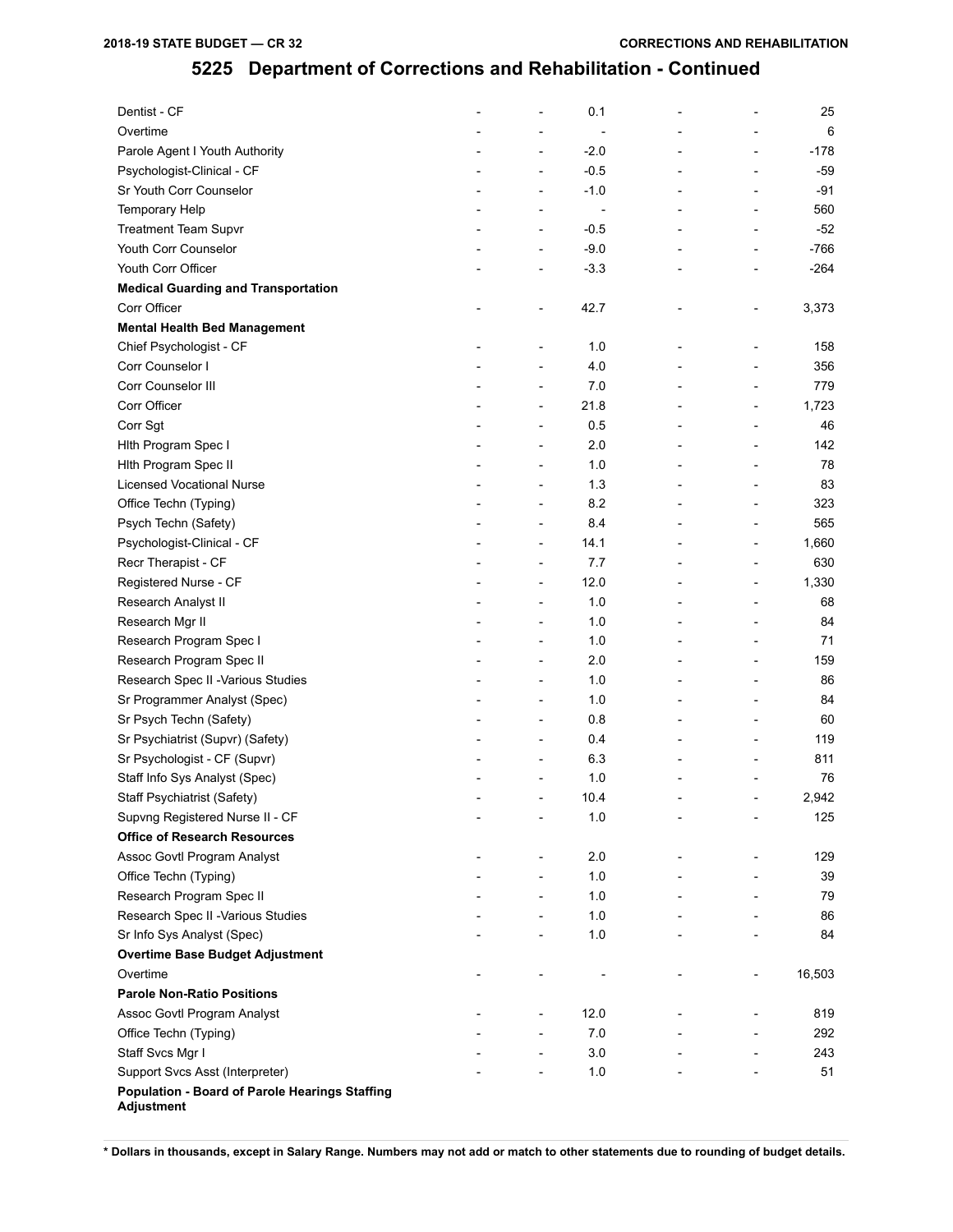| Administrative Law Judge I, Board of Parole Hearings                                 |                          |         | $-5.4$  |                              |          | -632     |
|--------------------------------------------------------------------------------------|--------------------------|---------|---------|------------------------------|----------|----------|
| Administrative Law Judge II, Board of Parole Hearings                                |                          |         | $-0.9$  |                              |          | $-111$   |
| Psychologist-Clinical - CF                                                           |                          |         | $-0.3$  |                              |          | $-35$    |
| Sr Psychologist - CF (Supvr)                                                         |                          |         | 0.2     |                              |          | 26       |
| <b>Population - Case Records Staffing for Alternative</b><br><b>Custody Programs</b> |                          |         |         |                              |          |          |
| Case Recds Techn                                                                     |                          | $-1.4$  | $-0.2$  |                              | -54      | -7       |
| <b>Population - Custody to Community Transitional</b><br><b>Reentry Program</b>      |                          |         |         |                              |          |          |
| Corr Counselor II (Spec)                                                             |                          | $-0.8$  |         |                              | -88      |          |
| Corr Counselor III                                                                   |                          | $-0.4$  |         |                              | -46      |          |
| Parole Agent II (Spec)                                                               |                          | $-0.8$  |         |                              | -88      |          |
| <b>Population - Division of Adult Parole Operations</b><br><b>Ratio Adjustment</b>   |                          |         |         |                              |          |          |
| Clinical Soc Worker (HIth/CF)-Safety (Limited Term<br>06-30-2018)                    |                          | 2.8     | 6.6     |                              | 267      | 629      |
| Office Techn (Typing) (Limited Term 06-30-2018)                                      |                          | 0.5     | 1.5     |                              | 21       | 62       |
| Overtime                                                                             |                          |         |         |                              | $-2$     | 6        |
| Parole Administrator I                                                               |                          | $-0.4$  | 0.9     | $\overline{a}$               | $-53$    | 122      |
| Parole Agent I                                                                       |                          | $-15.8$ | 38.5    |                              | $-1,565$ | 3,813    |
| Parole Agent II (Supvr)                                                              |                          | $-2.0$  | 4.6     |                              | $-232$   | 535      |
| Parole Agent III                                                                     |                          | $-2.0$  | 4.6     |                              | $-243$   | 557      |
| Parole Svc Assoc (Limited Term 06-30-2018)                                           |                          | 0.2     | 0.8     |                              | 13       | 54       |
| Program Techn                                                                        |                          | $-3.0$  | 4.9     | $\overline{a}$               | $-114$   | 186      |
| Psychologist-Clinical - CF (Limited Term 06-30-2018)                                 |                          | 0.2     | 0.8     |                              | 24       | 97       |
| Sr Psychologist - CF (Spec) (Limited Term<br>06-30-2018)                             | $\overline{\phantom{a}}$ | 0.3     | 0.7     | $\overline{a}$               | 38       | 88       |
| Staff Psychiatrist (Safety) (Limited Term 06-30-2018)                                |                          | 0.3     | 0.7     |                              | 89       | 207      |
| Supvng Psych Soc Worker I - CF (Limited Term<br>06-30-2018)                          |                          | 0.3     | 0.7     |                              | 31       | 72       |
| <b>Population - Housing Unit Conversions</b>                                         |                          |         |         |                              |          |          |
| Capt (Adult Institution) (Limited Term 06-30-2018)                                   |                          | $-0.5$  |         |                              | $-59$    |          |
| Corr Counselor II (Spec)                                                             |                          | $-1.4$  | $-1.5$  |                              | $-145$   | -158     |
| Corr Lieut                                                                           |                          | $-1.2$  | $-1.2$  | $\overline{\phantom{0}}$     | $-125$   | $-125$   |
| Corr Officer (Limited Term 06-30-2018)                                               |                          | $-96.9$ | 59.6    | $\overline{a}$               | $-7.642$ | 4,699    |
| Corr Sgt (Limited Term 06-30-2018)                                                   |                          | $-0.1$  | 5.0     |                              | $-12$    | 469      |
| <b>Population - In-State Contract Facility Adjustment</b>                            |                          |         |         |                              |          |          |
| Case Recds Techn                                                                     |                          | $-0.1$  |         |                              | -4       |          |
| <b>Population - Juvenile Education Adjustment</b>                                    |                          |         |         |                              |          |          |
| Teacher                                                                              |                          | $-3.0$  | $-2.0$  |                              | $-240$   | $-160$   |
| Teaching Asst - CF                                                                   |                          | $-2.0$  | $-1.0$  |                              | $-68$    | $-34$    |
| <b>Population - Juvenile Living Unit Adjustment</b>                                  |                          |         |         |                              |          |          |
| Case Recds Techn (Limited Term 06-30-2018)                                           |                          | $-1.0$  | $-1.1$  |                              | -37      | -39      |
| Parole Agent I Youth Authority (Limited Term<br>06-30-2018)                          |                          | $-3.8$  | $-4.0$  | $\overline{a}$               | $-339$   | -354     |
| Psychologist-Clinical - CF (Limited Term 06-30-2018)                                 |                          | $-1.0$  | $-1.1$  |                              | $-113$   | $-119$   |
| Sr Youth Corr Counselor (Limited Term 06-30-2018)                                    |                          | $-1.9$  | $-2.0$  |                              | $-175$   | $-183$   |
| Treatment Team Supvr (Limited Term 06-30-2018)                                       |                          | $-1.0$  | $-1.1$  |                              | -99      | $-104$   |
| Youth Corr Counselor (Limited Term 06-30-2018)                                       |                          | $-16.9$ | $-17.8$ | $\qquad \qquad \blacksquare$ | $-1,451$ | $-1,516$ |
| Youth Corr Officer (Limited Term 06-30-2018)                                         |                          | $-2.6$  | $-3.5$  |                              | $-209$   | $-286$   |
| Population - Juvenile Non-Housing Unit<br>Adjustment                                 |                          |         |         |                              |          |          |
| Parole Agent I Youth Authority                                                       |                          | $-1.0$  | $-1.0$  |                              | -89      | -89      |
| Youth Corr Counselor                                                                 |                          | $-1.0$  | $-1.0$  |                              | $-85$    | -85      |
|                                                                                      |                          |         |         |                              |          |          |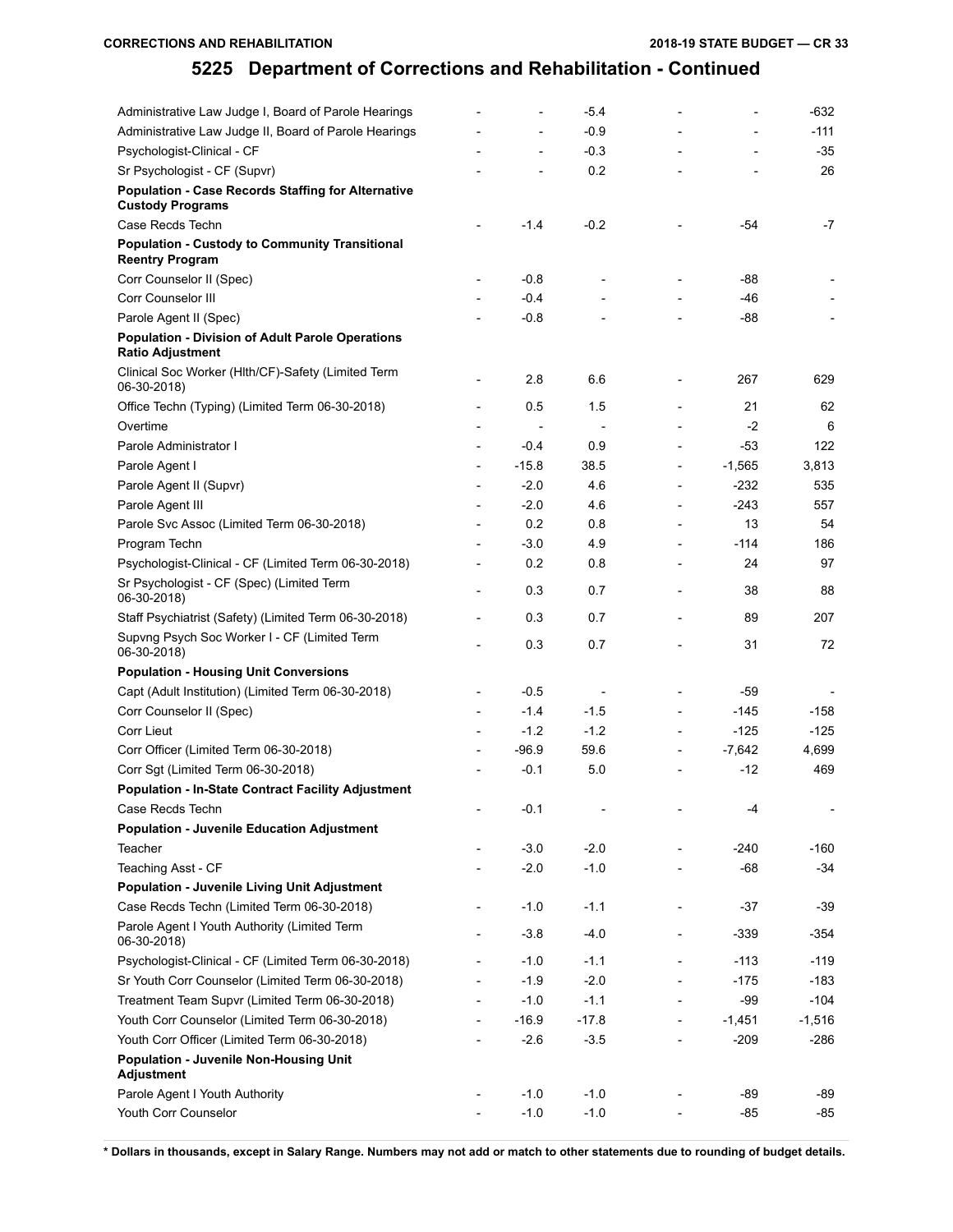| <b>Population - Male Community Reentry Program</b>                |                |                          |        |                              |                          |        |
|-------------------------------------------------------------------|----------------|--------------------------|--------|------------------------------|--------------------------|--------|
| Corr Counselor III                                                |                | $-1.0$                   | $-0.4$ |                              | $-111$                   | -46    |
| Corr Officer                                                      |                | $-5.1$                   | $-2.1$ |                              | $-403$                   | -168   |
| Parole Agent II (Spec)                                            |                | $-1.0$                   | $-0.1$ |                              | $-105$                   | -18    |
| <b>Population - Medical Classification Model</b><br>Adjustment    |                |                          |        |                              |                          |        |
| Certified Nursing Asst - CF                                       | $\overline{a}$ | 14.9                     | 14.9   |                              | 498                      | 498    |
| Hith Recd Techn I                                                 |                | 1.8                      | 2.3    |                              | 84                       | 107    |
| Lab Asst - CF (Limited Term 06-30-2018)                           |                | 4.1                      | 4.5    |                              | 142                      | 156    |
| Licensed Vocational Nurse                                         |                | $-5.2$                   | $-5.2$ |                              | $-332$                   | $-332$ |
| Office Asst (Typing) (Limited Term 06-30-2018)                    |                | 6.9                      | 7.5    |                              | 236                      | 256    |
| Pharmacist I (Limited Term 06-30-2018)                            | $\overline{a}$ | 10.6                     | 10.6   | $\overline{a}$               | 1,365                    | 1,365  |
| Pharmacy Techn (Limited Term 06-30-2018)                          | $\overline{a}$ | 20.7                     | 20.7   | $\overline{a}$               | 910                      | 910    |
| Physician & Surgeon - CF (Limited Term 06-30-2018)                | $\overline{a}$ | 5.2                      | 5.9    | $\overline{\phantom{a}}$     | 1,376                    | 1,560  |
| Psych Techn (Safety) (Limited Term 06-30-2018)                    | $\overline{a}$ | 35.4                     | 35.4   | $\overline{\phantom{a}}$     | 2,378                    | 2,378  |
| Registered Nurse - CF (Limited Term 06-30-2018)                   | $\overline{a}$ | 21.4                     | 21.4   | $\qquad \qquad \blacksquare$ | 2,372                    | 2,372  |
| Supvng Registered Nurse II - CF (Limited Term<br>06-30-2018)      | $\overline{a}$ | 26.0                     | 26.0   | $\qquad \qquad \blacksquare$ | 3,255                    | 3,255  |
| <b>Population - Mental Health Adjustment</b>                      |                |                          |        |                              |                          |        |
| Clinical Soc Worker (Hlth/CF)-Safety                              |                |                          | 0.4    |                              |                          | 36     |
| Office Techn (Typing)                                             |                |                          | 1.7    |                              |                          | 67     |
| Psychologist-Clinical - CF                                        |                | $\overline{a}$           | 4.8    |                              | $\overline{\phantom{a}}$ | 565    |
| Recr Therapist - CF                                               |                | $\overline{a}$           | 4.3    |                              | $\overline{a}$           | 352    |
| Sr Psychologist - CF (Supvr)                                      |                |                          | 1.3    |                              |                          | 167    |
| Staff Psychiatrist (Safety)                                       |                |                          | 0.9    |                              |                          | 255    |
| Supvng Psych Soc Worker I - CF                                    |                |                          | $-0.3$ |                              |                          | $-30$  |
| <b>Population - Mental Health Ratio Adjustment</b>                |                |                          |        |                              |                          |        |
| Clinical Soc Worker (Hlth/CF)-Safety (Limited Term<br>06-30-2018) | $\overline{a}$ | 15.5                     | 7.2    | $\overline{\phantom{0}}$     | 1,392                    | 647    |
| Office Techn (Typing) (Limited Term 06-30-2018)                   | $\overline{a}$ | 13.4                     | 5.6    | $\overline{\phantom{a}}$     | 529                      | 221    |
| Psychologist-Clinical - CF (Limited Term 06-30-2018)              |                | 42.7                     | 25.0   | $\overline{a}$               | 5,026                    | 2,943  |
| Recr Therapist - CF (Limited Term 06-30-2018)                     | $\overline{a}$ | 26.7                     | 16.9   | $\overline{\phantom{0}}$     | 2,186                    | 1,384  |
| Sr Psychologist - CF (Supvr) (Limited Term<br>06-30-2018)         |                | 9.1                      | 5.6    | $\overline{a}$               | 1,171                    | 721    |
| Staff Psychiatrist (Safety) (Limited Term 06-30-2018)             | $\overline{a}$ | 11.4                     | 4.9    | $\qquad \qquad \blacksquare$ | 3,224                    | 1,386  |
| Supvng Psych Soc Worker I - CF                                    |                | $-0.7$                   | $-1.0$ |                              | -69                      | -99    |
| <b>Population - Out-of-State Contract Facility</b><br>Adjustment  |                |                          |        |                              |                          |        |
| Assoc Govtl Program Analyst                                       |                | 0.4                      | $-2.3$ |                              | 30                       | $-149$ |
| Capt (Adult Institution)                                          |                | 0.6                      | $-2.7$ |                              | 79                       | $-318$ |
| Case Recds Techn                                                  |                | 9.7                      | $-7.5$ |                              | 371                      | $-283$ |
| Chief Dep Administrator - C.E.A.                                  |                |                          | $-0.4$ |                              |                          | $-55$  |
| Corr Administrator                                                |                | 0.3                      | $-2.0$ |                              | 42                       | $-256$ |
| Corr Counselor I                                                  |                | 4.2                      | $-3.4$ |                              | 374                      | $-310$ |
| Corr Counselor II (Spec)                                          |                | 0.5                      | $-2.7$ |                              | 61                       | $-280$ |
| Corr Counselor II (Supvr)                                         |                | 0.6                      | $-3.0$ |                              | 73                       | $-320$ |
| Corr Counselor III                                                |                |                          | $-0.4$ |                              | $\overline{\phantom{a}}$ | $-46$  |
| Corr Lieut                                                        |                | 1.5                      | $-5.5$ |                              | 156                      | -574   |
| Corr Sgt                                                          |                | 0.5                      | $-3.4$ |                              | 54                       | $-311$ |
| Correctional Case Recds Mgr                                       |                |                          | $-0.4$ |                              |                          | $-31$  |
| Office Techn (Typing)                                             |                | $\overline{\phantom{0}}$ | $-2.1$ |                              |                          | $-81$  |
| Staff Svcs Analyst (Gen)                                          |                |                          | $-0.4$ |                              |                          | $-20$  |
| Staff Svcs Mgr I                                                  |                |                          | $-0.4$ |                              |                          | $-32$  |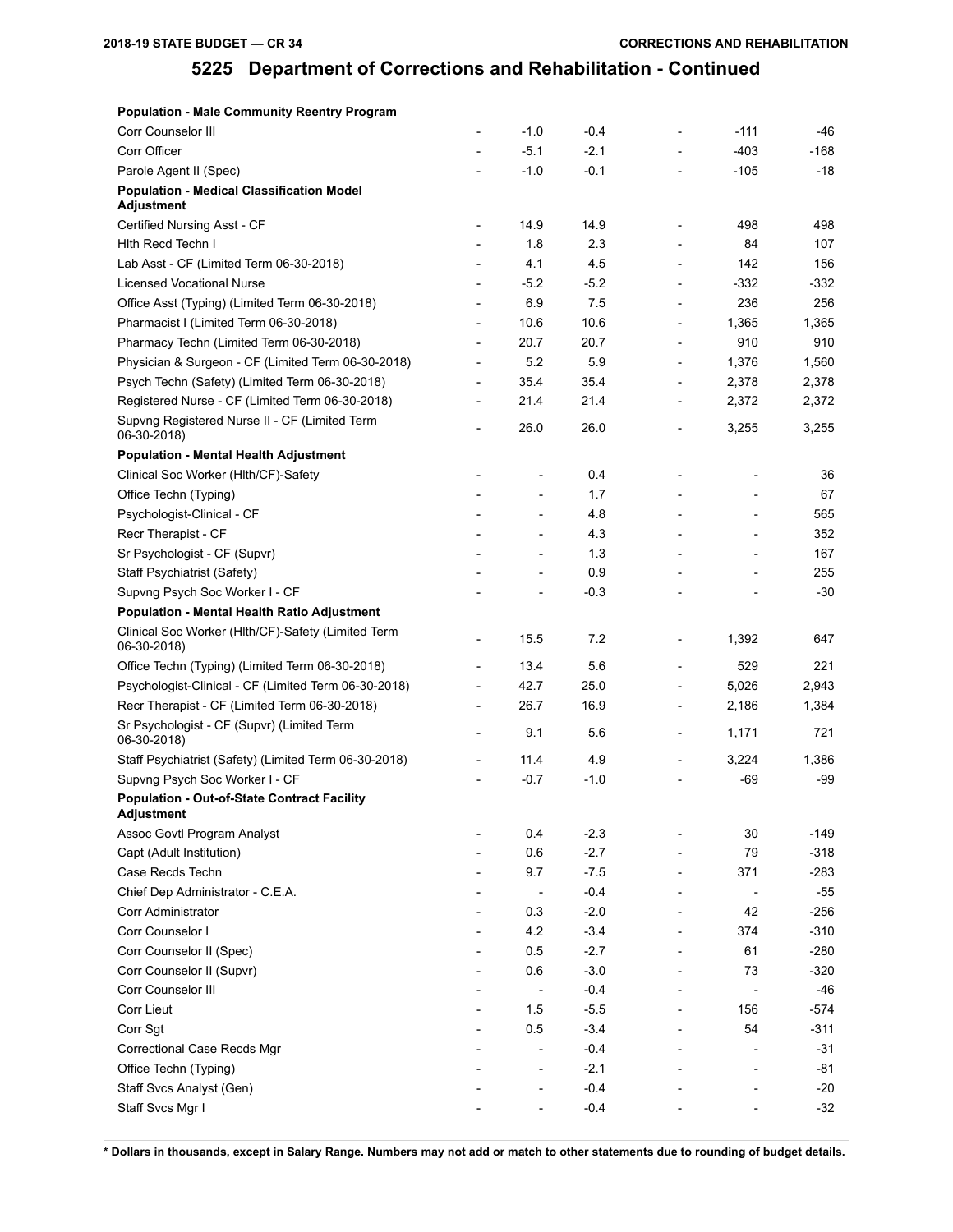| <b>TOTALS, SALARIES AND WAGES</b>                                | 55.080.9                 | 56,552.1                     | 57,173.3       | \$5,031,149              | \$5,270,011    | \$5,523,630 |
|------------------------------------------------------------------|--------------------------|------------------------------|----------------|--------------------------|----------------|-------------|
| <b>Totals, Adjustments</b>                                       | 1,505.1                  | $-21.0$                      | 740.8          | \$264,881                | \$368,525      | \$630,303   |
| TOTALS, WORKLOAD AND ADMINISTRATIVE<br><b>ADJUSTMENTS</b>        |                          | 145.8                        | 823.8          | \$-                      | \$15,888       | \$98,811    |
| Stationary Engr - CF                                             |                          |                              | 1.0            |                          |                | 77          |
| Parole Agent II (Supvr)                                          |                          |                              | 0.8            |                          |                | 88          |
| Parole Agent I                                                   |                          |                              | 0.6            |                          |                | 53          |
| Office Techn (Typing)                                            |                          | $\qquad \qquad \blacksquare$ | 1.0            |                          |                | 39          |
| Groundskeeper - CF                                               |                          |                              | 1.0            |                          |                | 43          |
| Custodian - CF                                                   |                          |                              | 1.0            |                          |                | 32          |
| Corr Supvng Cook - CF                                            |                          |                              | 2.0            |                          |                | 101         |
| <b>Ventura Training Center</b>                                   |                          |                              |                |                          |                |             |
| Temporary Help                                                   |                          |                              | $\overline{a}$ |                          | $\overline{a}$ | 1,066       |
| Sr Special Agent                                                 |                          |                              | 1.0            |                          |                | 114         |
| Special Agent                                                    |                          |                              | 4.0            |                          |                | 405         |
| Overtime                                                         |                          |                              |                |                          |                | 7,626       |
| <b>Training Initiatives</b>                                      |                          |                              |                |                          |                |             |
| <b>Temporary Help</b>                                            |                          |                              |                |                          |                | 1,500       |
| Mgmt Svcs Techn                                                  |                          | $\overline{\phantom{0}}$     | 13.0           |                          |                | 507         |
| <b>Rehabilitative Achievement Credit Staffing</b>                |                          |                              |                |                          |                |             |
| Dentist - CF                                                     |                          | 2.7                          | 2.3            |                          | 676            | 576         |
| Dental Hygienist - CF                                            |                          | 0.8                          | 0.7            |                          | 61             | 54          |
| Dental Asst - CF                                                 |                          | 3.1                          | 2.6            |                          | 163            | 136         |
| Corr Counselor I                                                 | $\overline{\phantom{a}}$ | 10.7                         | 9.1            | $\overline{\phantom{0}}$ | 952            | 809         |
| Case Recds Techn                                                 | $\overline{\phantom{0}}$ | 14.8                         | 12.6           |                          | 566            | 482         |
| <b>Population - Unallocated Ratio and OE&amp;E</b><br>Adjustment |                          |                              |                |                          |                |             |

#### **INFRASTRUCTURE OVERVIEW**

As one of the largest departments in state government, CDCR operates 37 youth and adult correctional facilities and 44 youth and adult camps. CDCR also contracts for multiple adult parolee service centers and community correctional facilities. CDCR operates an adult prisoner/mother facility, adult parole units and sub-units, parole outpatient clinics, regional parole headquarters, licensed correctional treatment centers, hemodialysis clinics, outpatient housing units, a correctional training center, a licensed skilled nursing facility, and a hospice program for the terminally ill. CDCR has six regional accounting offices and leases approximately two million square feet of office space. CDCR's infrastructure includes more than 46 million square feet of buildings space on more than 24,000 acres of land (37 square miles) statewide.

#### **SUMMARY OF PROJECTS**

|         | <b>State Building Program</b><br><b>Expenditures</b>                                                     | $2016 - 17*$ | $2017 - 18$ *            | 2018-19* |
|---------|----------------------------------------------------------------------------------------------------------|--------------|--------------------------|----------|
| 4615    | <b>CAPITAL OUTLAY</b><br><b>Projects</b>                                                                 |              |                          |          |
| 0000320 | California Correctional Center, Susanville: Arnold Unit and Antelope Camp<br>Kitchen/Dining Replacements |              | $\overline{\phantom{0}}$ | 19.683   |
|         | Construction                                                                                             |              |                          | 19.683   |
| 0000322 | California Correctional Institute, Tehachapi: Health Care Facility Improvement<br>Project                | 3.115        | 4.821                    |          |
|         | <b>Preliminary Plans</b>                                                                                 | $-129$       |                          |          |
|         | <b>Working Drawings</b>                                                                                  | $-123$       |                          |          |
|         | Construction                                                                                             | 3.367        | 4,821                    |          |
| 0000325 | California Institution for Men, Chino: Health Care Facility Improvement Project                          | 2,463        | 5.649                    | 5.212    |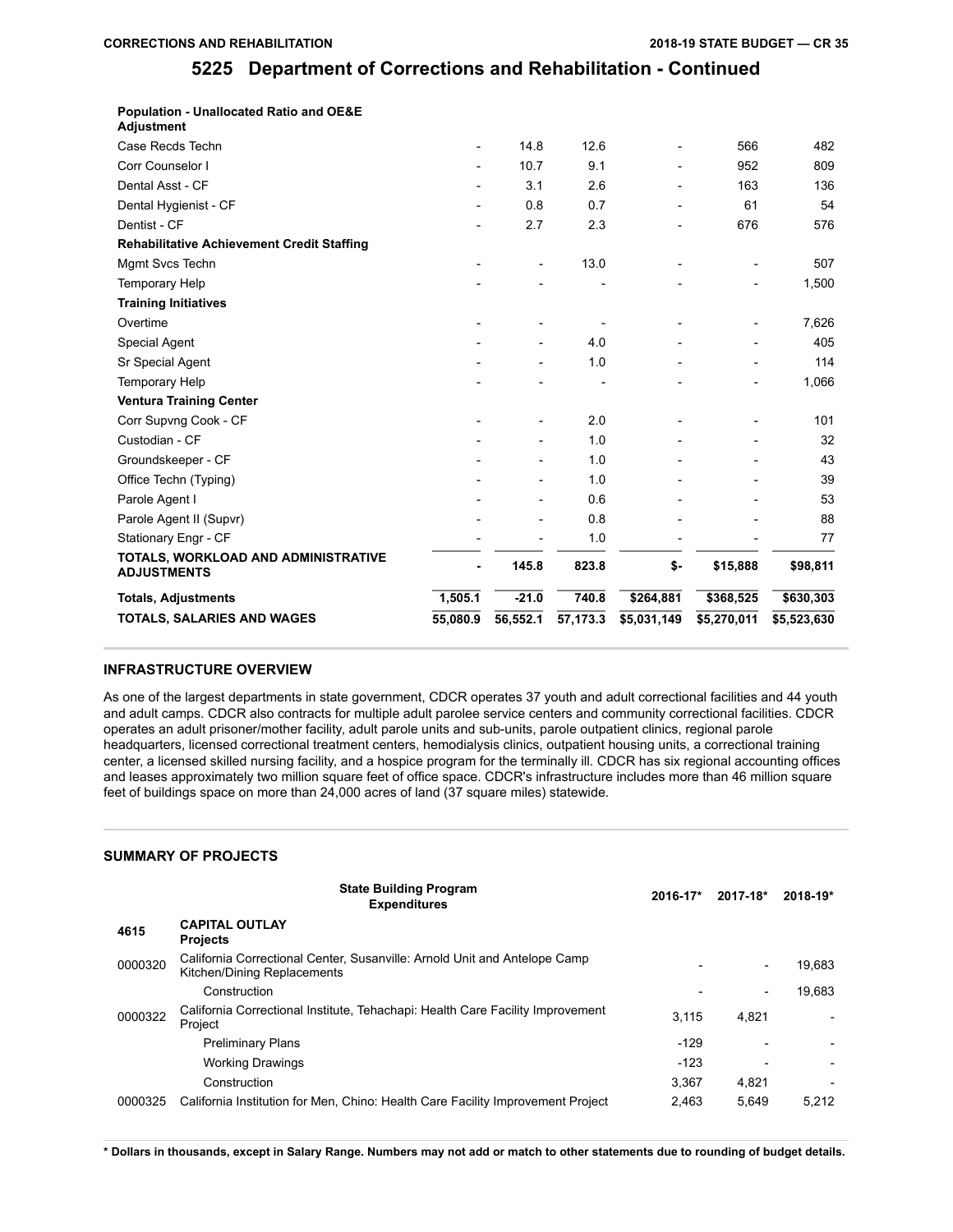|         | <b>Preliminary Plans</b>                                                                     | -184                     |                          |       |
|---------|----------------------------------------------------------------------------------------------|--------------------------|--------------------------|-------|
|         | <b>Working Drawings</b>                                                                      | -217                     |                          |       |
|         | Construction                                                                                 | 2,864                    | 5,649                    | 5,212 |
| 0000330 | California Institution for Women, Corona: Health Care Facility Improvement Project           | 2,951                    | 2,819                    |       |
|         | <b>Preliminary Plans</b>                                                                     | $-128$                   |                          |       |
|         | <b>Working Drawings</b>                                                                      | -33                      |                          |       |
|         | Construction                                                                                 | 3,112                    | 2,819                    |       |
| 0000334 | California Medical Facility, Vacaville: Health Care Facility Improvement Project             | 3,030                    | 6,281                    | 701   |
|         | <b>Preliminary Plans</b>                                                                     | -96                      |                          |       |
|         | <b>Working Drawings</b>                                                                      | $-74$                    |                          |       |
|         | Construction                                                                                 | 3,200                    | 6,281                    | 701   |
| 0000337 | California Men's Colony, San Luis Obispo: Health Care Facility Improvement<br>Project        | 3,563                    | 5,859                    | 4,980 |
|         | <b>Preliminary Plans</b>                                                                     | -617                     |                          |       |
|         | <b>Working Drawings</b>                                                                      | $-280$                   |                          |       |
|         | Construction                                                                                 | 4,460                    | 5,859                    | 4,980 |
| 0000344 | California State Prison, Corcoran: Health Care Facility Improvement Project                  |                          | 661                      | 1,036 |
|         | <b>Preliminary Plans</b>                                                                     |                          | $-123$                   |       |
|         | <b>Working Drawings</b>                                                                      | $\overline{a}$           | $-207$                   |       |
|         | Construction                                                                                 |                          | 991                      | 1,036 |
|         | <b>Preliminary Plans</b>                                                                     | -411                     | $\overline{a}$           |       |
|         | <b>Working Drawings</b>                                                                      | $-189$                   |                          |       |
|         | Construction                                                                                 | 600                      |                          |       |
| 0000348 | California State Prison, Sacramento: Health Care Facility Improvement Project                | 4,480                    | 1,419                    |       |
|         | <b>Preliminary Plans</b>                                                                     | $-405$                   |                          |       |
|         | <b>Working Drawings</b>                                                                      | $-243$                   |                          |       |
|         | Construction                                                                                 | 5,128                    | 1,419                    |       |
| 0000350 | California State Prison, Solano, Vacaville: Health Care Facility Improvement<br>Project      |                          |                          | 1,679 |
|         | Construction                                                                                 |                          | $\overline{\phantom{0}}$ | 1,679 |
| 0000353 | Central California Women's Facility, Chowchilla: Health Care Facility Improvement<br>Project |                          | 2,423                    | 1,333 |
|         | Construction                                                                                 |                          | 2,423                    | 1,333 |
| 0000355 | Correctional Training Facility, Soledad: Health Care Facility Improvement Project            |                          | 3,355                    | 7,276 |
|         | <b>Preliminary Plans</b>                                                                     |                          | $-239$                   |       |
|         | <b>Working Drawings</b>                                                                      |                          | $-240$                   |       |
|         | Construction                                                                                 |                          | 3,834                    | 7,276 |
| 0000358 | Deuel Vocational Institution, Tracy: Health Care Facility Improvement Project                | 5,363                    | 705                      |       |
|         | <b>Preliminary Plans</b>                                                                     | $-194$                   |                          |       |
|         | <b>Working Drawings</b>                                                                      | $-50$                    |                          |       |
|         | Construction                                                                                 | 5,607                    | 705                      |       |
| 0000364 | Folsom State Prison, Folsom: Health Care Facility Improvement Project                        | 8,616                    | 2,009                    | 2,540 |
|         | <b>Preliminary Plans</b>                                                                     | $-396$                   |                          |       |
|         | <b>Working Drawings</b>                                                                      | $-213$                   |                          |       |
|         | Construction                                                                                 | 9,225                    | 2,009                    | 2,540 |
| 0000368 | Ironwood State Prison, Blythe: Heating, Ventilation, and Air Conditioning System             | $\overline{\phantom{a}}$ | 140,018                  |       |
|         | Construction                                                                                 |                          | 140,018                  |       |
| 0000384 | SB 81 Santa Cruz County                                                                      |                          |                          | 1,356 |
|         | Construction                                                                                 |                          | $\overline{a}$           | 1,356 |
| 0000388 | Mule Creek State Prison, Ione: Health Care Facility Improvement Project                      | 5,405                    | 2,402                    |       |
|         | <b>Preliminary Plans</b>                                                                     | $-307$                   |                          |       |
|         | <b>Working Drawings</b>                                                                      | $-106$                   |                          |       |
|         | Construction                                                                                 | 5,818                    | 2,402                    |       |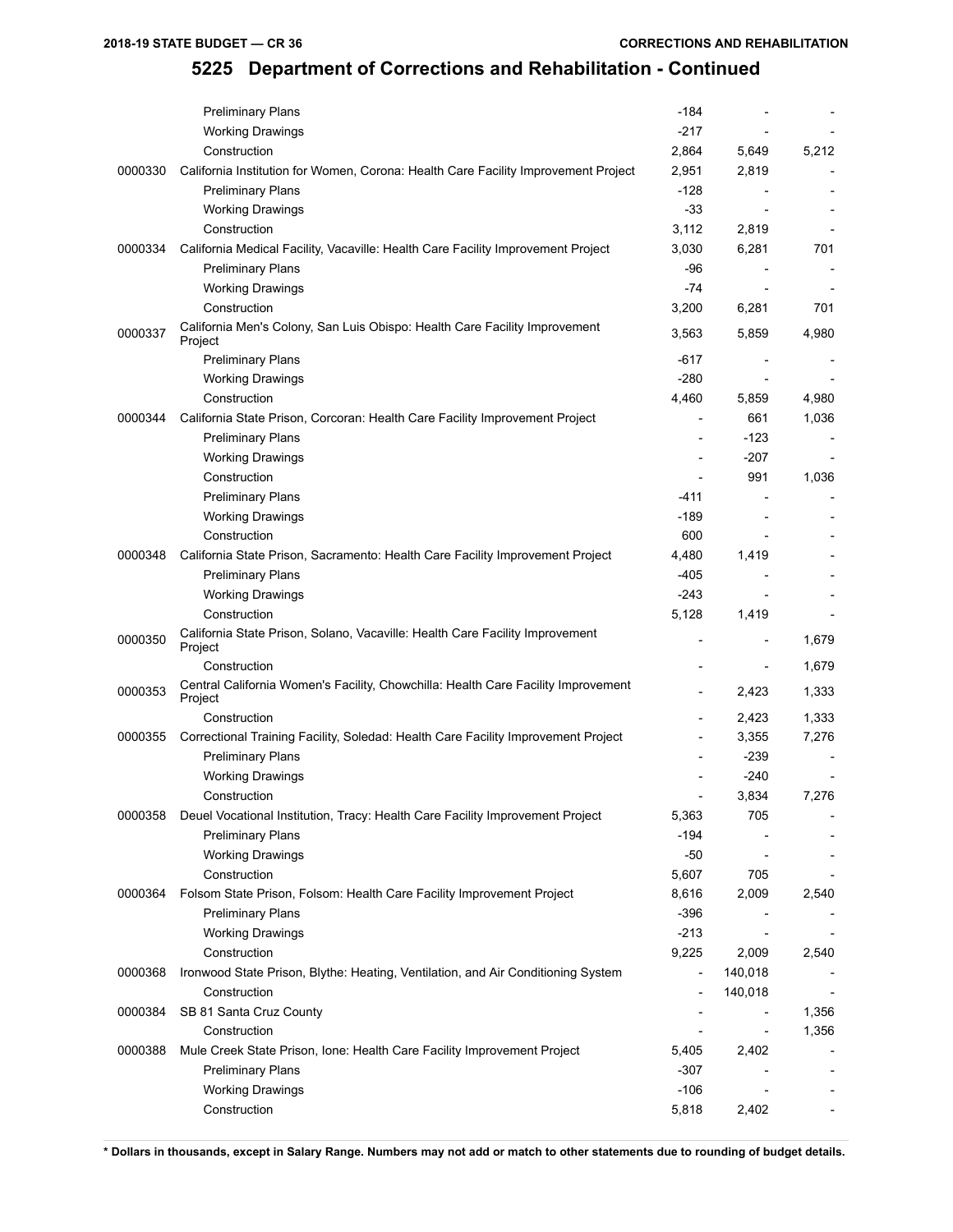| 0000390 | North Kern State Prison, Delano: Health Care Facility Improvement Project                               |                          | 4,097                    |       |
|---------|---------------------------------------------------------------------------------------------------------|--------------------------|--------------------------|-------|
|         | <b>Preliminary Plans</b>                                                                                |                          | -338                     |       |
|         | <b>Working Drawings</b>                                                                                 |                          | $-149$                   |       |
|         | Construction                                                                                            |                          | 4,584                    |       |
| 0000391 | Richard J. Donovan Correctional Facility, San Diego: Health Care Facility<br><b>Improvement Project</b> |                          | 2,191                    | 458   |
|         | <b>Preliminary Plans</b>                                                                                |                          | $-108$                   |       |
|         | <b>Working Drawings</b>                                                                                 |                          | $-151$                   |       |
|         | Construction                                                                                            |                          | 2,450                    | 458   |
| 0000394 | Salinas Valley State Prison, Soledad: Health Care Facility Improvement Project                          | 3,331                    | 2,264                    |       |
|         | <b>Preliminary Plans</b>                                                                                | -66                      |                          |       |
|         | <b>Working Drawings</b>                                                                                 | $-39$                    | -8                       |       |
|         | Construction                                                                                            | 3,436                    | 2,272                    |       |
| 0000395 | Sierra Conservation Center, Jamestown: Health Care Facility Improvement Project                         | $\overline{\phantom{a}}$ | 4,726                    | 4,816 |
|         | <b>Preliminary Plans</b>                                                                                |                          | $-120$                   |       |
|         | <b>Working Drawings</b>                                                                                 |                          | $-191$                   |       |
|         | Construction                                                                                            | $\overline{\phantom{a}}$ | 5,037                    | 4,816 |
| 0000397 | Statewide: Budget Packages and Advance Planning                                                         |                          | 250                      | 250   |
|         | Study                                                                                                   |                          | 250                      | 250   |
| 0000400 | Statewide: Medication Distribution Improvements                                                         | 6,412                    |                          |       |
|         | Construction                                                                                            | 6,412                    | $\overline{\phantom{0}}$ |       |
| 0000401 | Statewide: Minor Capital Outlay Program                                                                 | $\overline{\phantom{a}}$ | 1,997                    | 609   |
|         | Minor Projects                                                                                          | $\overline{\phantom{a}}$ | 1,997                    | 609   |
| 0000403 | Valley State Prison, Chowchilla: Health Care Facility Improvement Project                               |                          | 4,439                    | 751   |
|         | Construction                                                                                            |                          | 4,439                    | 751   |
| 0000404 | Wasco State Prison, Wasco: Health Care Facility Improvement Project                                     |                          | 4,845                    |       |
|         | <b>Preliminary Plans</b>                                                                                |                          | $-350$                   |       |
|         | <b>Working Drawings</b>                                                                                 |                          | $-155$                   |       |
|         | Construction                                                                                            |                          | 5,350                    |       |
|         | California Correctional Center, Susanville: Health Care Facility Improvement                            |                          |                          |       |
| 0000656 | Project                                                                                                 |                          | 2,694                    | 7,925 |
|         | <b>Preliminary Plans</b>                                                                                |                          | $-163$                   |       |
|         | <b>Working Drawings</b>                                                                                 |                          | -99                      |       |
|         | Construction                                                                                            |                          | 2,956                    | 7,925 |
| 0000658 | High Desert State Prison, Susanville: Health Care Facility Improvement Project                          |                          | 2,842                    |       |
|         | <b>Preliminary Plans</b>                                                                                |                          | $-130$                   |       |
|         | <b>Working Drawings</b>                                                                                 |                          | -104                     |       |
|         | Construction                                                                                            |                          | 3,076                    |       |
| 0000659 | Kern Valley State Prison, Delano: Health Care Facility Improvement Project                              |                          | 1,233                    | 486   |
|         | <b>Preliminary Plans</b>                                                                                |                          | -67                      |       |
|         | <b>Working Drawings</b>                                                                                 |                          | $-130$                   |       |
|         | Construction                                                                                            |                          | 1,430                    | 486   |
| 0000660 | Pleasant Valley State Prison, Coalinga: Health Care Facility Improvement Project                        |                          | 2,802                    | 3,581 |
|         | <b>Preliminary Plans</b>                                                                                |                          | $-103$                   |       |
|         | <b>Working Drawings</b>                                                                                 |                          | $-198$                   |       |
|         | Construction                                                                                            |                          | 3,103                    | 3,581 |
| 0000670 | Calipatria State Prison, Calipatria: Potable Water Storage Tank                                         | $-100$                   | 6,178                    |       |
|         | <b>Preliminary Plans</b>                                                                                | $-100$                   |                          |       |
|         | Construction                                                                                            |                          | 6,178                    |       |
| 0000671 | AB 900 Phase II Santa Barbara County                                                                    | 80,000                   |                          |       |
|         | <b>Preliminary Plans</b>                                                                                | 1,995                    |                          |       |
|         | <b>Working Drawings</b>                                                                                 | 2,103                    |                          |       |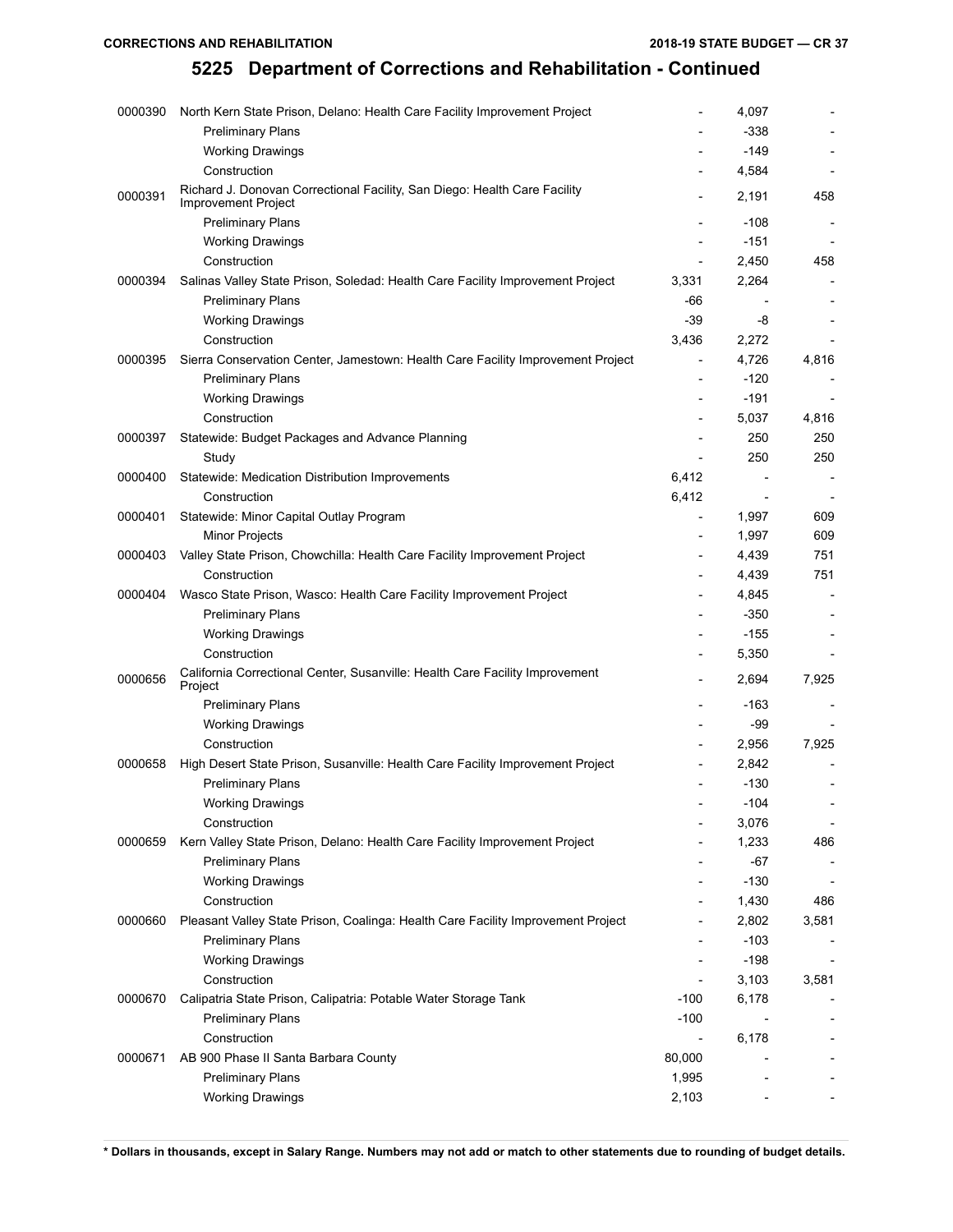|         | Construction                                                                      | 75,902                       |         |  |
|---------|-----------------------------------------------------------------------------------|------------------------------|---------|--|
| 0000672 | AB 900 Phase II San Benito County                                                 |                              | 15,053  |  |
|         | <b>Preliminary Plans</b>                                                          |                              | 570     |  |
|         | <b>Working Drawings</b>                                                           |                              | 715     |  |
|         | Construction                                                                      |                              | 13,768  |  |
| 0000673 | AB 900 Phase II Orange County                                                     |                              | 100,000 |  |
|         | <b>Preliminary Plans</b>                                                          |                              | 2,402   |  |
|         | <b>Working Drawings</b>                                                           |                              | 4,003   |  |
|         | Construction                                                                      | $\overline{\phantom{a}}$     | 93,595  |  |
| 0000674 | AB 900 Phase II Yolo County                                                       |                              | 36,295  |  |
|         | <b>Working Drawings</b>                                                           |                              | 335     |  |
|         | Construction                                                                      | $\overline{\phantom{0}}$     | 35,960  |  |
| 0000676 | AB 900 Phase II Monterey County                                                   |                              | 80,000  |  |
|         | <b>Preliminary Plans</b>                                                          |                              | 376     |  |
|         | <b>Working Drawings</b>                                                           |                              | 2,434   |  |
|         | Construction                                                                      | $\qquad \qquad \blacksquare$ | 77,190  |  |
| 0000677 | AB 900 Phase II Sutter County                                                     | 9,741                        |         |  |
|         | <b>Preliminary Plans</b>                                                          | 262                          |         |  |
|         | <b>Working Drawings</b>                                                           | 599                          |         |  |
|         | Construction                                                                      | 8,880                        |         |  |
| 0000710 | San Quentin State Prison, San Quentin: New Boiler Facility                        |                              | 430     |  |
|         | <b>Working Drawings</b>                                                           |                              | 430     |  |
| 0000729 | Calipatria State Prison, Calipatria: Health Care Facility Improvement Project     | 5,226                        | 16,049  |  |
|         | <b>Preliminary Plans</b>                                                          | $-139$                       |         |  |
|         | Construction                                                                      | 5,365                        | 16,049  |  |
| 0000730 | Centinela State Prison, Imperial: Health Care Facility Improvement Project        | 23,184                       |         |  |
|         | <b>Preliminary Plans</b>                                                          | $-92$                        |         |  |
|         | <b>Working Drawings</b>                                                           | 235                          |         |  |
|         | Construction                                                                      | 23,041                       |         |  |
| 0000731 | Chuckawalla Valley State Prison, Blythe: Health Care Facility Improvement Project | 16,460                       |         |  |
|         | <b>Preliminary Plans</b>                                                          | $-120$                       |         |  |
|         | Construction                                                                      | 16,580                       |         |  |
| 0000732 | Ironwood State Prison, Blythe: Health Care Facility Improvement Project           | 14,328                       |         |  |
|         | <b>Preliminary Plans</b>                                                          | $-79$                        |         |  |
|         | Construction                                                                      | 14,407                       |         |  |
| 0000733 | Pelican Bay State Prison, Crescent City: Health Care Facility Improvement Project | 11,622                       |         |  |
|         | <b>Preliminary Plans</b>                                                          | $-33$                        |         |  |
|         | Construction                                                                      | 11,655                       |         |  |
| 0000739 | SB 81 Humboldt County                                                             | 12,931                       |         |  |
|         | Construction                                                                      | 12,931                       |         |  |
| 0000740 | Deuel Vocational Institution, Tracy: Solid Cell Fronts                            | $\overline{\phantom{a}}$     | 11,617  |  |
|         | Construction                                                                      | $\centerdot$                 | 11,617  |  |
| 0000894 | SB 81 Monterey County                                                             | 35,000                       |         |  |
|         | Construction                                                                      | 35,000                       |         |  |
| 0000895 | SB 81 Santa Clara County                                                          | 12,950                       |         |  |
|         | Construction                                                                      | 12,950                       |         |  |
| 0000916 | AB 900 Phase II Los Angeles County                                                | $\centerdot$                 | 100,000 |  |
|         | Design Build                                                                      |                              | 100,000 |  |
| 0000922 | Statewide: Master Plan for Renovation/Replacement of Original Prisons             | 5,388                        |         |  |
|         | Study                                                                             | 5,388                        |         |  |
| 0000923 | Deuel Vocational Institution, Tracy: New Boiler Facility                          | 71                           | 3,970   |  |
|         | <b>Working Drawings</b>                                                           | 71                           |         |  |
|         |                                                                                   |                              |         |  |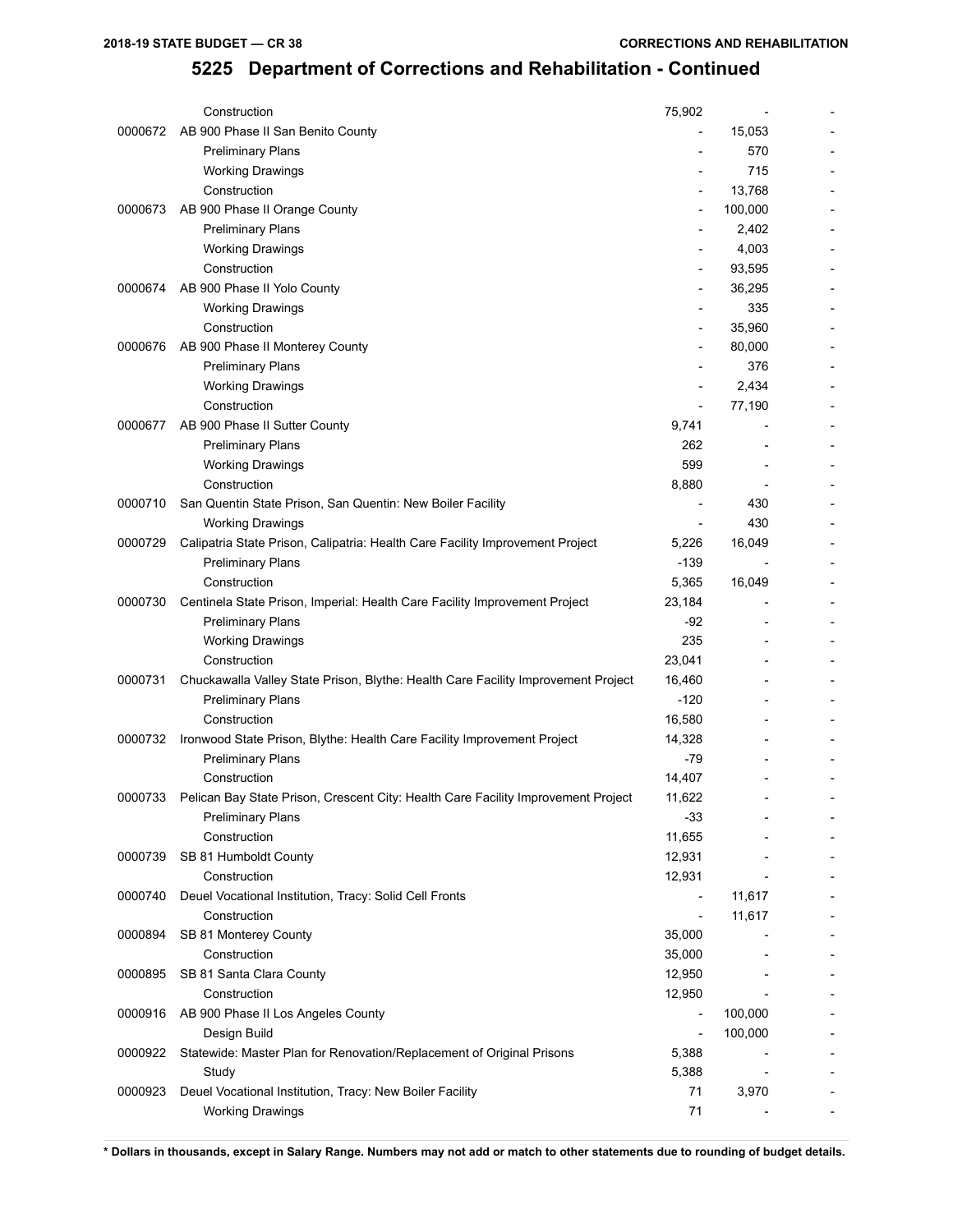|         | Construction                                                                                 | $\overline{\phantom{0}}$ | 3,970                    |        |
|---------|----------------------------------------------------------------------------------------------|--------------------------|--------------------------|--------|
| 0000931 | SB 81 Alameda County                                                                         |                          |                          | 35,000 |
|         | Design Build                                                                                 |                          |                          | 35,000 |
| 0000938 | SB 81 Kings County                                                                           |                          | 9,600                    |        |
|         | Construction                                                                                 |                          | 9,600                    |        |
| 0000939 | SB 81 Tri-County                                                                             |                          |                          | 15,256 |
|         | Construction                                                                                 |                          |                          | 15,256 |
| 0000966 | SB 81 Santa Cruz County                                                                      |                          |                          | 9,503  |
|         | Construction                                                                                 |                          |                          | 9,503  |
| 0000967 | SB 81 Orange County                                                                          |                          | 17,270                   |        |
|         | Construction                                                                                 | $\overline{\phantom{0}}$ | 17,270                   |        |
| 0000968 | SB 81 Riverside County                                                                       |                          | $\overline{\phantom{a}}$ | 17,500 |
|         | Construction                                                                                 |                          | $\overline{\phantom{a}}$ | 17,500 |
| 0001370 | Deuel Vocational Institution, Tracy: Brine Concentrator System Replacement                   |                          | 1,879                    | 2,063  |
|         | <b>Preliminary Plans</b>                                                                     |                          | 1,879                    |        |
|         | <b>Working Drawings</b>                                                                      |                          | $\overline{\phantom{a}}$ | 2,063  |
|         | Correctional Training Facility, Soledad: Administrative Segregation Cell Door                |                          |                          |        |
| 0001371 | Retrofit                                                                                     |                          | 783                      |        |
|         | <b>Working Drawings</b>                                                                      | $\overline{\phantom{a}}$ | 783                      |        |
| 0001372 | Pelican Bay State Prison, Crescent City: Fire Suppression Upgrade                            |                          | 1,117                    | 1,141  |
|         | <b>Preliminary Plans</b>                                                                     | $\overline{\phantom{a}}$ | 1,117                    |        |
|         | <b>Working Drawings</b>                                                                      |                          | $\overline{\phantom{a}}$ | 1,141  |
| 0001423 | California Correctional Institution, Tehachapi: Medication Distribution<br>Improvements      | $\overline{\phantom{a}}$ | 2,569                    |        |
|         | <b>Preliminary Plans</b>                                                                     |                          | 253                      |        |
|         | <b>Working Drawings</b>                                                                      |                          | 237                      |        |
|         | Construction                                                                                 |                          | 2,079                    |        |
| 0001427 | California Institution for Men, Chino: 50-Bed Mental Health Crisis Facility                  |                          | 3,661                    | 3,441  |
|         | <b>Preliminary Plans</b>                                                                     |                          | 3,661                    |        |
|         | <b>Working Drawings</b>                                                                      |                          | $\overline{\phantom{a}}$ | 3,441  |
| 0001520 | Richard J. Donovan Correctional Facility, San Diego: 50-Bed Mental Health Crisis<br>Facility |                          | 3,597                    | 3,573  |
|         | <b>Preliminary Plans</b>                                                                     |                          | 3,597                    |        |
|         | <b>Working Drawings</b>                                                                      |                          | $\overline{\phantom{a}}$ | 3,573  |
| 0001527 | AB 900 Tuolumne County                                                                       |                          | 13,000                   |        |
|         | Construction                                                                                 |                          | 13,000                   |        |
| 0001528 | SB 1022 Orange County                                                                        |                          | 80,000                   |        |
|         | <b>Preliminary Plans</b>                                                                     |                          | 2,766                    |        |
|         | <b>Working Drawings</b>                                                                      |                          | 2,501                    |        |
|         | Construction                                                                                 |                          | 74,733                   |        |
| 0001529 | SB 1022 Kings County                                                                         | 20,000                   |                          |        |
|         | <b>Preliminary Plans</b>                                                                     | 308                      |                          |        |
|         |                                                                                              | 547                      |                          |        |
|         | <b>Working Drawings</b><br>Construction                                                      | 19,145                   |                          |        |
|         |                                                                                              |                          |                          |        |
| 0001543 | SB 1022 Tuolumne County                                                                      | $\overline{\phantom{a}}$ | 20,000                   |        |
|         | Construction                                                                                 |                          | 20,000                   |        |
| 0002160 | Pelican Bay State Prison, Crescent City: Facility D Yard                                     |                          |                          | 2,393  |
|         | <b>Preliminary Plans</b>                                                                     |                          |                          | 292    |
|         | <b>Working Drawings</b>                                                                      |                          |                          | 247    |
|         | Construction                                                                                 |                          |                          | 1,854  |
| 0003206 | Pelican Bay State Prison, Crescent City: Classroom Space                                     |                          |                          | 1,002  |
|         | <b>Preliminary Plans</b>                                                                     |                          |                          | 5      |
|         | <b>Working Drawings</b>                                                                      |                          |                          | 3      |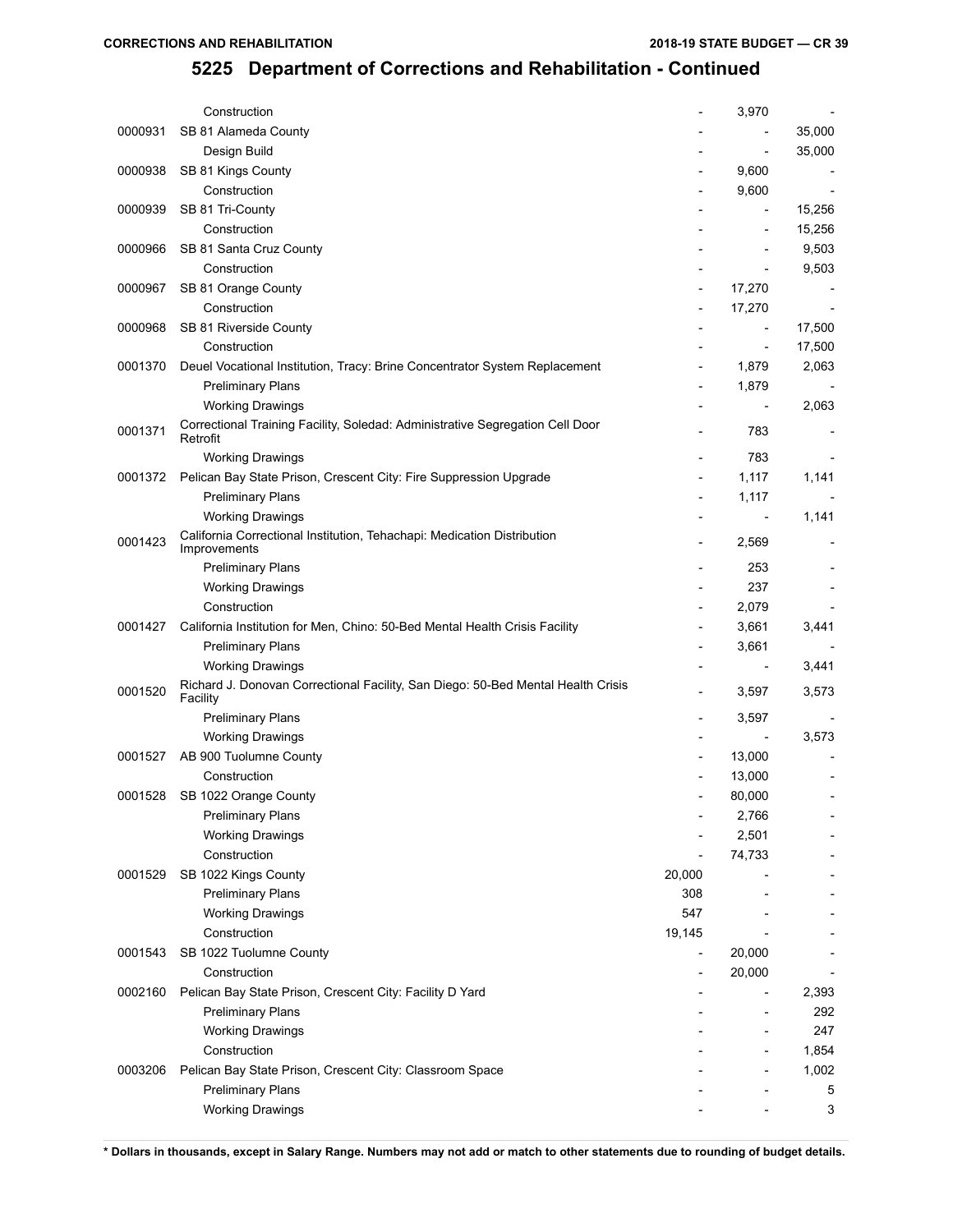|                | Construction                                                                                            |           |           |                          | 994       |
|----------------|---------------------------------------------------------------------------------------------------------|-----------|-----------|--------------------------|-----------|
| 0003207        | California State Prison, Sacramento: New CBT Classrooms                                                 |           |           |                          | 459       |
|                | <b>Preliminary Plans</b>                                                                                |           |           |                          | 459       |
| 0003208        | San Quentin State Prison, San Quentin: Cognitive Behavioral Treatment Space                             |           |           | $\overline{\phantom{a}}$ | 296       |
|                | <b>Preliminary Plans</b>                                                                                |           |           |                          | 296       |
| 0003263        | California Institution for Men, Chino: Air Cooling Facility A                                           |           |           |                          | 935       |
|                | <b>Preliminary Plans</b>                                                                                |           |           |                          | 935       |
| 0003310        | California State Prison, Corcoran: Medication Distribution Improvements Phase II                        |           |           | $\overline{\phantom{a}}$ | 759       |
|                | <b>Preliminary Plans</b>                                                                                |           |           | $\overline{\phantom{a}}$ | 759       |
| 0003311        | California Health Care Facility, Stockton: Medication Distribution Improvements<br>Phase II             |           |           |                          | 476       |
|                | <b>Preliminary Plans</b>                                                                                |           |           | $\overline{\phantom{a}}$ | 476       |
| 0003312        | California State Prison Los Angeles County, Lancaster: Medication Distribution<br>Improvements Phase II |           |           |                          | 509       |
|                | <b>Preliminary Plans</b>                                                                                |           |           | $\overline{a}$           | 509       |
| 0003313        | Kern Valley State Prison, Delano: Medication Distribution Improvements Phase II                         |           |           |                          | 136       |
|                | <b>Preliminary Plans</b>                                                                                |           |           |                          | 136       |
| 0003314        | Pelican Bay State Prison, Crescent City: Medication Distribution Improvements<br>Phase II               |           |           |                          | 121       |
|                | <b>Preliminary Plans</b>                                                                                |           |           |                          | 121       |
| 0003315        | Richard J. Donovan Correctional Facility, San Diego: Medication Distribution<br>Improvements Phase II   |           |           | $\overline{\phantom{a}}$ | 229       |
|                | <b>Preliminary Plans</b>                                                                                |           |           | $\overline{\phantom{a}}$ | 229       |
| 0003316        | California State Prison, Sacramento: Medication Distribution Improvements Phase<br>Ш                    |           |           |                          | 667       |
|                | <b>Preliminary Plans</b>                                                                                |           |           |                          | 667       |
| 0003317        | Salinas Valley State Prison, Soledad: Medication Distribution Improvements Phase<br>Ш                   |           |           |                          | 158       |
|                | <b>Preliminary Plans</b>                                                                                |           |           | $\overline{\phantom{a}}$ | 158       |
| 0003318        | Central California Women's Facility, Chowchilla: Medication Distribution<br>Improvements Phase II       |           |           |                          | 42        |
|                | <b>Preliminary Plans</b>                                                                                |           |           |                          | 42        |
| 0003319        | California Institution for Women, Corona: Medication Distribution Improvements<br>Phase II              |           |           |                          | 40        |
|                | <b>Preliminary Plans</b>                                                                                |           |           | $\overline{\phantom{a}}$ | 40        |
| 0003320        | Correctional Training Facility, Soledad: Medication Distribution Improvements<br>Phase II               |           |           |                          | 34        |
|                | <b>Preliminary Plans</b>                                                                                |           |           |                          | 34        |
| 0003321        | Folsom State Prison, Folsom: Medication Distribution Improvements Phase II                              |           |           |                          | 46        |
|                | <b>Preliminary Plans</b>                                                                                |           |           |                          | 46        |
| 0003322        | Mule Creek State Prison, Ione: Medication Distribution Improvements Phase II                            |           |           |                          | 36        |
|                | <b>Preliminary Plans</b>                                                                                |           |           |                          | 36        |
| 0003323        | California State Prison Solano, Vacaville : Medication Distribution Improvements<br>Phase II            |           |           |                          | 36        |
|                | <b>Preliminary Plans</b>                                                                                |           |           |                          | 36        |
| 0003804        | Health Care Facility Improvement Program                                                                |           |           |                          | 226       |
|                | Construction                                                                                            |           |           |                          | 226       |
|                | TOTALS, EXPENDITURES, ALL PROJECTS                                                                      |           | \$295,530 | \$735,869                | \$160,749 |
| <b>FUNDING</b> |                                                                                                         | 2016-17*  | 2017-18*  |                          | 2018-19*  |
| 0001           | <b>General Fund</b>                                                                                     | \$82,591  |           | \$54,097                 | \$39,134  |
| 0660           | <b>Public Buildings Construction Fund</b>                                                               | 192,939   |           | 428,754                  | 121,615   |
| 0668           | <b>Public Buildings Construction Fund Subaccount</b>                                                    | 20,000    |           | 253,018                  |           |
|                | TOTALS, EXPENDITURES, ALL FUNDS                                                                         | \$295,530 |           | \$735,869                | \$160,749 |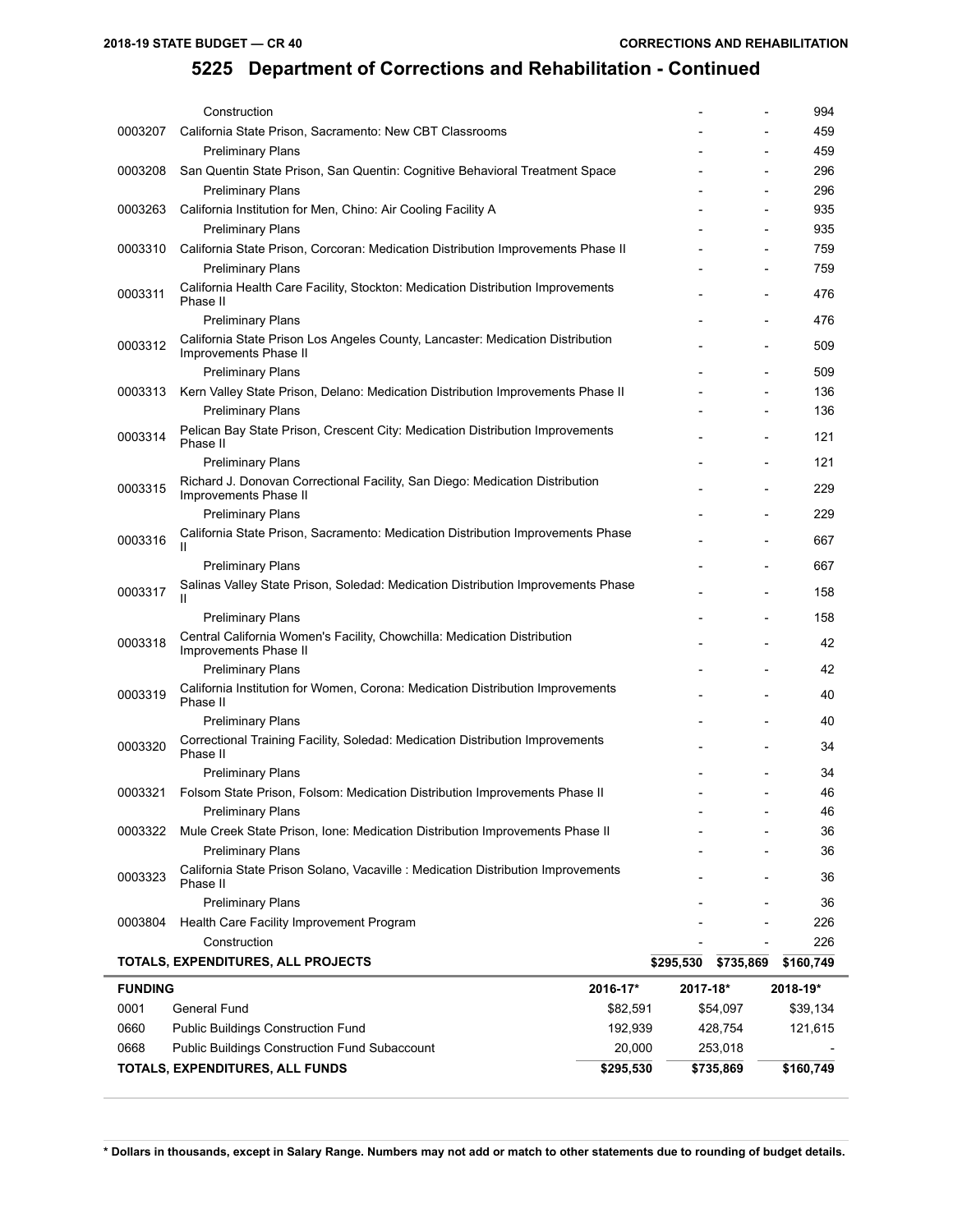### **DETAIL OF APPROPRIATIONS AND ADJUSTMENTS**

| 3 CAPITAL OUTLAY                                                                                                                                                | 2016-17*                 | $2017 - 18$ * | $2018 - 19*$ |
|-----------------------------------------------------------------------------------------------------------------------------------------------------------------|--------------------------|---------------|--------------|
| 0001 General Fund                                                                                                                                               |                          |               |              |
| <b>APPROPRIATIONS</b>                                                                                                                                           |                          |               |              |
| 301 Budget Act appropriation                                                                                                                                    | \$36,667                 | \$39,410      | \$38,595     |
| Prior Year Balances Available:                                                                                                                                  |                          |               |              |
| Chapter 7, Statutes of 2007 as reappropriated by Item 5225-491, BAs of 2009, 2012, and<br>2016, and reverted by Items 5225-496/09, 5225-497/10, and 5225-495/11 | 91.786                   | 14,163        | 14,163       |
| Item 5225-301-0001, Budget Act of 2015 as reappropriated by Item 5225-491, Budget Act<br>of 2017 and as partially reverted by Item 5225-495, Budget Act of 2018 | 18,071                   | 18,071        |              |
| Item 5225-301-0001, Budget Act of 2016 as reappropriated by Item 5225-491, Budget Act<br>of 2017 and as partially reverted by Item 5225-495, Budget Act of 2018 |                          | 30,940        |              |
| Item 5225-301-0001, Budget Act of 2017                                                                                                                          |                          |               | 569          |
| <b>Totals Available</b>                                                                                                                                         | \$146,524                | \$102,584     | \$53,327     |
| Unexpended balance, estimated savings                                                                                                                           | -759                     | $-33,755$     |              |
| Balance available in subsequent years                                                                                                                           | $-63,174$                | $-14,732$     | $-14,193$    |
| <b>TOTALS, EXPENDITURES</b>                                                                                                                                     | \$82,591                 | \$54,097      | \$39,134     |
| 0660 Public Buildings Construction Fund                                                                                                                         |                          |               |              |
| <b>APPROPRIATIONS</b>                                                                                                                                           |                          |               |              |
| Pending Legislation                                                                                                                                             |                          |               | \$43,000     |
| Prior Year Balances Available:                                                                                                                                  |                          |               |              |
| Chapter 7, Statutes of 2007                                                                                                                                     | 492,345                  | 430,321       | 28,437       |
| Item 5225-301-0660, Budget Act of 2014 as reappropriated by Item 5225-491, Budget Acts<br>of 2015 and 2018                                                      | 13                       | 13            |              |
| Welfare and Institutions Code sections 1970-1977                                                                                                                | 172,264                  | 105,485       | 78,615       |
| <b>Totals Available</b>                                                                                                                                         | \$664,622                | \$535,819     | \$150,052    |
| Unexpended balance, estimated savings                                                                                                                           | $-5,898$                 | $-13$         |              |
| Balance available in subsequent years                                                                                                                           | -465,785                 | $-107,052$    | $-28,437$    |
| <b>TOTALS, EXPENDITURES</b>                                                                                                                                     | \$192,939                | \$428,754     | \$121,615    |
| 0668 Public Buildings Construction Fund Subaccount                                                                                                              |                          |               |              |
| Prior Year Balances Available:                                                                                                                                  |                          |               |              |
| Chapter 42, Statutes of 2012                                                                                                                                    | 180,892                  | 160,892       | 60,892       |
| Government Code section 15820.913(a)                                                                                                                            | 13,000                   | 13,000        |              |
| Item 5225-301-0668 Budget Act of 2014 as reappropriated by Budget Act of 2017                                                                                   | $\overline{\phantom{a}}$ | 140,018       |              |
| Item 5225-301-0668, Budget Act of 2014 as reappropriated by Budget Act of 2017                                                                                  | 140,018                  |               |              |
| <b>Totals Available</b>                                                                                                                                         | \$333,910                | \$313,910     | \$60,892     |
| Balance available in subsequent years                                                                                                                           | -313,910                 | $-60,892$     | $-60,892$    |
| <b>TOTALS, EXPENDITURES</b>                                                                                                                                     | \$20,000                 | \$253,018     |              |
| Total Expenditures, All Funds, (Capital Outlay)                                                                                                                 | \$295,530                | \$735,869     | \$160,749    |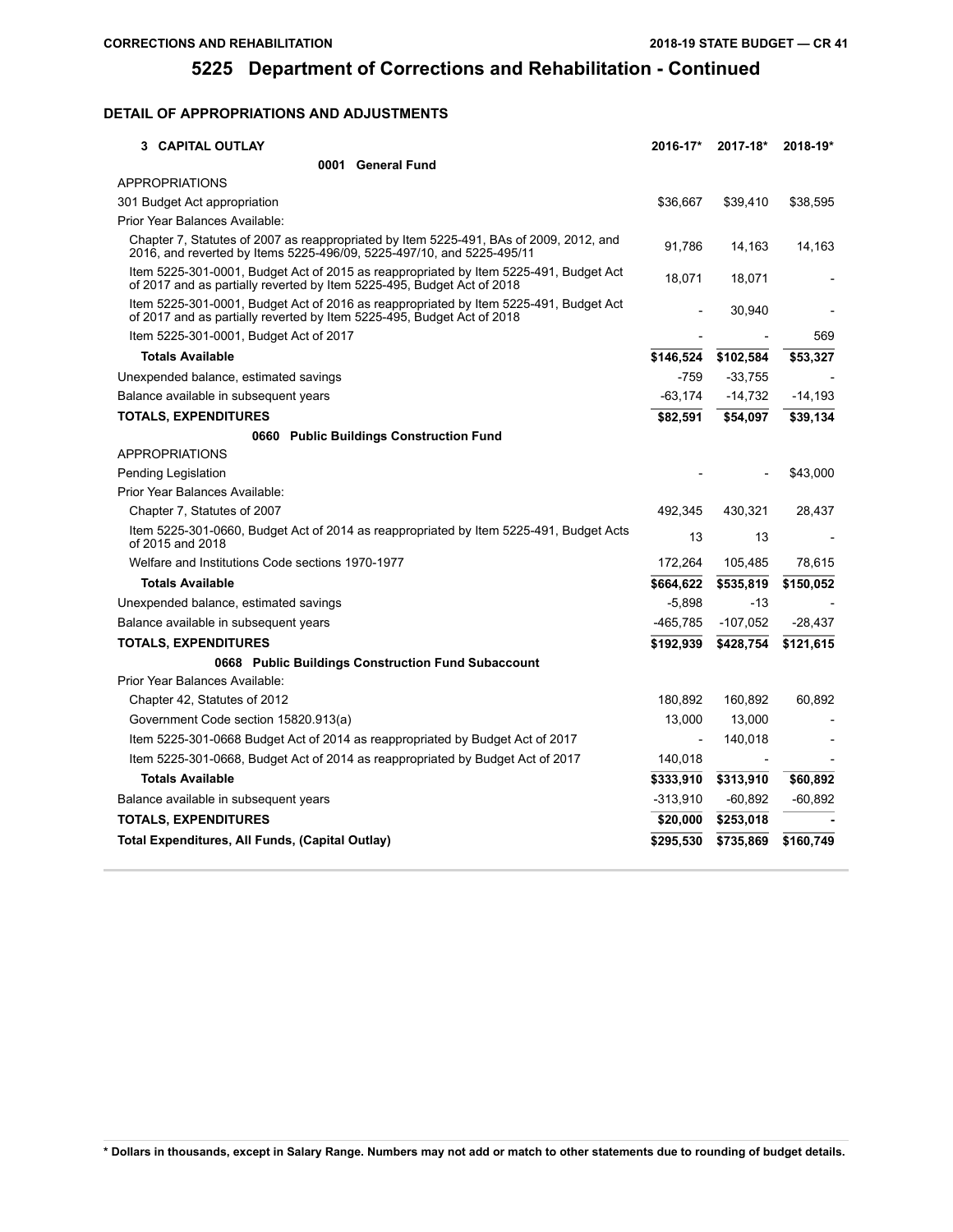#### **5227 Board of State and Community Corrections**

The mission of the Board of State and Community Corrections (BSCC) is to provide statewide leadership, coordination, and technical assistance to promote effective state and local efforts and partnerships in California's adult and juvenile criminal justice system, including technical assistance and coordination to local governments related to 2011 public safety realignment. This mission reflects the principle of aligning fiscal policy and correctional practices, including prevention, intervention, suppression, and supervision. The goal is to promote a justice investment strategy that fits each county and is consistent with the integrated statewide goal of improved public safety through cost-effective, promising, and evidence-based strategies for managing criminal justice populations.

Because the Board of State and Community Corrections' programs drive a need for infrastructure investment, the Board has a capital outlay program to support this need. For the specifics on the Board's capital outlay program see "Infrastructure Overview."

#### **3-YEAR EXPENDITURES AND POSITIONS**

|                                 |                                                | <b>Positions</b> |         |                      | <b>Expenditures</b> |           |           |  |
|---------------------------------|------------------------------------------------|------------------|---------|----------------------|---------------------|-----------|-----------|--|
|                                 |                                                | 2016-17          | 2017-18 | 2018-19              | 2016-17*            | 2017-18*  | 2018-19*  |  |
| 4940                            | Administration, Research and Program Support   | 28.3             | 26.3    | 26.3                 | \$4,702             | \$5,136   | \$5,757   |  |
| 4945                            | Corrections Planning and Grant Programs        | 22.3             | 28.0    | 28.0                 | 172,763             | 134,913   | 242,447   |  |
| 4950                            | Local Facility Standards and Operations        | 20.1             | 19.2    | 10.2                 | 3,465               | 4,173     | 2,843     |  |
| 4955                            | Standards and Training for Local Corrections   | 13.2             | 13.0    | 13.0                 | 20,487              | 17,404    | 17,404    |  |
| 4965                            | County Facility Construction                   |                  |         | 10.0                 |                     |           | 1,816     |  |
| Programs)                       | <b>TOTALS, POSITIONS AND EXPENDITURES (AII</b> | 83.9             | 86.5    | 87.5                 | \$201,417           | \$161,626 | \$270,267 |  |
| <b>FUNDING</b>                  |                                                |                  |         | 2016-17*<br>2017-18* |                     | 2018-19*  |           |  |
| 0001                            | General Fund                                   |                  |         | \$108,471            | \$67,139            |           | \$180,672 |  |
| 0170                            | <b>Corrections Training Fund</b>               |                  |         | 17,317               |                     |           |           |  |
| 0214                            | <b>Restitution Fund</b>                        |                  |         | 9,519                |                     |           |           |  |
| 0890                            | <b>Federal Trust Fund</b>                      |                  |         | 40,426<br>47,354     |                     |           | 47,364    |  |
| 0903                            | <b>State Penalty Fund</b>                      |                  |         |                      |                     | 17,304    |           |  |
| 0995                            | Reimbursements                                 |                  | 34      |                      |                     | 459       | 459       |  |
| 3259                            | Recidivism Reduction Fund                      |                  |         | 263                  |                     |           |           |  |
| 3287                            | Second Chance Fund                             |                  |         | 25,387               |                     | 29,370    | 41,772    |  |
| TOTALS, EXPENDITURES, ALL FUNDS |                                                | \$201,417        |         | \$161,626            |                     | \$270,267 |           |  |

#### **LEGAL CITATIONS AND AUTHORITY**

DEPARTMENT AUTHORITY

Penal Code, Part 3, Title 7, Chapter 5.

#### PROGRAM AUTHORITY

4945-Corrections Planning and Grant Programs:

Penal Code sections 1001.85 et seq., 1228 et seq., 6024, 6027, 6045 et seq., 6046 et seq., and 13826 et seq.; Welfare and Institutions Code sections 743 et seq., 749.2 and 749.3 et seq., 749.5 et seq., 1950 et seq., 1960 et seq., 1970 et seq., and 1980 et seq.; Government Code sections 30061 and 97008 et seq.

4950-Local Facility Standards and Operations:

Penal Code sections 6029-6031.6; Welfare and Institutions Code sections 207, 207.1, 208.5, 209, 210, 210.2, and 885.

4955-Standards and Training for Local Corrections:

Penal Code sections 6035-6036, and 6040.

4965-County Facility Construction:

Penal Code sections 6029-6029.1; Government Code sections 15820.90-15820.917, 15820.921-15820.926, 15820.93-15820.936, and 15820.94-15820.947.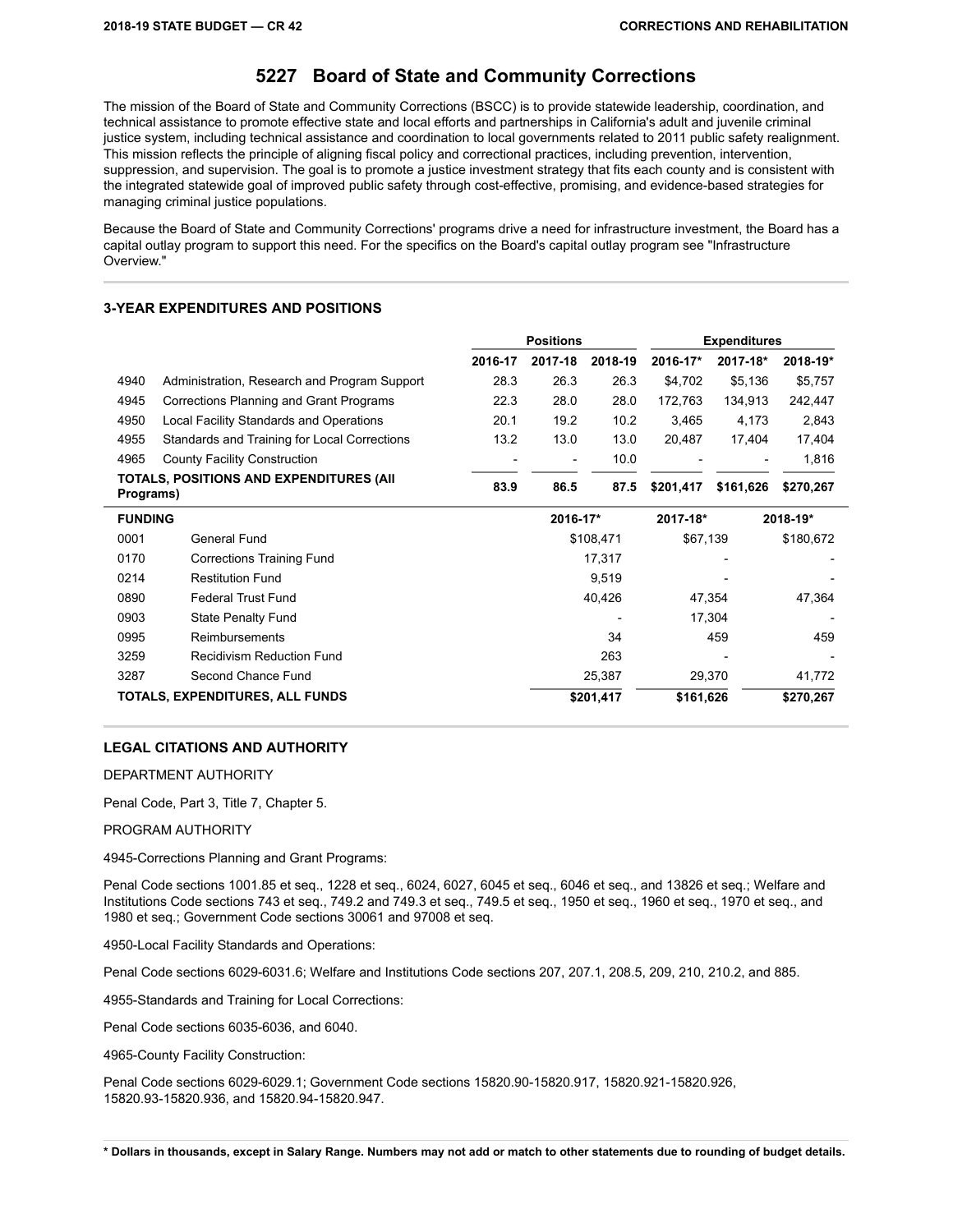#### **MAJOR PROGRAM CHANGES**

- The Budget includes \$50 million General Fund for reentry grants to community-based organizations for rental assistance (\$25 million), for the rehabilitation of property or buildings for housing offenders released from prison (\$15 million), to support the warm hand-off and reentry of offenders transitioning from prison to communities (\$9.4 million), and for the Berkeley Underground Scholars Initiative (\$150,000).
- The Budget includes \$37.3 million General Fund for the Youth Reinvestment grant program to provide grants to local jurisdictions for trauma-informed diversion programs for minors.
- The Budget includes \$18.8 million General Fund for various local jurisdiction projects including the construction of a police facility, law enforcement training, reentry housing for veterans, and programs for system-involved youth.
- The Budget includes \$17.3 million General Fund to shift funding for the Standards and Training for Local Corrections program from the State Penalty Fund due to the continuing decline of revenues to the State Penalty Fund.

#### **DETAILED BUDGET ADJUSTMENTS**

|                                                                                                    | 2017-18*               |                       |                  | 2018-19*               |                       |                  |
|----------------------------------------------------------------------------------------------------|------------------------|-----------------------|------------------|------------------------|-----------------------|------------------|
|                                                                                                    | General<br><b>Fund</b> | Other<br><b>Funds</b> | <b>Positions</b> | General<br><b>Fund</b> | Other<br><b>Funds</b> | <b>Positions</b> |
| Workload Budget Adjustments                                                                        |                        |                       |                  |                        |                       |                  |
| <b>Other Workload Budget Adjustments</b>                                                           |                        |                       |                  |                        |                       |                  |
| • Public Safety and Rehabilitation Act of 2016 Impact on<br>Post Release Community Supervision ADP | \$-                    | \$-                   |                  | \$28,997               | \$-                   |                  |
| • Standards and Training for Local Corrections                                                     |                        |                       |                  | 17,304                 | $-15,998$             |                  |
| • Allocation for Other Post-Employment Benefits                                                    | 36                     | 15                    |                  | 36                     | 15                    |                  |
| • State Penalty Fund Adjustment                                                                    |                        |                       |                  |                        | $-1,308$              |                  |
| • Proposition 47 General Fund Transfer                                                             |                        |                       |                  |                        | $-3,858$              |                  |
| • California Violence Intervention & Prevention Program                                            |                        |                       |                  | 9,000                  |                       |                  |
| • Public Safety Infrastructure                                                                     |                        |                       | $\overline{a}$   | 8,700                  |                       |                  |
| • Veterans Transition Center                                                                       |                        |                       |                  | 1,500                  |                       |                  |
| • Lease Revenue Debt Service Adjustment                                                            |                        |                       |                  | 1,134                  |                       |                  |
| · Salary Adjustments                                                                               | 241                    | 47                    |                  | 241                    | 47                    |                  |
| • Retirement Rate Adjustments                                                                      | 95                     | 17                    |                  | 95                     | 17                    |                  |
| • Benefit Adjustments                                                                              | 82                     | 16                    |                  | 91                     | 18                    |                  |
| • Gun Violence Restraining Order Training                                                          |                        |                       |                  | 50                     |                       |                  |
| · SWCAP                                                                                            |                        |                       |                  |                        | 10                    |                  |
| • Carryover/Reappropriation                                                                        | 3,200                  |                       |                  |                        |                       |                  |
| • Miscellaneous Baseline Adjustments                                                               |                        |                       |                  | $-820$                 | 147                   | 1.0              |
| <b>Totals, Other Workload Budget Adjustments</b>                                                   | \$3,654                | \$95                  | ä,               | \$66,328               | $$-20,910$            | 1.0              |
| <b>Totals, Workload Budget Adjustments</b>                                                         | \$3,654                | \$95                  |                  | \$66,328               | $$-20,910$            | 1.0              |
| <b>Policy Adjustments</b>                                                                          |                        |                       |                  |                        |                       |                  |
| • Reentry and Diversion Programs                                                                   |                        |                       |                  | 50,000                 |                       |                  |
| • Youth Reinvestment Grant Program                                                                 |                        |                       |                  | 37,300                 |                       |                  |
| • Pomona Oath Initiative                                                                           |                        |                       |                  | 4,000                  |                       |                  |
| • City of Stockton                                                                                 |                        |                       |                  | 3,000                  |                       |                  |
| • New Earth Organization                                                                           |                        |                       |                  | 1,500                  |                       |                  |
| • Boys and Girls Club                                                                              |                        |                       |                  | 45                     |                       |                  |
| Totals, Policy Adjustments                                                                         |                        |                       |                  | 95,845                 |                       |                  |
| <b>Totals, Budget Adjustments</b>                                                                  | \$3,654                | \$95                  |                  | \$162,173              | $$-20,910$            | 1.0              |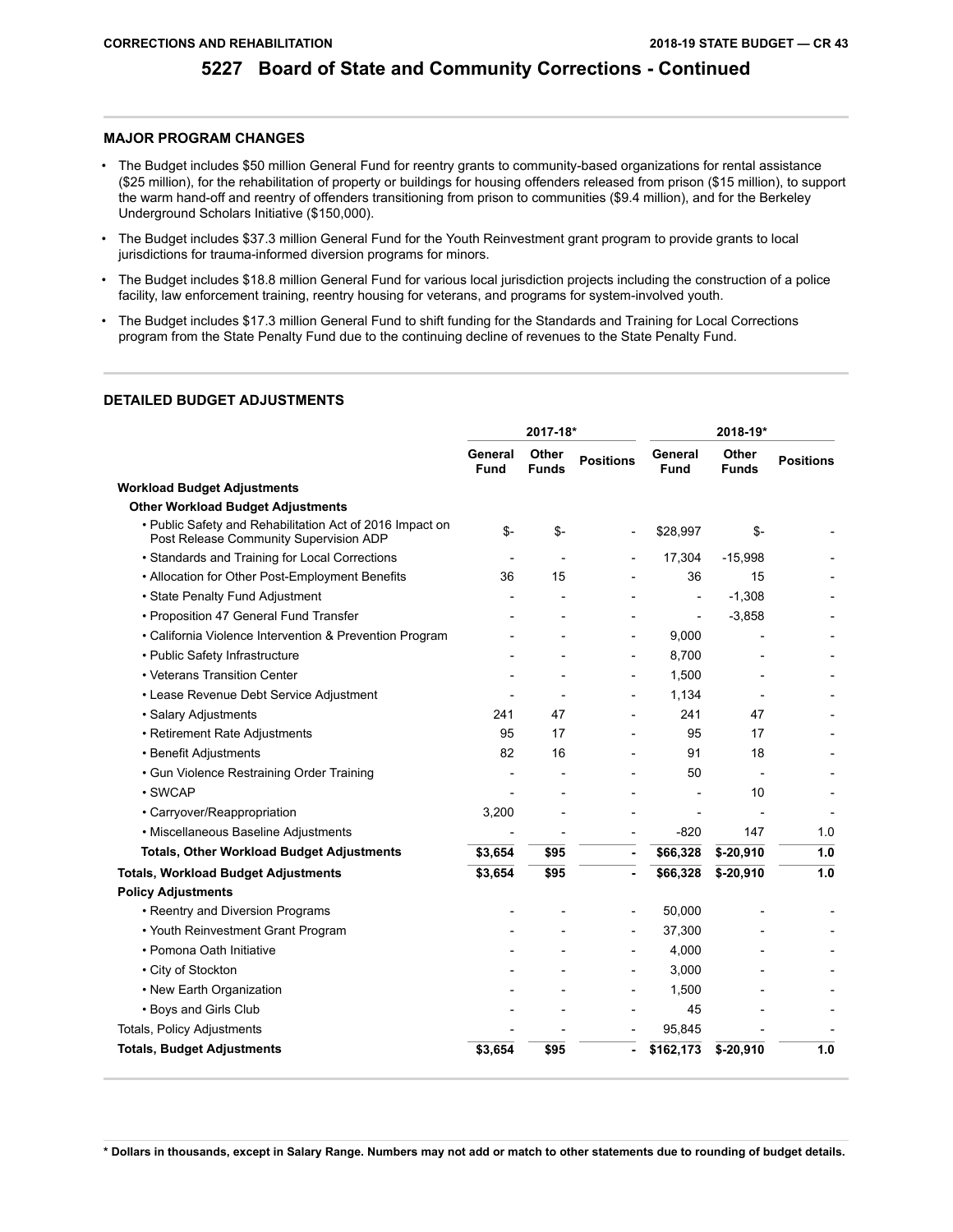#### **PROGRAM DESCRIPTIONS**

#### 4940 - ADMINISTRATION, RESEARCH AND PROGRAM SUPPORT

The objective of the Administration, Research and Program Support Program is to provide policy direction, accountability, administrative oversight, and support to ensure the overall success of all programs. Additionally, the program evaluates the short-term and long-term goals of the BSCC related to data collection and research. Data collection efforts include an analysis of cost-effective, promising and evidence-based strategies that are used to inform best practices related to the state's criminal justice system.

#### 4945 - CORRECTIONS PLANNING AND GRANT PROGRAMS

The objective of the Corrections Planning and Grant Program is to provide leadership in the development, administration, and evaluation of grant programs and plans to improve the effectiveness of state and local correctional systems. Specifically, the program provides technical assistance and training in planning and program implementation. In addition, the program is responsible for reviewing plans for implementing 2011 Public Safety Realignment submitted by counties and providing technical assistance and coordination to local governments.

#### 4950 - LOCAL FACILITY STANDARDS AND OPERATIONS

The objective of the Local Facility Standards and Operations Program is to work in collaboration with local corrections agencies to maintain and enhance the safety, security, and efficiency of state and local jails and juvenile detention facilities.

#### 4955 - STANDARDS AND TRAINING FOR LOCAL CORRECTIONS

The objective of the Standards and Training for Local Corrections Program is to work directly with local corrections officials to establish minimum standards for personnel selection and training. This program also provides technical assistance to agencies to improve local training outcomes, administers a statewide training course certification process designed to ensure the competence of local corrections professionals, and provides funding to local agencies to offset a portion of the costs associated with meeting these training standards.

#### 4965 - COUNTY FACILITY CONSTRUCTION

The objective of the County Facility Construction Program is to work in collaboration with state government and local corrections agencies in administering funding for local detention facility construction projects for the purpose of enhancing public safety and conditions of confinement within local jails and juvenile detention facilities.

#### **DETAILED EXPENDITURES BY PROGRAM**

|      |                                                | 2016-17*  | 2017-18*  | 2018-19*  |
|------|------------------------------------------------|-----------|-----------|-----------|
|      | <b>PROGRAM REQUIREMENTS</b>                    |           |           |           |
| 4940 | ADMINISTRATION, RESEARCH AND PROGRAM SUPPORT   |           |           |           |
|      | <b>State Operations:</b>                       |           |           |           |
| 0001 | General Fund                                   | \$4,702   | \$5,136   | \$5,757   |
|      | <b>Totals, State Operations</b>                | \$4,702   | \$5,136   | \$5,757   |
|      | <b>PROGRAM REQUIREMENTS</b>                    |           |           |           |
| 4945 | <b>CORRECTIONS PLANNING AND GRANT PROGRAMS</b> |           |           |           |
|      | <b>State Operations:</b>                       |           |           |           |
| 0001 | General Fund                                   | \$1,480   | \$1,903   | \$1,622   |
| 0214 | <b>Restitution Fund</b>                        | 304       |           |           |
| 0890 | <b>Federal Trust Fund</b>                      | 1,173     | 3,406     | 3,448     |
|      | <b>Totals, State Operations</b>                | \$2,957   | \$5,309   | \$5,070   |
|      | <b>Local Assistance:</b>                       |           |           |           |
| 0001 | General Fund                                   | \$95,832  | \$56,636  | \$152,007 |
| 0214 | <b>Restitution Fund</b>                        | 9,215     |           |           |
| 0890 | <b>Federal Trust Fund</b>                      | 39,109    | 43,598    | 43,598    |
| 3259 | <b>Recidivism Reduction Fund</b>               | 263       |           |           |
| 3287 | Second Chance Fund                             | 25,387    | 29,370    | 41,772    |
|      | <b>Totals, Local Assistance</b>                | \$169,806 | \$129,604 | \$237,377 |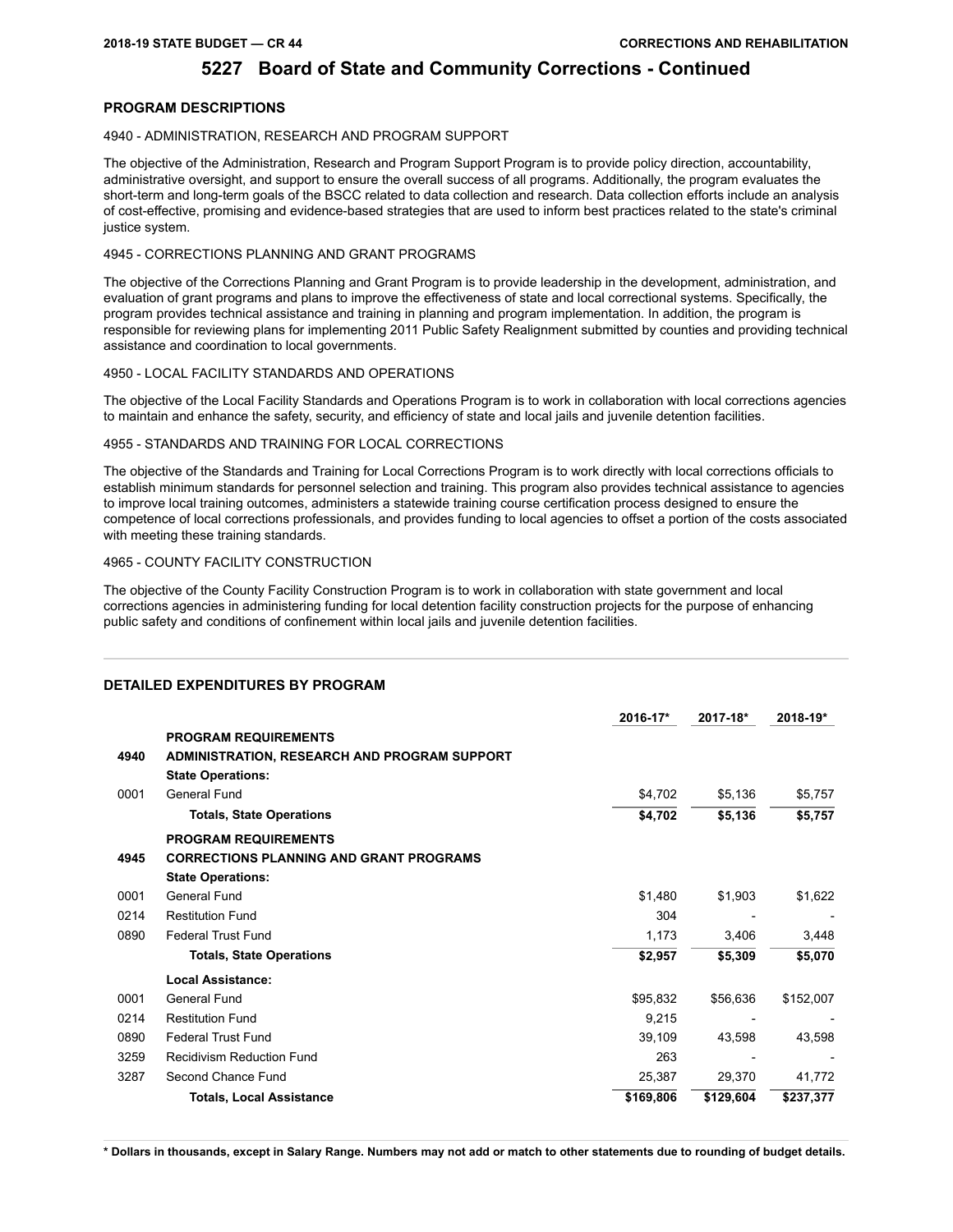|      | <b>PROGRAM REQUIREMENTS</b>                         |           |           |           |
|------|-----------------------------------------------------|-----------|-----------|-----------|
| 4950 | <b>LOCAL FACILITY STANDARDS AND OPERATIONS</b>      |           |           |           |
|      | <b>State Operations:</b>                            |           |           |           |
| 0001 | <b>General Fund</b>                                 | \$3,321   | \$3,464   | \$2,166   |
| 0890 | <b>Federal Trust Fund</b>                           | 144       | 350       | 318       |
| 0995 | Reimbursements                                      |           | 359       | 359       |
|      | <b>Totals, State Operations</b>                     | \$3,465   | \$4,173   | \$2,843   |
|      | <b>PROGRAM REQUIREMENTS</b>                         |           |           |           |
| 4955 | <b>STANDARDS AND TRAINING FOR LOCAL CORRECTIONS</b> |           |           |           |
|      | <b>State Operations:</b>                            |           |           |           |
| 0001 | <b>General Fund</b>                                 | \$-       | \$-       | \$2,489   |
| 0170 | <b>Corrections Training Fund</b>                    | 2,325     |           |           |
| 0903 | <b>State Penalty Fund</b>                           |           | 2,487     |           |
| 0995 | Reimbursements                                      | 34        | 100       | 100       |
|      | <b>Totals, State Operations</b>                     | \$2,359   | \$2,587   | \$2,589   |
|      | <b>Local Assistance:</b>                            |           |           |           |
| 0001 | <b>General Fund</b>                                 | \$3,136   | \$-       | \$14,815  |
| 0170 | <b>Corrections Training Fund</b>                    | 14,992    |           |           |
| 0903 | State Penalty Fund                                  |           | 14,817    |           |
|      | <b>Totals, Local Assistance</b>                     | \$18,128  | \$14,817  | \$14,815  |
|      | <b>PROGRAM REQUIREMENTS</b>                         |           |           |           |
| 4965 | <b>COUNTY FACILITY CONSTRUCTION</b>                 |           |           |           |
|      | <b>State Operations:</b>                            |           |           |           |
| 0001 | <b>General Fund</b>                                 | \$-       | \$-       | \$1,816   |
|      | <b>Totals, State Operations</b>                     | \$-       | $S-$      | \$1,816   |
|      | <b>TOTALS, EXPENDITURES</b>                         |           |           |           |
|      | <b>State Operations</b>                             | 13,483    | 17,205    | 18,075    |
|      | <b>Local Assistance</b>                             | 187,934   | 144,421   | 252,192   |
|      | <b>Totals, Expenditures</b>                         | \$201,417 | \$161,626 | \$270,267 |

#### **EXPENDITURES BY CATEGORY**

| <b>1 State Operations</b>                                           |         | <b>Positions</b>         |                          |          | <b>Expenditures</b> |          |  |
|---------------------------------------------------------------------|---------|--------------------------|--------------------------|----------|---------------------|----------|--|
|                                                                     | 2016-17 | 2017-18                  | 2018-19                  | 2016-17* | 2017-18*            | 2018-19* |  |
| PERSONAL SERVICES                                                   |         |                          |                          |          |                     |          |  |
| <b>Baseline Positions</b>                                           | 86.5    | 86.5                     | 86.5                     | \$8.133  | \$7.821             | \$7.821  |  |
| <b>Other Adjustments</b>                                            | $-2.6$  | $\overline{\phantom{a}}$ | 1.0                      | $-379$   | 573                 | 288      |  |
| <b>Net Totals, Salaries and Wages</b>                               | 83.9    | 86.5                     | 87.5                     | \$7,754  | \$8.394             | \$8,109  |  |
| <b>Staff Benefits</b>                                               |         |                          | $\overline{\phantom{a}}$ | 3.075    | 3.707               | 3.718    |  |
| <b>Totals, Personal Services</b>                                    | 83.9    | 86.5                     | 87.5                     | \$10.829 | \$12.101            | \$11,827 |  |
| OPERATING EXPENSES AND EQUIPMENT                                    |         |                          |                          | \$3.179  | \$5.104             | \$6.248  |  |
| TOTALS. POSITIONS AND EXPENDITURES. ALL FUNDS<br>(State Operations) |         |                          |                          | \$14,008 | \$17,205            | \$18,075 |  |

| 2 Local Assistance                                        | <b>Expenditures</b> |              |           |
|-----------------------------------------------------------|---------------------|--------------|-----------|
|                                                           | 2016-17*            | $2017 - 18*$ | 2018-19*  |
| Grants and Subventions - Governmental                     | 187.934             | 144.421      | 252.192   |
| <b>TOTALS, EXPENDITURES, ALL FUNDS (Local Assistance)</b> | \$187.934           | \$144.421    | \$252.192 |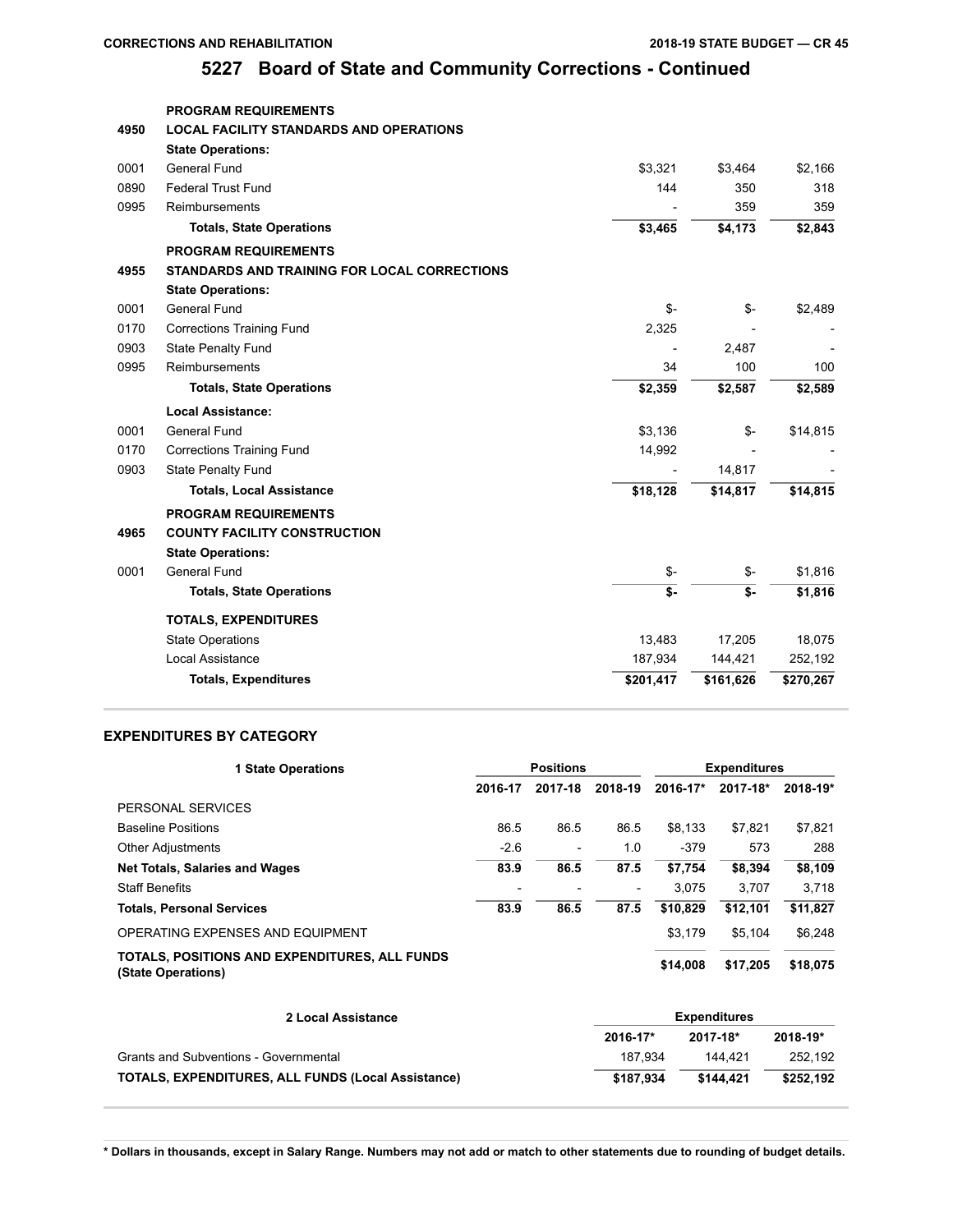### **DETAIL OF APPROPRIATIONS AND ADJUSTMENTS**

| <b>1 STATE OPERATIONS</b>                                | 2016-17* | 2017-18*             | 2018-19* |
|----------------------------------------------------------|----------|----------------------|----------|
| 0001 General Fund                                        |          |                      |          |
| <b>APPROPRIATIONS</b>                                    |          |                      |          |
| 001 Budget Act appropriation                             | \$9,619  | \$9,823              | \$10,001 |
| Allocation for Employee Compensation                     |          | 241                  |          |
| Allocation for Other Post-Employment Benefits            |          | 36                   |          |
| <b>Allocation for Staff Benefits</b>                     |          | 82                   |          |
| Section 3.60 Pension Contribution Adjustment             |          | 95                   |          |
| 002 Budget Act appropriation                             |          |                      | 2,489    |
| 003 Budget Act appropriation                             |          |                      | 1,134    |
| 004 Budget Act appropriation                             | 226      | 226                  | 226      |
| Prior Year Balances Available:                           |          |                      |          |
| Chapter 688, Statutes of 2014                            | 5        |                      |          |
| <b>Totals Available</b>                                  | \$9,850  | \$10,503             | \$13,850 |
| Unexpended balance, estimated savings                    | $-347$   |                      |          |
| <b>TOTALS, EXPENDITURES</b>                              | \$9,503  | \$10,503             | \$13,850 |
| 0170 Corrections Training Fund                           |          |                      |          |
| <b>APPROPRIATIONS</b>                                    |          |                      |          |
| 001 Budget Act appropriation                             | \$2,403  |                      |          |
| <b>Totals Available</b>                                  | \$2,403  |                      |          |
| Unexpended balance, estimated savings                    | -78      |                      |          |
| <b>TOTALS, EXPENDITURES</b>                              | \$2,325  |                      |          |
| 0214 Restitution Fund                                    |          |                      |          |
| <b>APPROPRIATIONS</b>                                    |          |                      |          |
| 001 Budget Act appropriation                             | \$304    |                      |          |
| <b>TOTALS, EXPENDITURES</b>                              | \$304    |                      |          |
| 0890 Federal Trust Fund                                  |          |                      |          |
| <b>APPROPRIATIONS</b>                                    |          |                      |          |
| 001 Budget Act appropriation                             | \$3,390  | \$3,470              | \$3,476  |
| 004 Budget Act appropriation                             | 313      | 286                  | 290      |
| <b>Totals Available</b>                                  | \$3,703  | \$3,756              | \$3,766  |
| Unexpended balance, estimated savings                    | $-2,386$ |                      |          |
| <b>TOTALS, EXPENDITURES</b>                              | \$1,317  | \$3,756              | \$3,766  |
| 0903 State Penalty Fund                                  |          |                      |          |
| <b>APPROPRIATIONS</b>                                    |          |                      |          |
| 001 Budget Act appropriation                             |          | \$2,392              |          |
| Allocation for Employee Compensation                     |          | 47                   |          |
| Allocation for Other Post-Employment Benefits            |          | 15                   |          |
| <b>Allocation for Staff Benefits</b>                     |          | 16                   |          |
| Section 3.60 Pension Contribution Adjustment             |          | 17                   |          |
| <b>TOTALS, EXPENDITURES</b>                              |          | \$2,487              |          |
| 0995 Reimbursements                                      |          |                      |          |
| <b>APPROPRIATIONS</b>                                    |          |                      |          |
| Reimbursements                                           | \$34     | \$459                | \$459    |
| <b>TOTALS, EXPENDITURES</b>                              | \$34     | \$459                | \$459    |
| <b>Total Expenditures, All Funds, (State Operations)</b> | \$13,483 | \$17,205             | \$18,075 |
|                                                          |          |                      |          |
| 2 LOCAL ASSISTANCE                                       |          | 2016-17*<br>2017-18* | 2018-19* |
| 0001 General Fund                                        |          |                      |          |
| <b>APPROPRIATIONS</b>                                    |          |                      |          |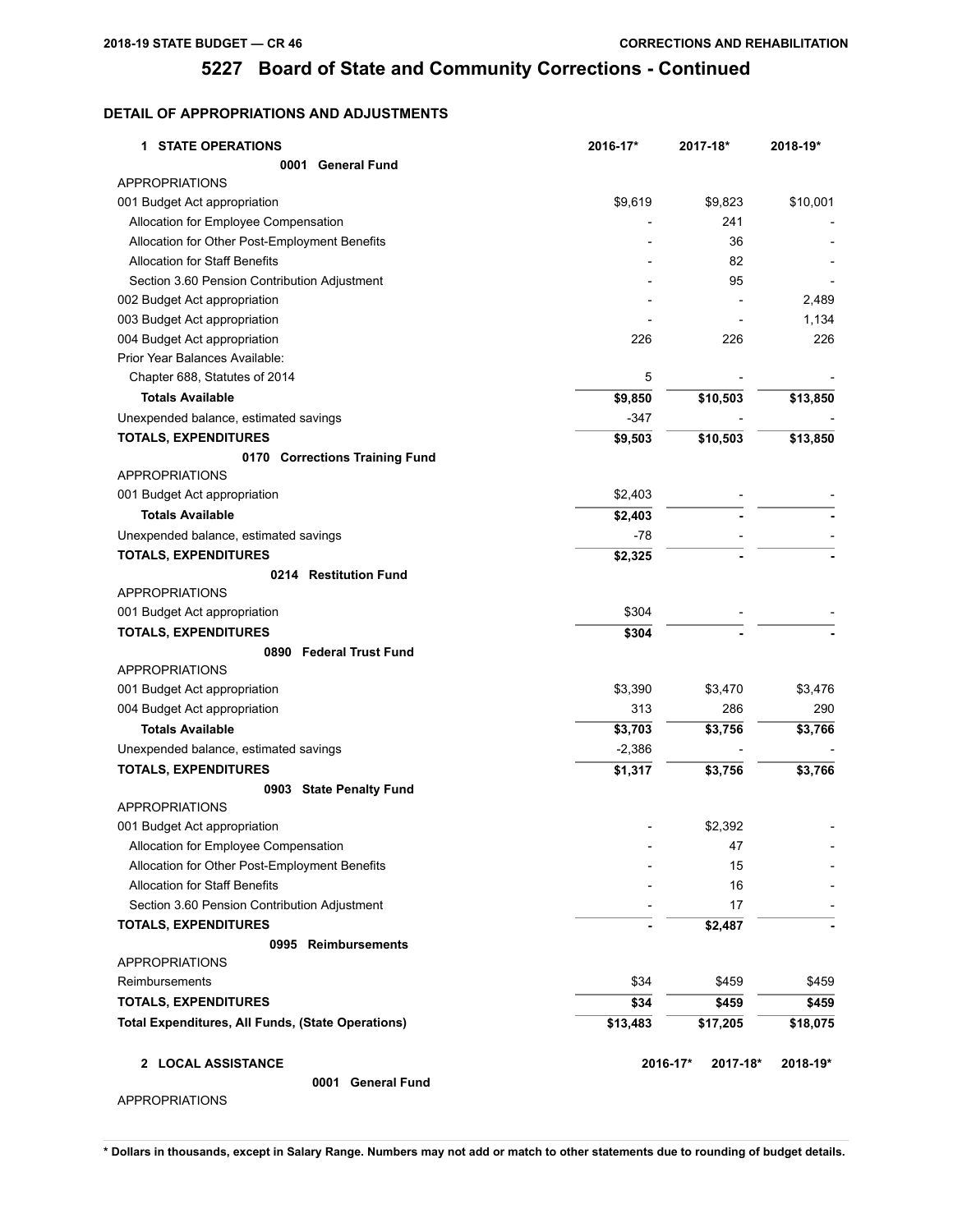| 101 Budget Act appropriation                                  | \$835     | \$835    | \$835     |
|---------------------------------------------------------------|-----------|----------|-----------|
| 102 Budget Act appropriation                                  | 20,000    |          | 14,815    |
| 104 Budget Act appropriation                                  | 5,500     | 20,000   |           |
| 105 Budget Act appropriation                                  | 7,900     | 7,900    | 7,900     |
| 106 Budget Act appropriation                                  | 19,652    | 15,386   | 28,177    |
| 107 Budget Act appropriation                                  | 10,000    |          | 18,795    |
| 108 Budget Act appropriation                                  | 3,136     | 9,215    | 9,000     |
| 109 Budget Act appropriation                                  | 10,150    |          | 37,300    |
| 110 Budget Act appropriation                                  |           | 100      | 50,000    |
| 111 Budget Act appropriation (transfer to Second Chance Fund) | 10,000    |          |           |
| Penal Code section 1001.88(d)                                 | 15,000    |          |           |
| Prior Year Balances Available:                                |           |          |           |
| Penal Code section 1001.88(e)                                 |           | 3,200    |           |
| <b>Totals Available</b>                                       | \$102,173 | \$56,636 | \$166,822 |
| Unexpended balance, estimated savings                         | $-5$      |          |           |
| Balance available in subsequent years                         | $-3,200$  |          |           |
| <b>TOTALS, EXPENDITURES</b>                                   | \$98,968  | \$56,636 | \$166,822 |
| 0170 Corrections Training Fund                                |           |          |           |
| <b>APPROPRIATIONS</b>                                         |           |          |           |
| 101 Budget Act appropriation                                  | \$15,614  |          |           |
| <b>Totals Available</b>                                       | \$15,614  |          |           |
| Unexpended balance, estimated savings                         | -622      |          |           |
| <b>TOTALS, EXPENDITURES</b>                                   | \$14,992  |          |           |
| 0214 Restitution Fund                                         |           |          |           |
| <b>APPROPRIATIONS</b>                                         |           |          |           |
| 101 Budget Act appropriation                                  | \$9,215   |          |           |
| <b>TOTALS, EXPENDITURES</b>                                   | \$9,215   |          |           |
| 0890 Federal Trust Fund                                       |           |          |           |
| <b>APPROPRIATIONS</b>                                         |           |          |           |
| 101 Budget Act appropriation                                  | \$41,370  | \$31,370 | \$31,370  |
| 104 Budget Act appropriation                                  | 12,228    | 12,228   | 12,228    |
| <b>Totals Available</b>                                       | \$53,598  | \$43,598 | \$43,598  |
| Unexpended balance, estimated savings                         | $-14,489$ |          |           |
| <b>TOTALS, EXPENDITURES</b>                                   | \$39,109  | \$43,598 | \$43,598  |
| 0903 State Penalty Fund                                       |           |          |           |
| <b>APPROPRIATIONS</b>                                         |           |          |           |
| 101 Budget Act appropriation                                  |           | \$14,817 |           |
| <b>TOTALS, EXPENDITURES</b>                                   |           | \$14,817 |           |
| 3259 Recidivism Reduction Fund                                |           |          |           |
| Prior Year Balances Available:                                |           |          |           |
| Item 5227-101-3259, Budget Act of 2014                        | 300       |          |           |
| <b>Totals Available</b>                                       | \$300     |          |           |
| Unexpended balance, estimated savings                         | -37       |          |           |
| <b>TOTALS, EXPENDITURES</b>                                   | \$263     |          |           |
| 3287 Second Chance Fund                                       |           |          |           |
| <b>APPROPRIATIONS</b>                                         |           |          |           |
| 101 Budget Act appropriation                                  | \$10,000  |          |           |
| Penal Code section 6046.2 (Proposition 47)                    | 25,642    | 29,370   | 41,772    |
| <b>Totals Available</b>                                       | \$35,642  | \$29,370 | \$41,772  |
| Unexpended balance, estimated savings                         | $-255$    |          |           |
| <b>TOTALS, EXPENDITURES</b>                                   | \$35,387  | \$29,370 | \$41,772  |
| Less funding provided by General Fund                         | $-10,000$ |          |           |
|                                                               |           |          |           |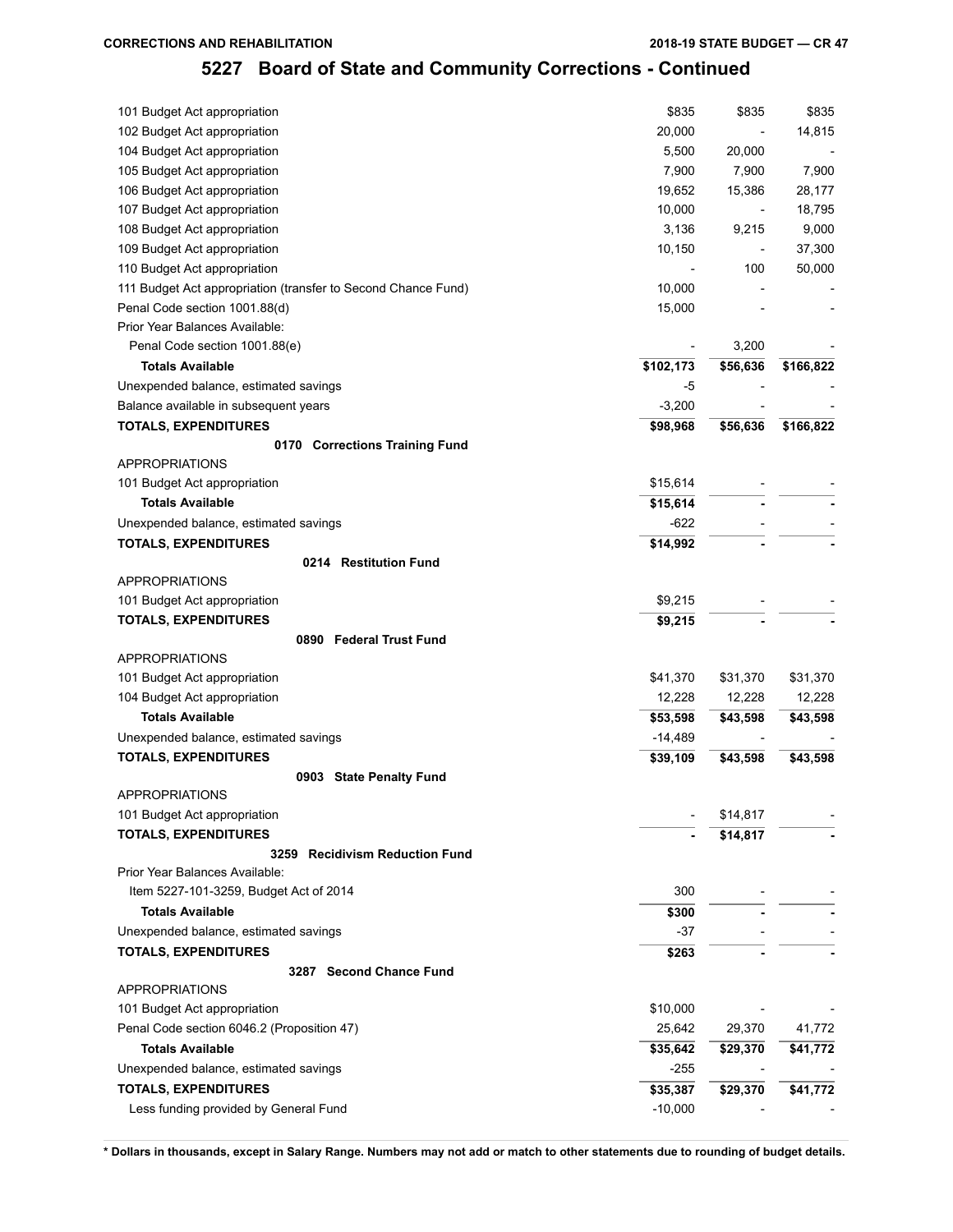| NET TOTALS. EXPENDITURES                                                       | \$25.387  | \$29.370            | \$41.772  |
|--------------------------------------------------------------------------------|-----------|---------------------|-----------|
| Total Expenditures, All Funds, (Local Assistance)                              |           | \$187.934 \$144.421 | \$252.192 |
| <b>TOTALS, EXPENDITURES, ALL FUNDS (State Operations and Local Assistance)</b> | \$201.417 | \$161.626 \$270.267 |           |

#### **FUND CONDITION STATEMENTS**

|                                                                                                                             | 2016-17*   | 2017-18*   | 2018-19*     |
|-----------------------------------------------------------------------------------------------------------------------------|------------|------------|--------------|
| 0170 Corrections Training Fund <sup>S</sup>                                                                                 |            |            |              |
| <b>BEGINNING BALANCE</b>                                                                                                    | \$1,190    | \$72       | \$72         |
| Prior Year Adjustments                                                                                                      | $-712$     |            |              |
| Adjusted Beginning Balance                                                                                                  | \$478      | \$72       | \$72         |
| REVENUES, TRANSFERS, AND OTHER ADJUSTMENTS                                                                                  |            |            |              |
| Revenues:                                                                                                                   |            |            |              |
| 4136500 Traffic Violation Penalties                                                                                         | 7,355      |            |              |
| 4171400 Escheat - Unclaimed Checks, Warrants, Bonds, and Coupons                                                            | 58         |            |              |
| Transfers and Other Adjustments                                                                                             |            |            |              |
| Revenue Transfer from Driver Training Penalty Assessment Fund (0178) to Corrections<br>Training Fund (0170) per C.S. 24.10. | 9,800      |            |              |
| Total Revenues, Transfers, and Other Adjustments                                                                            | \$17,213   |            |              |
| <b>Total Resources</b>                                                                                                      | \$17,691   | \$72       | \$72         |
| EXPENDITURE AND EXPENDITURE ADJUSTMENTS                                                                                     |            |            |              |
| Expenditures:                                                                                                               |            |            |              |
| 5227 Board of State and Community Corrections (State Operations)                                                            | 2,325      |            |              |
| 5227 Board of State and Community Corrections (Local Assistance)                                                            | 14,992     |            |              |
| 9900 Statewide General Administrative Expenditures (Pro Rata) (State Operations)                                            | 302        |            |              |
| Total Expenditures and Expenditure Adjustments                                                                              | \$17,619   |            |              |
| <b>FUND BALANCE</b>                                                                                                         | \$72       | \$72       | \$72         |
| Reserve for economic uncertainties                                                                                          | 72         | 72         | 72           |
| 3286 Safe Neighborhoods and Schools Fund <sup>S</sup>                                                                       |            |            |              |
| <b>BEGINNING BALANCE</b>                                                                                                    |            | \$396      | \$396        |
| Prior Year Adjustments                                                                                                      | -\$1       |            |              |
| Adjusted Beginning Balance                                                                                                  | $-$1$      | \$396      | \$396        |
| REVENUES, TRANSFERS, AND OTHER ADJUSTMENTS                                                                                  |            |            |              |
| Transfers and Other Adjustments                                                                                             |            |            |              |
| Revenue Transfer from Safe Neighborhoods and Schools Fund (3286) to Second Chance<br>Fund (3287) per Proposition 47         | $-25,642$  | -29,370    | $-41,772$    |
| Total Revenues, Transfers, and Other Adjustments                                                                            | $-$25,642$ | $-$29,370$ | $-$41,772$   |
| <b>Total Resources</b>                                                                                                      | $-$25,643$ | $-$28,974$ | $-$41,376$   |
| EXPENDITURE AND EXPENDITURE ADJUSTMENTS                                                                                     |            |            |              |
| Expenditures:                                                                                                               |            |            |              |
| 0840 State Controller (State Operations)                                                                                    |            | 389        | 383          |
| 6100 Department of Education (State Operations)                                                                             | 96         | 565        | 803          |
| 6100 Department of Education (Local Assistance)                                                                             | 9,369      | 10,731     | 15,263       |
| 7870 California Victim Compensation Board (Local Assistance)                                                                | 3,945      | 4,518      | 6,426        |
| 9900 Statewide General Administrative Expenditures (Pro Rata) (State Operations)                                            |            |            | 100          |
| Expenditure Adjustments:                                                                                                    |            |            |              |
| Government Code section 7599.1 (transfer to Safe Neighborhoods and Schools Fund<br>for Proposition 47) (Local Assistance)   | $-39,449$  | $-45,573$  | $-64,647$    |
| Total Expenditures and Expenditure Adjustments                                                                              | $-$26,039$ | $-$29,370$ | $-$ \$41,672 |
| <b>FUND BALANCE</b>                                                                                                         | \$396      | \$396      | \$296        |
| Reserve for economic uncertainties                                                                                          | 396        | 396        | 296          |
| 3287 Second Chance Fund <sup>S</sup>                                                                                        |            |            |              |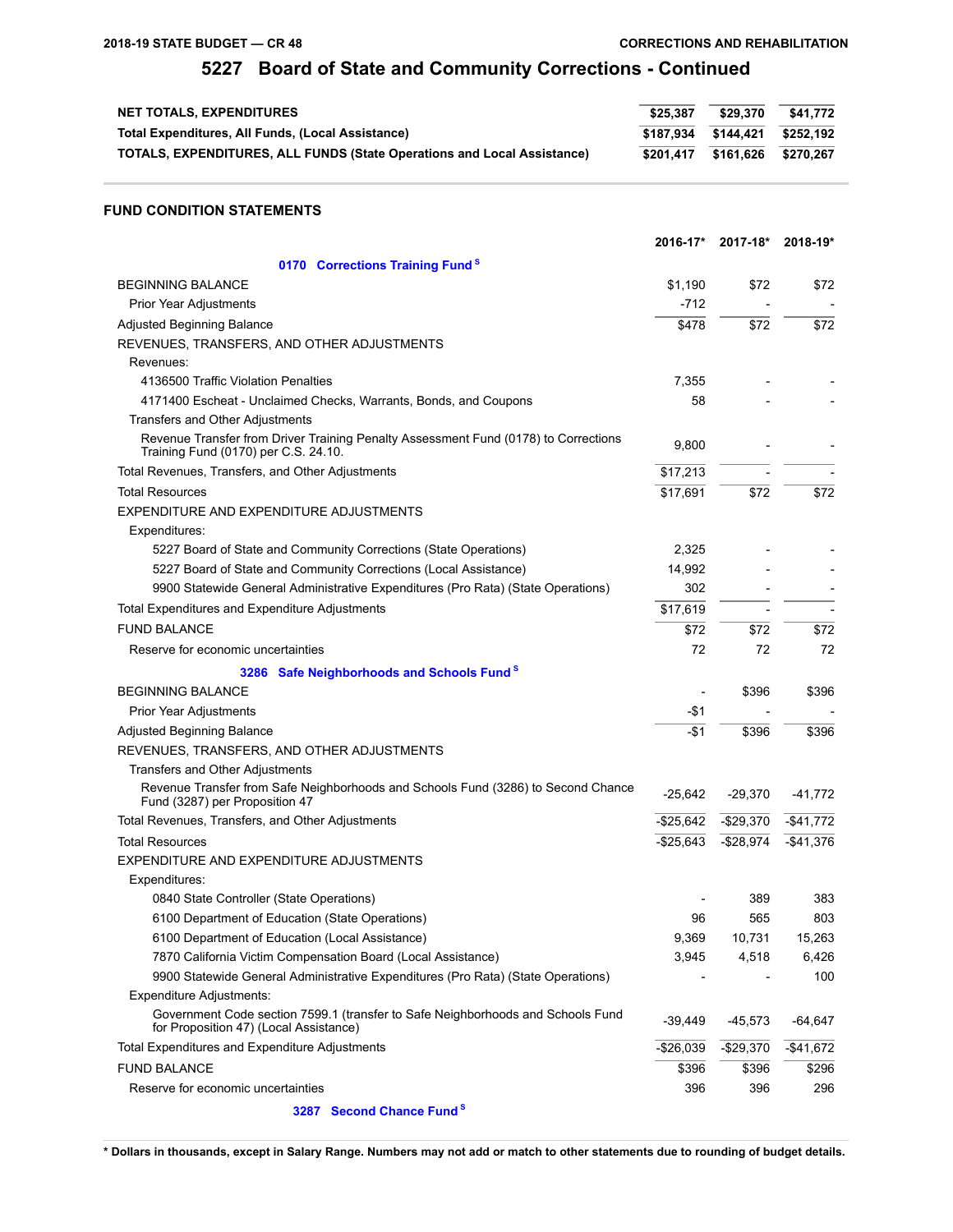#### **CORRECTIONS AND REHABILITATION**

# **5227 Board of State and Community Corrections - Continued**

| <b>BEGINNING BALANCE</b>                                                                                            |           | \$255    | \$255    |
|---------------------------------------------------------------------------------------------------------------------|-----------|----------|----------|
| Adjusted Beginning Balance                                                                                          |           | \$255    | \$255    |
| REVENUES, TRANSFERS, AND OTHER ADJUSTMENTS                                                                          |           |          |          |
| Transfers and Other Adjustments                                                                                     |           |          |          |
| Revenue Transfer from Safe Neighborhoods and Schools Fund (3286) to Second Chance<br>Fund (3287) per Proposition 47 | 25.642    | 29.370   | 41,772   |
| Total Revenues, Transfers, and Other Adjustments                                                                    | \$25,642  | \$29,370 | \$41,772 |
| <b>Total Resources</b>                                                                                              | \$25,642  | \$29,625 | \$42,027 |
| EXPENDITURE AND EXPENDITURE ADJUSTMENTS                                                                             |           |          |          |
| Expenditures:                                                                                                       |           |          |          |
| 5227 Board of State and Community Corrections (Local Assistance)                                                    | 35,387    | 29,370   | 41,772   |
| 9892 Supplemental Pension Payments (State Operations)                                                               |           |          | 9        |
| Expenditure Adjustments:                                                                                            |           |          |          |
| Less funding provided by General Fund (Local Assistance)                                                            | $-10,000$ |          |          |
| Total Expenditures and Expenditure Adjustments                                                                      | \$25,387  | \$29,370 | \$41,781 |
| <b>FUND BALANCE</b>                                                                                                 | \$255     | \$255    | \$246    |
| Reserve for economic uncertainties                                                                                  | 255       | 255      | 246      |

#### **CHANGES IN AUTHORIZED POSITIONS**

|                                     | <b>Positions</b><br><b>Expenditures</b> |                          |         |          |          |          |
|-------------------------------------|-----------------------------------------|--------------------------|---------|----------|----------|----------|
|                                     | 2016-17                                 | 2017-18                  | 2018-19 | 2016-17* | 2017-18* | 2018-19* |
| <b>Baseline Positions</b>           | 86.5                                    | 86.5                     | 86.5    | \$8.133  | \$7.821  | \$7,821  |
| <b>Salary and Other Adjustments</b> | $-2.6$                                  | $\overline{\phantom{0}}$ | 1.0     | $-379$   | 573      | 288      |
| <b>Totals, Adjustments</b>          | $-2.6$                                  | ۰                        | 1.0     | $$-379$  | \$573    | \$288    |
| <b>TOTALS, SALARIES AND WAGES</b>   | 83.9                                    | 86.5                     | 87.5    | \$7.754  | \$8,394  | \$8,109  |

#### **INFRASTRUCTURE OVERVIEW**

The Board of State and Community Corrections and the Department of Corrections and Rehabilitation jointly administer several programs to partially finance the design and construction of county correctional facilities.

#### **SUMMARY OF PROJECTS**

|         | <b>State Building Program</b><br><b>Expenditures</b> | 2016-17* | 2017-18* | 2018-19* |
|---------|------------------------------------------------------|----------|----------|----------|
| 4960    | <b>CAPITAL OUTLAY</b><br><b>Projects</b>             |          |          |          |
| 0000721 | SB1022 Stanislaus County                             | 40,000   |          |          |
|         | Performance Criteria                                 | 1,359    |          |          |
|         | Design Build                                         | 38,529   |          |          |
|         | Various Items                                        | 112      |          |          |
| 0000722 | SB1022 Santa Cruz County                             | 24,635   |          |          |
|         | Performance Criteria                                 | 1,393    |          |          |
|         | Design Build                                         | 23,211   |          |          |
|         | Various Items                                        | 31       |          |          |
| 0000723 | SB1022 Solano County                                 | 23,037   |          |          |
|         | <b>Preliminary Plans</b>                             | 554      |          |          |
|         | <b>Working Drawings</b>                              | 868      |          |          |
|         | Construction                                         | 21,615   |          |          |
| 0000746 | SB 1022 Sacramento County                            | 5,292    |          | 74,708   |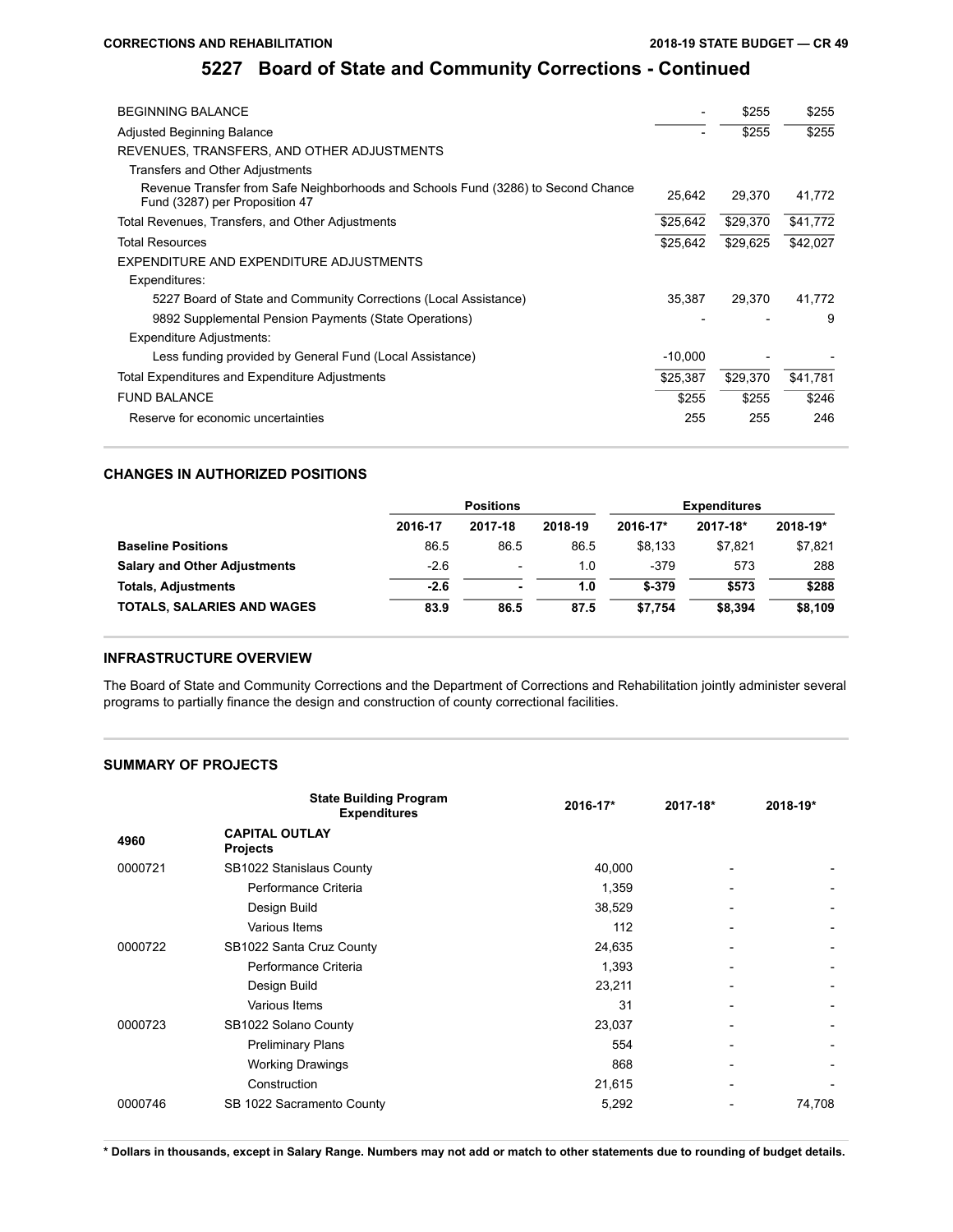|                | <b>Preliminary Plans</b>                             | 825       |           |           |
|----------------|------------------------------------------------------|-----------|-----------|-----------|
|                | <b>Working Drawings</b>                              | 4,467     |           |           |
|                | Construction                                         |           |           | 74,708    |
| 0000747        | SB 1022 Napa County                                  | 13,474    |           |           |
|                | <b>Preliminary Plans</b>                             | 593       |           |           |
|                | <b>Working Drawings</b>                              | 743       |           |           |
|                | Construction                                         | 12,138    |           |           |
| 0000893        | SB 1022 Fresno County                                | 5,413     | 73,781    |           |
|                | <b>Preliminary Plans</b>                             | 1,175     |           |           |
|                | <b>Working Drawings</b>                              | 4,238     |           |           |
|                | Construction                                         |           | 73,781    |           |
| 0000934        | SB 1022 Tulare County                                | 1,093     | 1,551     | 37,356    |
|                | <b>Preliminary Plans</b>                             | 1,093     |           |           |
|                | <b>Working Drawings</b>                              |           | 1,551     |           |
|                | Construction                                         |           |           | 37,356    |
| 0000977        | SB 863 Colusa County                                 | 949       | 19,051    |           |
|                | Performance Criteria                                 | 949       |           |           |
|                | Design Build                                         |           | 19,051    |           |
| 0000979        | SB 863 Amador County                                 | 630       | 811       | 15,738    |
|                | <b>Preliminary Plans</b>                             | 630       |           |           |
|                | <b>Working Drawings</b>                              |           | 811       |           |
|                | Construction                                         |           |           | 15,738    |
| 0000980        | SB 863 Butte County                                  | 864       | 39,136    |           |
|                | Performance Criteria                                 | 864       |           |           |
|                | Design Build                                         |           | 39,136    |           |
| 0001042        | SB 863 Yuba County                                   | 756       |           | 19,244    |
|                | Performance Criteria                                 | 756       |           |           |
|                | Design Build                                         |           |           | 19,244    |
| 0001043        | SB 863 Placer County                                 | 119       |           | 9,381     |
|                | Performance Criteria                                 | 119       |           |           |
|                | Design Build                                         |           |           | 9,381     |
| 0001048        | SB 863 Sonoma County                                 | 1,494     | 38,506    |           |
|                | Performance Criteria                                 | 1,494     |           |           |
|                | Design Build                                         |           | 38,506    |           |
| 0001049        | SB 863 Trinity County                                | 88        | 19,912    |           |
|                | Preliminary Plans                                    | 19        |           |           |
|                | <b>Working Drawings</b>                              | 69        |           |           |
|                | Construction                                         |           | 19,912    |           |
| 0001050        | SB 863 Merced County                                 | 1,086     | 38,914    |           |
|                | Performance Criteria                                 | 1,086     |           |           |
|                | Design Build                                         |           | 38,914    |           |
| 0001483        | SB 863 Ventura County                                | 230       | 54,907    |           |
|                | Performance Criteria                                 | 230       |           |           |
|                | Design Build                                         |           | 54,907    |           |
|                | TOTALS, EXPENDITURES, ALL PROJECTS                   | \$119,160 | \$286,569 | \$156,427 |
| <b>FUNDING</b> |                                                      | 2016-17*  | 2017-18*  | 2018-19*  |
| 0668           | <b>Public Buildings Construction Fund Subaccount</b> | \$119,160 | \$286,569 | \$156,427 |
|                | TOTALS, EXPENDITURES, ALL FUNDS                      | \$119,160 | \$286,569 | \$156,427 |
|                |                                                      |           |           |           |

#### **DETAIL OF APPROPRIATIONS AND ADJUSTMENTS**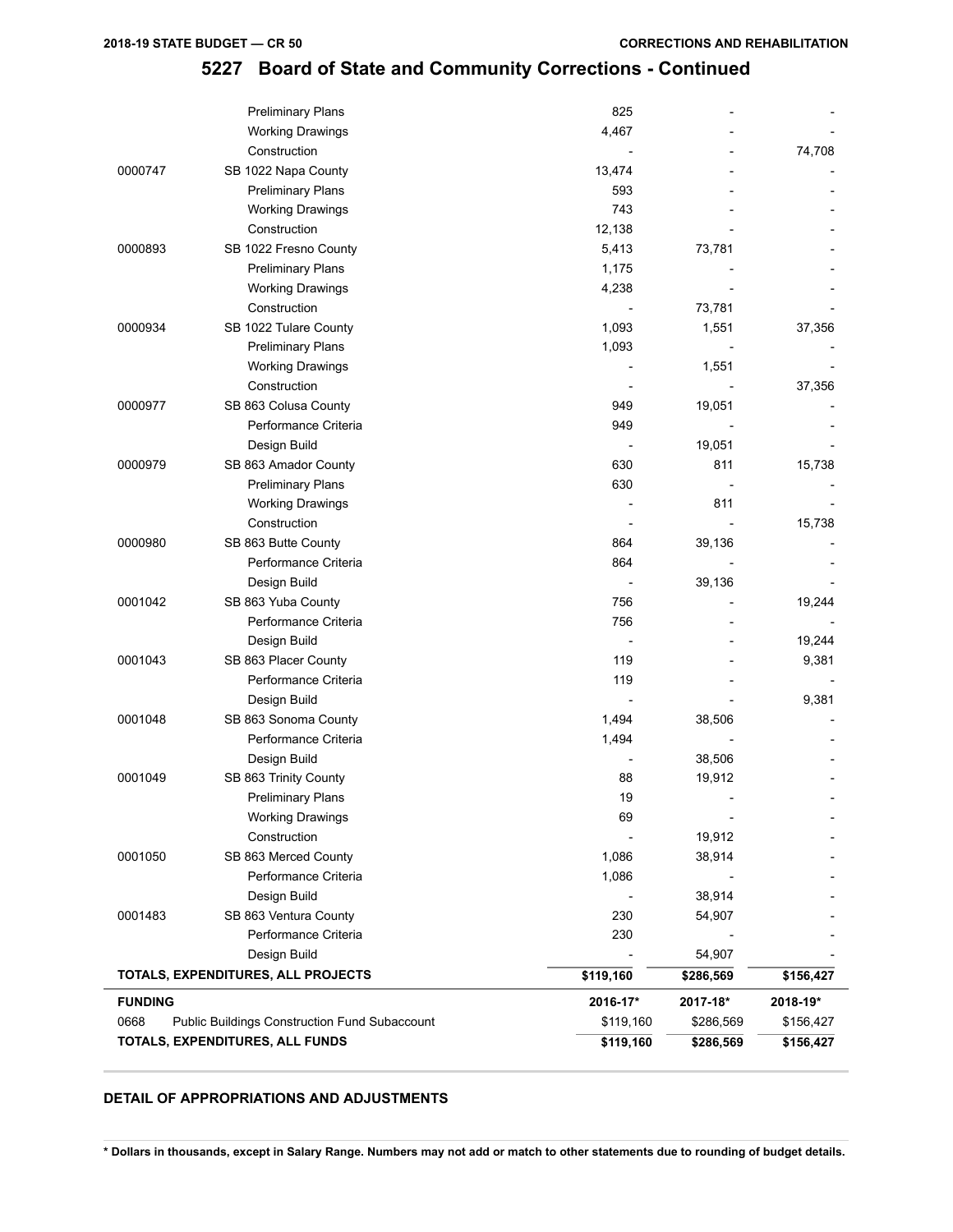| 3 CAPITAL OUTLAY                                   | 2016-17*     | 2017-18*    | 2018-19*  |
|----------------------------------------------------|--------------|-------------|-----------|
| 0668 Public Buildings Construction Fund Subaccount |              |             |           |
| <b>APPROPRIATIONS</b>                              |              |             |           |
| Government Code section 15820.942                  | \$270,000    |             |           |
| Prior Year Balances Available:                     |              |             |           |
| Government Code section 15820.922                  | 412,474      | 259.530     | 184,198   |
| Government Code section 15820.932                  | 500.000      | 493.784     | 282.547   |
| Government Code section 15820.942                  |              | 270,000     | 270,000   |
| <b>Totals Available</b>                            | \$1,182,474  | \$1,023,314 | \$736,745 |
| Unexpended balance, estimated savings              | -40.000      |             |           |
| Balance available in subsequent years              | $-1,023,314$ | -736,745    | -580,318  |
| <b>TOTALS, EXPENDITURES</b>                        | \$119,160    | \$286.569   | \$156,427 |
| Total Expenditures, All Funds, (Capital Outlay)    | \$119,160    | \$286,569   | \$156,427 |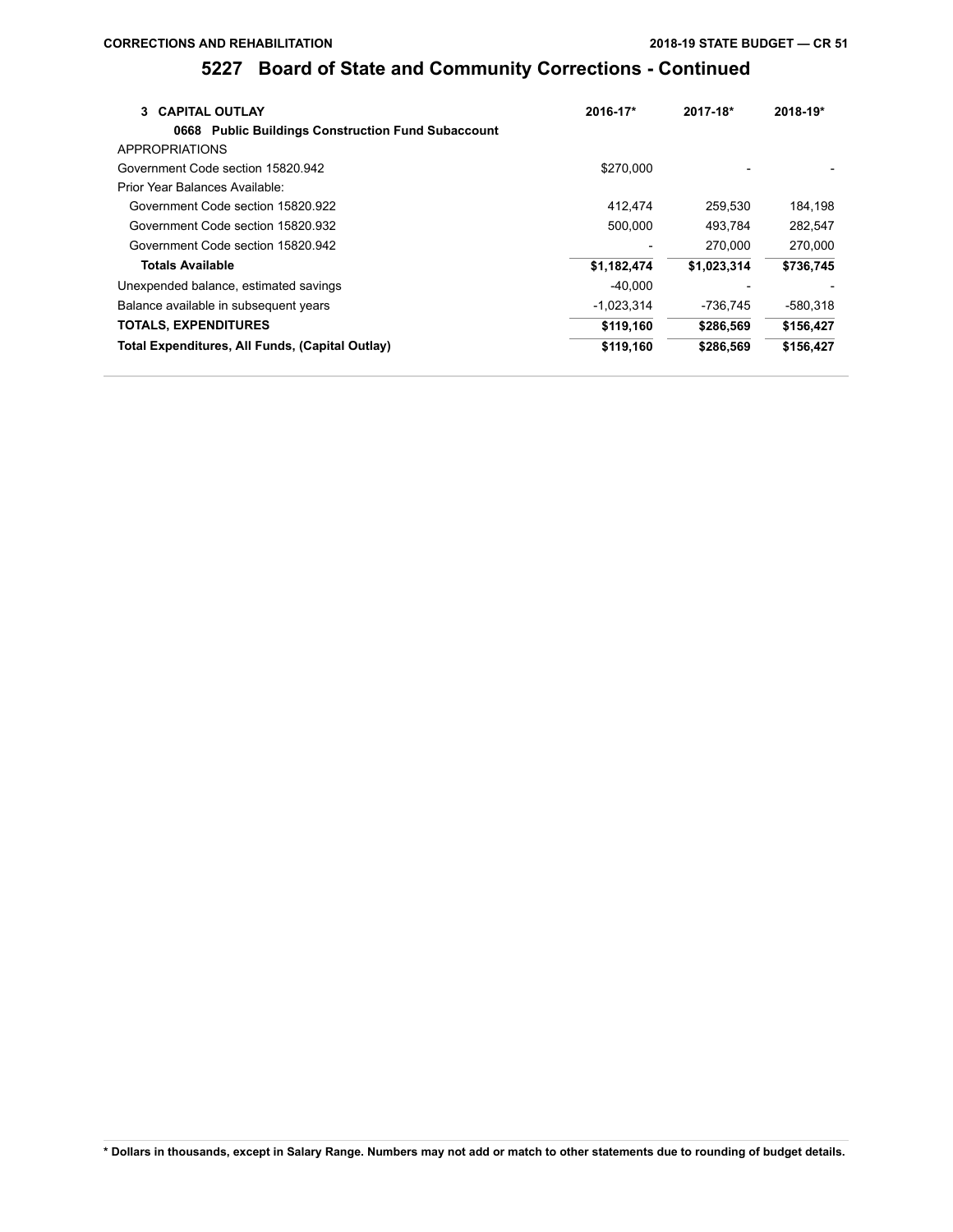#### **5420 Prison Industry Authority**

The California Prison Industry Authority (CALPIA) is a self-supporting state entity operating California's correctional industries in a manner similar to private industry. The CALPIA is overseen by the Prison Industry Board, which acts much like a corporate board of directors. The Board is composed of 11 members, including the Secretary of the California Department of Corrections and Rehabilitation (CDCR) or his or her designee, the Director of the Department of General Services or his or her designee, the Secretary of California State Transportation Agency or his or her designee, two public members appointed by the Speaker of the Assembly, two public members appointed by the Senate Committee on Rules, and four members appointed by the Governor representing organized labor and industry. The Secretary of the CDCR or his or her designee serves as chair of the Board.

The CALPIA supports the public safety mission of the CDCR by producing well-trained offenders that have a job skill, good work habits, basic education, and job support in the community to reduce the likelihood of returning to prison. The CALPIA work programs also help the CDCR to avoid the cost of alternative inmate programming.

The CALPIA has three statutory objectives: 1) develop and operate manufacturing, agricultural, and service enterprises that provide work opportunities for offenders under the jurisdiction of the CDCR; 2) create and maintain working conditions within enterprises similar to those which prevail in private industry to assure offenders assigned therein the opportunity to work productively to earn funds and to acquire or improve effective work habits and occupational skills; and 3) operate work programs for offenders that are self-supporting through the generation of sufficient funds from the sale of products and services to pay all program expenses, and which provide goods and services to be used by the CDCR, thereby reducing the costs of its operation. The CALPIA receives no annual appropriation from the Legislature.

#### **LEGAL CITATIONS AND AUTHORITY**

Penal Code, Part 3, Title 1, Chapter 6, Article 1 (Sections 2800-2818).